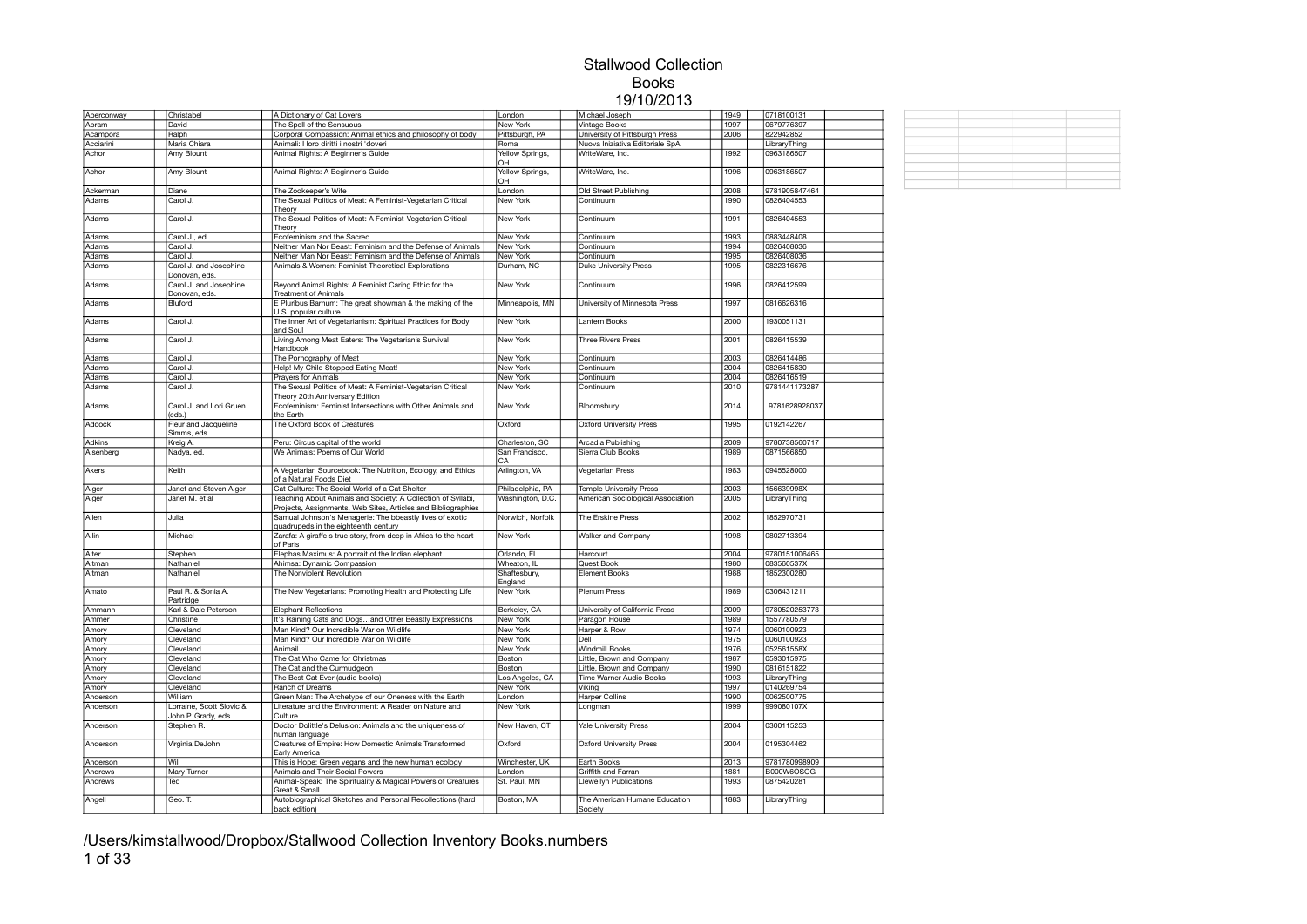| Angell                | Geo. T.                                    | Autobiographical Sketches and Personal Recollections (soft<br>back edition)                                                                                    | Boston, MA          | The American Humane Education<br>Society                  | 1883 | LibraryThing  |  |
|-----------------------|--------------------------------------------|----------------------------------------------------------------------------------------------------------------------------------------------------------------|---------------------|-----------------------------------------------------------|------|---------------|--|
| <b>Animal Studies</b> |                                            | Killing Animals                                                                                                                                                | Urbana, IL          | University of Illinois Press                              | 2006 | 0252072901    |  |
| Group                 |                                            |                                                                                                                                                                |                     |                                                           |      |               |  |
| Animus                |                                            | The Animals Diary 1985                                                                                                                                         | London              | Animus                                                    | 1984 | LibraryThing  |  |
| Animus                |                                            | The Animals Diary 1986                                                                                                                                         | London              | Animus                                                    | 1985 | LibraryThing  |  |
| Animus                |                                            | The Animals Diary 1987                                                                                                                                         | London              | Animus                                                    | 1986 | LibraryThing  |  |
| Animus                |                                            | The Animals Diary 1989                                                                                                                                         | London              | Animus                                                    | 1988 | LibraryThing  |  |
| Anon                  |                                            | Spirit of Humanity, and The Animal's Friend                                                                                                                    | Albany              | Joel Munsell                                              | 1855 | LibraryThing  |  |
| Anon                  |                                            | Wild Animals in Freedom and Captivity                                                                                                                          | London              | Ward, Lock and Tyler                                      | 1870 | LibraryThing  |  |
| Anon                  |                                            | The Black Art (broadside extract from New York World<br>February 21, 1892)                                                                                     | Boston, MA          | New England Anti-Vivisection Society                      | 1892 | LibraryThing  |  |
| Anon                  |                                            | The Animal World Volume XXXV 1904                                                                                                                              | London              | Royal Society for the Prevention of<br>Cruelty to Animals | 1904 | LibraryThing  |  |
| Anon                  |                                            | Vegetarian Pamphlets (bound volume of approximately 30<br>tracts on vegetarianism and animal rights circa 1890-1910)                                           |                     |                                                           | 1910 | LibraryThing  |  |
| Anon                  |                                            | Animals That Resemble Man                                                                                                                                      | Ann Arbor, MI       | <b>Educators Association</b>                              | 1916 | LibraryThing  |  |
| Anon                  |                                            | Air Raid Precautions Handbook No. 12 (1st edition) Air Raid<br>Precautions for Animals                                                                         | London              | Home Office                                               | 1939 | LibraryThing  |  |
| Anon                  |                                            | War Dogs (ad torn from publication)                                                                                                                            | St. Louis, MO       | Dogs for Defense, Inc. by Purina Mills                    | 1943 | LibraryThing  |  |
| Anon                  |                                            | The Cat Postcard Book                                                                                                                                          | Philadelphia, PA    | <b>Running Press</b>                                      | 1987 | 0894715194    |  |
| Anon                  |                                            | The Literary Cat: Quips, quotes, and observations                                                                                                              | Philadelphia, PA    | <b>Running Press</b>                                      | 1990 | LibraryThing  |  |
| Anon                  |                                            | The Complete Dog Book: Official Publication of the American<br>Kennel Club                                                                                     | New York            | <b>Ballantine Books</b>                                   | 2006 | 0876054645    |  |
| Anthony               | Lawrence                                   | Babylon's Ark: The incredible wartime rescue of the Baghdad<br>Zoo                                                                                             | New York            | St. Martin's Press                                        | 2007 | 0312358326    |  |
| Appleby               | Michael C. and Barry O.<br>Hughes          | Animal Welfare                                                                                                                                                 | Wallingford, U.K.   | CAB International                                         | 1997 | 0851991807    |  |
| Appleby               | Mike                                       | What Should We Do About Animal Welfare?                                                                                                                        | Oxford              | Blackwell                                                 | 1999 | 0632050667    |  |
| Arluke                | Arnold and Clinton R.                      | <b>Regarding Animals</b>                                                                                                                                       | Philadelphia, PA    | <b>Temple University Press</b>                            | 1996 | 1566394414    |  |
| Armstrong             | Sanders<br>Susan J. and Richard G.         | The Animal Ethics Reader                                                                                                                                       | New York            | Routledge                                                 | 2003 | 041527589X    |  |
| Armstrong             | Botzler, eds.<br>Susan J. and Richard G.   | The Animal Ethics Reader: 2nd edition                                                                                                                          | London              | Routledge                                                 | 2008 | 0415775396    |  |
| Arnold                | Botzler<br>Ron                             | At the Eye of the Storm: James Watt and the                                                                                                                    | Chicago, IL         | Regnery Gateway                                           | 1982 | 0895266342    |  |
| Arnold                | A. James, ed.                              | Environmentalists<br>Monsters, Tricksters and Sacred Cows: Animal Tales and                                                                                    | Charlottesville, VA | University Press of Virginia                              | 1996 | 0813916461    |  |
| Ascione               | Frank R. and Frank Arkow,                  | American Identities<br>Child Abuse, Domestic Violence, and Animal Abuse: Linking                                                                               | West Lafayette,     | <b>Purdue University Press</b>                            | 1999 | 1557531439    |  |
| Asma                  | eds.<br>Stephen T.                         | the Circles of Compassion for Prevention and Intervention<br>Stuffed Animals and Pickled Heads: The Culture and Evolution                                      | IN<br>Oxford        | <b>Oxford University Press</b>                            | 2001 | 0195163362    |  |
| <b>ASPCA</b>          |                                            | of Natural History Museums<br>The Four-Footed, Finned or Feathered Four Hundred                                                                                | New York            | <b>ASPCA</b>                                              | 1989 | LibraryThing  |  |
| <b>ASPCA</b>          | et al                                      | Government Sanctioned Abuse: How the United States<br>Department of Agriculture Allows Ringling Brothers Circus to<br><b>Systematically Mistreat Elephants</b> | New York            | ASPCA, The Fund for Animals, Animal<br>Welfare Institute  | 2003 | LibraryThing  |  |
| Astley                | Neil                                       | The End of My Tether                                                                                                                                           | London              | Scribner                                                  | 2003 | 9780743248389 |  |
| Attenborough          | David                                      | The First Eden: The Mediterranean World and Man                                                                                                                | Boston              | Little, Brown and Company                                 | 1987 | 0316057509    |  |
| Atterton              | Peter and Matthew<br>Calarco, eds.         | Animal Philosophy: Ethics and Identity                                                                                                                         | London              | Continuum                                                 | 2004 | 0826464149    |  |
| Attfield              | Robin                                      | The Ethics of Environmental Concern                                                                                                                            | Oxford              | <b>Basil Blackwell</b>                                    | 1983 | 063113137X    |  |
| Avery                 | Gillian                                    | The Elephant War                                                                                                                                               | London              | Jane Nissen Books                                         | 2000 | 1903252040    |  |
| AWI                   |                                            | Beyond the Laboratory Door                                                                                                                                     | Washington, D.C.    | Animal Welfare Institute                                  | 1985 | LibraryThing  |  |
| AWI                   |                                            | Factory Farming: The Experiment That Failed                                                                                                                    | Washington, D.C.    | Animal Welfare Institute                                  | 1987 | LibraryThing  |  |
| AWI                   |                                            | Animal Welfare Institute: Information Report and AWI Quarterly<br>Compilation Volume 1 1951-1980                                                               | Washington, D.C.    | Animal Welfare Institute                                  | 2003 | LibraryThing  |  |
| AWI                   |                                            | Animal Welfare Institute: Information Report and AWI Quarterly<br>Compilation Volume 2 1980-2001                                                               | Washington, D.C.    | Animal Welfare Institute                                  | 2003 | LibraryThing  |  |
| Badiner               | Allan Hunt                                 | Dharma Gaia: A Harvest of Essays in Buddhism and Ecology                                                                                                       | Berkeley, CA        | Parallax Press                                            | 1990 | 0938077309    |  |
| Bahro                 | Rudolf                                     | Building the Green Movement                                                                                                                                    | London              | <b>GMP</b>                                                | 1986 | 0865710791    |  |
| Baird                 | Robert M. and Stuart E.<br>Rosenbaum, eds. | Animal Experimentation: The Moral Issues                                                                                                                       | Buffalo, NY         | Prometheus Books                                          | 1991 | 0879756675    |  |
| Baker                 | Margaret J.                                | Anna Sewell and Black Beauty                                                                                                                                   | New York            | Longmans, Green and Co.                                   | 1957 | B000WFAO3Q    |  |
| Baker                 | Ron                                        | The American Hunting Myth                                                                                                                                      | New York            | Vantage Press                                             | 1985 | 0533063442    |  |
| Baker                 | Steve                                      | Picturing the Beast: Animals, Identity, and Representation                                                                                                     | Manchester, UK      | Manchester University Press                               | 1993 | 0252070305    |  |
| Baker                 | Steve                                      | The Postmodern Animal                                                                                                                                          | London              | Reaktion Books                                            | 2000 | 1861890605    |  |
| Baker                 | Steve                                      | Picturing the Beast: Animals, Identity, and Representation                                                                                                     | Urbana, IL          | University of Illinois Press                              | 2001 | 0252070305    |  |
| Balcombe              | Jonathan                                   | The Use of Animals in Higher Education: Problems,<br>Alternatives, and Recommendations                                                                         | Washington, D.C.    | Humane Society Press                                      | 2000 | LibraryThing  |  |
| Balcombe              | Jonathan                                   | Pleasurable Kingdom: Animals and the Nature of Feeling<br>Good                                                                                                 | New York            | Palgrave                                                  | 2006 | 1403986010    |  |
| Balcombe              | Jonathan                                   | Second Nature: The inner lives of animals                                                                                                                      | New York            | Palgrave Macmillan                                        | 2010 | 9780230613621 |  |
| Ballard               | Peter                                      | A Dog Is for Life: Celebrating the first 100 years of the<br>National Canine Defence League                                                                    | London              | National Canine Defence League                            | 1990 | 0951589202    |  |

/Users/kimstallwood/Dropbox/Stallwood Collection Inventory Books.numbers 2 of 33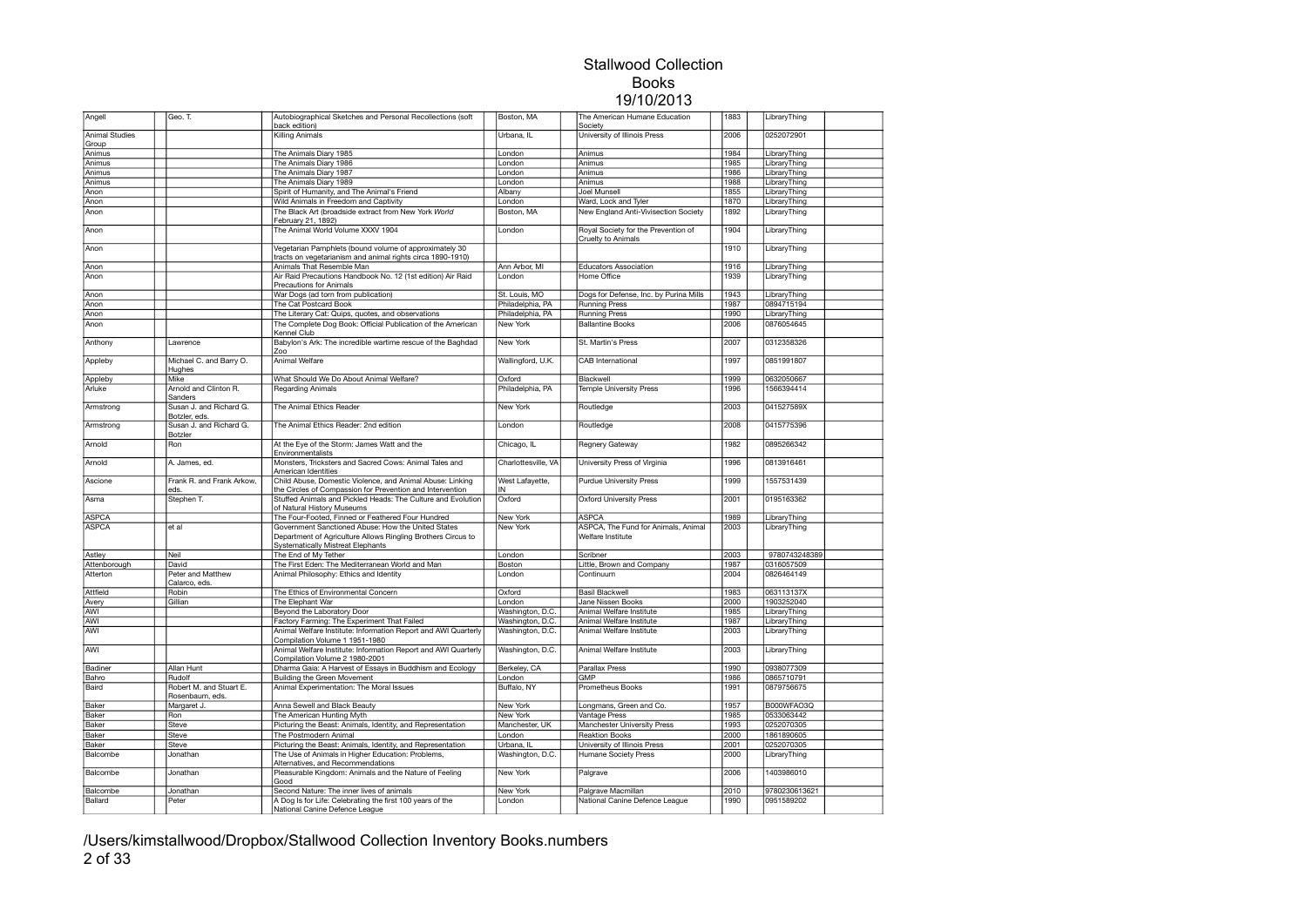| Balsys                      | Bodo                                   | Ahimsa: Buddhism and the Vegetarian Ideal                                                                            | New Delhi, India | Munshiram Manoharlal                                           | 2004 | LibraryThing  |  |
|-----------------------------|----------------------------------------|----------------------------------------------------------------------------------------------------------------------|------------------|----------------------------------------------------------------|------|---------------|--|
| Bamford                     | Mary E.                                | Thoughts of My Dumb Neighbors                                                                                        | New York         | Phillips & Hunt                                                | 1887 | LibraryThing  |  |
| Bankowski                   | Z. and N. Howard-Jones                 | Biomedical Research Involving Animals: Proposed<br>International Guiding Principles                                  | Geneva           | Council for International Organizations<br>of Medical Sciences | 1984 | 9290360178    |  |
| Baratay                     | Eric & Elisabeth Hardouin-<br>Fugier   | Zoo: a history of zoological gardens in the west                                                                     | London           | <b>Reaktion Books</b>                                          | 2002 | 1861891113    |  |
| Barber                      | Carolyn                                | Animals at War                                                                                                       | New York         | Harper & Row                                                   | 1971 | 0060102098    |  |
| Bardens                     | Dennis                                 | Psychic Animals: A Fascinating Investigation of Paranormal<br>Behavior                                               | New York         | Barnes & Noble                                                 | 1996 | 0595010520    |  |
| Bargen                      | Richard                                | The Vegetarian's Self-defense Manual                                                                                 | Wheaton, IL      | Theosophical Publishing House                                  | 1979 | 0835605302    |  |
| Barkas                      | Janet                                  | The Vegetable Passion: A History of the Vegetarian State of                                                          | London           | Routledge & Kegan Paul                                         | 1975 | 0684139251    |  |
|                             |                                        | Mind                                                                                                                 |                  |                                                                |      |               |  |
| Barloy                      | J.J.                                   | Man & Animal: 100 Centuries of Friendship                                                                            | London           | Gordon & Cremonesi                                             | 1978 | 0860330125    |  |
| Barnard                     | Neal D.                                | Animals in Military Wound Research and Training                                                                      | Washington, D.C. | Physicians Committee for Responsible<br>Medicine               | 1986 | LibraryThing  |  |
| Barnard                     | Neal D.                                | The Power of Your Plate: Eating well for better health--17<br>experts tell you how!                                  | Summertown, TN   | Book Publishing Company                                        | 1990 | 157067003X    |  |
| Barnard                     | Neal D.                                | A Physician's Slimming Guide for Permanent Weight Control                                                            | Summertown, TN   | <b>Book Publishing Company</b>                                 | 1992 | 0913990914    |  |
| Barnhill                    | David Landis, ed.                      | At Home on the Earth: Becoming Native to Our Place--a<br>multicultural anthology                                     | Berkeley, CA     | University of California Press                                 | 1999 | 0520216849    |  |
| Barrow                      | Logie                                  | Independent Spirits: Spiritualism and English Plebeians                                                              | London           | Routledge, Kegan & Paul                                        | 1986 | 0710208154    |  |
| Bartlett                    | AD                                     | 1850-1910<br>Wild Animals in Captivity: A D Bartlett's Experiences at the                                            | London           | Chapman and Hall                                               | 1898 | LibraryThing  |  |
|                             |                                        | "Zoo"                                                                                                                |                  |                                                                |      |               |  |
| Bascom                      | Carolyne Crowninshield                 | The Bird Hospital                                                                                                    | Boston           | H.M. Caldwell Co.                                              | 1905 | LibraryThing  |  |
| Batten                      | Peter                                  | Living Trophies: A Shocking Look at the Conditions in<br>America's Zoos                                              | New York         | Thomas Y. Crowell Company                                      | 1976 | LibraryThing  |  |
| Baur                        | Gene                                   | Farm Sanctuary: Changing hearts and minds about animals<br>and food                                                  | New York         | Touchstone Book                                                | 2008 | 978074391583  |  |
| Bauston                     | Gene                                   | Battered Birds, Crated Herds: How We Treat the Animals We<br>Fat                                                     | Watkins Glen, NY | Farm Sanctuary                                                 | 1996 | LibraryThing  |  |
| Bayles                      | Michael D. (ed.)                       | <b>Ethics and Population</b>                                                                                         | Cambridge, MA    | Schenkman Publishing Company Inc.                              | 1976 | 870734040     |  |
| Baynes                      | Ernest Harold                          | Animal Heroes of the Great War                                                                                       |                  | Macmillan                                                      | 1925 | LibraryThing  |  |
| Baze                        | William                                | Just Elephants                                                                                                       | London           | Elek Books                                                     | 1955 | LibraryThing  |  |
| Beard                       | Peter                                  | The End of the Game                                                                                                  | San Francisco    | Chronicle Books                                                | 1988 | 0877015163    |  |
| <b>Beck</b>                 | Alan & Aaron Katcher                   | Between Pets and People: The Importance of Animal                                                                    | West Lafayette,  | Purdue University Press                                        | 1996 | 1557530777    |  |
|                             |                                        | Companionship                                                                                                        | lın.             |                                                                |      |               |  |
| Beck et al (eds.)           | Benjamin                               | Great Apes & Humans: The ethics of coexistence                                                                       | Washington, D.C. | Smithsonian Institution Press                                  | 2001 | 9781560989691 |  |
| Beddington                  | John                                   | Foresight: The Future of Food and Farming                                                                            | London           | The Government Office for Science                              | 2011 | LibraryThing  |  |
| Bedi                        | Ramesh                                 | Elephant: Lord of the Jungle                                                                                         | India            | National Book Trust                                            | 2007 | 9788123716824 |  |
| Beer                        | Amy-Jane et al, eds.                   | <b>Endangered Animals</b>                                                                                            | New York         | <b>Sterling Publishing</b>                                     | 2003 | LibraryThing  |  |
| <b>Beers</b>                | Diane L.                               | For the Prevention of Cruelty: The History and Legacy of<br>Animal Rights Activism in the United States              | Athens, OH       | <b>Swallow Press</b>                                           | 2006 | 0804010870    |  |
| Behan                       | Kevin                                  | Your Dog Is Your Mirror: The emotional capacity of our dogs<br>and ourselves                                         | Novato, CA       | New World Library                                              | 2011 | 9781577316961 |  |
| Behnassi,<br>Mohamed (eds.) | Shabbir A. Shahid and<br>Joyce D'Silva | Sustainable Agricultural Development                                                                                 | Springer         | London                                                         | 2011 | 9789400705180 |  |
| Beith                       | Gilbert (ed.)                          | Edward Carpenter: In Appreciation                                                                                    | London           | George Allen & Unwin                                           | 1931 | LibraryThing  |  |
| Bekoff                      | Marc ed. with Carron A.                | Encyclopedia of Animal Rights and Animal Welfare                                                                     | Westport, CT     | Greenwood Press                                                | 1998 | 0313299773    |  |
| Bekoff                      | Meaney<br>Marc                         | Strolling with Our Kin: Speaking for and Respecting Voiceless                                                        | Jenkintown, PA   | American Anti-Vivisection Society                              | 2000 | 1881699021    |  |
| Bekoff                      | Marc ed.                               | Animals<br>The Smile of a Dolphin: Remarkable Accounts of Animal                                                     | New York         | Discovery Books                                                | 2000 | 184201014X    |  |
|                             |                                        | Emotions                                                                                                             |                  |                                                                |      |               |  |
| Bekoff                      | Marc                                   | Minding Animals: Awareness, Emotions and Heart                                                                       | Oxford           | <b>Oxford University Press</b>                                 | 2002 | 0195150775    |  |
| Bekoff                      | Marc                                   | The Emotional Lives of Animals: A leading scientist explores<br>animal joy, sorrow, and empathy--and why they matter | Novato, CA       | New World Library                                              | 2007 | 1577315022    |  |
| Bekoff                      | Marc                                   | The Animal Manifesto: Six reasons for expanding our<br>compassion footprint                                          | Novato, CA       | New World Library                                              | 2010 | 9781577316497 |  |
| Bekoff                      | Marc & Jessica Pierce                  | Wild Justice: The Moral Lives of Animals                                                                             | Chicago, IL      | University of Chicago Press                                    | 2010 | 9780226041636 |  |
| Bekoff                      | Marc, ed.                              | Encyclopedia of Animal Rights and Animal Welfare                                                                     |                  |                                                                |      | 1579580823    |  |
| Belasco                     | Warren J.                              | Appetite for Change: How the Counterculture Took on the<br>Food Industry 1966-1988                                   | New York         | Pantheon Books                                                 | 1989 | 0394543998    |  |
| Belben                      | Rosalind                               | Our Horses in Egypt                                                                                                  | London           | Vintage Books                                                  | 2008 | 9780099458968 |  |
| Bell                        | Ernest ed.                             | The Animals' Friend Volume XI                                                                                        | London           | The Animals' Friend                                            | 1905 | LibraryThing  |  |
| Bell                        | Ernest                                 | The Humane Diet and Common Sense                                                                                     | London           | Animals' Friend Office                                         | 1927 | LibraryThing  |  |
| Bell                        | T.H.                                   | Edward Carpenter: The English Tolstoi                                                                                | Los Angeles      | The Libertarian Group                                          | 1932 | B00085Z9FI    |  |
| Bell                        | Joseph                                 | Metropolitan Zoo: Metropolitan Museum of Art                                                                         | New York         | Abrams                                                         | 1985 | 0810914174    |  |
| Bellaccomo                  | Josephine                              | Move the Message: Your Guide to Making a Difference and                                                              | New York         | Lantern                                                        | 2004 | 1590560299    |  |
|                             |                                        | Changing the World                                                                                                   |                  |                                                                |      |               |  |
| Bellerby                    | J. R. ed.                              | Factory Farming: A Symposium                                                                                         | London           | <b>Education Services</b>                                      | 1970 | B000HHC0H2    |  |
| Benjamin                    | Alison and Brian McCallum              | A World Without Beeds: The mysterious decline of the                                                                 | London           | Guardian Books                                                 | 2009 | 9780852651315 |  |
|                             |                                        | honeybee--and what it means for us                                                                                   |                  |                                                                |      |               |  |
| Bennett                     | Carla                                  | Living in Harmony with Animals: Practical tips from America's<br>#1 Animal Rights Columnist                          | Summertown, TN   | Book Publishing Co                                             | 1999 | 1570670854    |  |

/Users/kimstallwood/Dropbox/Stallwood Collection Inventory Books.numbers 3 of 33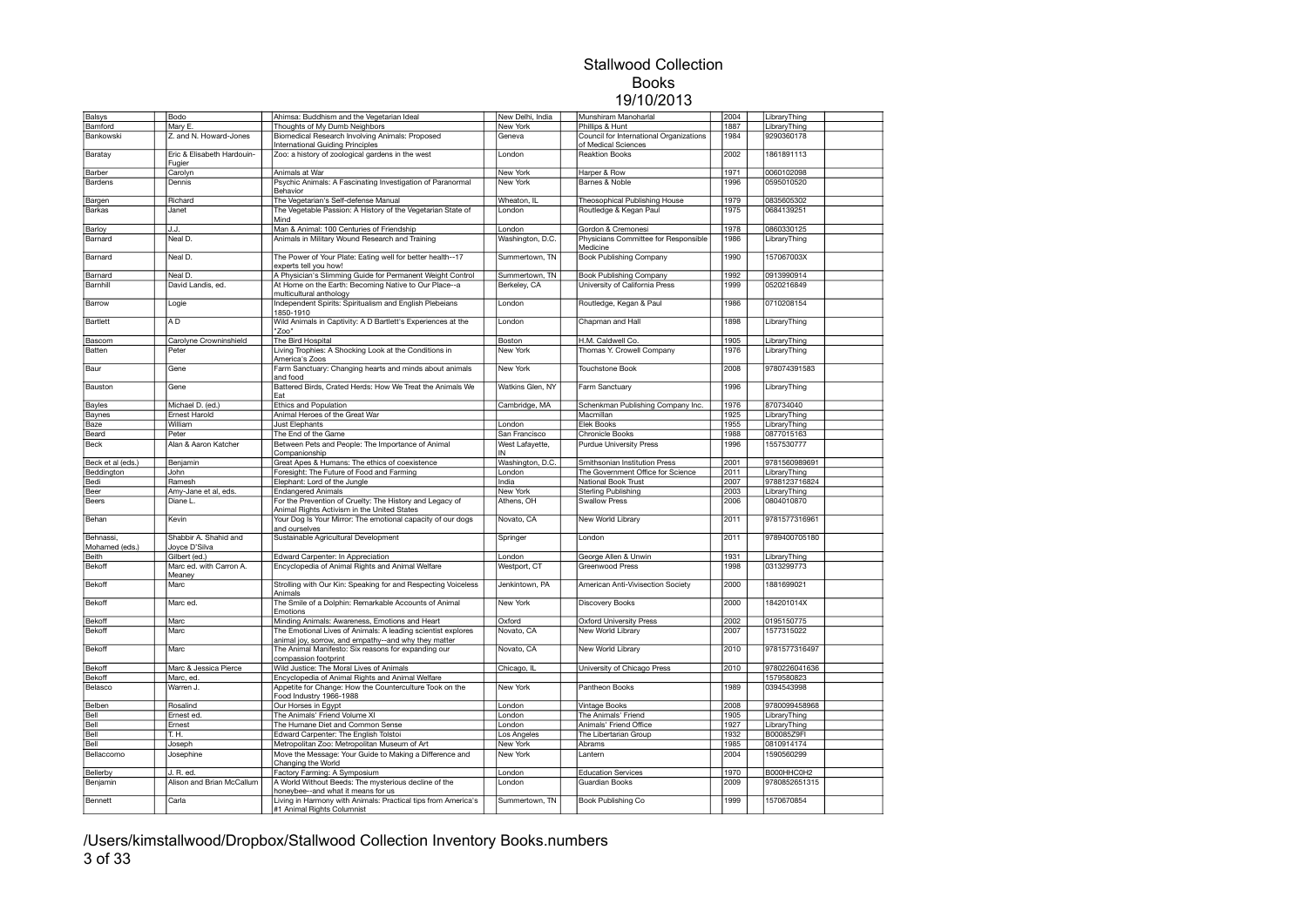| Benson         | John                      | Environmental Ethics: An introduction with readings                       | London                | Routledge                         | 2000 | 0415212367    |  |
|----------------|---------------------------|---------------------------------------------------------------------------|-----------------------|-----------------------------------|------|---------------|--|
| Benton         | Ted                       | Natural Relations: Ecology, Animal Rights, and Social Justice             | London                | Verso                             | 1993 | 0860915905    |  |
| Benton         | Ted, ed.                  | The Greening of Marxism                                                   | New York              | The Guildford Press               | 1996 | 1572301198    |  |
| Berger         | John                      | Why Look at Animals?                                                      | London                | Penguin                           | 2009 | 9780141043975 |  |
| Bergin         | lan                       | Animal Rights: A comic defence                                            | London                | lan Bergin                        | 2011 | LibraryThing  |  |
| Berkeley       | Ellen Perry               | TNR Past Present and Future: A history of the trap-neuter-                | Washington, DC        | Alley Cat Allies                  | 2004 | 0970519427    |  |
|                |                           | return movement                                                           |                       |                                   |      |               |  |
|                |                           |                                                                           |                       |                                   | 1982 | 0870682857    |  |
| Berman         | Louis A                   | Vegetarianism & the Jewish Tradition                                      | New York              | <b>Ktav Publishing House</b>      |      |               |  |
| Bernstein      | Mark H.                   | Without a Tear: Our Tragic Relationship with Animals                      | Urbana, IL            | University of Illinois Press      | 2004 | 0252029119    |  |
| Berry          | Rynn                      | The Vegetarians                                                           | Brookline, MA         | <b>Autumn Press</b>               | 1979 | 0394736338    |  |
| Berry          | Rynn                      | The Vegetarians (Duncan Weir Collection)                                  | Brookline, MA         | <b>Autumn Press</b>               | 1979 | 0394736338    |  |
| Berry          | Thomas                    | The Dream of the Earth                                                    | San Francisco         | Sierra Club Books                 | 1988 | 0871566222    |  |
| Berry          | Rynn                      | Famous Vegetarians and their Favorite Recipes: Lives and                  | New York              | Pythagorean                       | 1993 | 8173030472    |  |
|                |                           | Lore from Buddha to the Beatles                                           |                       |                                   |      |               |  |
| Berry          | Rynn                      | Hitler: Neither Vegetarian Nor Animal Lover                               | New York              | Pythagorean                       | 2004 | 0962616966    |  |
| Berry          | Rynn & Chris Abreu-Suzuki | The Vegan Guide to New York City 2006                                     | New York              | <b>Ethical Living</b>             | 2006 | 0962616982    |  |
| Besant         | Annie                     | Vegetarianism in the Light of Theosophy                                   | Madras, India         | Theosophical Publishing House     | 1913 | LibraryThing  |  |
| Best           | Steven and Anthony J.     | Terrorists or Freedom Fighters?: Reflections on the Liberation            | New York,             | Lantern Books                     | 2004 | 159056054X    |  |
|                | Nocella, eds.             | of Animals                                                                |                       |                                   |      |               |  |
| Biehl          | Janet                     | Rethinking Ecofeminist Politics                                           | Boston, MA            | South End Press                   | 1991 | 0896083926    |  |
| Biehl          | Janet & Peter             | Ecofascism: Lessons from the German Experience                            | Edinburgh,            | <b>AK Press</b>                   | 1995 | 1873176732    |  |
|                | Staudenmaier              |                                                                           | Scotland              |                                   |      |               |  |
| <b>Birch</b>   | Harry                     | The Cruelty to Animals Society Sung by Lingaro                            | Boston, MA            | White. Smith & Perry              | 1869 | LibraryThing  |  |
| Birke          | Lynda                     | Feminism, Animals and Science: The Naming of the Shrew                    | Bristol, PA           | Open University Press             | 1994 | 0335191975    |  |
| <b>Birke</b>   | Lynda & Arnold Arluke &   |                                                                           |                       | <b>Purdue University Press</b>    | 2007 | 1-55753-432-2 |  |
|                | Mike Michael              | The Sacrifice: How scientific experiments transform animals<br>and people | West Lafayette,<br>IN |                                   |      |               |  |
|                |                           |                                                                           |                       | Croom Helm                        | 1986 | 709932685     |  |
| Bjarvall       | Anders and Staffan        | The Mammals of Britain and Europe                                         | London                |                                   |      |               |  |
|                | Ullstrom                  |                                                                           |                       |                                   |      |               |  |
| Blanchard      | Pascal et al (eds.)       | Human Zoos: Science and spectacle in the age of colonial                  | Liverpool             | <b>Liverpool University Press</b> | 2008 | 9781846311741 |  |
|                |                           | empires                                                                   |                       |                                   |      |               |  |
| Blechman       | Andrew D.                 | Pigeons: The fascinating saga of the world's most revered and             | New York              | <b>Grove Press</b>                | 2006 | 0802143288    |  |
|                |                           | reviled bird                                                              |                       |                                   |      |               |  |
| Bloodroot      |                           | The Second Seasonal Political Palate (Donated by lauren                   | Bridgeport, CT        | Sanguinaria Publishing            | 1984 | 096052102X    |  |
| Collective     |                           | Ornelas and originally from the Library of Marti Kheel)                   |                       |                                   |      |               |  |
| Blount         | Margaret                  | Animal Land: The Creatures of Children's Fiction                          | New York              | Avon Books                        | 1977 | 009118410X    |  |
| Blum           | Deborah                   | The Monkey Wars                                                           | New York              | <b>Oxford University Press</b>    | 1994 | 0195094123    |  |
| Blum           | Deborah                   | Love at Goon Park: Harry Harlow and the Science of Affection              | Cambridge, MA         | Perseus                           | 2002 | 0470850728    |  |
| Blunt          | Wilfrid                   | The Ark in the Park: The zoo in the Nineteenth Century                    | London                | <b>Book Club Associates</b>       | 1976 | 0241893313    |  |
| Boakes         | Robert                    | From Darwin to Behaviourism: Psychology and the minds of                  | Cambridge             | Cambridge University Press        | 1984 | 0521280125    |  |
|                |                           | animals                                                                   |                       |                                   |      |               |  |
| Bodhipaksa     |                           | Vegetarianism                                                             | Birmingham,           | Windhorse Publications            | 1999 | 189957915X    |  |
|                |                           |                                                                           | England               |                                   |      |               |  |
| Body           | Richard                   | Agriculture: The Triumph and The Shame                                    | London                | <b>Temple Smith</b>               | 1982 | 0851172288    |  |
| Bolton         | Andrew                    | Wild: Fashion Untamed                                                     | New York              | The Metropolitan Museum of Art    | 2004 | 0300106386    |  |
| Bondeson       | Jan                       | The Cat Orchestra and the Elephant Butler                                 | Stroud, Glos          | Tempus                            | 2006 | 9780752439341 |  |
|                |                           | <b>Animal Freaks</b>                                                      |                       |                                   |      | 978052445953  |  |
| Bondeson       | Jan                       |                                                                           | Stroud, Glos          | Tempus                            | 2008 |               |  |
| Bonner         | Raymond                   | At the Hand of Man: Peril and Hope for Africa's Wildlife                  | New York              | Alfred A. Knopf                   | 1993 | 0679400087    |  |
| Bookchin       | Murray                    | Remaking Society: Pathways to a Green Future                              | Boston, MA            | South End Press                   | 1990 | 0896083721    |  |
| Boone          | J. Allen                  | Kinship With All Life                                                     | New York              | Harper & Row                      | 1976 | 0060609125    |  |
| Bortolotti     | Dan                       | Panda Rescue: Changing the future for endangered wildlife                 | Toronto, ONT          | <b>Firefly Books Ltd</b>          | 2003 | 1552975576    |  |
| Bortolotti     | Dan                       | Tiger Rescue: Changing the future for endangered wildlife                 | Toronto, ONT          | Firefly Books Ltd                 | 2003 | 1552975584    |  |
| Bostock        | Stephen St C.             | Zoos and Animal Rights: The Ethics of Keeping Animals                     | New York              | Routledge                         | 1993 | 0415050588    |  |
| Boudet         | Jacques                   | Man & Beast: A Visual History                                             | New York              | Golden Press                      | 1964 | B0000CMAYI    |  |
| Bourke         | Alex & Paul Gaynor        | The Cruelty-Free Guide to London                                          | London                | Cruelty-Free Living               | 1994 | 1898967008    |  |
| Bourke         | Alex & Paul Gaynor        | Vegetarian London                                                         | London                | Cruelty-Free Living               | 1994 | 1898967016    |  |
| Bow            | Patricia                  | Chimpanzee Rescue: Changing the future for endangered                     | Buffalo, NY           | Firefly Books Ltd.                | 2004 | 1552979091    |  |
|                |                           | wildlife                                                                  |                       |                                   |      |               |  |
| Boxill         | Roger                     | Shaw and the Doctors                                                      | New York              | <b>Basic Books</b>                | 1969 | 0465077722    |  |
| Boyd           | B.R.                      | The New Abolitionists: Animal Rights and Human Liberation                 | San Francisco,        | <b>Taterhill Press</b>            | 1987 | 9611679212175 |  |
|                |                           |                                                                           | CA                    |                                   |      |               |  |
| Boyd           | <b>Billy Ray</b>          | For the Vegetarian in You                                                 | San Francisco,        | Taterhill Press                   | 1991 | 0961679220    |  |
|                |                           |                                                                           | CA                    |                                   |      |               |  |
| <b>Bradley</b> | Janis                     | Dogs Bite: But Balloons and Slippers are More Dangerous                   | Berkeley, CA          | James & Kenneth Publishers        | 2005 | 1888047186    |  |
|                |                           |                                                                           |                       |                                   |      | 9780300127317 |  |
| Bradshaw       | G. A.                     | Elephants on the Edge: What Animals Teach Us about                        | New Haven, CT         | Yale University Press             | 2009 |               |  |
|                |                           | Humanity                                                                  |                       |                                   |      |               |  |
| Bradshaw       | John                      | In Defence of Dogs: Why dogs need our understanding                       | London                | Allen Lane                        | 2011 | 9781846142956 |  |
| Braithwaite    | Victoria                  | Do Fish Feel Pain?                                                        | Oxford                | <b>Oxford University Press</b>    | 2010 | 9780199551200 |  |
| Bramwell       | Anna                      | Ecology in the 20th Century: A History                                    | New Haven, CT         | <b>Yale University Press</b>      | 1989 | 0300045212    |  |
| Bramwell       | Anna                      | The Fading of the Greens: The Decline of Environmental                    | New Haven, CT         | Yale University Press             | 1994 | 0300060408    |  |
|                |                           | Politics in the West                                                      |                       |                                   |      |               |  |
| Brander        | Michael                   | The Big Game Hunters                                                      | New York              | St. Martin's Press                | 1988 | 0948253231    |  |
| Braunstein     | Mark Mathew               | Radical Vegetarianism: A Dialectic of Diet and Ethic                      | Los Angeles, CA       | Panjandrum Books                  | 1988 | 0963566318    |  |
| Breathed       | Berke                     | The Night of the Mary Kay Commandos                                       | Boston                | Little, Brown and Company         | 1989 | 0316107387    |  |
|                |                           |                                                                           |                       |                                   |      |               |  |

/Users/kimstallwood/Dropbox/Stallwood Collection Inventory Books.numbers 4 of 33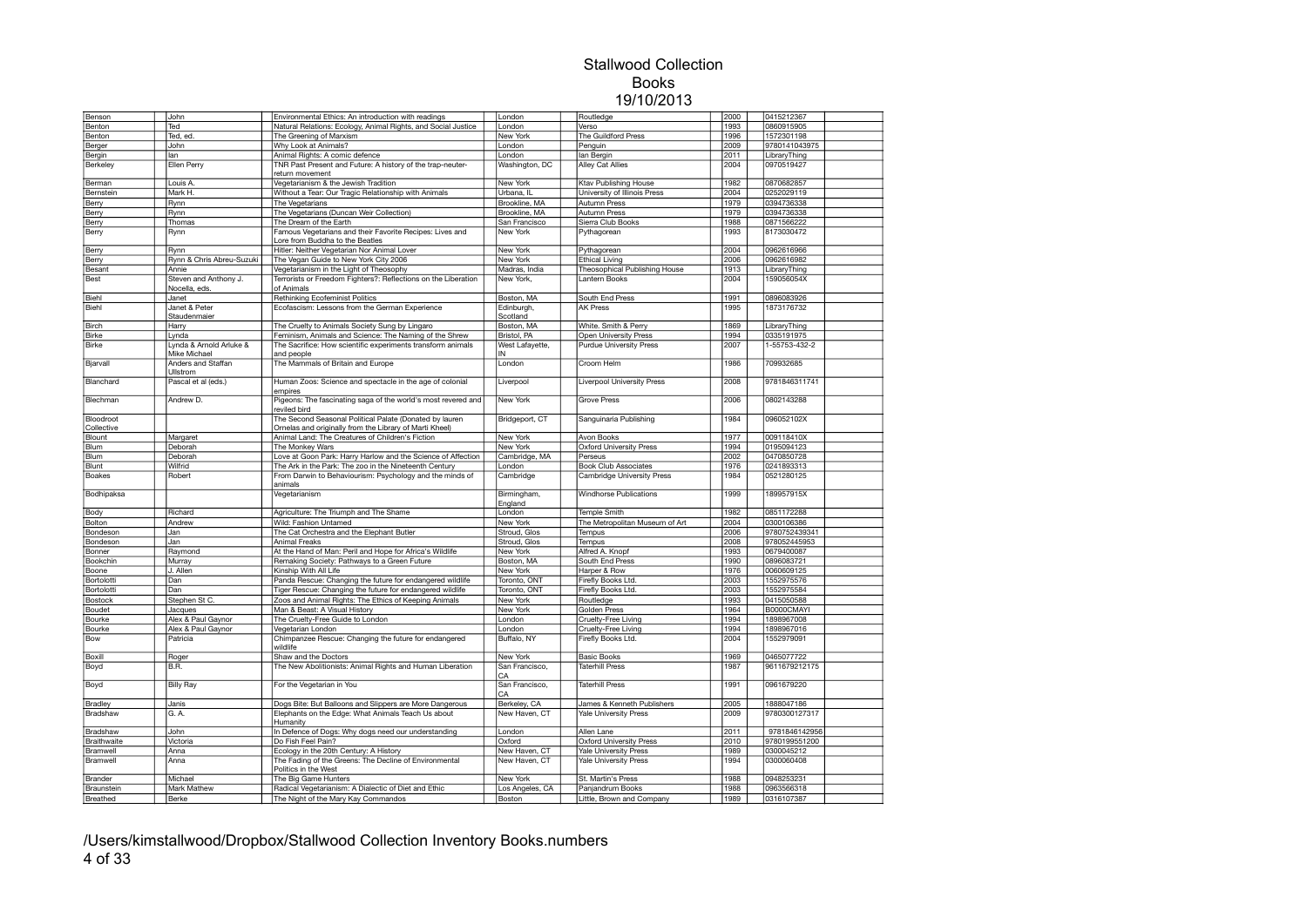| Brennan        | Andrew                               | Thinking About Nature: An investigation of nature, value and<br>ecology                              | London                 | Routledge                                         | 1988 | 0415003032    |  |
|----------------|--------------------------------------|------------------------------------------------------------------------------------------------------|------------------------|---------------------------------------------------|------|---------------|--|
| Brennan        | Stephen Vincent (ed.)                | The Greatest Circus Stories Ever Told                                                                | Guildford, CT          | The Lyons Press                                   | 2005 | 1592287409    |  |
| <b>Bresler</b> | Fenton                               | Beastly Law                                                                                          | Newton Abbot,<br>Devon | David & Charles                                   | 1986 | 0715388282    |  |
| Brestrup       | Craig                                | Disposable Animals: Ending the Tragedy of Throwaway Pets                                             | Glen Rose, TX          | Camino Bay                                        | 1997 | 0965728595    |  |
| Brewster       | J. Alan, ed.                         | World Resources 1988-89                                                                              | Washington, D.C.       | World Resources Institute                         | 1988 | 0465092411    |  |
| <b>Briggs</b>  | Anna C.                              | For the Love of Animals                                                                              | Charles Town,<br>WV    | National Humane Education Society                 | 1990 | LibraryThing  |  |
| Bright         | Michael                              | Beasts of the Field: The revealing natural history of animals in<br>the Bible                        | London                 | Robson Books                                      | 2006 | 1861058314    |  |
| Brophy         | Brigid                               | The Rights of Animals                                                                                | London                 | Animal Defence Society                            | 1965 | LibraryThing  |  |
| Brophy         | Brigid                               | The Rights of Animals                                                                                | Altrincham,            | The Vegetarian Society (UK) Limited               | 1974 | LibraryThing  |  |
|                |                                      |                                                                                                      | Cheshire               |                                                   |      |               |  |
| Brower         | Kenneth                              | Freeing Keiko: The Journey of a Killer Whale from Free Willy to<br>the Wild                          | New York               | Gotham Books (advance uncorrected<br>proofs)      | 2005 | 1592401473    |  |
| Brown          | Antony                               | Who Cares for Animals? 150 Years of the RSPCA                                                        | London                 | Heinemann                                         | 1974 | 043490189X    |  |
| Brown          | Les                                  | Cruelty to Animals: The Moral Debt                                                                   | Basingstoke            | Macmillan                                         | 1988 | 0333458079    |  |
| Brown          | Michael & John May                   | The Greenpeace Story                                                                                 | London                 | Dorling Kindersley                                | 1989 | 1879431025    |  |
| Brown          | Tony ed.                             | Edward Carpenter and Late Victorian Radicalism                                                       | London                 | Frank Cass                                        | 1990 | 071463400X    |  |
| Brown          | Michael & John May                   | The Greenpeace Story: 20th Anniversary                                                               | London                 | Dorling Kindersley                                | 1991 | 1879431025    |  |
| Brown          | Lester R., ed.                       | State of the World 1993                                                                              | Washington, D.C.       | Worldwatch Institute                              | 1993 | 0393309630    |  |
| Brown          | Lester R., et al, eds.               | State of the World 2001                                                                              | Washington, D.C.       | Worldwatch Institute                              | 2001 | 0393320820    |  |
| Brown          | Lester R.                            | Plan B 4.0: Mobilizing to save civilization                                                          | London                 | Norton                                            | 2009 | 9780393337198 |  |
| Brulle         | Robert J.                            | Agency, Democracy, and Nature: The U.S. Environmental<br>Movement from a Critical Theory Perspective | Cambridge, MA          | <b>MIT Press</b>                                  | 2000 | 0262522810    |  |
| Brunois        | Albert & Etienne Wolff               | Les Droits de l'Animal et La Pensee Contemporaine                                                    | Paris                  | Institut de France                                | 1984 | LibraryThing  |  |
| Bryant         | John                                 | Fettered Kingdoms                                                                                    | Chard, Somerset        | J.M. Bryant                                       | 1982 | 095114927X    |  |
| Bryant         | John                                 | <b>Animal Sanctuary</b>                                                                              | London                 | Centaur Press                                     | 1999 | 0900001437    |  |
| <b>Buck</b>    | Frank with Edward                    | Bring 'Em Back Alive                                                                                 | New York               | Garden City Publishing Company, Inc.              | 1930 | B000O5N0J4    |  |
| Buckner        | Anthony<br>E.D.                      | The Immortality of Animals: And the Religion of Man as                                               | Philadelphia, PA       | George W. Jacobs & Co                             | 1903 | LibraryThing  |  |
|                |                                      | Guardian, from a Biblical and Philosophical Hypothesis                                               |                        |                                                   |      |               |  |
| Buczacki       | Stefan                               | Fauna Britannica                                                                                     | London                 | Hamlyn                                            | 2002 | 0600613925    |  |
| Budiansky      | Stephen                              | The Covenant of the Wild: Why Animals Chose Domestication                                            | New Haven, CT          | William Morrow                                    | 1992 | 1857999797    |  |
| Budiansky      | Stephen                              | If a Lion Could Talk: Animal Intelligence and the Evolution of<br>Consciousness                      | New York               | Free Press                                        | 1998 | 0684837102    |  |
| <b>Bulliet</b> | Richard W.                           | Hunters, Herders, and Hamburgers: The Past and Future of<br>Human-Animal Relationships               | New York               | Columbia University Press                         | 2005 | 0231130775    |  |
| Burt           | Jonathan                             | Animals in Film                                                                                      | London                 | <b>Reaktion Books</b>                             | 2002 | 1861891318    |  |
| Burton         | Percy M. and Guy H.<br>Guillum Scott | The Law Relating to the Prevention of Cruelty to Animals                                             | London                 | John Murray                                       | 1906 | LibraryThing  |  |
| Burton         | Maurice                              | Wild Animals of the British Isles                                                                    | London                 | Warne                                             | 1960 | LibraryThing  |  |
| Burton         | Maurice                              | Just Like an Animal                                                                                  | New York               | Charles Scribner's Sons                           | 1978 | 0460043307    |  |
| <b>Butler</b>  | C.T. and Keith McHenry               | Food Not Bombs                                                                                       | Tucson, AZ             | See Sharp Press                                   | 2000 | 0865712387    |  |
| Caesar         | Terry                                | Speaking of Animals: Essays on Dogs and Others                                                       | Leiden.<br>Netherlands | Brill                                             | 2009 | 9789004174061 |  |
| Calarco        | Matthew                              | Zoographies: The question of the animal from Heidegger to<br>Derrida                                 | New York               | Columbia University Press                         | 2008 | 9780231140232 |  |
| Caldecott      | Leonie & Stephanie Leland,<br>eds.   | Reclaim the Earth: Women Speak Out for Life on Earth                                                 | London                 | Women's Press                                     | 1983 | 0704339080    |  |
| Callicott      | J. Baird                             | In Defense of the Land Ethic: Essays in Environmental<br>Philosophy                                  | Albany, NY             | State University of New York Press                | 1989 | 0887069002    |  |
| Callicott      | J. Baird & Roger T. Ames,<br>eds.    | Nature in Asian Traditions of Thought: Essays in<br>Environmental Philosophy                         | Albany, NY             | State University of New York Press                | 1989 | 0887069517    |  |
| Campbell       | John R. and John F. Lasley           | The Science of Animals that Serve Mankind                                                            | New York               | McGraw-Hill Book Company                          | 1969 | 0070096961    |  |
| Camuti         | Dr. Louis J.                         | All My Patients are Under the Bed: Memoirs of a Cat Doctor                                           | New York               | Fireside                                          | 1980 | 0671554506    |  |
| Candland       | Douglas Keith                        | Feral Children & Clever Animals: Reflections on Human Nature                                         | New York               | <b>Oxford University Press</b>                    | 1993 | 0195074688    |  |
| Cannon         | Geoffrey                             | The Politics of Food                                                                                 | London                 | Century                                           | 1988 | 0712612106    |  |
| Capra          | Fritjof                              | The Web of Life: A New Scientific Understanding of Living<br>Systems                                 | New York               | Anchor Books                                      | 1996 | 0385476760    |  |
| Caputo         | Philip                               | Ghosts of Tsavo: Stalking the Mystery Lions of East Africa                                           | Washington, D.C.       | National Geographic (Advance<br>Reader's Edition) | 2002 | 0792241002    |  |
| Caras          | Roger and Michael Findlay            | The Penguin Book of Dogs                                                                             | Harmondsworth          | Penguin                                           | 1983 | 0140465316    |  |
| Caras          | Roger                                | Mara Simba: The African Lion                                                                         | New York               | Holt, Rinehart and Winston                        | 1985 | 003016611X    |  |
| Caras          | Roger                                | The Endless Migration                                                                                | <b>New York</b>        | E.P. Dutton                                       | 1985 | 0525243410    |  |
| Caras          | Roger                                | A Cat is Watching: A Look at the Way Cats See Us                                                     | New York               | Simon & Schuster                                  | 1989 | 0671657089    |  |
| Caras          | Roger                                | The Cats of Thistle Hill: A Mostly Peaceable Kingdom                                                 | New York               | Simon & Schuster                                  | 1994 | 0671754629    |  |
| Caras          | Roger                                | A Most Dangerous Journey: The Life of an African Elephant                                            | New York               | Dial Books                                        | 1995 | 0803718802    |  |
|                |                                      |                                                                                                      |                        | Fireside                                          | 1997 | B000YP0A8I    |  |
| Caras          | Roger                                | A Perfect Harmony: The Intertwining Lives of Animals and<br>Humans throughout History                | New York               |                                                   |      |               |  |
| Caras          | Roger                                | The New Roger Caras Treasury of Great Cat Stories                                                    | New York               | <b>Bristol Park Books</b>                         | 1997 | 0884861724    |  |
| Caras          | Roger A.                             | The Bond: People and Their Animals                                                                   | New York               | Simon & Schuster                                  | 1997 | 0684830825    |  |

/Users/kimstallwood/Dropbox/Stallwood Collection Inventory Books.numbers 5 of 33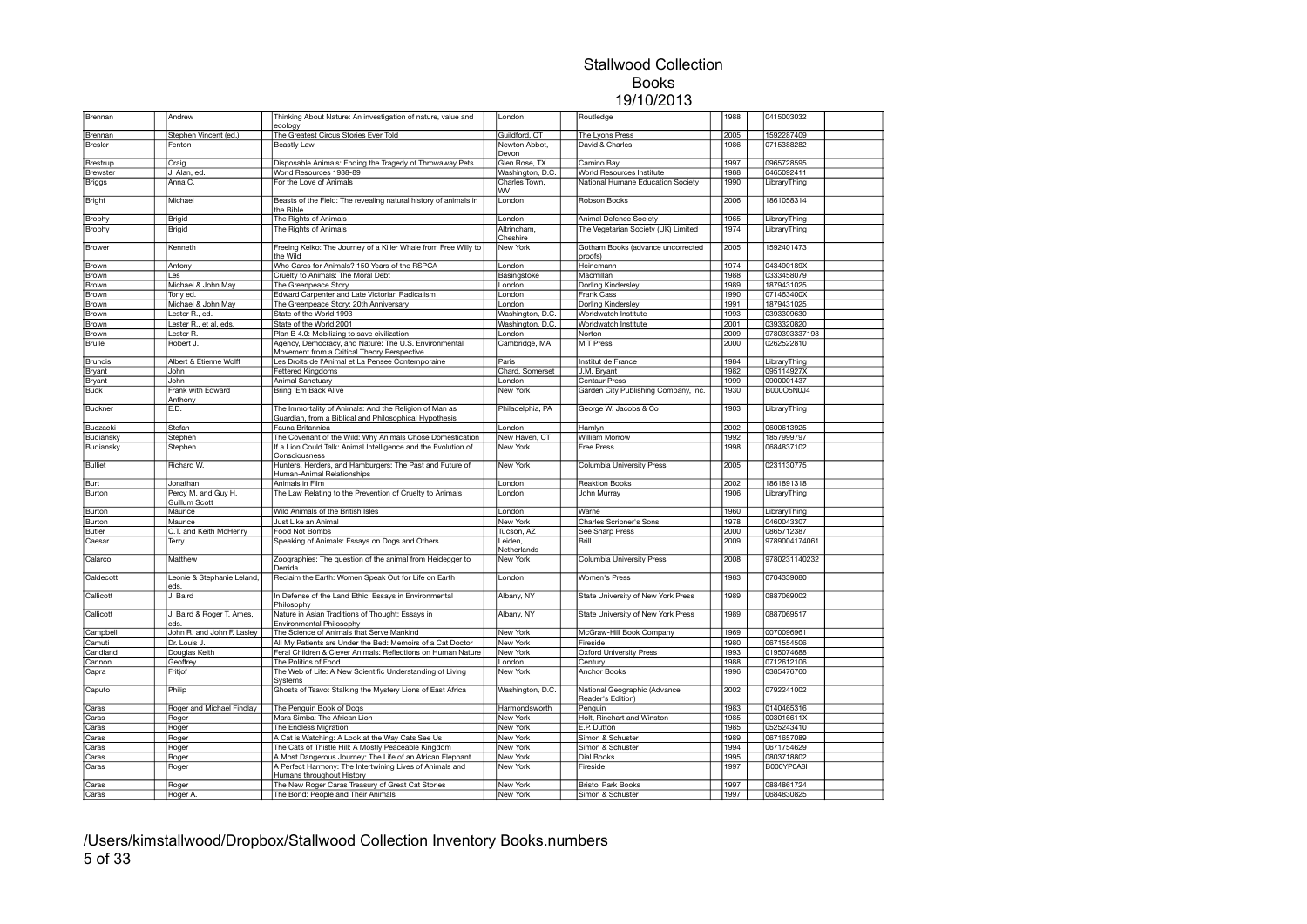| Carbone      | Larry                                         | What Animals Want: Expertise and Advocacy in Laboratory<br>Animal Welfare Policy                                                        | New York        | <b>Oxford University Press</b>                          | 2004 | 0195161963        |  |
|--------------|-----------------------------------------------|-----------------------------------------------------------------------------------------------------------------------------------------|-----------------|---------------------------------------------------------|------|-------------------|--|
| Carman       | Russ                                          | The Illusions of Animal Rights                                                                                                          | lola, WI        | <b>Krause Publications</b>                              | 1990 | 0873411595        |  |
| Carman       | Judy                                          | Peace to All Beings: Veggie Soup for the Chicken's Soul                                                                                 | New York        | antern Books                                            | 2003 | 9781590560051     |  |
|              |                                               |                                                                                                                                         |                 |                                                         |      |                   |  |
| Carnell      | Paul                                          | Alternatives to Factory Farming                                                                                                         | London          | Earth Resources Research                                | 1983 | 0946281017        |  |
| Carpenter    | Edward                                        | The Drama of Love and Death: A Study of Human Evolution<br>and Transfiguration                                                          | New York        | Mitchell Kennerley                                      | 1912 | B000WST4YI        |  |
| Carpenter    | Edward                                        | A Bibliography of the Writings of Edward Carpenter: A<br>bibliographical handbook for collectors, booksellers, librarians<br>and others | London          | George Allen & Unwin (No. 12 of 150<br>nrinted)         | 1916 | LibraryThing      |  |
| Carpenter    | Edward                                        | My Days and Dreams: Being Autographical Notes                                                                                           | New York        | Charles Scribner's Sons                                 | 1916 | LibraryThing      |  |
| Carpenter    | Edward                                        | Towards Industrial Freedom                                                                                                              | London          | George Allen & Unwin                                    | 1918 | LibraryThing      |  |
| Carpenter    | Edward                                        | England's Ideal                                                                                                                         | London          | George Allen & Unwin                                    | 1919 | LibraryThing      |  |
|              | Edward                                        | Pagan & Christian Creeds: Their Origin and Meaning                                                                                      |                 | <b>Blue Ribbon Books</b>                                | 1920 |                   |  |
| Carpenter    |                                               |                                                                                                                                         | New York        |                                                         |      | LibraryThing      |  |
| Carpenter    | Edward                                        | Civilisation: Its Cause and Cure and other essays                                                                                       | London          | George Allen & Unwin                                    | 1921 | LibraryThing      |  |
| Carpenter    | Edward                                        | The Art of Creation: Essays on the Self and Its Powers                                                                                  | London          | George Allen & Unwin                                    | 1921 | LibraryThing      |  |
| Carpenter    | Edward                                        | The Story of Eros and Psyche: Together with some early<br>verses                                                                        | London          | George Allen & Unwin                                    | 1923 | LibraryThing      |  |
| Carpenter    | Edward                                        | Animals & Ethics: A Report of the Working Party Convened by<br><b>Edward Carpenter</b>                                                  | London          | <b>Watkins</b>                                          | 1980 | LibraryThing      |  |
| Carpenter    | Edward                                        | Selected Writings Volume 1: Sex                                                                                                         | London          | GMP Publishers Ltd.                                     | 1984 | 0907040438        |  |
| Carpenter    | Edward                                        | <b>Towards Democracy</b>                                                                                                                | London          | GMP Publishers Ltd.                                     | 1985 | 090704073X        |  |
| Carr         | Sara & Raymond                                | Fox-Huntina                                                                                                                             | Oxford          | <b>Oxford University Press</b>                          | 1982 | B001AVWOGQ        |  |
| Carr         | Samuel ed.                                    | The Poetry of Cats                                                                                                                      | London          | <b>Chancellor Press</b>                                 | 1986 | 1851520473        |  |
|              |                                               |                                                                                                                                         |                 |                                                         | 1895 |                   |  |
| Carrington   | Edith                                         | Old Friends                                                                                                                             | London          | George Bell and Sons                                    |      | LibraryThing      |  |
| Carrington   | Richard                                       | Elephants: A short account of their natural history, evolution<br>and influence on mankind                                              | London          | The Scientific Book Club                                | 1958 | <b>B000WSRKGC</b> |  |
| Carruthers   | Peter                                         | The Animals Issue: Moral Theory in Practice                                                                                             | Cambridge, UK   | Cambridge University Press                              | 1992 | 0521436893        |  |
| Carruthers   | Peter                                         | The Animal Issue: Moral theory in practice                                                                                              | Cambridge       | <b>Cambridge University Press</b>                       | 1994 | 0521430925        |  |
| Carson       | Rachel                                        | <b>Silent Spring</b>                                                                                                                    | Boston, MA      | <b>Houghton Mifflin</b>                                 | 1962 | 0395075068        |  |
| Carson       | Gerald                                        | Men, Beasts, and Gods: A History of Cruelty and Kindness to                                                                             | New York        | Charles Scribner's Sons                                 | 1972 | 0684157616        |  |
|              |                                               | Animals                                                                                                                                 |                 |                                                         |      |                   |  |
| Cartmill     | Matt                                          | A View to a Death in the Morning: Hunting and Nature through<br>Histon                                                                  | Cambridge, MA   | <b>Harvard University Press</b>                         | 1993 | 067493735X        |  |
| Cassidy      | David & Patrick Hughes                        | One Small Step: America's First Primates in Space                                                                                       | New York        | Penguin (uncorrected proof for limited<br>distribution) | 2005 | 1596090456        |  |
| Cavalieri    | Paola and Peter Singer,<br>eds.               | The Great Ape Project: Equality Beyond Humanity                                                                                         | London          | Fourth Estate                                           | 1993 | 031211818X        |  |
| Cavalieri    | Paola                                         | The Animal Question: Why Nonhuman Animals Deserve<br>Human Rights.                                                                      | New York        | <b>Oxford University Press</b>                          | 2001 | 0195143809        |  |
| Chadwick     | Douglas H.                                    | The Fate of the Elephant                                                                                                                | San Francisco   | Sierra Club Books                                       | 1992 | 0871564955        |  |
| Chamberlin   | J. Edward                                     | Horse: How the horse has changed civilisations                                                                                          | Oxford          | Signal                                                  | 2006 | 0974240591        |  |
| Chambers     | Paul                                          | Jumbo: This being the true story of the greatest elephant in                                                                            | London          | Andre Deutsch                                           | 2007 | 0233002227        |  |
|              |                                               | the world                                                                                                                               |                 |                                                         |      |                   |  |
| Chapouthier  | Georges and Jean-Claude<br>Nouet, eds.        | The Universal Declaration of Animal Rights: Comments and<br>Intentions                                                                  | Paris           | Ligue Francaise des Droits de l'Animal                  | 1998 | 295121670X        |  |
| Chapple      | Christopher                                   | Nonviolence to Animals, Earth and Self in Asian Traditions                                                                              | Albany, NY      | State University of New York Press                      | 1993 | 0791414981        |  |
| Chapple      | Christopher Key & Mary<br>Evelyn Tucker, eds. | Hinduism and Ecology: The Intersection of Earth, Sky, and<br>Water                                                                      | Cambridge, MA   | <b>Harvard University Press</b>                         | 2000 | 0945454260        |  |
| Chapple      | Christopher Key, ed.                          | Jainism and Ecology: Nonviolence in the Web of Life                                                                                     | Cambridge, MA   | <b>Harvard University Press</b>                         | 2002 | 0945454341        |  |
| Chase        | Alston                                        | Playing God in Yellowstone: The Destruction of America's First<br>National Park                                                         | Boston          | <b>Atlantic Monthly Press</b>                           | 1986 | 0156720361        |  |
| Chase        | Steve, ed.                                    | Defending the Earth: A Dialogue Between Murray Bookchin &<br>Dave Foreman                                                               | Boston, MA      | South End Press                                         | 1991 | 0896083829        |  |
| Cheeta       |                                               | Me Cheeta--The autobiography                                                                                                            | London          | Fourth Estate                                           | 2008 | 9780007278633     |  |
| Cherfas      | Jeremy                                        | Zoo 2000: A Look Beyond the Bars                                                                                                        | London          | <b>British Broadcasting Corporation</b>                 | 1984 | 0563202815        |  |
| Cherfas      | Jeremy                                        | The Hunting of the Whale                                                                                                                | London          | Penguin                                                 | 1989 | 0140118446        |  |
|              |                                               | Animal Rights Index 1985-1990                                                                                                           | Ft. Collins, CO | British American Electronic Publishing                  | 1991 | LibraryThing      |  |
| Cherry       | James, ed.                                    |                                                                                                                                         |                 |                                                         |      |                   |  |
| Chipperfield | Jimmy                                         | My Wild Life: an autobiography                                                                                                          | New York        | G.F. Putnam's Sons                                      | 1976 | 0333180445        |  |
| Chris        | Cynthia                                       | <b>Watching Wildlife</b>                                                                                                                | Minneapolis, MN | University of Minnesota                                 | 2006 | 0816645477        |  |
| Clark        | Anne                                          | Beasts and Bawdy                                                                                                                        | New York        | Taplinger Publishing Company                            | 1975 | 0460041037        |  |
| Clark        | Kenneth                                       | Animals and Men                                                                                                                         | New York        | William Morrow                                          | 1977 | 0500232571        |  |
| Clark        | Stephen R. L.                                 | The Moral Status of Animals                                                                                                             | Oxford          | <b>Clarendon Press</b>                                  | 1977 | 0192830406        |  |
| Clark        | Stephen R. L.                                 | The Nature of the Beast: Are Animals Moral?                                                                                             | Oxford          | <b>Oxford University Press</b>                          | 1984 | 0192191306        |  |
| Clark        | John                                          | For Richer For Poorer: An Oxfam Report on Western<br>Connections with World Hunger                                                      | Oxford, England | Oxfam                                                   | 1986 | 085598077X        |  |
| Clark        | Stephen R. L                                  | Animals and Their Moral Standing                                                                                                        | London          | Routledge                                               | 1997 | 0415135605        |  |
|              |                                               |                                                                                                                                         |                 |                                                         | 1999 | 041518911X        |  |
| Clark        | Stephen R. L.                                 | The Political Animal: Biology, Ethics & Politics                                                                                        | London          | Routledge                                               |      |                   |  |
| Clark        | Ward M.                                       | Misplaced Compassion: The Animal Rights Movement<br>Exposed                                                                             | San Jose        | <b>Writers Club Press</b>                               | 2001 | 0595175872        |  |
| Clarke       | Frances F., ed.                               | Poetry's Plea for Animals: An anthology of justice and mercy<br>for our kindred in fur and feathers                                     | <b>Boston</b>   | Lothrop, Lee & Shepard Co.                              | 1927 | 0896090132        |  |
| Clarke       | Paul A.B. and Andrew<br>Linzey, eds.          | Political Theory and Animal Rights                                                                                                      | London          | <b>Pluto Press</b>                                      | 1990 | 0745303919        |  |
|              |                                               |                                                                                                                                         |                 |                                                         |      |                   |  |

/Users/kimstallwood/Dropbox/Stallwood Collection Inventory Books.numbers 6 of 33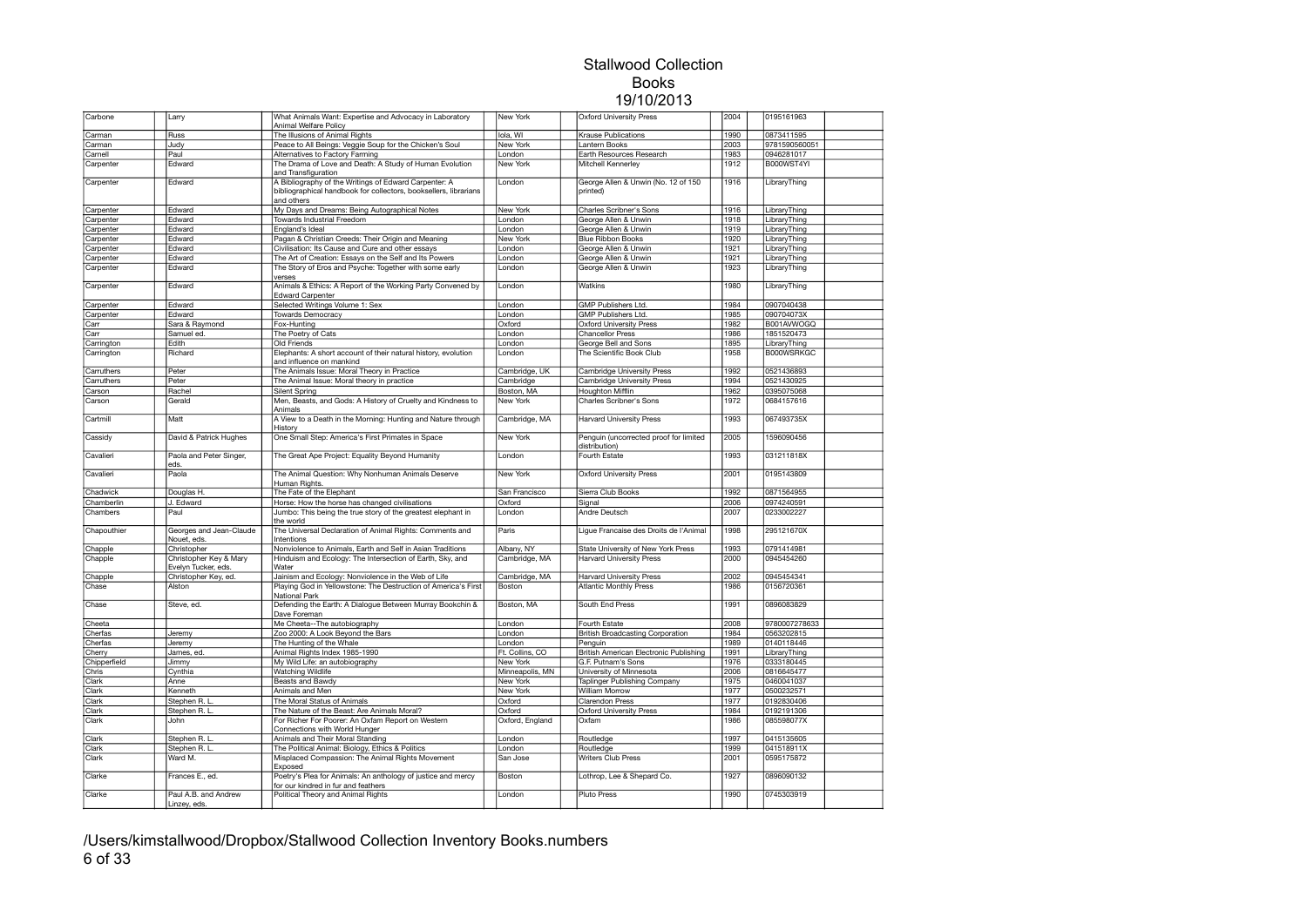| Clements      | Kath                             | Why Vegan: The Ethics of Eating and the Need for Change                                                                                    | London                     | <b>GMP</b>                                                                                | 1985 | 0946097305    |  |
|---------------|----------------------------------|--------------------------------------------------------------------------------------------------------------------------------------------|----------------------------|-------------------------------------------------------------------------------------------|------|---------------|--|
| Clinton       | Sally & Debra Wasserman,<br>eds. | Vegetarian Journal's Guide to Natural Foods Restaurants in<br>the U.S. and Canada                                                          | Garden City Park,<br>NY.   | Avery Publishing                                                                          | 1993 | 0895296543    |  |
| Clover        | Charles                          | The End of the Line: How overfishing is changing the world<br>and what we eat                                                              | London                     | <b>Ebury Press</b>                                                                        | 2005 | 0520255054    |  |
| Clutterbuck   | Charlie & Tim Lang               | More Than We Can Chew: The Crazy World of Food and<br>Farming                                                                              | London                     | <b>Pluto Press</b>                                                                        | 1982 | 0861045017    |  |
| Clutton-Brock | Juliet                           | A Natural History of Domesticated Mammals                                                                                                  | Austin, TX                 | University of Texas Press                                                                 | 1987 | 0521346975    |  |
| Coats         | C. David                         | Old MacDonald's Factory Farm: The Myth of the Traditional<br>Farm and the Shocking Truth about Animal Suffering in<br>Today's Agribusiness | New York                   | Continuum                                                                                 | 1989 | 0826404391    |  |
| Cobbe         | Frances Power                    | Life of Frances Power Cobbe Volume I                                                                                                       | Boston                     | Houghton, Mifflin and Company                                                             | 1894 | B001ED7334    |  |
| Cobbe         | Frances Power                    | Life of Frances Power Cobbe Volume II                                                                                                      | Boston                     | Houghton, Mifflin and Company                                                             | 1894 | LibraryThing  |  |
| Cochrane      | Alasdair                         | An Introduction to Animals and Political Theory                                                                                            | Basingstoke                | Palgrave Macmillan                                                                        | 2010 | 9780230239265 |  |
| Coe           | Sue                              | Dead Meat                                                                                                                                  | New York                   | Four Walls Eight Windows                                                                  | 1996 | 156858041X    |  |
| Coe           | Sue                              | Pit's Letter                                                                                                                               | New York                   | Four Walls Eight Windows                                                                  | 2000 | 1568581637    |  |
| Coe           | Sue and Judith Brody             | Bully                                                                                                                                      | New York                   | Four Walls Eight Windows                                                                  | 2004 | 1568583230    |  |
| Coe           | Sue and Judith Brody             | Sheep of Fools                                                                                                                             | Seattle                    | Fantagraphics Books                                                                       | 2005 | 1560976608    |  |
| Coe           | Sue                              | Cruel                                                                                                                                      | <b>New York</b>            | O/R Books                                                                                 | 2012 | 9781935928720 |  |
| Coetzee       | J.M.                             | The Lives of Animals                                                                                                                       | Princton, NJ               | <b>Princton University Press</b>                                                          | 1999 | 069107089X    |  |
| Cohen         | Murry and Constance<br>Young     | 'Alcoholic" Rats (and other alcohol research using animals)                                                                                | Jenkintown, PA             | The National Research Information<br>Center for AAVS, NAVS, NEAVS                         | 1989 | LibraryThing  |  |
| Cohen         | Carl and Tom Regan               | The Animals Rights Debate                                                                                                                  | Lanham, MD                 | Rowman & Littlefield                                                                      | 2001 | 0847696634    |  |
| Coleman       | Sydney H.                        | Humane Society Leaders in America                                                                                                          | Albany, NY                 | The American Humane Association                                                           | 1924 | B000FSPQCO    |  |
| Coleman       | Vernon                           | Why Animal Experiments Must Stop: And how you can help<br>ston them                                                                        | London                     | Green Print                                                                               | 1991 | 0788150499    |  |
| Coleman       | Vernon                           | Food for Thought: Your Guide to Healthy Eating                                                                                             | Barnstaple,<br>England     | European Medical Journal                                                                  | 1995 | 0952149265    |  |
| Collard       | Andree with Joyce<br>Contrucci   | Rape of the Wild                                                                                                                           | London                     | The Women's Press                                                                         | 1988 | 0253205190    |  |
| Collard       | Andree with Joyce<br>Contrucci   | Rape of the Wild                                                                                                                           | Bloomington                | Indiana University Press                                                                  | 1989 | 0253205190    |  |
| Collins       | John                             | Voices of the Dumb Creation                                                                                                                | Philadelphia, PA           | Ladies' Branch of the Pennsylvania<br>Society for the Prevention of Cruelty to<br>Animals | 1892 | LibraryThing  |  |
| Commoner      | Barry                            | The Closing Circle: Nature, Man & Technology                                                                                               | New York                   | Alfred A. Knopf                                                                           | 1971 | 039442350X    |  |
| Comstock      | Gary, ed.                        | Is There A Moral Obligation to Save the Family Farm?                                                                                       | Ames, IA                   | Iowa State University Press                                                               | 1987 | 0813810000    |  |
| Comstock      | Gary L., ed.                     | Life Science Ethics                                                                                                                        | Ames, IA                   | Iowa State Press                                                                          | 2002 | 0813809533    |  |
| Conn          | P. Michael & James V.<br>Parker  | The Animal Research War                                                                                                                    | New York                   | Palgrave                                                                                  | 2008 | 9780230600140 |  |
| Conroy        | Czech & Miles Litvinoff,<br>eds. | The Greening of Aid: Sustainable Livelihoods in Practice                                                                                   | London                     | Earthscan Publications                                                                    | 1988 | 185383016X    |  |
| Coode         | Carole                           | Labrador Retrievers Today                                                                                                                  | New York                   | <b>Howell Book House</b>                                                                  | 1993 | 094895518X    |  |
| Cook          | Harold L                         | Hunters of the Silences                                                                                                                    | Ann Arbor, MI              | <b>Educators Association</b>                                                              | 1916 | LibraryThing  |  |
| Cook          | Harriet N.                       | The Bible Alphabet of Animals                                                                                                              | Crockett, KY               | Rod and Staff Publishers, Inc.                                                            | 1976 | 9999884865    |  |
| Cooney        | <b>Nick</b>                      | Change of Heart: What psychology can teach us about<br>spreading social change                                                             | New York                   | Lantern Books                                                                             | 2011 | 9781590562338 |  |
| Cooper        | Margaret E.                      | An Introduction to Animal Law                                                                                                              | London                     | <b>Academic Press</b>                                                                     | 1987 | 0121880303    |  |
| Cooper        | Jilly                            | Animals in War                                                                                                                             | London                     | Corgi Books                                                                               | 2000 | 0552990914    |  |
| Cornish       | C. J.                            | Animals at Work and Play: Their activities and emotions                                                                                    | London                     | Seeley and Co. Limited                                                                    | 1896 | LibraryThing  |  |
| Corrigan      | Theresa and Stephanie<br>Hoppe   | With a Fly's Eye, Whale's Wit, and Woman's Heart: Animals<br>and Women                                                                     | Pittsburgh, PA             | Cleis Press                                                                               | 1989 | 0939416255    |  |
| Corrigan      | Theresa and Stephanie<br>Hoppe   | And a Deer's Ear, Eagle's Song and Bear's Grace: Animals<br>and Women                                                                      | Pittsburgh, PA             | Cleis Press                                                                               | 1990 | 0939416387    |  |
| Costello      | Peter                            | The Magic Zoo: the Natural History of Fabulous Animals                                                                                     | New York                   | St. Martin's Press                                                                        | 1979 | 0722125534    |  |
| Cox           | Peter                            | Why You Don't Need Meat                                                                                                                    | Wellingborough,<br>England | Thorsons                                                                                  | 1986 | 0722512988    |  |
| Cox           | Peter                            | The New Why You Don't Need Meat                                                                                                            | London                     | Bloomsbury                                                                                | 1992 | 0747513708    |  |
| Cox           | Peter                            | You Don't Need Meat                                                                                                                        | New York                   | St. Martin's Press                                                                        | 2002 | 0312303386    |  |
| Cremo         | Michael A & Mukunda<br>Goswami   | Divine Nature: A Spiritual Perspective on the Environmental<br>Crisis                                                                      | Los Angeles, CA            | <b>Bhaktivedanta Book Trust</b>                                                           | 1995 | 0892132965    |  |
| Crist         | Steven                           | The Horse Traders: inside the billion dollar breeding industry<br>that rules racing today                                                  | New York                   | W. W. Norton & Company                                                                    | 1986 | 0393023001    |  |
| Crist         | Eileen                           | Images of Animals: Anthropomorphism and Animal Mind                                                                                        | Philadelphia               | <b>Temple University Press</b>                                                            | 1999 | 156639788X    |  |
| Croall        | Stephen & William Rankin         | Ecology for Beginners                                                                                                                      | London                     | Writers and Readers                                                                       | 1981 | 0045740550    |  |
| Croall        | Stephen & William Rankin         | <b>Ecology for Beginners</b>                                                                                                               | London                     | Writers and Readers                                                                       | 1981 | 0906495784    |  |
| Croke         | Vicki                            | The Modern Ark: the story of zoos--past, present and future                                                                                | New York                   | Scribner                                                                                  | 1997 | 068419712X    |  |
| Crosby        | Alfred W.                        | Ecological Imperialism: The Biological Expansion of Europe,<br>900-1900                                                                    | Cambridge                  | Cambridge University Press                                                                | 1986 | 0521456908    |  |
| Crumley       | Jim                              | The Winter Whale                                                                                                                           | Edinburgh                  | Birlinn                                                                                   | 2008 | 9781841587325 |  |
| Cummins       | John                             | The Hound and the Hawk: the Art of Medieval Hunting                                                                                        | London                     | Weidenfeld and Nicolson                                                                   | 1988 | 1842120972    |  |
| Cuny          | Lynn Marie                       | Through Animals' Eyes, Again: Stories of Wildlife Rescue                                                                                   | Denton, TX                 | University of North Texas Press                                                           | 2006 | 1574412175    |  |
| Curry         | Alexis Morgen                    | Selling Compassion: PETA from the Radical to the Mainstream<br>(An Honors Thesis)                                                          | Lewiston, ME               | <b>Bates College</b>                                                                      | 2003 | LibraryThing  |  |

/Users/kimstallwood/Dropbox/Stallwood Collection Inventory Books.numbers 7 of 33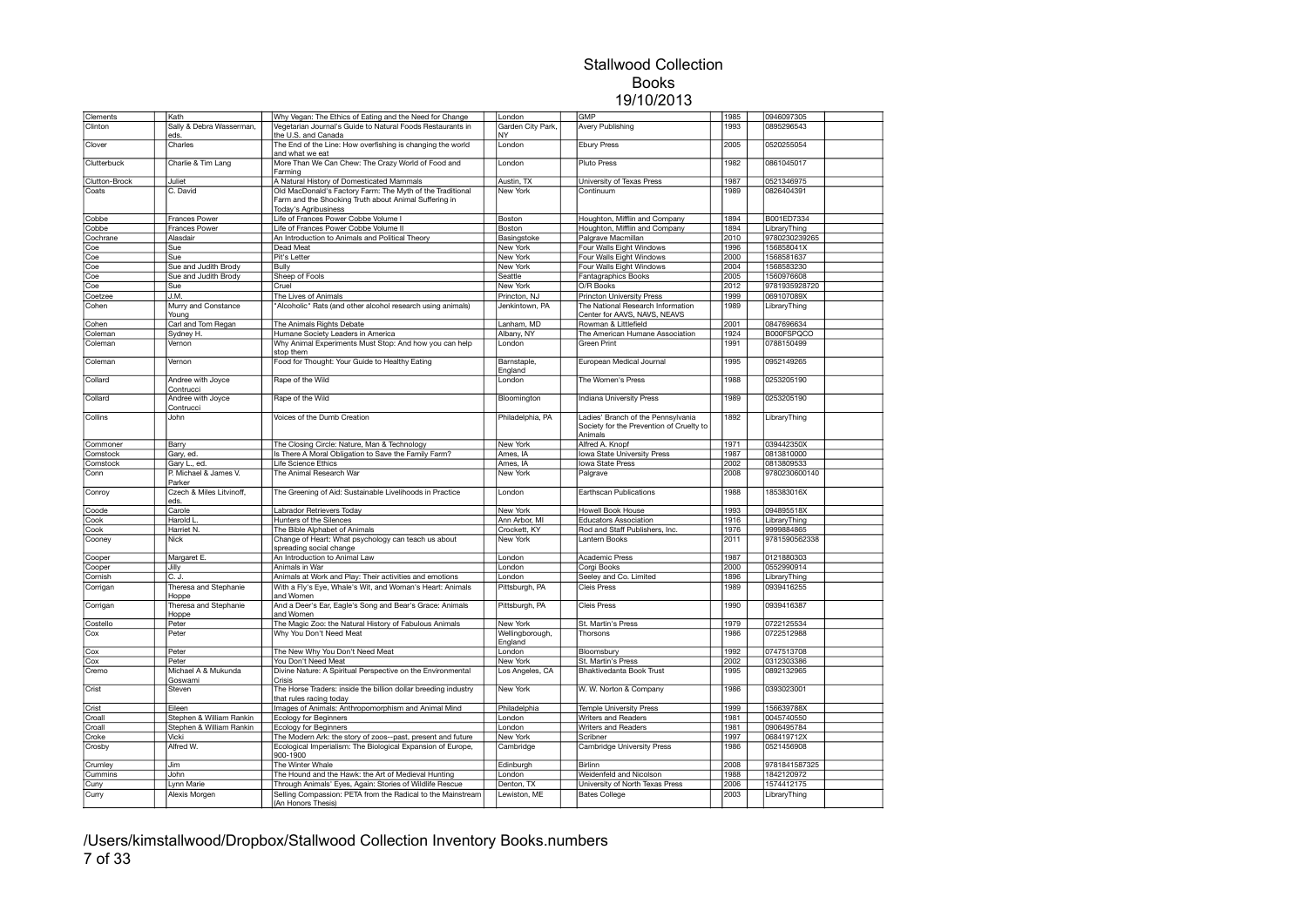| Curtis, Jr.    | L. Perry                                  | Apes and Angels: the Irishman in Victorian Caricature                              | Washington, D.C.        | Smithsonian Institution Press      | 1971 | 0715352393        |  |
|----------------|-------------------------------------------|------------------------------------------------------------------------------------|-------------------------|------------------------------------|------|-------------------|--|
| D'Oyley        | Elizabeth                                 | An Anthology for Animal Lovers: Of the love of beasts                              | London                  | Collins' Clear-Type Press          | 1927 | LibraryThing      |  |
| D'Oyley        | F.D.                                      | Animal Fables and Other Tales                                                      | Trenton, NJ             | Africa World Press                 | 1988 | 0865430764        |  |
| D'Silva        | Joyce & John Webster<br>(eds.)            | The Meat Crisis: Developing More Sustainable Production and<br>Consumption         | London                  | Earthscan Publications             | 2010 | 9781844079032     |  |
| Dale-Green     | Patricia                                  | Lore of the Dog                                                                    | Boston                  | <b>Houghton Mifflin</b>            | 1967 | B0007DXZIY        |  |
| Daly           | Michael                                   | Topsy                                                                              | <b>New York</b>         | <b>Atlantic Monthly Press</b>      | 2013 | 9780802119049     |  |
| Daston         | Lorraine and Gregg<br>Mitman, eds.        | Thinking with Animals: New Perspectives on<br>Anthropomorphism                     | New York                | Columbia University Press          | 2005 | 0231130384        |  |
| Daumier        | Honore                                    | Hunting and Fishing                                                                | Paris                   | Leon Amiel Publisher               | 1975 | <b>B000J2KH98</b> |  |
| Dauncey        | Guy                                       | After the Crash: The Emergence of the Rainbow Economy                              | Basingstoke,<br>England | <b>Green Print</b>                 | 1988 | 1854250043        |  |
| Davidson       | Gladys                                    | <b>Talking of Animals</b>                                                          | London                  | Sir Isaac Pitman & Sons, Ltd.      | 1936 | LibraryThing      |  |
| Davidson       | Art                                       | In The Wake of the Exxon Valdez: The Devastating Impact of<br>the Alaska Oil Spill | San Francisco           | Sierra Club Books                  | 1990 | 0871566141        |  |
| Davies         | Shann                                     | Tree of Life: Buddhism and Protection of Nature                                    |                         |                                    | 1987 | 9627257028        |  |
| Davies         | Brian                                     | Red Ice: My Fight to Save the Seals                                                | London                  | Methuen                            | 1989 | 0413423506        |  |
| Davis          | Donald Edward                             | Ecophilosophy: A Field Guide to the Literature                                     | San Pedro, CA           | R & E Miles                        | 1989 | 0936810181        |  |
| Davis          | R.H.C.                                    | The Medieval Warhorse                                                              | London                  | Thames and Hudson                  | 1989 | 0500251029        |  |
| Davis          | Brenda & Vesanto Melina                   | Becoming Vegan: The Complete Guide to Adopting a Healthy<br>Plant-Based Diet       | Summertown, TN          | <b>Book Publishing Company</b>     | 2000 | 1570671036        |  |
| Davis          | Karen                                     | More than a Meal: The Turkey in History, Myth, Ritual and<br>Reality               | New York                | Lantern Press                      | 2001 | 1930051883        |  |
| Davis          | Janet M.                                  | The Circus Age: Culture and society under the American big<br>top                  | Chapel Hill, NC         | University of North Carolina Press | 2002 | 807853992         |  |
| Davis          | Karen                                     | The Holocaust & the Henmaid's Tale                                                 | New York                | Lantern Books                      | 2005 | 1590560914        |  |
| Dawkins        | Marian Stamp                              | Animal Suffering: The Science of Animal Welfare                                    | London                  | Chapman and Hall                   | 1980 | 0412225905        |  |
| Dawkins        | Marian Stamp                              | Through Our Eyes Only? The Search for Animal<br>Consciousness                      | Oxford                  | W.H. Freeman                       | 1993 | 0198503202        |  |
| Dawkins        | Marian Stamp & Roland<br>Bonney (Eds.)    | The Future of Animal Farming: Renewing the ancient contract                        | Oxford                  | Blackwell                          | 2008 | 1405177829        |  |
| Dawn           | Karen                                     | Thanking the Monkey: Rethinking the way we treat animals                           | Harper                  | New York                           | 2008 | 9780061351853     |  |
| Day            | Clarence                                  | This Simian World                                                                  | New York                | Alfred A. Knopf                    | 1936 | B000NWMYWM        |  |
| Day            | David                                     | The Eco Wars: A Layman's Guide to the Ecology Movement                             | London                  | Harrap                             | 1989 | 0245547231        |  |
| Day            | Nancy                                     | Animal Experimentation: Cruelty or Science?                                        | Hillsdale, NJ           | <b>Enslow Publishers</b>           | 1994 | 0894905783        |  |
| De Croy        | Her Serene Highness<br>Princess Elisabeth | Such a Nuisance to Die                                                             | Brighton                | Book Guild Publishing              | 2010 | 9781846244483     |  |
| De Gasztold    | Carmen Bernos                             | Prayers from the Ark and The Creatures' Choir                                      | Harmondsworth           | Penguin                            | 1986 | 0140422005        |  |
| de Kok         | Wim, ed.                                  | World Animal Net Directory                                                         | Didcot, England         | World Animal Net                   | 2004 | LibraryThing      |  |
| de Waal        | Frans                                     | Chimpanzee Politics: Power and Sex Among Apes                                      | New York                | Harper & Row                       | 1982 | 0801863368        |  |
| de Waal        | Frans                                     | Primates and Philosophers: How morality evolved                                    | Princton, NJ            | <b>Princton University Press</b>   | 2006 | 9780691141299     |  |
| Deal           | Carl                                      | The Greenpeace Guide to Anti-Environmental Organizations                           | Berkeley, CA            | Odonian Press                      | 1993 | 1878825054        |  |
| Dealler        | Stephen                                   | Lethal Legacy: BSE--the search for the truth                                       | London                  | Bloomsbury                         | 1996 | 074752940X        |  |
| Deegan         | Denise                                    | Managing Activism: a guide to dealing with activists and<br>pressure groups        | London                  | Institute of Public Relations      | 2001 | 074943435X        |  |
| DeGrazia       | David                                     | Taking Animals Seriously: Mental Life and Moral Status                             | Cambridge, UK           | <b>Cambridge University Press</b>  | 1996 | 0521567602        |  |
| DeGrazia       | David                                     | Animal Rights: A Very Short Introduction                                           | New York                | <b>Oxford University Press</b>     | 2002 | 0192853600        |  |
| <b>Dekkers</b> | Midas                                     | Dearest Pet: On Bestiality                                                         | London                  | Verso                              | 1994 | 0860914623        |  |
| DeKoven        | Marianne & Michael<br>Lundblad (eds.)     | Species Matters: Humane advocacy and cultural theory                               | New York                | Columbia University Press          | 2012 | 9780231152839     |  |
| Delavenay      | Emile                                     | D.H. Lawrence and Edward Carpenter: A Study in Edwardian<br>Transition             | New York                | Taplinger Publishing Company       | 1971 | 0434186201        |  |
| Delise         | Karen                                     | Fatal Dog Attacks the Stories Behind the Statistics                                | Manorville, NY          | Anubis Press                       | 2002 | 0972191402        |  |
| Delmont        | Joseph                                    | Wild Animals on the Films                                                          | London                  | Methuen                            | 1925 | <b>B000880EIC</b> |  |
| Dembeck        | Hermann                                   | Animals and Men                                                                    | Garden City, NY         | American Museum of Natural History | 1965 | B000XTMIHQ        |  |
| DeMello        | Margo                                     | Teaching the Animal: Human-Animal Studies across the<br><b>Disciplines</b>         | New York                | Lantern Books                      | 2010 | 9781590561683     |  |
| DeMello        | Margo                                     | Animals and Society: An Introduction to Human-Animal<br><b>Studies</b>             | <b>New York</b>         | Columbia University Press          | 2012 | 9780231152952     |  |
| DeMello        | Margo                                     | Human-Animal Studies: A bibliography                                               | New York                | Lantern Books                      | 2012 | 9781590561805     |  |
| Derby          | Pat                                       | The Lady and Her Tiger                                                             | New York                | E.P. Dutton                        | 1976 | 0345257111        |  |
| Derby          | Pat and Peter Beagle and<br>Genera Molina | In the Presence of Elephants                                                       | Santa Barbara.<br>CA    | Capra Press                        | 1995 | 0884963969        |  |
| Derr           | Mark                                      | A Dog's History of America                                                         | New York                | North Point Press                  | 2004 | 0374529973        |  |
| Derrida        | Jacques                                   | The Animal That Therefore I Am                                                     | New York                | Fordham University Press           | 2008 | 9780823227914     |  |
| Desmond        | Adrian and James Moore                    | Darwin's Sacred Cause: Race, Slavery and the Quest for<br>Human Origins            | London                  | Allen Lane                         | 2009 | 1846140358        |  |
| Devall         | Bill                                      | Simple in Means, Rich in Ends: Practicing Deep Ecology                             | Salt Lake City, UT      | Peregrine Smith Books              | 1988 | 0879052945        |  |
| Diamond        | Harvey and Marilyn                        | Fit for Life                                                                       | New York                | Warner                             | 1987 | 0207157782        |  |
| Diamond        | Irene & Gloria Feman<br>Orenstein         | Reweaving the World: The Emergence of Ecofeminism                                  | San Francisco,<br>CA    | Sierra Club Books                  | 1990 | 0871566230        |  |
| Dickinson      | Lyda                                      | Victims of Vanity                                                                  | Toronto                 | Summerhill Press                   | 1989 | 0920197906        |  |
| Dixon          | Doris                                     | Memoirs of a Compassionate Terrorist                                               | Ann Arbor, MI           | <b>Proctor Publications</b>        | 1998 | 1882792564        |  |
| Dixon          | B.A.                                      | Animals: Emotion and Morality--Marking the Boundary                                | Amherst, NY             | Prometheus Books                   | 2008 | 9781591026297     |  |

/Users/kimstallwood/Dropbox/Stallwood Collection Inventory Books.numbers 8 of 33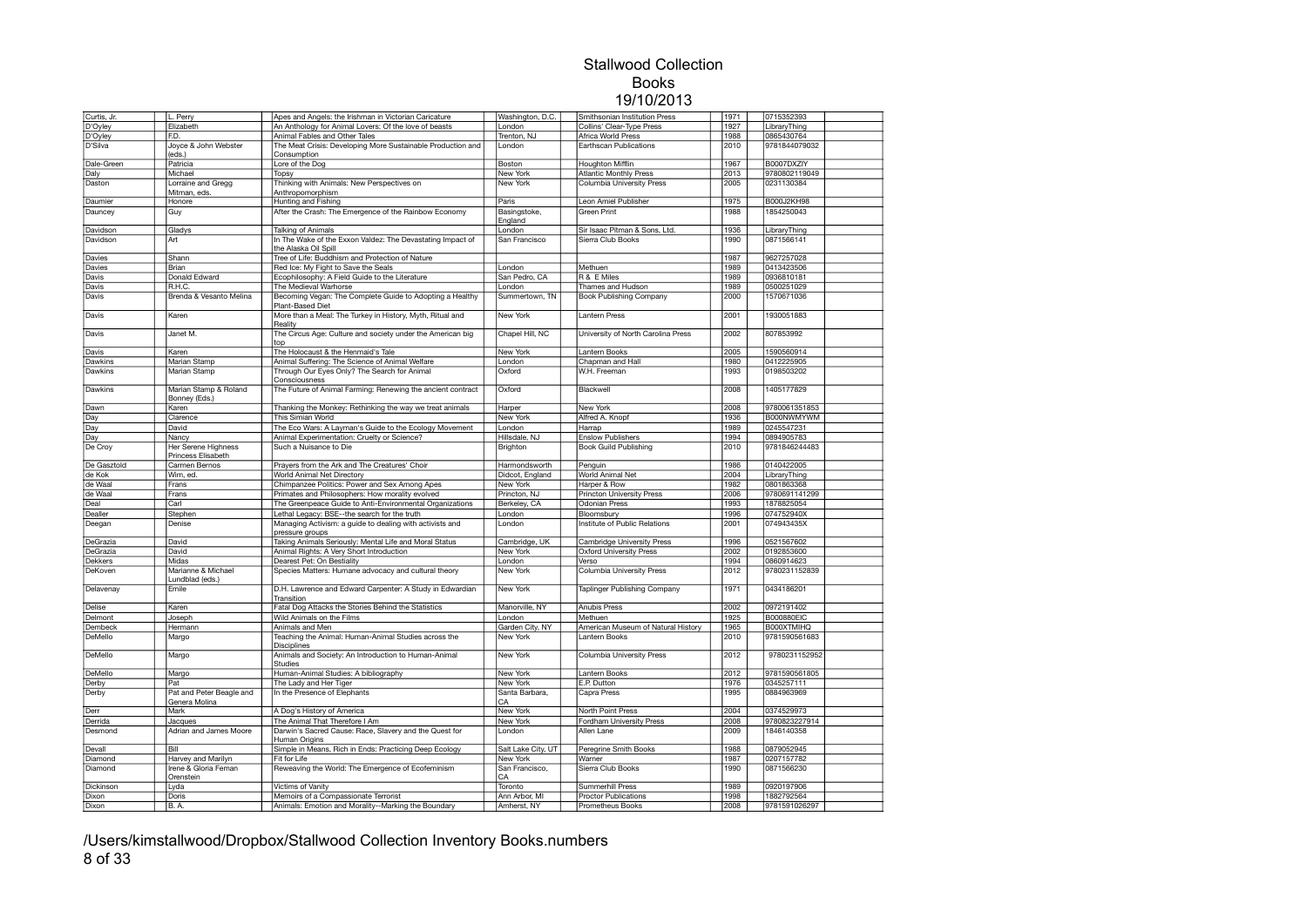| <b>Dizard</b>    | Jan E.                                 | Mortal Stakes: Hunters and Hunting in Contemporary America                                            | Amherst, MA                  | University of Massachusetts Press  | 2003 | 1558493840        |  |
|------------------|----------------------------------------|-------------------------------------------------------------------------------------------------------|------------------------------|------------------------------------|------|-------------------|--|
| Dodds            | W. Jean and F. Barbara<br>Orlans, eds. | Scientific Perspectives on Animal Welfare                                                             | New York                     | Academic Press                     | 1982 | 0122191404        |  |
| Dodman           | Nicholas H.                            | If Only They Could Speak: Stories about Pets and Their<br>People                                      | New York                     | W.W. Norton & Company              | 2002 | 0393051005        |  |
| Dolan            | Kevin                                  | Ethics, Animals and Science                                                                           | Oxford                       | <b>Blackwell Science</b>           | 1999 | 0632052775        |  |
| Dolan            | Kevin                                  | Laboratory Animal Law                                                                                 | Ames, IA                     | <b>Iowa State Press</b>            | 2001 | 0632052783        |  |
| Domalain         | Jean-Yves                              | The Animal Connection: the Confessions of an Ex-Wild Animal<br>Trafficker                             | New York                     | <b>William Morrow</b>              | 1977 | 0846411814        |  |
| Dombrowski       | Daniel A.                              | Vegetarianism: The Philosophy Behind the Ethical Diet                                                 | Wellingborough,<br>England   | Thorsons                           | 1985 | 0722511280        |  |
| Dombrowski       | Daniel A.                              | Hartshorne and the Metaphysics of Animal Rights                                                       | Albany, NY                   | State University of New York Press | 1988 | 0887067050        |  |
| Donahue          | Jesse and Erik Trump                   | The Politics of Zoos: Exotic animals and their protectors                                             | DeKalb, IL                   | Northern Illinois University Press | 2006 | 0875806139        |  |
| Donald           | Diana                                  | Picturing Animals in Britain 1750-1850                                                                | New Haven, CT                | <b>Yale University Press</b>       | 2007 | 0300126794        |  |
| Donaldson        | Sue and Will Kymlicka                  | Zoopolis: A political theory of animal rights                                                         | Oxford                       | <b>Oxford University Press</b>     | 2011 | 9780199599660     |  |
| Doncaster        | Anne, ed.                              | Skinned: Activists Condemn the Horrors of the Fur Trade                                               | North Falmouth,<br>MA        | International Wildlife Coalition   | 1988 | 9990409935        |  |
| Donovan          | Josephine & Carol J.<br>Adams (eds.)   | The Feminist Care Tradition in Animal Ethics                                                          | <b>New York</b>              | <b>Columbia University Press</b>   | 2007 | 9780231140393     |  |
| Doughty          | Robin W.                               | Feather Fashions and Bird Preservation: A Study in Nature<br>Protection                               | Berkeley, CA                 | University of California Press     | 1975 | 0520025881        |  |
| Douglas          | Norman                                 | Birds and Beasts of the Greek Anthology                                                               | New York                     | Jonathan Cape and Harrison Smith   | 1929 | B0006AKV80        |  |
| Douglas-Hamilton | lain & Oria                            | Among the Elephants                                                                                   | London                       | <b>Book Club Associates</b>        | 1975 | LibraryThing      |  |
| Dover            | Michael and Lee M. Talbot              | To Feed the Earth: Agro-Ecology for Sustainable Development                                           | Washington, DC               | World Resources Institute          | 1987 | 0915825198        |  |
| Dowding          | The Lady                               | The Psychic Life of Muriel, The Lady Dowding: An<br>Autobiography                                     | Wheaton, IL                  | Quest                              | 1981 | 0835605647        |  |
| Downer           | John                                   | Supersense: Perception in the Animal World                                                            | New York                     | Henry Holt                         | 1989 | 0805010874        |  |
| Dratfield        | Jim and Paul Coughlin                  | The Quotable Feline                                                                                   | New York                     | Alfred A. Knopf                    | 1996 | 0614159458        |  |
| Dreyfus          | Marie                                  | <b>Crimes Against Creation</b>                                                                        | Trowbridge,<br>England       | Massey & Co.                       | 1966 | B0000CN15V        |  |
| Druce            | Clare                                  | Chicken & Egg: Who Pays the Price?                                                                    | London                       | Green Print                        | 1989 | 1854250280        |  |
| Druce            | Clare & Philip Lymbery                 | Outlawed in Europe: How America is Falling Behind Europe in<br>Farm Animal Welfare                    | New York                     | Archimedian Press                  | 2002 | B000H0UYRC        |  |
| Druce            | Clare                                  | Chickens' Lib                                                                                         | Hebden Bridge,<br>West Yorks | <b>Bluemoose Books Ltd</b>         | 2013 | 9780957549722     |  |
| Dubos            | Rene                                   | Beast or Angel? Choices that make us human                                                            | New York                     | Charles Scribner's Sons            | 1974 | 0684139014        |  |
| Duffy            | Maureen                                | Men & Beasts An Animal Rights Handbook                                                                | London                       | Paladin                            | 1984 | 0586084649        |  |
| Dunayer          | Joan                                   | Animal Equality: Language and Liberation                                                              | Derwood, MD                  | <b>Ryce Publishing</b>             | 2001 | 0970647557        |  |
| Dunayer          | Joan                                   | Speciesism                                                                                            | Derwood, MD                  | <b>Ryce Publishing</b>             | 2004 | 0970647565        |  |
| Dunn             | Seth                                   | Worldwatch Paper 160: Reading the Weathervane: Climate<br>Policy from Rio to Johannesburg             | Washington, D.C.             | Worldwatch Institute               | 2002 | 1878071637        |  |
| Durning          | Alan B. & Holly B. Brough              | Worldwatch Paper 103: Taking Stock: Animal Farming and the<br>Environment                             | Washington, D.C.             | Worldwatch Institute               | 1991 | 1878071041        |  |
| Durrell          | Gerald                                 | The Ark's Anniversary: A latter-day Noah celebrates the silver<br>anniversary of his world-famous zoo | New York                     | Arcade Publishing                  | 1990 | 0002154986        |  |
| Dyott            | George M.                              | Nip and Tuck: A True Story of Two Little Bears                                                        | New York                     | <b>Viking Press</b>                | 1935 | <b>B000871BUS</b> |  |
| Eastman          | Michael                                | Horses                                                                                                | New York                     | Random House                       | 2003 | 0375414681        |  |
| Edenite          |                                        | The Essene Humane Gospel of Jesus                                                                     | Santa Monica, CA             | <b>Edenite Society</b>             | 1978 | B000KTB2L2        |  |
| Edwards          | John                                   | London Zoo: From Old Photographs 1852-1914                                                            | London                       | John Edwards                       | 1996 | 0952709902        |  |
| Egerton          | Judy                                   | <b>British Sporting Paintings</b>                                                                     | Richmond, VA                 | Virginia Museum of Fine Arts       | 1985 | 0905005511        |  |
| Egginton         | Joyce                                  | The Poisoning of Michigan                                                                             | New York                     | W.W. Norton & Company              | 1980 | 0393013472        |  |
| Eisenman         | Stephen F.                             | The Ghosts of Our Meat Sue Coe                                                                        | Carlisle, PA                 | The Trout Gallery                  | 2013 | 9780982615669     |  |
| Eisenman         | Stephen F.                             | The Cry of Nature: Art and the Making of Animal Rights                                                | London                       | Reaktion                           | 2013 | 9781780231952     |  |
| Elkington        | John                                   | The Green Capitalists: Industry's Search for Environmental<br>Excellence                              | London                       | <b>Victor Gollancz</b>             | 1987 | 0575041633        |  |
| Elliot           | Robert & Arran Gare, eds.              | Environmental Philosophy                                                                              | Milton Keynes,<br>England    | Open University Press              | 1983 | 0271003561        |  |
| Ellis            | Mrs. Havelock                          | Three Modern Seers: James Hinton, Nietzsche, Edward<br>Carpenter                                      | London                       | Stanley Paul & Co                  | 1910 | B000X7XTIU        |  |
| Ellis            | Hattie                                 | Planet Chicken: The shameful story of the bird on your plate                                          | London                       | Hodder & Stoughton                 | 2008 | 0340921889        |  |
| Elsdon           | Ron                                    | Bent World: A Christian Response to the Environmental Crisis                                          | Downers Grove,               | InterVarsity Press                 | 1981 | 0877848343        |  |
| Emberley         | Julia                                  | The Cultural Politics of Fur                                                                          | Ithaca, NY                   | <b>Cornell University Press</b>    | 1997 | 0801484049        |  |
| English          | Douglas                                | Friends of Mankind                                                                                    | London                       | <b>RSPCA</b>                       | 1932 | LibraryThing      |  |
| Essig            | Mark                                   | Edison and the Electric Chair: A story of light and death                                             | Stroud, Glos                 | Sutton Publishing Limited          | 2003 | 0750936436        |  |
| Evans            | George Ewart and David<br>Thomson      | The Leaping Hare                                                                                      | London                       | Faber and Faber                    | 1974 | 0571095593        |  |
| Evans            | Rose                                   | Friends of All Creatures                                                                              | San Francisco,<br>CA         | Sea Fog Press                      | 1984 | 0917507010        |  |
| Evans            | E.P.                                   | The Criminal Prosecution and Capital Punishment of Animals                                            | London                       | Faber and Faber                    | 1987 | 057114893X        |  |
| Evans            | J. Claude                              | With Respect for Nature: Living as Part of the Natural World                                          | Albany, NY                   | State University of New York Press | 2005 | 079146444X        |  |
| Evans            | Rob & Paul Lewis                       | Undercover: The true story of Britain's secret police                                                 | London                       | Faber                              | 2013 | 9780571302178     |  |
| Fabre-Vassas     | Claudine                               | The Singular Beast: Jews, Christians, & the Pig                                                       | New York                     | Columbia University Press          | 1997 | 0231103670        |  |

/Users/kimstallwood/Dropbox/Stallwood Collection Inventory Books.numbers 9 of 33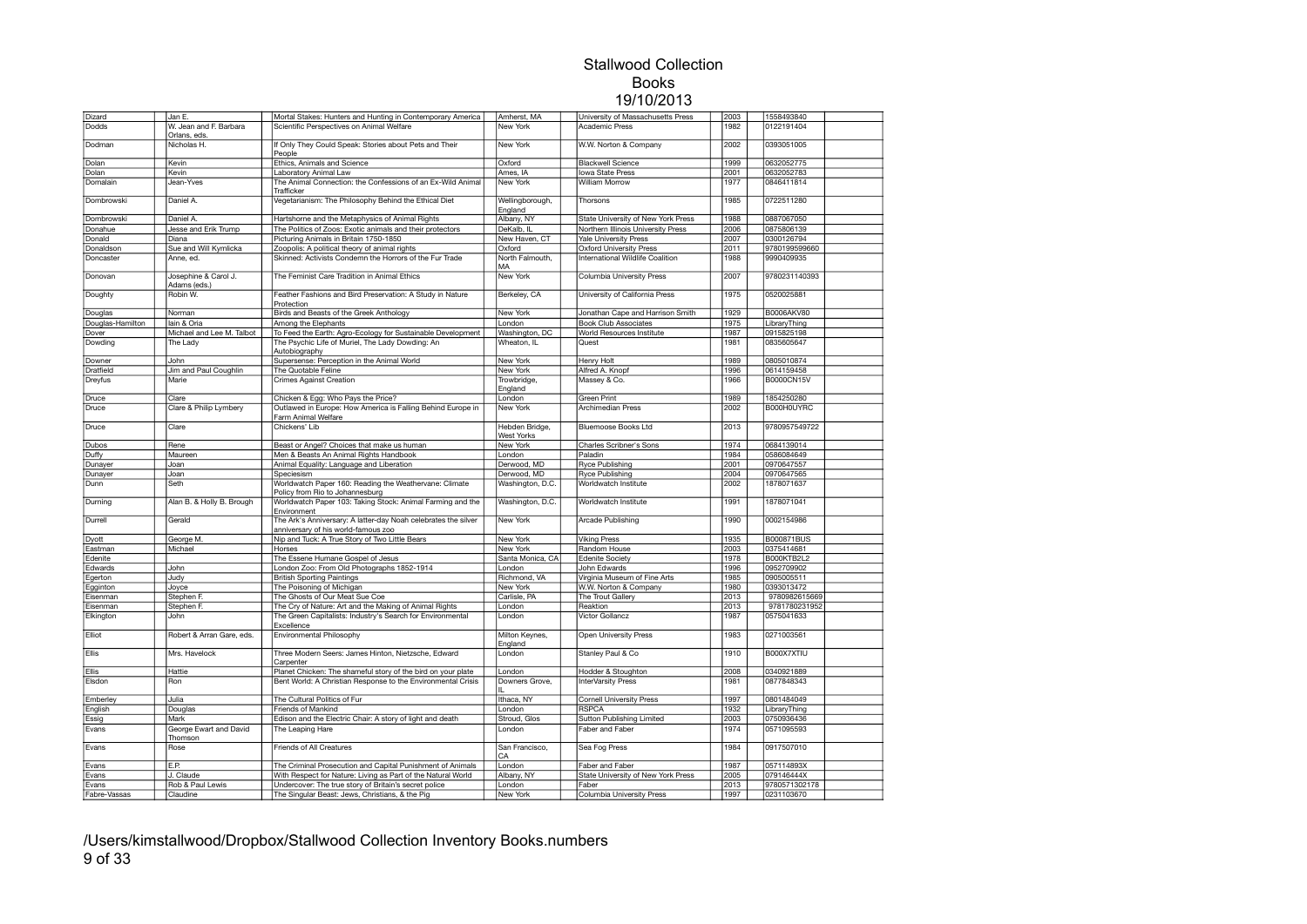| Fairholme              | Edward G. and Wellesley<br>Pain                  | A Century of Work for Animals: The history of the RSPCA,<br>1824-1934                                                 | London                      | John Murray                                                | 1934 | B00086BIZW    |  |
|------------------------|--------------------------------------------------|-----------------------------------------------------------------------------------------------------------------------|-----------------------------|------------------------------------------------------------|------|---------------|--|
| Fairlie                | Simon                                            | Meat: A benign extravagance                                                                                           | East Meon, Hants            | Permanent Publications                                     | 2010 | 9781856230551 |  |
| Faramus                | Anthony                                          | Journey into Darkness: A compelling account of human                                                                  | London                      | Grafton                                                    | 1991 | 586206310     |  |
|                        |                                                  | endurance                                                                                                             |                             |                                                            |      |               |  |
| Farrar                 | Clyde                                            | We Need A Creed: the invoking and provoking verse and                                                                 | Warrensburg, NY             | Farrar Publishing                                          | 1981 | 0960558802    |  |
|                        |                                                  | prose of                                                                                                              |                             |                                                            |      |               |  |
| Farthing               | Pen                                              | One Dog at a Time: Saving the strays of Helmand                                                                       | London                      | <b>Ebury Press</b>                                         | 2009 | 9780091928803 |  |
| Fellenz                | Marc R.                                          | The Moral Menagerie: Philosophy and animal rights                                                                     | Urbana, IL                  | University of Illinois Press                               | 2007 | 0252073606    |  |
| Ferguson               | Denzel and Nancy                                 | Sacred Cows at the Public Trough                                                                                      | Bend, OR                    | <b>Maverick Publications</b>                               | 1983 | 0892880910    |  |
| Ferguson               | Moira                                            | Animal Advocacy and Englishwomen, 1780-1900                                                                           | Ann Arbor, MI               | University of Michigan Press                               | 1998 | 0472108743    |  |
| Fiddes                 | Nick                                             | Meat: a natural symbol                                                                                                | London                      | Routledge                                                  | 1991 | 0415089298    |  |
| Filson                 | Glen C., ed.                                     | Intensive Agriculture and Sustainability: A Farming Systems<br>Analysis                                               | Vancouver, BC               | <b>UBC Press</b>                                           | 2004 | 0774811056    |  |
| Finaughty              | William                                          | The Recollections of William Finaughty: Elephant hunter<br>1864-1875                                                  | New York                    | St. Martin's Press (originally published<br>in circa 1916) | 1991 | 031205503X    |  |
| Findhorn<br>Foundation |                                                  | Trees for Life Engagement Diary 1992                                                                                  | Forres, Scotland            | Findhorn Foundation                                        | 1992 | LibraryThing  |  |
| Finkel                 | Harry                                            | Diet and Cook Book: A Vegetarian Cook Book Including                                                                  | New York                    | Society for Public Health Education                        | 1925 | LibraryThing  |  |
| Finsen                 | Lawrence and Susan                               | Recipes and Menus that aid in the Recovery of Every Disease<br>The Animal Rights Movement in America: From Compassion | <b>New York</b>             | Twayne                                                     | 1994 | 0805738835    |  |
|                        | Finsen                                           | o Respect                                                                                                             |                             |                                                            |      |               |  |
| Fishcer                | Hank                                             | Wolf Wars                                                                                                             | Helena, MT                  | <b>Falcon Press</b>                                        | 1995 | 1560443529    |  |
| Fitter                 | Richard & Sir Peter Scott                        | The Penitent Butchers: 75 years of wildlife conservation                                                              | London                      | Collins                                                    | 1978 | 0002194163    |  |
| Flaherty               | Frances Hubbard                                  | <b>Elephant Dance</b>                                                                                                 | London                      | Faber and Faber                                            | 1937 | LibraryThing  |  |
| Flavin                 | Christopher, et al, eds.                         | State of the World 2002                                                                                               | Washington, D.C.            | Worldwatch Institute                                       | 2002 | 0393322793    |  |
| Fleitmann              | Lida L                                           | The Horse in Art: From primitive times to the present                                                                 | London                      | The Medici Society, Ltd.                                   | 1931 | B000872Y1S    |  |
| Flynn                  | Clifton P. (ed.)                                 | Social Creatures: A human and animal studies reader                                                                   | New York                    | Lantern Books                                              | 2008 | 1590561236    |  |
| Flynn                  | Clifton P.                                       | Understanding Animal Abuse: A sociological analysis                                                                   | New York                    | Lantern Books                                              | 2012 | 9781590563397 |  |
| Foer                   | Jonathan Safran                                  | <b>Eating Animals</b>                                                                                                 | New York                    | Little, Brown & Co                                         | 2009 | 9780316069908 |  |
| Ford                   | Edward K.                                        | The Brown Dog and His Memorial                                                                                        | London                      | The Animal Defence and Anti-<br><b>Vivisection Society</b> | 1908 | LibraryThing  |  |
| Forshaw                | Alec & Theo Bergstrom                            | Smithfield: Past and Present                                                                                          | London                      | Robert Hale                                                | 1990 | 0709040512    |  |
| Foster                 | John Bellamy                                     | The Vulnerable Planet: a short economic history of the                                                                | New York                    | Monthly Review Press                                       | 1999 | 085345874X    |  |
|                        |                                                  | environment                                                                                                           |                             |                                                            |      |               |  |
| Foucart-Walter         | Elisabeth & Pierre<br>Rosenberg                  | The Painted Cat: the cat in Western painting from the fifteenth<br>to the twentieth century                           | New York                    | Rizzoli                                                    | 1988 | B000NRGLX0    |  |
| Fouts                  | Roger                                            | Next of Kin: What Chimpanzees Have Taught Me About Who                                                                | New York                    | William Morrow and Company, Inc.                           | 1997 | 068814862X    |  |
|                        |                                                  | We Are                                                                                                                |                             |                                                            |      |               |  |
| Fox                    | H. Munro                                         | The Personality of Animals                                                                                            | Harmondsworth,<br>Middlesex | Pelican                                                    | 1952 | LibraryThing  |  |
| Fox                    | Charles Philip                                   | A Pictorial History of Performing Horses                                                                              | New York                    | <b>Bramhall House</b>                                      | 1960 | B000J4W36G    |  |
| Fox                    | Michael W.                                       | Between Animal and Man                                                                                                | New York                    | Coward, McCann & Geoghegan                                 | 1976 | 0698107101    |  |
| Fox                    | Michael W.                                       | One Earth One Mind: Personal Notes Toward a New Natural<br>Consciousness                                              | New York                    | Coward, McCann & Geoghegan                                 | 1980 | 069810997X    |  |
| Fox                    | Michael W.                                       | Returning to Eden: Animal Rights and Human Responsibility                                                             | New York                    | Viking                                                     | 1980 | 0898749344    |  |
| Fox                    | M.W. and L.D. Mickley,                           | Advances in Animal Welfare Science 1984/85                                                                            | Washington, DC              | The Humane Society of the United                           | 1984 | 0898386993    |  |
|                        | eds.<br>M.W. and L.D. Mickley,                   | Advances in Animal Welfare Science 1985/86                                                                            |                             | <b>States</b>                                              | 1985 |               |  |
| Fox                    | eds                                              |                                                                                                                       | Washington, DC              | The Humane Society of the United<br>States                 |      | LibraryThing  |  |
| Fox                    | M.W. and L.D. Mickley,<br>eds.                   | Advances in Animal Welfare Science 1986/87                                                                            | Washington, DC              | The Humane Society of the United<br><b>States</b>          | 1986 | 0898388899    |  |
| Fox                    | Michael Allen                                    | The Case for Animal Experimentation: An Evolutionary and<br><b>Ethical Perspective</b>                                | Berkeley, CA                | University of California Press                             | 1986 | 0520055012    |  |
| Fox                    | Michael W                                        | Agricide: The Hidden Crisis That Affects Us All                                                                       | <b>New York</b>             | <b>Schocken Books</b>                                      | 1986 | 0805208186    |  |
| Fox                    | Michael W.                                       | Laboratory Animal Husbandry: Ethology, Welfare, and<br><b>Experimental Variables</b>                                  | Albany, NY                  | State University of New York Press                         | 1986 | 0887061389    |  |
| Fox                    | Michael W.                                       | The New Eden: For People, Animals & Nature                                                                            | Santa Fe, NM                | <b>Lotus Press</b>                                         | 1989 | 0941524469    |  |
| Fox                    | Michael W.                                       | Inhumane Society: The American Way of Exploiting Animals                                                              | <b>New York</b>             | St. Martin's Press                                         | 1990 | 0312042744    |  |
| Fox                    | Matthew                                          | Creation Spirituality: Liberating Gifts for the Peoples of the<br>Earth                                               | New York                    | Harper San Francisco                                       | 1991 | 0060629177    |  |
| Fox                    | Warwick                                          | Toward a Transpersonal Ecology                                                                                        | Totnes, Devon               | Resurgence                                                 | 1995 | 1870098579    |  |
| Fox                    | Michael W                                        | The Boundless Circle: Caring for Creatures and Creation                                                               | Wheaton, IL                 | Quest Books                                                | 1996 | 0835607259    |  |
| Fox                    | Michael W.                                       | Beyond Evolution: The Genetically Altered Future of Plants,                                                           | New York                    | The Lyons Press                                            | 1999 | 1558219013    |  |
|                        |                                                  | Animals, the Earth  and Humans                                                                                        |                             |                                                            |      |               |  |
| Fox                    | Claire, ed.                                      | Animal Experimentation: Good or Bad?                                                                                  | London                      | Hodder & Stoughton                                         | 2002 | 0340857331    |  |
| Fox                    | Camilla H. and Christopher<br>M. Papouchis, eds. | Cull of the Wild: A Contemporary Analysis of Wildlife Trapping<br>in the United States                                | Sacramento, CA              | Animal Protection Institute                                | 2004 | LibraryThing  |  |
| Fox                    | Camilla H. and Christopher                       | Coyotes in Our Midst: Coexisting with an Adaptable and                                                                | Sacramento, CA              | Animal Protection Institute                                | 2005 | LibraryThing  |  |
|                        | M. Papouchis                                     | <b>Resilient Carnivore</b>                                                                                            |                             |                                                            |      |               |  |
| Fragos                 | Emily (ed.)                                      | The Great Cat: Poems about cats                                                                                       | New York                    | Knopf                                                      | 2005 | 1400043344    |  |
| Francione              | Gary L. and Anna E.                              | Vivisection and Dissection in the Classroom: A Guide to                                                               | Jenkintown, PA              | American Anti-Vivisection Society                          | 1992 | 1881699005    |  |
|                        | Charlton                                         | Conscientious Objection                                                                                               |                             |                                                            |      |               |  |
| Francione              | Gary L.                                          | Animals, Property and Legal Welfarism: "Unnecessary"                                                                  | Newark, NJ                  | <b>Rutgers Law Review</b>                                  | 1994 | LibraryThing  |  |
|                        |                                                  | Suffering and the "Humane" Treatment of Animals                                                                       |                             |                                                            |      |               |  |

/Users/kimstallwood/Dropbox/Stallwood Collection Inventory Books.numbers 10 of 33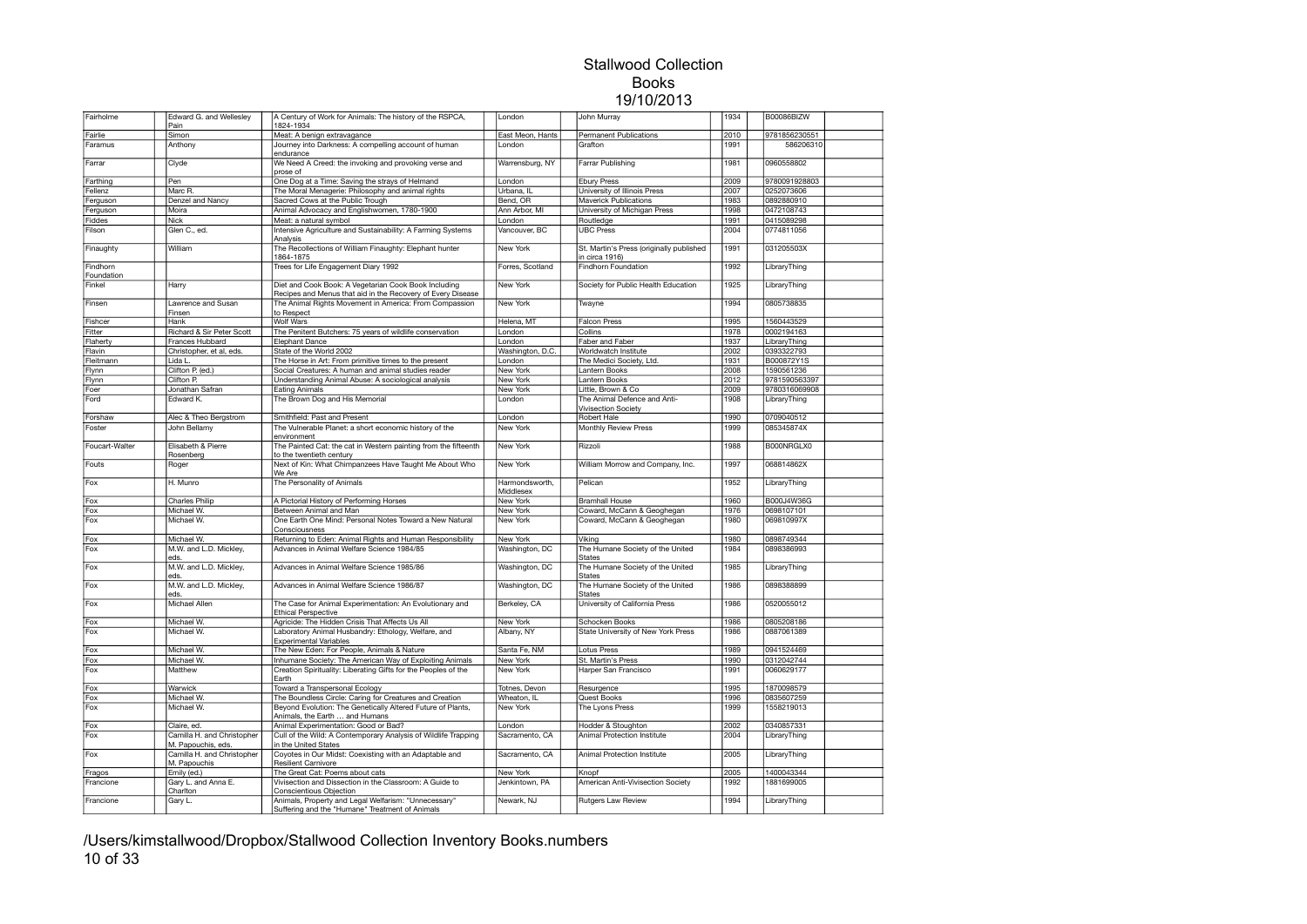| Francione   | Gary L.                   | Animals, Property, and the Law                                                           | Philadelphia, PA              | <b>Temple University Pres</b>                          | 1995 | 1566392845    |  |
|-------------|---------------------------|------------------------------------------------------------------------------------------|-------------------------------|--------------------------------------------------------|------|---------------|--|
| Francione   | Gary L.                   | Rain without Thunder: The Ideology of the Animal Rights<br>Movement                      | Philadelphia, PA              | <b>Temple University Pres</b>                          | 1996 | 1566394619    |  |
| Francione   | Gary L                    | Introduction to Animal Rights: Your Child or the Dog?                                    | Philadelphia, PA              | <b>Temple University Pres</b>                          | 2000 | 1566396921    |  |
| Francione   | Gary L. and Robert Garner | The Animal Rights Debate: Abolition or Regulation?                                       | New York                      | Columbia University Press                              | 2010 | 9780231149556 |  |
| Franklin    | Adrian                    | Animals & Modern Cultures: A Sociology of Human-Animal                                   | London                        | Sage Publications                                      | 1999 | 0761956239    |  |
|             |                           | Relations in Modernity                                                                   |                               |                                                        |      | 0231134223    |  |
| Franklin    | Julian H.                 | Animal Rights and Moral Philosophy                                                       | New York                      | Columbia University Press                              | 2005 |               |  |
| Frazer      | James George              | The Golden Bough: A study in magic and religion                                          | London                        | Macmillan and Co., Limited                             | 1941 | LibraryThing  |  |
| Fredriksson | Kristine                  | American Rodeo: From Buffalo Bill to Big Business                                        | College Station,<br><b>TX</b> | <b>Texas A&amp;M University Press</b>                  | 1985 | 0890961816    |  |
| Free        | Ann Cottrell, ed.         | Animals, Nature, and Albert Schweitzer                                                   | New York                      | Albert Schweitzer Fellowship et al                     | 1982 | 0961722517    |  |
| Free        | Ann Cottrell              | No Room, Save in the Heart                                                               | Washington, DC                | Flying Fox Press                                       | 1987 | 0961722509    |  |
| Freedman    | Rory and Kim Barnouin     | Skinny Bitch                                                                             | Philadelphia, PA              | <b>Running Press</b>                                   | 2006 | 0762424931    |  |
| Freedman    | Rory                      | Beg                                                                                      | Philadelphia, PA              | <b>Running Press</b>                                   | 2013 | 9780762449545 |  |
| French      | Richard D.                | Antivivisection and Medical Science in Victorian Society                                 | Princeton, NJ                 | Princeton University Press                             | 1975 | 0691052263    |  |
| Frey        | R.G.                      | Interests and Rights: The case against animals                                           | Oxford, UK                    | Clarendon Press                                        | 1980 | 0198244215    |  |
| Frey        | R.G.                      | Rights, Killing, and Suffering: Moral Vegetarianism and<br><b>Applied Ethics</b>         | Oxford, UK                    | Blackwell                                              | 1983 | 0631126848    |  |
| Friend      | Catherine                 | The Compassionate Carnivore                                                              | Philadelphia, PA              | Da Capo Press                                          | 2008 | 9781600940071 |  |
| Froman      | Robert                    | The Nerve of Some Animals                                                                | London                        | Victor Gollancz                                        | 1961 | LibraryThing  |  |
| Fudge       | Erica                     | Animal                                                                                   | London                        | Reaktion                                               | 2002 | 1861891342    |  |
| Fudge       | Erica                     | Perceiving Animals: Humans and Beasts in Early Modern                                    | Urbana, IL                    | University of Illinois Press                           | 2002 | 0252070682    |  |
|             |                           | English Culture                                                                          |                               |                                                        |      |               |  |
| Fudge       | Erica                     | Pets                                                                                     | Stocksfield                   | Acumen Publishing                                      | 2008 | 1844651568    |  |
| Fulton      | John                      | Bullfighting                                                                             | New York                      | Dial Press                                             | 1971 | 9992050004    |  |
| Gaard       | Greta, ed.                | Ecofeminism: Women, Animals, Nature                                                      | Philadelphia, PA              | Temple University Press                                | 1993 | 0877229899    |  |
| Gaard       | Greta                     | Ecological Politics: Ecofeminists and the Greens                                         | Philadelphia, PA              | <b>Temple University Press</b>                         | 1998 | 1566395704    |  |
| Gaita       | Raimond                   | The Philosopher's Dog: Friendship with Animals                                           | New York                      | Random House                                           | 2002 | 1400061105    |  |
| Gaita       | Raimond                   | Romulus, My Father                                                                       | <b>Text Publishing</b>        | Melbourne, Australia                                   | 2005 | 1876485175    |  |
| Galsworthy  | John                      | For Love of Beasts                                                                       | London                        | Animals' Friend Society                                | 1912 | LibraryThing  |  |
| Galsworthy  | John                      | The Slaughter of Animals for Food                                                        | London                        | RSPCA & Council of Justice to<br>Animals               | 1912 | LibraryThing  |  |
| Gardiner    | Juliet                    | The Animals' War: Animals in wartime from the first world war<br>to the present day      | London                        | Portrait Books/Imperial War Museum                     | 2006 | 0749951036    |  |
| Gardner     | Gary & Brian Halweil      | Worldwatch Paper 150: Underfed and Overfed: The Globel                                   | Washington, D.C.              | Worldwatch Institute                                   | 2000 | 1878071521    |  |
| Gardner     | Garv                      | Epidemic of Malnutrition<br>Worldwatch Paper 164: Invoking the Spirit: Religion and      | Washington, DC                | Worldwatch Institute                                   | 2002 | 187807167X    |  |
|             |                           | Spirituality in the Quest for a Sustainable World                                        |                               |                                                        |      |               |  |
| Gardner     | Gary, et al, eds.         | State of the World 2003                                                                  | Washington, D.C.              | Worldwatch Institute                                   | 2003 | 0393323862    |  |
| Gardner     | Barbara                   | The Compassionate Animal                                                                 | Ivybridge, Devon              | Animal Books & Media Ltd                               | 2012 | 9781480155695 |  |
| Garner      | Robert                    | Animals, Politics, and Morality                                                          | Manchester, UK                | Manchester University Press                            | 1993 | 0719035740    |  |
| Garner      | Robert                    | <b>Environmental Politics</b>                                                            | London                        | Prentice Hall                                          | 1996 | 0333763106    |  |
| Garner      | Robert, ed.               | Animal Rights: The Changing Debate                                                       | Basingstoke,<br>England       | Macmillan Press                                        | 1996 | 0333615824    |  |
| Garner      | Robert                    | Political Animals: Animal Protection Politics in Britain and the<br><b>United States</b> | Basingstoke,<br>England       | Macmillan Press                                        | 1998 | 0333730003    |  |
| Garner      | Robert                    | Political Ideology and the Legal Status of Animals                                       | Portland, OR                  | Northwestern School of Law of Lewis<br>& Clark College | 2002 | LibraryThing  |  |
| Garner      | Robert                    | Animals, Politics, and Morality (second edition)                                         | Manchester                    | Manchester University Press                            | 2004 | 0719035740    |  |
| Garner      | Robert                    | Animal Ethics                                                                            | Cambridge, UK                 | Polity Press                                           | 2005 | 0745630790    |  |
| Garner      | Robert                    | The Political Theory of Animal Rights                                                    | Manchester                    | Manchester University Press                            | 2005 | 0719067103    |  |
| Garner      | Robert                    | A Theory of Justice for Animals: Animal rights in a nonideal                             | Oxford                        | <b>Oxford University Press</b>                         | 2013 | 9780199936335 |  |
|             |                           | world                                                                                    |                               |                                                        |      |               |  |
| Garver      | Thomas H.                 | Mind & Beast: Contemporary Artists and the Animal Kingdom                                | Wausau, WI                    | Leigh Yawkey Woodson Art Museum                        | 1992 | 0945529074    |  |
| Gatenby     | George, ed.               | Whales: A Celebration                                                                    | Boston, MA                    | Little, Brown & Co                                     | 1983 | 0517610698    |  |
| Gates       | Barbara T.                | Kindred Nature: Victorian and Edwardian Women Embrace the<br>Living World                | Chicago, IL                   | University of Chicago Press                            | 1998 | 0226284433    |  |
| Gates       | Barbara T., ed.           | In Nature's Name: An Anthology of Women's Writing and<br>Illustration, 1780-1930         | Chicago, IL                   | University of Chicago Press                            | 2002 | 0226284468    |  |
| Gellatley   | Juliet                    | Born to be Wild: The Livewire Guide to Saving Animals                                    | London                        | The Women's Press                                      | 2000 | 0704349698    |  |
| Gellman     | Steven                    | The Enchanters                                                                           | Germantown, MD                | <b>Hidden Poet Publishing</b>                          | 2005 | LibraryThing  |  |
| Geon        | Bryan                     | The Vegetarian Traveller: A Guide to Eating Green in over 200                            | Toronto, Canada               | Warwick Publishing                                     | 2000 | 1894020855    |  |
| George      | Susan                     | Countries<br>How the Other Half Dies: The Real Reasons for World Hunger                  | Harmondsworth,                | Penguin                                                | 1977 | 0140220011    |  |
|             | Susan                     | Feeding the Few: Corporate Control of Food                                               | England<br>Washington, D.C.   | Institute for Policy Studies                           | 1979 | 0897580109    |  |
| George      |                           |                                                                                          |                               | <b>Writers and Readers</b>                             | 1982 | 0906495857    |  |
| George      | Susan and Nigel Paige     | Food for Beginners                                                                       | London                        | Usborne                                                | 2006 | 9780746077016 |  |
| George      | Isabel & Rob Lloyd Jones  | Animals at War                                                                           | London                        |                                                        |      |               |  |
| Gescheidt   | Alfred                    | City Cat                                                                                 | Petaluma, CA                  | Pomegranate Artbooks                                   | 1989 | 0876544456    |  |
| Ghosh       | Rhea                      | Gods in Chains                                                                           | New Delhi, India              | <b>Foundation Books</b>                                | 2005 | 8175962852    |  |
| Gibson      | Graeme                    | The Bedside Book of Beasts                                                               | New York                      | Doubleday                                              | 2009 | 9780385524599 |  |
| Giehl       | Dudley                    | Vegetarianism: A Way of Life                                                             | New York                      | Harper & Row                                           | 1979 | 0060115041    |  |

/Users/kimstallwood/Dropbox/Stallwood Collection Inventory Books.numbers 11 of 33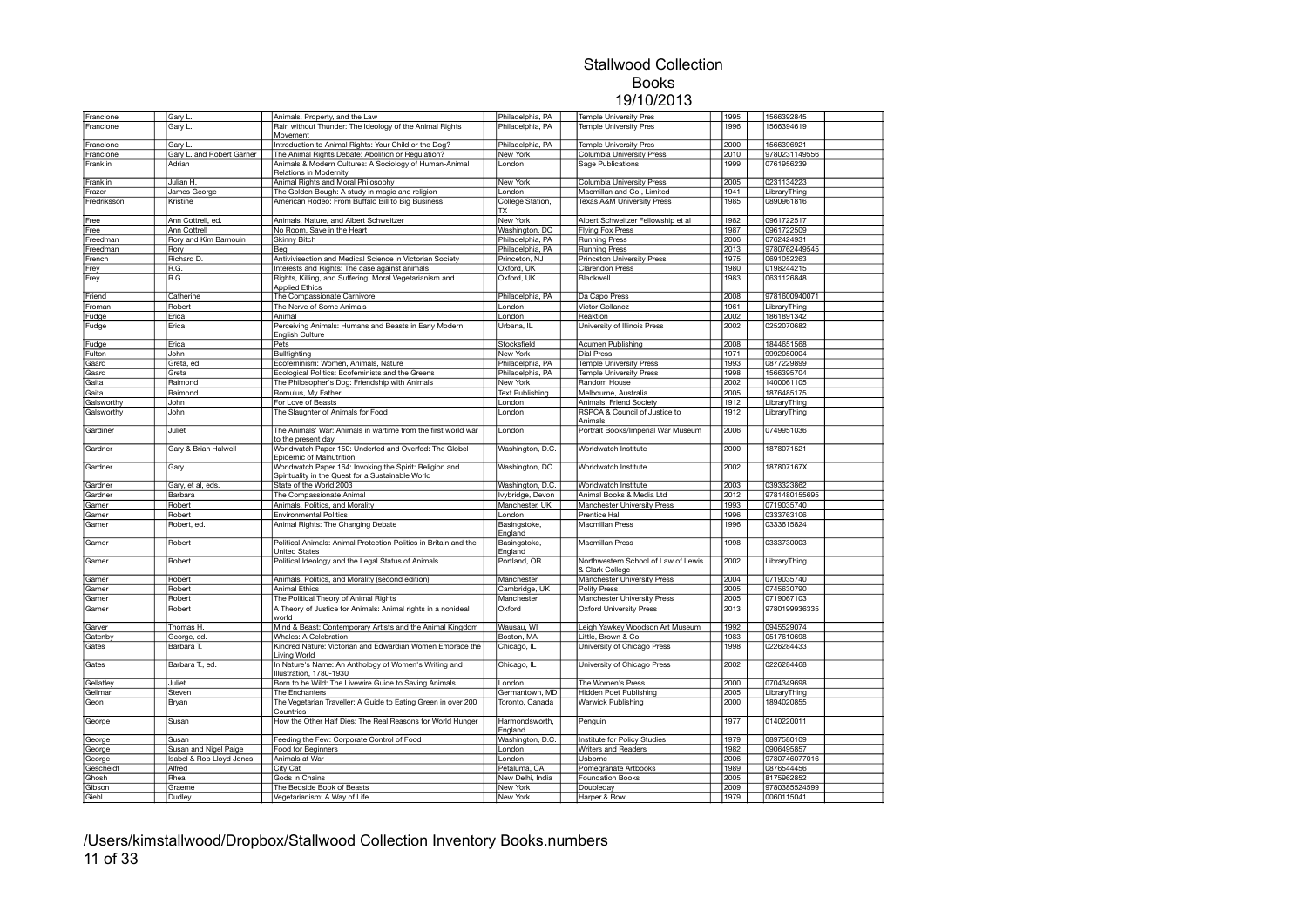| Gilheany                 | John M.                                                    | Familiar Strangers: The church and the vegetarian movement<br>in Britain 1809-2009                  | Cardiff                 | Ascendant Press                                   | 2010 | 9780955294518 |  |
|--------------------------|------------------------------------------------------------|-----------------------------------------------------------------------------------------------------|-------------------------|---------------------------------------------------|------|---------------|--|
| Ginsberg                 | Caryn                                                      | Animal Impact                                                                                       | Arlington, VA           | <b>Priority Ventures Group</b>                    | 2011 | 9780984766079 |  |
| Godlovitch               | Stanley and Roslind                                        | Animals, Men and Morals                                                                             | London                  | Victor Gollancz                                   | 1971 | 0800802721    |  |
|                          | Godlovitch and John<br>Harris, eds.                        |                                                                                                     |                         |                                                   |      |               |  |
| Godlovitch               | Stanley and Roslind<br>Godlovitch and John<br>Harris, eds. | Animals, Men and Morals                                                                             | New York                | Grove Press                                       | 1971 | 0800802721    |  |
| Gold                     | Mark                                                       | Assault and Battery: What Factory Farming Means for<br>Humans and Animals                           | London                  | Pluto Press                                       | 1983 | 0861047273    |  |
| Gold                     | Mark                                                       | <b>Living Without Cruelty</b>                                                                       | Basingstoke,<br>England | Green Print                                       | 1988 | 1854250000    |  |
| Gold                     | Mark                                                       | Living Without Cruelty Diary 1990: A Diary for the Green<br>Movement                                | London                  | Green Print                                       | 1989 | LibraryThing  |  |
| Gold                     | Mark                                                       | Animal Rights: Extending the Circle of Compassion                                                   | Oxford                  | Jon Carpenter                                     | 1995 | 1897766165    |  |
| Gold                     | Mark                                                       | Animal Century: A Celebration of Changing Attitudes to                                              | Charlbury, UK           | Jon Carpenter                                     | 1998 | 1897766432    |  |
| Gold                     | Mark                                                       | Animals<br>The Animals Diary 2001                                                                   | Charlbury, UK           | Jon Carpenter                                     | 2000 | 1897766610    |  |
| Gold                     | Mark                                                       | The Animals Diary 2002                                                                              | Charlbury,              | Jon Carpenter Publishing                          | 2001 | 1897766688    |  |
|                          | Mark                                                       | The Global Benefits of Eating Less Meat                                                             | England<br>Petersfield, | Compassion In World Farming Trust                 | 2004 |               |  |
| Gold                     |                                                            |                                                                                                     | Hampshire               |                                                   |      | LibraryThing  |  |
| Gold                     | Mark                                                       | <b>Cranks and Revolutions</b>                                                                       | Pontypool, Wales        | Green Print                                       | 2009 | 9781854250971 |  |
| Goldsmith                | Edward & Nicholas<br>Hildyard                              | The Earth Report: The Essential Guide to Global Ecological<br><b>Issues</b>                         | Los Angeles, CA         | Price Stern Sloan                                 | 1988 | 0895866781    |  |
| Goldsmith                | Zac, ed                                                    | Go Mad! 365 Daily Ways to Save the Planet                                                           | London                  | Think Publishing                                  | 2001 | 0954136306    |  |
| Gompertz                 | Lewis                                                      | Moral Inquiries on the Situation of Man and of Brutes                                               | Fontwell, Sussex        | Centaur Press                                     | 1992 | 0900001372    |  |
| Goodall                  | Jane                                                       | Hope for Animals and Their World                                                                    | New York                | Icon Books                                        | 2010 | 9781848311343 |  |
| Goodall                  | Jane                                                       | In the Shadow of Man                                                                                | Boston                  | Houghton Mifflin                                  | 1971 | 0395127262    |  |
| Goodall                  | Jane                                                       | My Life with the Chimpanzees                                                                        | New York                | Minstrel Book                                     | 1988 | 0663562457    |  |
| Goodall                  | Jane                                                       | Through a Window: My Thirty Years with the Chimpanzees of<br>the Gombe                              | Boston                  | Houghton Mifflin                                  | 1990 | 0395500818    |  |
| Goodall                  | Jane                                                       | The Chimpanzee: The Living Link Between "Man" and "Beast"                                           | Edinburgh               | <b>Edinburgh University Press</b>                 | 1992 | 0748603549    |  |
| Goodall                  | Jane                                                       | Reason for Hope: A Spiritual Journey                                                                | New York                | Warner Books                                      | 1999 | 0446522252    |  |
| Goodall                  | Jane & Marc Bekoff                                         | The Ten Trusts: What We Must Do To Care For The Animals<br>We Love                                  | New York                | Harper San Francisco                              | 2002 | 0062517570    |  |
| Goode                    | E & S J Hancock (eds)                                      | Starting from Scratch: The complete guide to keeping ex-<br>battery hens                            | Croydon                 | C P Thorpe Ltd                                    | 2011 | 9780956112729 |  |
| Goodman                  | Lenn E. & Richard<br>McGregor (eds.)                       | The Case of the Animals versus Man Before the King of the<br>Jinn                                   | Oxford                  | <b>Oxford University Press</b>                    | 2012 | 9780199642519 |  |
| Gore                     | AI.                                                        | Earth in the Balance: Ecology and the Human Spirit                                                  | Boston, MA              | Houghton Mifflin                                  | 1992 | 0395578213    |  |
| Gorz                     | Andre                                                      | Ecology as Politics                                                                                 | Boston, MA              | South End Press                                   | 1980 | 0919618715    |  |
| Gottliedb                | Roger S., ed.                                              | This Sacred Earth: Religion, Nature, Environment                                                    | New York                | Routledge                                         | 1996 | 0415912334    |  |
| Gould                    | Peter C.                                                   | Early Green Politics: Back to Nature, Back to the Land, and<br>Socialism in Britain 1880-1900       | Brighton, England       | The Harvester Press                               | 1988 | 0710811926    |  |
| Grafton                  | Carol Belanger, ed.                                        | Great Animal Drawings and Prints                                                                    | Mineola, NY             | Dover                                             | 2006 | 0486448304    |  |
| Granberg-                | Wesley, ed.                                                | Tending the Garden: Essays on the Gospel and the Earth                                              | Grand Rapids, MI        | William B. Eerdmans                               | 1987 | 0802802303    |  |
| Michaelson               |                                                            |                                                                                                     |                         |                                                   |      |               |  |
| Grandin                  | Temple                                                     | Thinking in Pictures and Other Reports from My Life with<br>Autism                                  | New York                | Vintage                                           | 1996 | 0307275655    |  |
| Grandin                  | Temple                                                     | Animals in Translation: Using the Mysteries of Autism to<br>Decode Animal Behavior                  | New York                | Scribner                                          | 2005 | 0156031442    |  |
| Grange                   | Joseph                                                     | Nature: An environmental cosmology                                                                  | Albany, NY              | State University of New York Press                | 1997 | 079143348X    |  |
| Grant                    | Russell                                                    | Cat Signs                                                                                           | London                  | Hamlyn                                            | 1988 | 0517669129    |  |
| Grant                    | Catherine                                                  | The No-Nonsense Guide to Animal Rights                                                              | Oxford                  | New Internationalist                              | 2006 | 9781904456407 |  |
| Gray                     | Elizabeth Dodson                                           | Green Paradise Lost                                                                                 | Wellesley, MA           | Roundtable Press                                  | 1981 | B000O6Y2O0    |  |
| Gray                     | John                                                       | Straw Dogs: Thoughts on Humans and Other Animals                                                    | London                  | Granta                                            | 2002 | 1862075964    |  |
| Gray                     | John                                                       | The Silence of the Animals                                                                          | London                  | Penguin                                           | 2014 | 9780241953914 |  |
| <b>Great Ape Project</b> |                                                            | The Great Ape Project Census: Recognition for the Uncounted                                         | Portland, OR            | <b>Great Ape Project</b>                          | 2003 | 0974675709    |  |
| Greek                    | C. Ray and Jean Swingle<br>Greek                           | Specious Science: How Genetics and Evolution Reveal Why<br>Medical Research on Animals Harms Humans | New York                | Continuum                                         | 2002 | 0826415385    |  |
| Greek                    | C. Ray and Jean Swingle<br>Greek                           | Sacred Cows and Golden Geese: The Human Cost of<br><b>Experiments on Animals</b>                    | New York                | Continuum                                         | 2003 | 0826414028    |  |
| Greek                    | C. Ray and Jean Swingle<br>Greek                           | What Will We Do If We Don't Experiment on Animals: Medical<br>Research for the Twenty-First Century | Victoria, BC            | Trafford                                          | 2004 | 1412020581    |  |
| Greenwald                | Marilyn                                                    | Cleveland Amory: Media curmudgeon & animal rights<br>crusader                                       | Lebanon, NH             | University Press of New England                   | 2009 | 9781584656814 |  |
| Greenwood                | Isaac                                                      | The Circus: Its origin and growth prior to 1835                                                     | Whitefish, MT           | Kessinger Publishing (original<br>published 1898) | 2008 | 0548124744    |  |
| Greger                   | Michael                                                    | Bird Flu: A virus of our own hatching                                                               | New York                | Lantern                                           | 2006 | 1590560981    |  |
| Gregory                  | James                                                      | Of Victorians and Vegetarians                                                                       | London                  | Tauris Academic Series                            | 2007 | 9781845113797 |  |
| Greig                    | Noel and Drew Griffiths                                    | Two Gay Sweatshop Plays: As Time Goes By and The Dear<br>Love of Comrades                           | London                  | Gay Men's Press                                   | 1981 | 0907040063    |  |
| Grier                    | Katherine                                                  | At Home with Animals: People and Pets in America                                                    | Columbia, SC            | McKissick Museum                                  | 2005 | LibraryThing  |  |

/Users/kimstallwood/Dropbox/Stallwood Collection Inventory Books.numbers 12 of 33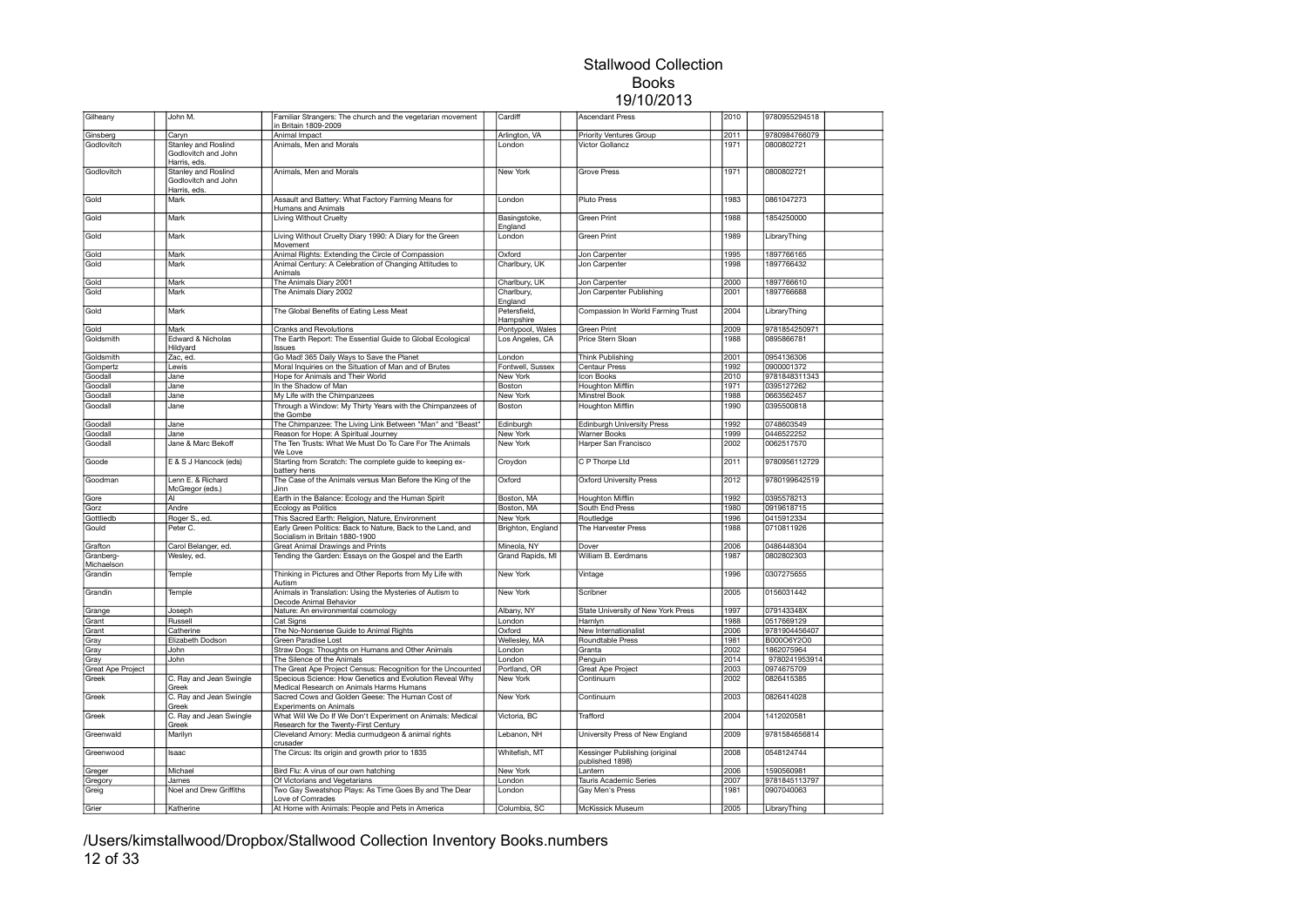| Grier           | Katherine                   | Pets in America: A History                                      | Chapel Hill, NC  | University of North Carolina Press | 2006 | 0807829900    |  |
|-----------------|-----------------------------|-----------------------------------------------------------------|------------------|------------------------------------|------|---------------|--|
| Griffin         | Donald R.                   | Animal Thinking                                                 | Cambridge, MA    | <b>Harvard University Press</b>    | 1984 | 067403712X    |  |
|                 |                             |                                                                 |                  |                                    |      |               |  |
| Griffin         | Emma                        | Blood Sport: Hunting in Britain since 1066                      | New Haven, CT    | <b>Yale University Press</b>       | 200  | 0300116284    |  |
| Grim            | Randy                       | Miracle Dog: How Quentin survived the gas chamber to speak      | Loveland, CO     | Alpine Blue Ribbon Books           | 2005 | 1577790715    |  |
|                 |                             | for animals on death row                                        |                  |                                    |      |               |  |
| Groning         | Karl                        | Elephants: A cultural and natural history                       | Cologne,         | Konemann                           | 1999 | 3829017529    |  |
|                 |                             |                                                                 | Germany          |                                    |      |               |  |
| Grossman        | Richard                     | The Animals                                                     | St. Paul, MN     | <b>Graywolf Press</b>              | 1990 | 1555971423    |  |
| Grosz           | Terry                       | No Safe Refuge: Man as Predator in the World of Wildlife        | Boulder, CO      | Johnson Boos                       | 2003 | 1555662986    |  |
| Grosz           | Elizabeth                   | Chaos, Territory, Art: Deleuze and the framing of the earth     | New York         | Columbia University Press          | 2008 | 9780231145183 |  |
|                 |                             |                                                                 |                  |                                    |      |               |  |
| Groves          | Julian McAllister           | Hearts and Minds: The Controversy Over Laboratory Animals       | Philadelphia     | <b>Temple University Press</b>     | 1997 | 1566394767    |  |
| Gruen           | Lori, Peter Singer & David  | Animal Liberation: Graphic Guide                                | London           | Camden Press                       | 1987 | 0948491213    |  |
|                 | Hine                        |                                                                 |                  |                                    |      |               |  |
| Gruen           | Lori & Dale Jamieson (eds.) | Reflecting on Nature: Readings in environmental philosophy      | Oxford           | <b>Oxford University Press</b>     | 1994 | 9780195082906 |  |
| Gucwa           | David & James Ehmann        | To Whom It May Concern: An Investigation of the Art of          | New York         | Norton                             | 1985 | 0393022404    |  |
|                 |                             | Elephants                                                       |                  |                                    |      |               |  |
| Guerrero        | Diana L.                    | What Animals Can Teach Us about Spirituality: Inspiring         | Woodstock, VT    | SkyLight Paths Publishing          | 2003 | 1893361845    |  |
|                 |                             | Lessons from Wild and Tame Creatures                            |                  |                                    |      |               |  |
| Guerrini        | Anita                       | Experimenting with Humans and Animals: From Galen to            | Baltimore, MD    | Johns Hopkins University Press     | 2003 | 0801871972    |  |
|                 |                             | Animal Rights                                                   |                  |                                    |      |               |  |
|                 |                             |                                                                 |                  |                                    | 1993 | B000X9RMYU    |  |
| Guillermo       | Kathy Snow                  | Monkey Business: The Disturbing Case that Launched the          | Washington, DC   | National Press Books               |      |               |  |
|                 |                             | Animal Rights Movement                                          |                  |                                    |      |               |  |
| Guither         | Harold D.                   | Animal Rights: History and Scope of a Radical Social            | Carbondale, IL   | Southern Illinois University Press | 1998 | 0809321998    |  |
|                 |                             | Movement                                                        |                  |                                    |      |               |  |
| Hadwen          | Walter                      | Verbatim Report of the Trial & Acquittal of Dr. W. R. Hadwen,   | London           | British Union for the Abolition of | 1924 | LibraryThing  |  |
|                 |                             | J.P. on a Charge of "Manslaughter"                              |                  | Vivisection                        |      |               |  |
| Hadwen          | Walter                      | The Blunders of a Bishop: A reply to the Research Defence       | London           | British Union for the Abolition of | Year | LibraryThing  |  |
|                 |                             | Society                                                         |                  | Vivisection                        |      |               |  |
|                 |                             |                                                                 |                  |                                    |      |               |  |
| Hagenbeck       | Carl                        | Beasts and Men                                                  | London           | Longmans, Green, and Co.           | 1909 | LibraryThing  |  |
| Hahn            | Emily                       | Eve and the Apes                                                | New York         | Weidenfeld & Nicolson              | 1988 | 1555841724    |  |
| Hahn            | Emily                       | Animal Gardens or Zoos Around the World                         | Annandale-on-    | Begos & Rosenberg, Inc. Publishers | 1990 | 0941062503    |  |
|                 |                             |                                                                 | Hudson, NY       |                                    |      |               |  |
| Hahn            | Daniel                      | The Tower Menagerie: The Amazing 600-Year History of the        | New York         | Jeremy P. Tarcher/Penguin          | 2004 | 1585423351    |  |
|                 |                             | Royal Collection of Wild and Ferocious Beasts Kept at the       |                  |                                    |      |               |  |
|                 |                             | Tower of London                                                 |                  |                                    |      |               |  |
| Hall            | Rebecca                     | Animals are Equal: An Exploration of Animal Consciousness       | London           | Wildwood House                     | 1980 | 0704504383    |  |
|                 |                             |                                                                 |                  |                                    |      |               |  |
| Hall            | Rebecca                     | Voiceless Victims                                               | London           | Wildwood House                     | 1984 | 0704505002    |  |
| Hall            | Rebecca                     | Fruits of Paradise: A vegetarian year-book                      | London           | Simon & Schuster                   | 1993 | 067171323X    |  |
| Hall            | Libby                       | <b>Postcard Dogs</b>                                            | New York         | Bloomsbury                         | 2004 | 1582344698    |  |
| Hall            | Lee                         | Capers in the Churchyard: Animal rights advocacy in the age     | Darien, CT       | Nectar Bat Press                   | 2006 | 097691591X    |  |
|                 |                             | of terror                                                       |                  |                                    |      |               |  |
| Halls           | Vicky                       | How to be a Cat Detective (advance uncorrected proofs)          | New York         | Gotham Books                       | 2006 | 1592402372    |  |
| Halweil         | Brian                       | Worldwatch Paper 163: Home Grown: The Case for Local            | Washington, D.C. | Worldwatch Institute               | 2002 | 1878071661    |  |
|                 |                             | Food in a Global Market                                         |                  |                                    |      |               |  |
|                 |                             |                                                                 |                  |                                    |      |               |  |
| Ham             | Jennifer & Matthew Senior,  | Animal Acts: Configuring the Human in Western History           | New York         | Routledge                          | 1997 | 0415916097    |  |
|                 | eds.                        |                                                                 |                  |                                    |      |               |  |
| Hamer           | Blythe                      | Dogs at War: True stories of canine courage under fire          | London           | Andre Deutsch                      | 2006 | 0233001948    |  |
| Hamilton        | Innes                       | The Beagle Brigade (Duncan Weir Collection)                     | Hicksville, NY   | <b>Exposition Press</b>            | 1980 | 0682495328    |  |
| Hamilton        | Garry                       | Frog Rescue: Changing the future for endangered wildlife        | Buffalo, NY      | Firefly Books Ltd.                 | 2004 | 1552975967    |  |
| Hammond         | Diane                       | Hannah's Dream--a novel                                         | <b>New York</b>  | Harper                             | 2008 | 9780061568251 |  |
|                 |                             |                                                                 |                  |                                    |      | B000HNCSOG    |  |
| Hamton          | Aubrey                      | <b>GBS &amp; Company</b>                                        | Tampa, FL        | Organica Press                     | 1989 |               |  |
| Hancocks        | David                       | Animals and Architecture                                        | New York         | Praeger                            | 1971 | 0238789446    |  |
| Hancocks        | David                       | A Different Nature: The Paradoxical World of Zoos and Their     | Berkeley, CA     | University of California Press     | 2001 | 0520218795    |  |
|                 |                             | Uncertain Future                                                |                  |                                    |      |               |  |
| Hanson          | Elizabeth                   | Animal Attractions: Nature on Display in American Zoos          | Princeton, NJ    | Princeton University Press         | 2002 | 0691117705    |  |
| Haraway         | Donna                       | Primate Visions: Gender, Race, and Nature in the World of       | New York         | Routledge                          | 1989 | 0415902940    |  |
|                 |                             | Modern Science                                                  |                  |                                    |      |               |  |
| Haraway         | Donna                       | The Companion Species Manifesto: Dogs, people, and              | Chicago, IL      | <b>Prickly Paradigm Press</b>      | 2003 | 0971757585    |  |
|                 |                             | significant otherness                                           |                  |                                    |      |               |  |
|                 |                             |                                                                 | Minneapolis, MN  |                                    |      |               |  |
| Haraway         | Donna                       | When Species Meet                                               |                  | University of Minnesota            | 2008 | 816650462     |  |
| Hardouin-Fugier | Elisabeth                   | Bullfighting: A troubled history                                | London           | <b>Reaktion Books</b>              | 2010 | 9781861895189 |  |
| Hargrove        | Eugene C., ed.              | The Animal Rights/Environmental Ethics Debate: The              | Albany, NY       | State University of New York Press | 1992 | 0791409341    |  |
|                 |                             | <b>Environmental Perspective</b>                                |                  |                                    |      |               |  |
| Harkness        | John E. & Joseph E.         | The Biology and Medicine of Rabbits and Rodents                 | Philadelphia, PA | Lea & Febiger                      | 1983 | 0812108493    |  |
|                 | Wagner                      |                                                                 |                  |                                    |      |               |  |
| Harlow          | Alvin F.                    | Henry Bergh: Founder of the ASPCA                               | New York         | Julian Messner, Inc.               | 1957 | B0006AV4VI    |  |
| Harnack         | Andrew                      | Animal Rights Opposing Viewpoints                               | San Diego, CA    | Greenhaven Press                   | 1996 | 1565103998    |  |
|                 |                             |                                                                 |                  | OUP                                |      | 9780199238569 |  |
| Harre           | Rom                         | Pavlov's Dogs and Schrödinger's Cat: Tales from the Living      | Oxford           |                                    | 2009 |               |  |
|                 |                             | Laboratory                                                      |                  |                                    |      |               |  |
| Harris          | Marvin                      | Good to Eat: Riddles of Food & Culture                          | New York         | Simon & Schuster                   | 1985 | 0671503669    |  |
| Harrison        | Ruth                        | Animal Machines                                                 | London           | Vincent Stuart                     | 1964 | 0722400357    |  |
| Harrison        | Frederick                   | Traveling Cat: A Journey Around Britain with Pugwash            | London           | <b>Grafton Books</b>               | 1989 | 0586206949    |  |
| Harrison        | Paul                        | The Greening of Africa: Breaking through in the battle for land | London           | Paladin                            | 1989 | B000S4PWC4    |  |
|                 |                             | and food                                                        |                  |                                    |      |               |  |
|                 |                             |                                                                 |                  |                                    |      |               |  |

/Users/kimstallwood/Dropbox/Stallwood Collection Inventory Books.numbers 13 of 33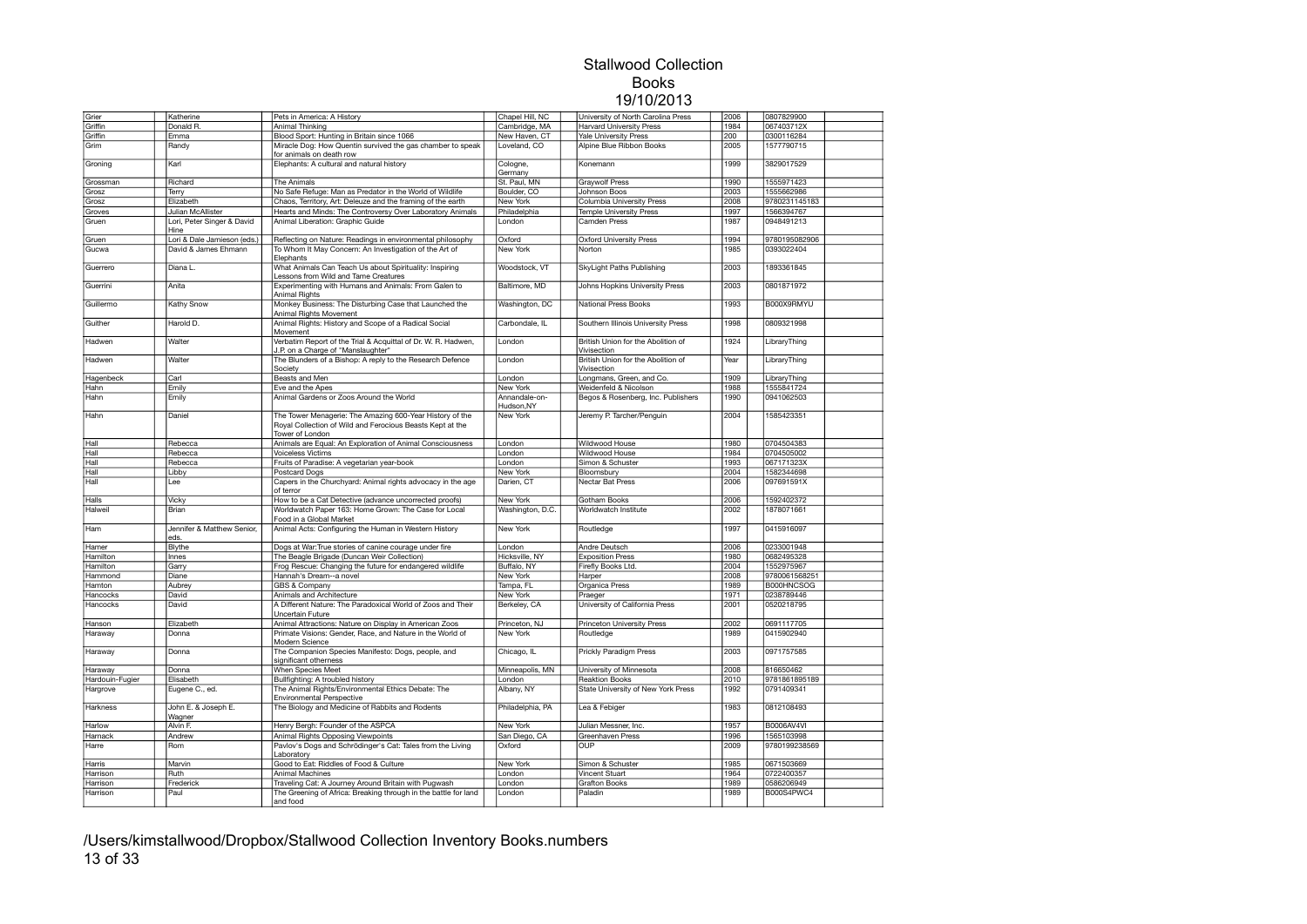| Harrison                          | Lorraine                                             | Horse: From Noble Steeds to Beasts of Burden                                                                   | New York                 | Watson-Guptill                                    | 2000 | 0823023346    |  |
|-----------------------------------|------------------------------------------------------|----------------------------------------------------------------------------------------------------------------|--------------------------|---------------------------------------------------|------|---------------|--|
| Hart                              | Lynette A                                            | Responsible Conduct with Animals in Research                                                                   | New York                 | <b>Oxford University Press</b>                    | 1998 | 0195105117    |  |
| Harvey                            | Graham                                               | The Killing of the Countryside                                                                                 | London                   | Vintage                                           | 1998 | 99736616      |  |
| Harvey                            | Graham                                               | The Forgiveness of Nature                                                                                      | London                   | Vintage Books                                     | 2002 | 0099283662    |  |
| Harvey                            | Graham                                               | We Want Real Food                                                                                              | London                   | Constable                                         | 2006 | 9781845292676 |  |
| Harvey                            | Graham                                               | The Carbon Fields: How our countryside can save Britain                                                        | Bridgwater,              | GrassRoots                                        | 2008 | 9780956070708 |  |
|                                   |                                                      |                                                                                                                | Somerset                 |                                                   |      |               |  |
| Hass                              | Hans                                                 | The Human Animal: The Mystery of Man's Behavior                                                                | Newton Abbot,<br>England | Readers Union                                     | 1972 | 0340107030    |  |
| <b>Hastings Writers'</b><br>Group |                                                      | Animal Writes: An anthology of animal tales                                                                    | Hastings                 | Hastings Writers' Group                           | 2013 | LibraryThing  |  |
| Hatkoff                           | Amy                                                  | The Inner World of Farm Animals                                                                                | New York                 | Stewart, Tabori & Chang                           | 2009 | 9781584797487 |  |
|                                   | Marc D.                                              | Wild Minds                                                                                                     | New York                 |                                                   | 2001 | 080505670X    |  |
| Hauser                            |                                                      |                                                                                                                |                          | Henry Holt                                        |      |               |  |
| Hausman                           | Gerald                                               | Meditations with Animals: A Native American Bestiary                                                           | Santa Fe, NM             | Bear & Company                                    | 1986 | 0939680262    |  |
| Haverstock                        | Mary Sayre                                           | An American Bestiary                                                                                           | New York                 | Abrams                                            | 1979 | 0810906821    |  |
| Hawken                            | Paul                                                 | The Ecology of Commerce: A Declaration of Sustainability                                                       | New York                 | <b>Harper Business</b>                            | 1993 | 0887307043    |  |
| Hawthorne                         | Mark                                                 | Striking at the Roots: A practical quide to animal activism                                                    | Winchester, UK           | O Books                                           | 2008 | 1846940915    |  |
| Hawthorne                         | Mark                                                 | Bleating Hearts: The hidden world of animal suffering                                                          | New York                 | Changemakers Books                                | 2013 | 9781780998510 |  |
| Hayter                            | Teresa and Catharine<br>Watson                       | Aid: Rhetoric and Reality                                                                                      | London                   | <b>Pluto Press</b>                                | 1985 | 0861046269    |  |
| Hearne                            | Vicki                                                | Adam's Task: Calling Animals by Name                                                                           | New York                 | Skyhorse Publishing                               | 2007 | 1602390029    |  |
| Heiney                            | Paul                                                 | George Soper's Horses: A Celebration of the English Working                                                    | Boston, MA               | <b>Houghton Mifflin Company</b>                   | 1991 | 0395580404    |  |
| Heller                            | Peter                                                | Horse<br>The Whale Warriors: The battle at the bottom of the world to                                          | New York                 | <b>Free Press</b>                                 | 2007 | 1416532463    |  |
|                                   |                                                      | save the planet's largest mammals                                                                              |                          |                                                   |      |               |  |
| Hempel                            | Amy & Jim Shepard, eds.                              | Unleashed: Poems by Writers' Dogs                                                                              | New York                 | <b>Three Rivers Press</b>                         | 1999 | 0517701405    |  |
| Hendrick                          | George                                               | Henry Salt: Humanitarian Reformer and Man of Letters                                                           | Urbana, IL               | University of Illinois Press                      | 1977 | 0252006119    |  |
| Hendrick                          | George & Willene Hendrick,<br>eds.                   | The Savour of Salt: A Henry Salt Anthology                                                                     | Fontwell, England        | <b>Centaur Press</b>                              | 1989 | 0900001305    |  |
| Hendrickson                       | Robert                                               | More Cunning Than Man: A Social History of Rats and Men                                                        | New York                 | Stein and Day                                     | 1983 | 0812828941    |  |
| Henshaw                           | David                                                | Animal Warfare: The Story of the Animal Liberation Front                                                       | London                   | Fontana                                           | 1989 | 0006373240    |  |
| Herda-Rapp                        | Ann & Goedeke, eds.                                  | Mad About Wildlife                                                                                             | Leiden                   | <b>Brill</b>                                      |      | 9004143661    |  |
| Herne                             | Brian                                                | White Hunters: The golden age of African safaris                                                               | New York                 | Holt                                              | 2001 | 805067361     |  |
| Herriot                           | James                                                | All Creatures Great and Small                                                                                  | New York                 | St. Martin's Press                                | 1998 | 0312966555    |  |
| Herzog                            | Hal                                                  | Some We Love, Some We Hate, Some We Eat                                                                        | New York                 | Harper Perennial                                  | 2011 | 9780061730856 |  |
| Hess                              | Elizabeth                                            | Lost and Found: Dogs, Cats, and Everyday Heroes at a                                                           | San Diego, CA            | Harvest                                           | 2000 | 015601288X    |  |
|                                   |                                                      | Country Animal Shelter                                                                                         |                          |                                                   |      |               |  |
| Hess                              | Elizabeth                                            | Nim Chimpsky: The chimp who would be human                                                                     | New York                 | <b>Bantam Books</b>                               | 2008 | 9780553803839 |  |
| Hessel                            | Dieter T. & Rosemary<br>Radford Ruether, eds.        | Christianity and Ecology: Seeking the Well-Being of Earth and<br>Humans                                        | Harvard, MA              | <b>Harvard University Press</b>                   | 2000 | 0945454201    |  |
| Hickman                           | Pamela                                               | Turtle Rescue: Changing the Future for Endangered Wildlife                                                     | Westport, CT             | <b>Firefly Books</b>                              | 2005 | 1552979156    |  |
| Higham                            | Charles                                              | The Earliest Farmers and the First Cities                                                                      | Minneapolis, MN          | erner Publishing Company                          | 1977 | 0822512033    |  |
| Hillman                           | James                                                | <b>Dream Animals</b>                                                                                           | San Francisco            | Chronicle Books                                   | 1997 | 0811813274    |  |
| Hills                             | Alison                                               | Do Animals Have Rights?                                                                                        | Cambridge,<br>England    | <b>con Books</b>                                  | 2005 | 1840466235    |  |
| Hinman                            | Robert B. & Robert B.                                | The Story of Meat                                                                                              | Chicago                  | Swift & Company                                   | 1948 | B000NQ5JKC    |  |
|                                   | Harris                                               |                                                                                                                |                          |                                                   |      | 0874745411    |  |
| Hoage                             | R.J. and Larry Goldman                               | Animal Intelligence: Insights into the Animal Mind                                                             | Washington, D.C.         | Smithsonian Institution Press                     | 1986 |               |  |
| Hoage                             | R.J., ed.                                            | Perceptions of Animals in American Culture                                                                     | Washington, D.C.         | Smithsonian Institution Press                     | 1989 | 0874744938    |  |
| Hoage                             | R.J. and William A. Deiss.<br>eds.                   | New Worlds, New Animals: From Menagerie to Zoological<br>Park in the Nineteenth Century                        | Baltimore, MD            | Johns Hopkins University Press                    | 1996 | 0801853737    |  |
| Hodgins                           | J. George, ed.                                       | Aims and Objectives of the Toronto Humane Society                                                              | Toronto, Canada          | Toronto Humane Society                            | 1888 | LibraryThing  |  |
| Hodgson                           | Barbara, ed.                                         | The Rat                                                                                                        | Berkeley, CA             | Ten Speed Press                                   | 1997 | 0898159261    |  |
| Hoff                              | Benjamin                                             | The Singing Creek Where the Willows Grow: The Mystical<br>Nature Diary of Opal Whiteley                        | New York                 | Penguin                                           | 1995 | 0140237208    |  |
| Hogan                             | Linda & Deena Metzger,<br>and Brenda Peterson (eds.) | Intimate Nature: The Bond Between Women and Animals                                                            | New York                 | <b>Ballantine</b>                                 | 1998 | 0449911225    |  |
| Holaday                           | Bobbie                                               | The Return of the Mexican Gray Wolf                                                                            | Tucson, AZ               | University of Arizona Press                       | 2003 | 0816522960    |  |
| Hollands                          | Clive                                                | Compassion is the Bugler: The Struggle for Animal Rights                                                       | Edinburgh                | Macdonald                                         | 1980 | 0904265358    |  |
| Hollands                          | Clive                                                | Compassion is the Bugler: The Struggle for Animal Rights                                                       | Edinburgh,               | Macdonald Publishers                              | 1980 | 0904265358    |  |
|                                   |                                                      | (Duncan Weir Collection)                                                                                       | Scotland                 |                                                   |      |               |  |
| Holroyd                           | Michael, ed.                                         | The Genius of Shaw                                                                                             | New York                 | Holt. Rinehart and Winston                        | 1979 | 0030435412    |  |
| Hooper                            | Frederick                                            | The Military Horse                                                                                             | Cranbury, NJ             | A.S. Barnes & Company                             | 1976 | 0498019926    |  |
| Hopley                            | Emma                                                 | Campaigning Against Cruelty: The hundred year history of the<br>British Union for the Abolition of Vivisection | London                   | British Union for the Abolition of<br>Vivisection | 1998 | 1870356160    |  |
| Hornung                           | Clarence P.                                          | The American Eagle in Art and Design                                                                           | New York                 | Dover                                             | 1978 | 0486236048    |  |
| Hosali                            | Nina                                                 | The SPANA Story: Kate who was called Toubiba                                                                   | London                   | <b>SPANA</b>                                      | 1978 | B000NZRP2S    |  |
| Hotchkiss                         | Brian D., ed.                                        | Noble Beasts: Animals in Art (National Gallery of Art)                                                         | Boston, MA               | Little, Brown & Co                                | 1994 | 0821221094    |  |
| House of Commons                  | Environment, Food and<br>Rural Affairs Committee     | Badgers and cattle TB: The final report of the Independent<br>Scientific Group on Cattle TB Volume 1           | London                   | The Stationery Office                             | 2008 | 9780215513793 |  |
| <b>House of Commons</b>           | Environment, Food and                                | Badgers and cattle TB: The final report of the Independent                                                     | London                   | The Stationery Office                             | 2008 | 9780215513786 |  |
|                                   | Rural Affairs Committee<br>M. Oldfield               | Scientific Group on Cattle TB Volume 2                                                                         | <b>New York</b>          | <b>Crescent Books</b>                             | 1989 | 0517682605    |  |
| Howey                             |                                                      | The Cat in Magic, Mythology, and Religion                                                                      |                          |                                                   |      |               |  |
| Howlett                           | Lis                                                  | The Cruelty Free Shopper                                                                                       | Oxford, England          | Vegan Society                                     | 1987 | 0907337139    |  |

/Users/kimstallwood/Dropbox/Stallwood Collection Inventory Books.numbers 14 of 33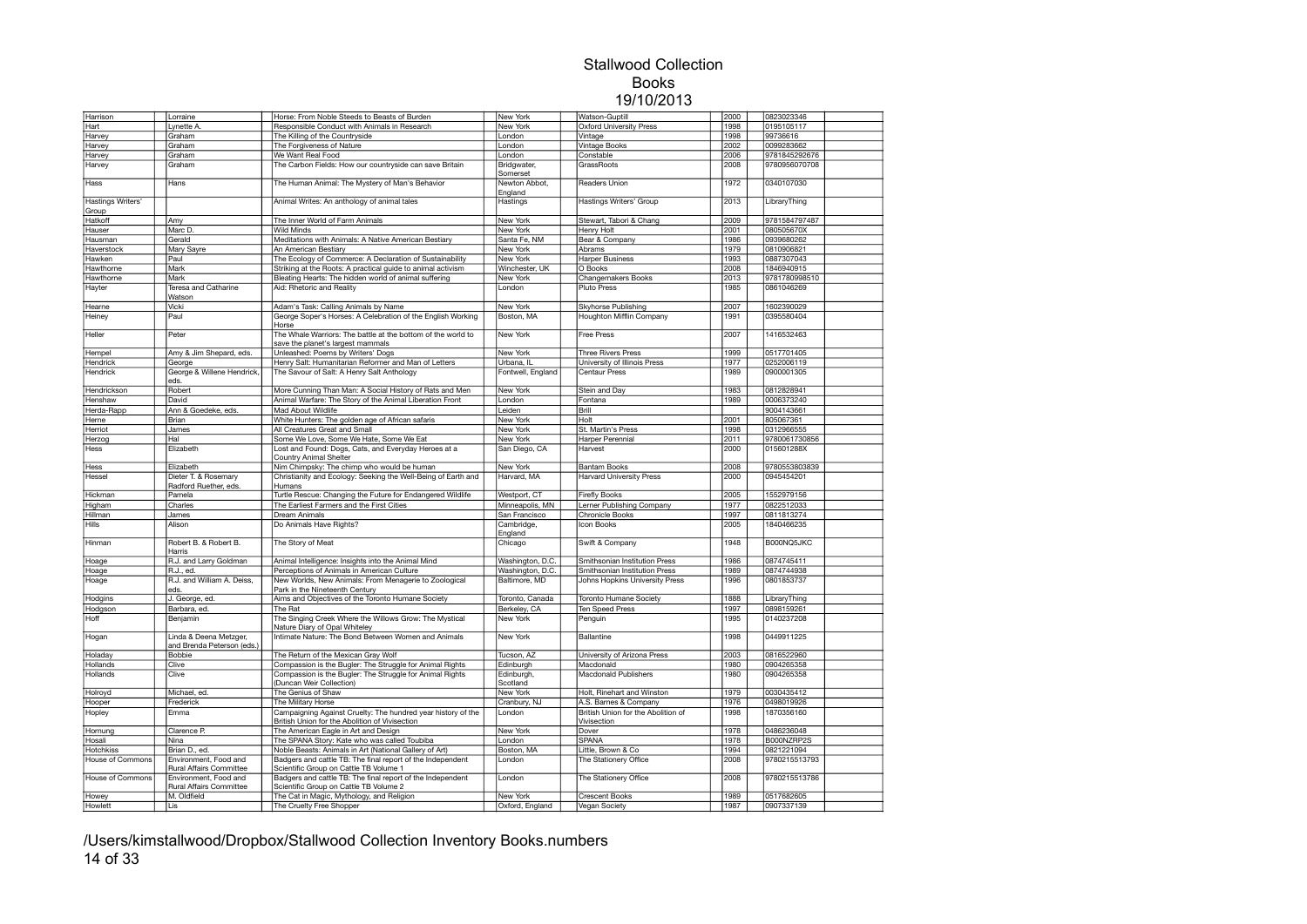| Howlett            | Colin                                              | The Vegan Holiday & Restaurant Guide                                                                      | Oxford, England       | Vegan Society                                                  | 1988         | 0907337147               |  |
|--------------------|----------------------------------------------------|-----------------------------------------------------------------------------------------------------------|-----------------------|----------------------------------------------------------------|--------------|--------------------------|--|
| Howlett            | Lis                                                | Cruelty free Shopper                                                                                      | London                | Bloomsbury                                                     | 1989         | 0747504679               |  |
| Hoyt               | Frich                                              | Orca: The Whale Called Killer                                                                             | Richmond,<br>Ontario  | <b>Firefly Books</b>                                           | 1990         | 0920656250               |  |
| Hoyt               | Peggy R.                                           | All My Children Wear Fur Coats: How to Leave a Legacy for<br>Your Pet                                     | Oviedo, FL            | Hoyt & Bryan                                                   | 2002         | 0971917701               |  |
| Hoyt               | Erich                                              | Whale Rescue: Changing the Future for Endangered Wildlife                                                 | Richmond,<br>Ontario  | <b>Firefly Books</b>                                           | 2005         | 1552976017               |  |
| Hribal             | Jason                                              | Fear of the Animal Planet                                                                                 | Petrolia, CA          | Counterpunch/AK Press                                          | 2010         | 9781849350266            |  |
| <b>HSUS</b>        |                                                    | Animals in a Research Laboratory                                                                          | Washington, D.C.      | The Humane Society of the United<br><b>States</b>              | 1961         | LibraryThing             |  |
| Hubbard            | Clifford L.B. (ed.)                                | A Kennel of Dogs                                                                                          | London                | Paul Elek                                                      | 1977         | 0236400835               |  |
| Hulsberg           | Werner                                             | The German Greens: A Social and Political Profile                                                         | London                | Verso                                                          | 1988         | 0860918971               |  |
| Hume               | E. Douglas                                         | The Mind-Changers                                                                                         | London                | Michael Joseph                                                 | 1939         | B00085LPYW               |  |
| Hume               | Major C.W.                                         | The Status of Animals in the Christian Religion                                                           | London                | Universities Federation for Animal<br>Welfare                  | 1957         | 0900767103               |  |
| Hunter             | W.S.                                               | How to Draw Wild Animals of the Countryside                                                               | London                | The Studio Publications                                        | 1954         | libraryThing             |  |
| Hunter             | Robert                                             | The Greenpeace Chronicle                                                                                  | London                | Picador                                                        | 1980         | 0330259393               |  |
| Hursthouse         | Rosalind                                           | Ethics, Humans and Other Animals: An Introduction with<br>Readings                                        | New York              | Routledge                                                      | 2000         | 0415212421               |  |
| Huskisson          | Mike                                               | Outfoxed                                                                                                  | London                | Michael Huskisson Associates                                   | 1983         | 0950928402               |  |
| Hutchinson         | Gen. W. N.                                         | Dog Breaking: The Most Expeditious Certain, and Easy<br>Method                                            | London                | John Murray                                                    | 1920         | LibraryThing             |  |
| Hutton             | Henry T.                                           | The True Story of Greyfriars' Bobby                                                                       | Edinburgh<br>Scotland | Oliver and Boyd                                                | 1962         | LibraryThing             |  |
| Hyland             | J.R.                                               | The Slaughter of Terrified Beasts: A Biblical Basis for the<br>Humane Treatment of Animals                | Sarasota, FL          | <b>Viatoris Ministries</b>                                     | 1988         | 0945703007               |  |
| <b>IAAPEA</b>      |                                                    | Reason Versus Vivisection: Speeches at IAAPEA General<br>Assembly, Milan 1981                             | London                | <b>IAAPEA</b>                                                  | 1982         | LibraryThing             |  |
| lacobbo            | Karen & Michael lacobbo                            | Vegetarian America: A History                                                                             | Westport, CT          | Praeger                                                        | 2004         | 0275975193               |  |
| Imhoff             | Daniel (ed.)                                       | The CAFO Reader: The tragedy of industrial animal factories                                               | Berkeley, CA          | Foundation for Deep Ecology/<br>University of California Press | 2010         | 9780970950055            |  |
| Inglis             | Les                                                | Life After Beef: Reflections of a Vegetarian                                                              | Osprey, FL            | Cabbage Palm Press                                             | 1992         | 0963149601               |  |
| Ingold (ed.)       | Tim                                                | What is an Animal?                                                                                        | London                | Unwin Hyman                                                    | 1988         | 0049450125               |  |
| Innes              | Hamilton                                           | The Big Footprints                                                                                        | London                | Collins                                                        | 1977         | 0002214229               |  |
| Irvine             | Sandy & Alec Ponton                                | A Green Manifesto: Politics for a Green Future                                                            | London                | Macdonald                                                      | 1989         | 0356152006               |  |
| Irvine             | Leslie                                             | If You Tame Me: Understanding Our Connection with Animals                                                 | Philadelphia, PA      | <b>Temple University Pres</b>                                  | 2004         | 1592132413               |  |
| Ives               | Richard                                            | Of Tigers and Men: Entering the Age of Extinction                                                         | New York              | Avon Books                                                     | 1997         | 0380729369               |  |
| Ivory              | Lesley Anne                                        | Post Cats                                                                                                 | San Francisco,<br>CA  | <b>Chronicle Books</b>                                         | 1989         | 0877016399               |  |
| Jack               | lan (ed.)                                          | Granta 90 Country Life                                                                                    | London                | Granta                                                         | 2005         | 903141787                |  |
| Jackson            | Gordon                                             | The British Whaling Trade                                                                                 | Hamden, CT            | Archon Books                                                   | 1978         | 0208017577               |  |
| Jacobson           | Michael F. et al                                   | Six Arguments for a Greener Diet                                                                          | Washington, D.C.      | Center for Science in the Public<br>Interest                   | 2006         | 0893290491               |  |
| James              | Barbara                                            | The Young Person's Action Guide to Animal Rights                                                          | London                | Virago                                                         | 1992         | 1853814695               |  |
| Jamieson           | Dale, ed.                                          | Singer and His Critics                                                                                    | Oxford                | Blackwell                                                      | 1999         | 155786909X               |  |
| Jamieson           | Dale                                               | Morality's Progress: Essays on Humans, Other Animals, and<br>the Rest of Nature                           | Oxford, UK            | <b>Clarendon Press</b>                                         | 2002         | 0199251452               |  |
| Jamieson           | Dale                                               | Reason in a Dark Time: Why the struggle against climate<br>change failed-and what it means for our future | Oxford                | <b>Oxford University Press</b>                                 | 2014         | 9780199337668            |  |
| Jaschinski         | Britta                                             | Zoo                                                                                                       | London                | Phaidon                                                        | 1996         | 0714834726               |  |
| Jasper             | James M. and Dorothy<br>Nelkin                     | The Animal Rights Crusade: The Growth of a Moral Protest                                                  | New York              | Free Press                                                     | 1992         | 0029161959               |  |
| Jasper             | James M.                                           | The Art of Moral Protest: Culture, Biography, and Creativity in<br>Social Movements                       | Chicago, IL           | University of Chicago Press                                    | 1997         | 0226394808               |  |
| <b>Jefferies</b>   | Richard                                            | The Story of My Heart: My Autobiography                                                                   | London                | Longmans, Green and Co.                                        | 1930         | LibraryThing             |  |
| Jefferies          | Richard                                            | Man of the Fields (with Samuel Looker & Chrichton Porteous                                                | London                | Country Book Club                                              | 1966         | LibraryThing             |  |
| Jenkins<br>Jenkins | Sid<br>Sid                                         | Animals Have More Sense<br>Animal Rights and Human Wrongs                                                 | London<br>Harpenden,  | Collins<br>Lennard Publishing                                  | 1987<br>1992 | 000412281X<br>1852911050 |  |
| Jensen             | Derrick                                            | Deep Green Resistance                                                                                     | England<br>New York   | Seven Stories Press                                            | 2011         | 9781583229293            |  |
| Jha                | D.N.                                               | The Myth of the Holy Cow                                                                                  | London                | Verso                                                          | 2004         | 1859844243               |  |
| Joanna             | Bourke                                             | What it means to be Human                                                                                 | London                | Virago                                                         | 2011         | 9781844086443            |  |
| Johnson            | Osa                                                | <b>Married Adventure</b>                                                                                  | Philadelphia, PA      | J.B. Lippincott                                                | 1940         | B000WHL9YC               |  |
| Johnson            | William                                            | The Monk Seal Conspiracy                                                                                  | London                | <b>Heretic Books</b>                                           | 1988         | 0946097232               |  |
| Johnson            | William                                            | The Rose-Tinted Menagerie                                                                                 | London                | <b>Heretic Books</b>                                           | 1990         | 0946097283               |  |
| Johnson            | Andrew                                             | <b>Factory Farming</b>                                                                                    | Oxford                | Blackwell                                                      | 1991         | 0631178430               |  |
| Johnson            | Lawrence E.                                        | A Morally Deep World: An essay on moral significance and<br>environmental ethics                          | Cambridge             | Cambridge University Press                                     | 1991         | 0521393108               |  |
| Johnston           | N.E., ed.                                          | Animal Welfare Conference                                                                                 | Clayton, Australia    | Animal Ethics Unit, Monash University                          | 1993         | LibraryThing             |  |
| Jolly              | W.P.                                               | Jumbo                                                                                                     | London                | Constable                                                      | 1976         | 0094613400               |  |
| Jones              | Valarie, Fred Schiller and<br>Steve Donnelly, eds. | Born to be Wild                                                                                           | Canada                | <b>Eclipse Books</b>                                           | 1991         | B000MWW8R4               |  |
| Jones              | Ken                                                | The New Social Face of Buddhism: A Call to Action                                                         | Boston, MA            | <b>Wisdom Publications</b>                                     | 2003         | 0861713656               |  |
|                    |                                                    |                                                                                                           |                       |                                                                |              |                          |  |

/Users/kimstallwood/Dropbox/Stallwood Collection Inventory Books.numbers 15 of 33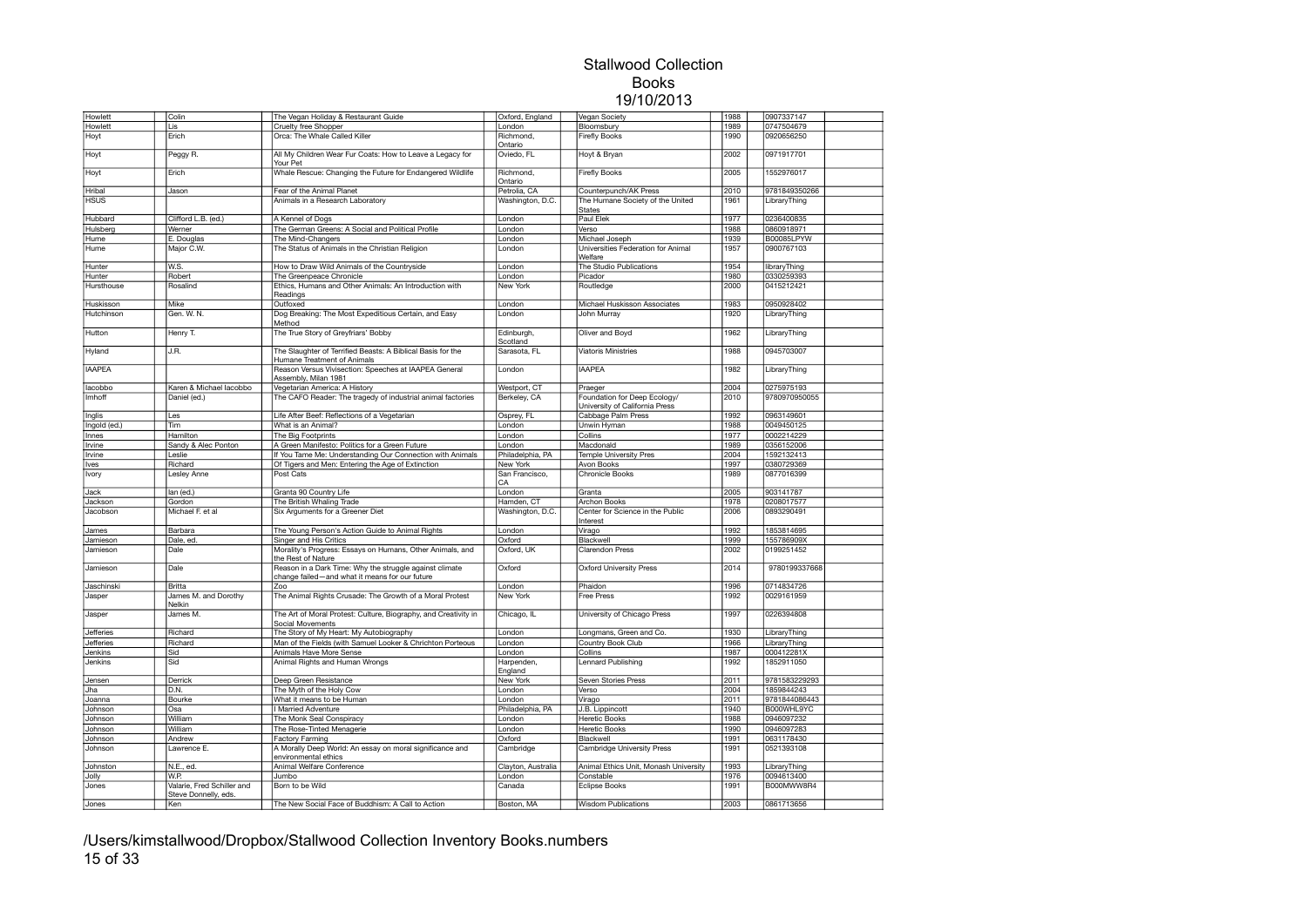| Jones       | Pattrice                        | After Shock: Confronting trauma in a violent world            | New York         | Lantern                            | 2007 | 1590561031    |  |
|-------------|---------------------------------|---------------------------------------------------------------|------------------|------------------------------------|------|---------------|--|
| Jordan      | <b>Bill &amp; Stefan Ormrod</b> | The Last Great Wild Beast Show                                | London           | Constable                          | 1978 | 009461900X    |  |
|             |                                 |                                                               |                  |                                    |      | 9781573244619 |  |
| Joy         | Melanie                         | Why We Love Dogs Eat Pigs and Wear Cows                       | San Francisco,   | Conari Press                       | 2010 |               |  |
|             |                                 |                                                               | CA               |                                    | 1973 | 0132754126    |  |
| Kadans      | Joseph M.                       | Encyclopedia of Fruits, Vegetables, Nuts and Seeds for        | West Nyack, NY   | Parker Publishing Company          |      |               |  |
|             |                                 | <b>Healthful Living</b>                                       |                  |                                    |      |               |  |
| Kalechofsky | Roberta                         | Autobiography of a Revolutionary: Essays on Animal and        | Marblehead, MA   | <b>Micah Books</b>                 | 1991 | 091628834X    |  |
|             |                                 | Human Rights                                                  |                  |                                    |      |               |  |
| Kalechofsky | Roberta                         | Animal Suffering and the Holocaust: the Problem with          | Marblehead, MA   | Micah Books                        | 2003 | 0916288498    |  |
|             |                                 | Comparisons                                                   |                  |                                    |      |               |  |
| Kalechofsky | Roberta                         | Job Enters a Pain Clinic and other stories                    | Marblehead, MA   | <b>Micah Publications</b>          | 2006 | 091628851X    |  |
|             |                                 | Looking at Animals in Human History                           | London           | <b>Reaktion Books</b>              | 2007 | 1861893345    |  |
| Kalof       | Linda                           |                                                               |                  |                                    |      |               |  |
| Kalof       | Linda and Amy Fitzgerald        | The Animals Reader: The essential classic and contemporary    | Oxford           | Berg                               | 2007 | 1845204700    |  |
|             | (eds.)                          | writings                                                      |                  |                                    |      |               |  |
| Kapleau     | Philip                          | To Cherish All Life: A Buddhist Case for Becoming Vegetarian  | Rochester, NY    | The Zen Center                     | 1986 | 094030600X    |  |
| Katz        | David                           | Animals and Men                                               | London           | Penguin                            | 1953 | B000XTQJZI    |  |
| Katz        | Eric                            | Environmental Ethics: A select annotated bibliography II,     | Newark, NJ       | Research in Philosophy and         | 1992 | 1559384565    |  |
|             |                                 | 1987-1990                                                     |                  | Technology, Volume 12              |      |               |  |
| Kaufman     | Stephen & Nathan Braun          | Good News for All Creation: Vegetarianism as Christian        | Cleveland, OH    | Vegetarian Advocates Press         | 2002 | 0971667608    |  |
|             |                                 | Stewardship                                                   |                  |                                    |      |               |  |
| Kaufman     | Stephen R.                      | Guided by the Faith of Christ: Seeking to Stop Violence and   | Cleveland, OH    | Vegetarian Advocates Press         | 2010 | 9780971667648 |  |
|             |                                 |                                                               |                  |                                    |      |               |  |
|             |                                 | Scapegoating                                                  |                  |                                    |      |               |  |
| Kaufmann    | Matthew, ed.                    | The Animals' Lawsuit Against Humanity: A Modern Adaptation    | Louisville, KY   | Fons Vitae                         | 2005 | LibraryThing  |  |
|             |                                 | of an Ancient Animal Rights Tale                              |                  |                                    |      |               |  |
| Kay         | William et al, eds.             | Euthanasia of the Companion Animal: The Impact on Pet         | Philadelphia, PA | <b>Charles Press</b>               | 1988 | 0914783254    |  |
|             |                                 | Owners, Veterinarians, and Society                            |                  |                                    |      |               |  |
| Kaza        | Stephanie & Kenneth Kraft,      | Dharma Rain: Sources of Buddhist Environmentalism             | Boston, MA       | Shambhala                          | 2000 | 1570624755    |  |
|             | eds.                            |                                                               |                  |                                    |      |               |  |
| Kazez       | Jean                            | Animalkind                                                    | Chichester, West | Wiley-Blackwell                    | 2010 | 9781405199384 |  |
|             |                                 |                                                               | <b>Sussex</b>    |                                    |      |               |  |
|             |                                 |                                                               |                  |                                    |      | 1861890141    |  |
| Kean        | Hilda                           | Animal Rights: Political and Social Change in Britain since   | London           | <b>Reaktion Books</b>              | 1998 |               |  |
|             |                                 | 1800                                                          |                  |                                    |      |               |  |
| Kellert     | Stephen R.                      | Kinship to Mastery: Biophilia in Human Evolution and          | Washington, D.C. | <b>Island Press</b>                | 1997 | 1559633727    |  |
|             |                                 | Development                                                   |                  |                                    |      |               |  |
| Kelly       | Niall                           | <b>Presidential Pets</b>                                      | New York         | <b>Abbeville Press</b>             | 1992 | 1558593020    |  |
| Kemmerer    | Lisa                            | In Search of Consistency: Ethics and Animals                  | Leiden           | Brill                              | 2006 | 900414725X    |  |
| Kemmerer    | Lisa & Anthony J. Nocella       | Call to Compassion: Religious Perspectives on Animal          | New York         | Lantern Books                      | 2011 | 9781590561829 |  |
|             | (eds)                           | Advocacy                                                      |                  |                                    |      |               |  |
| Kemmerer    | Lisa                            | Animals and World Religions                                   | Oxford           | <b>Oxford University Press</b>     | 2012 | 9780199790685 |  |
|             |                                 |                                                               |                  |                                    |      |               |  |
| Kemp        | Martin                          | The Human Animal in Western Art and Science                   | Chicago          | University of Chicago Press        | 2007 | 0226430332    |  |
| Kennedy     | A.L.                            | On Bullfighting                                               | London           | Yellow Jersey Press                | 2000 | 9780224060998 |  |
| Kerasote    | Ted                             | Bloodties: Nature, Culture, and the Hunt                      | New York         | Random House                       | 1993 | 0394576098    |  |
| Kete        | Kathleen                        | The Beast in the Boudoir: Petkeeping in Nineteenth-Century    | Berkeley, CA     | University of California Press     | 1994 | 0520071018    |  |
|             |                                 | Paris                                                         |                  |                                    |      |               |  |
| Kew         | Barry                           | The Pocketbook of Animal Facts and Figures                    | London           | Green Print                        | 1991 | 1854250442    |  |
|             |                                 |                                                               |                  |                                    |      |               |  |
| Kheel       | Marti                           | Nature Ethics: An ecofeminist perspective                     | Lanham, MD       | Rowman & Littlefield               | 2008 | 0742552012    |  |
| Kidd        | Beatrice E.                     | Was It for Science?: The story of an unsuccessful prosecution | London           | British Union for the Abolition of | 1913 | LibraryThing  |  |
|             |                                 | by the RSPCA on September 1, 1913 at Runcorn, Cheshire        |                  | Vivisection                        |      |               |  |
| Kidd        | Beatrice E. and M. Edith        | Hadwen of Gloucester: Man, Medico, Martyr                     | London           | John Murray                        | 1933 | B000SHM5GW    |  |
|             | Richards                        |                                                               |                  |                                    |      |               |  |
| King        | Barbara J.                      | <b>How Animals Grieve</b>                                     | Chicago, IL      | University of Chicago Press        | 2013 | 9780226155203 |  |
| Kingsolver  | Barbara                         | Animal, Vegetable, Miracle                                    | New York         | <b>Harper Perennial</b>            | 2008 | 9780060852566 |  |
| Kinkade     | Amelia                          | Straight from the Horse's Mouth: How to Talk to Animals and   | Novato, CA       | <b>New World Library</b>           | 2001 | 0007123493    |  |
|             |                                 |                                                               |                  |                                    |      |               |  |
|             |                                 | Get Answers                                                   |                  |                                    |      |               |  |
| Kirby       | David                           | Animal Factory                                                | New York         | St. Martin's Press                 | 2010 | 9780312380588 |  |
| Kistler     | John                            | Animal Rights: A Subject Guide, Bibliography, and Internet    | Westport, CT     | Greenwood Press                    | 2000 | 0313312311    |  |
|             |                                 | Companion                                                     |                  |                                    |      |               |  |
| Kistler     | John M.                         | People Promoting and People Opposing Animal Rights: In        | Westport, CT     | Greenwood Press                    | 2002 | 0313313229    |  |
|             |                                 | Their Own Words                                               |                  |                                    |      |               |  |
| Kistler     | John M.                         | War Elephants                                                 | Lincoln, NE      | <b>Bison Books</b>                 | 2007 | 0803260040    |  |
|             |                                 |                                                               |                  |                                    | 1990 | 1870356047    |  |
| Kite        | Sarah                           | Secret Suffering: Inside a British Laboratory                 | London           | <b>BUAV</b>                        |      |               |  |
| Klein       | Michel                          | Animals My Teachers                                           | London           | Collins                            | 1979 | 0002628104    |  |
| Klingender  | Francis                         | Animals in Art and Thought: To the end of the Middle Ages     | Cambridge, MA    | The MIT Press                      | 1971 | 0710068174    |  |
| Knapp       | Caroline                        | Pack of Two: The Intricate Bond Between People and Dogs       | New York         | <b>Dial Press</b>                  | 1998 | 0385317018    |  |
| Knight      | Andrew                          | The Costs and Benefits of Animal Experiments                  | Basingstoke      | Palgrave Macmillan                 | 2013 | 9781137289681 |  |
| Kolb        | Arianne Faber                   | The Entry of the Animals into Noah's Ark: Jan Brueghel the    | Los Angeles      | J. Paul Getty Museum               | 2005 | 0892367709    |  |
|             |                                 | Elder                                                         |                  |                                    |      |               |  |
| Kolbert     | Elizabeth                       | The Sixth Extinction                                          | London           | Bloomsbury                         | 2014 | 9781408851210 |  |
|             |                                 |                                                               |                  |                                    |      |               |  |
| Konig       | Karl                            | Elephants: Bears, Horses, Cats and Dogs                       | Edinburgh        | Floris Books                       | 1992 | 0863151078    |  |
| Kowalski    | Gary                            | The Souls of Animals                                          | Walpole, NH      | Stillpoint                         | 1991 | 1577315901    |  |
| Kowalski    | Gary                            | Goodbye Friend: Healing Wisdom for Anyone Who has Ever        | Walpole, NH      | Stillpoint                         | 1997 | 1883478227    |  |
|             |                                 | Lost a Pet                                                    |                  |                                    |      |               |  |
| Kowalski    | Gary                            | The Bible According to Noah: Theology as if Animals Mattered  | New York         | Lantern Books                      | 2001 | 1930051328    |  |
| Kozloff     | Arielle, ed.                    | Animals in Ancient Art: From the Leo Mildenberg Collection    | Cleveland, OH    | Cleveland Museum of Art            | 1981 | 091038665X    |  |
|             |                                 |                                                               |                  |                                    |      |               |  |

/Users/kimstallwood/Dropbox/Stallwood Collection Inventory Books.numbers 16 of 33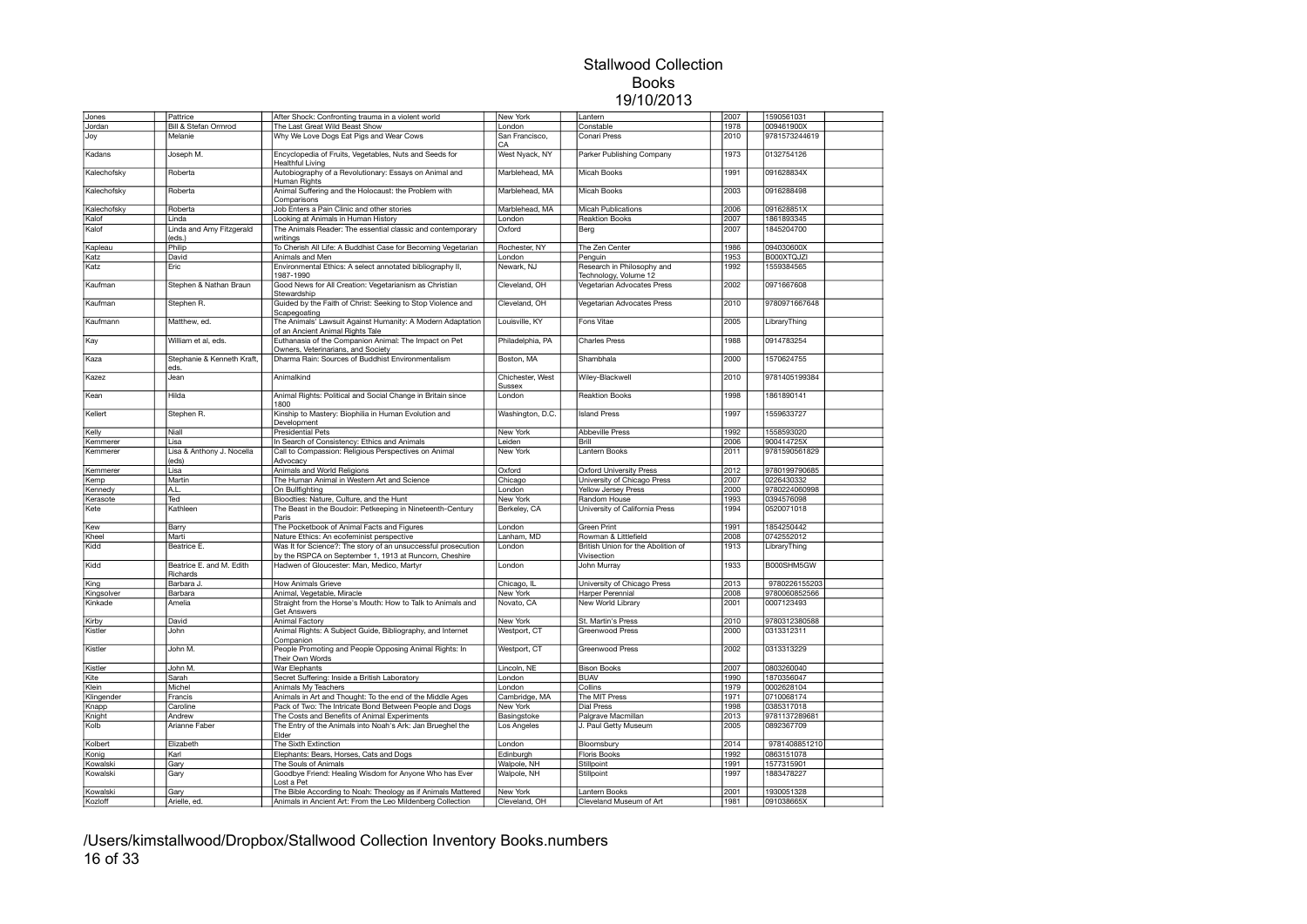| Kramer            | Mark                                | Three Farms: Making Milk, Meat, and Money from the<br>American Soil                                                                             | Cambridge, MA                | <b>Harvard University Press</b>                                     | 1987 | 0674889363        |  |
|-------------------|-------------------------------------|-------------------------------------------------------------------------------------------------------------------------------------------------|------------------------------|---------------------------------------------------------------------|------|-------------------|--|
| Kriek             | Nichola                             | Animal Rights, Human Values, Social Action                                                                                                      | Christchurch,<br>New Zealand | <b>SAFE</b>                                                         | 2008 | 1173804           |  |
| Kriek             | Nichola                             | Animals on Show: A critical analysis of the animal<br>entertainment industry                                                                    | Christchurch,<br>New Zealand | <b>SAFE</b>                                                         | 2009 | 117-3804          |  |
| Krishnamurti      | IJ                                  | On Nature and the Environment                                                                                                                   | New York                     | Harper San Francisco                                                | 1991 | 0062505343        |  |
| Kroc              | Ray                                 | Grinding It Out: The Making of McDonald's                                                                                                       | New York                     | <b>Berkley Book</b>                                                 | 1978 | 0312929870        |  |
| Kroth             | Eva                                 | Das Tierbuch                                                                                                                                    | Germany                      |                                                                     | 1985 | LibraryThing      |  |
| Krutch            | Joseph Wood                         | The Great Chain of Life                                                                                                                         | Boston, MA                   | <b>Houghton Mifflin</b>                                             | 1957 | B0000CJTM1        |  |
| Krutch            | Joseph Wood                         | The World of Animals: A Treasury of Lore, Legend and<br>Literature by Great Writers and Naturalists from the 5th<br>Century B.C. to the Present | New York                     | Simon & Schuster                                                    | 1961 | B000O5W6R6        |  |
| Kruuk             | Hans                                | Hunter and Hunted: Relationship Between Carnivores and<br>People                                                                                | New York                     | Cambridge University Press                                          | 2002 | 0521891094        |  |
| Kunz              | George Frederick                    | Ivory and the Elephant: In art, in archeology and in science                                                                                    | Whitefish, MT                | Kessinger Publishing (original<br>published 1916)                   | 2008 | 1432685090        |  |
| Kuzniar           | Alice A.                            | Melancholia's Dog: Reflections on our animal kinship                                                                                            | Chicago                      | University of Chicago Press                                         | 2006 | 0226465780        |  |
| L'Amour           | Rose                                | Who Care for Animals: Their Right to Live!                                                                                                      | Jenkintown, PA               | <b>AAVS</b>                                                         | 1982 | B0006YTBCI        |  |
| La Fontaine       |                                     | Fables of La Fontaine (Aesop) with illustrations by Gustav<br>Dore                                                                              | Ware.<br>Hertfordshire       | Omega Books                                                         | 1984 | 0907853455        |  |
| LaFollette        | <b>Hugh and Niall Shanks</b>        | Brute Science: Dilemmas of Animal Experimentation                                                                                               | New York                     | Routledge                                                           | 1996 | 0415131146        |  |
| Lagus             | Charles                             | Operation Noah                                                                                                                                  | London                       | The Fauna Preservation Society /<br>William Kimber                  | 1959 | B0000CKEWP        |  |
| Laing             | Bev                                 | <b>Political Animals</b>                                                                                                                        | Oxford                       | New Internationalist Publications                                   | 2005 | 1904456243        |  |
| Lamb              | G.F.                                | <b>Animal Quotations</b>                                                                                                                        | Harlow, England              | Longman                                                             | 1985 | 0582892384        |  |
| Lambton           | Lucinda                             | Magnificent Menagerie or Queer Pets and Their Goings-On                                                                                         | London                       | <b>Harper Collins</b>                                               | 1992 | 0002177234        |  |
| Lancum            | F. Howard                           | Badgers' Year: An all-the-year-round account of a badger<br>family                                                                              | London                       | Crosby Lockwood                                                     | 1954 | LibraryThing      |  |
| Lane              | Carla                               | Instead of Diamonds                                                                                                                             | London                       | Penguin                                                             | 1995 | 0140245006        |  |
| Lang              | Tim and Michael Heasman             | Food Wars: The Global Battle for Mouths, Minds and Markets                                                                                      | London                       | Earthscan                                                           | 2004 | 1853837024        |  |
| Langley           | Gill                                | Vegan Nutrition: A Survey of Research                                                                                                           | Oxford, England              | The Vegan Society                                                   | 1988 | 0907337155        |  |
| Langley           | Gill, ed.                           | Animal Experimentation: The Consensus Changes                                                                                                   | Basingstoke,<br>England      | Macmillan                                                           | 1989 | 041202411X        |  |
| Lansbury          | Coral                               | The Old Brown Dog: Women, Workers, and Vivisection in<br>Edwardian England                                                                      | Madison, WI                  | University of Wisconsin Press                                       | 1985 | 0299102505        |  |
| Lappe             | Frances Moore                       | Diet for a Small Planet                                                                                                                         | New York                     | <b>Ballantine</b>                                                   | 1975 | 0345247116        |  |
| Lappe             | Frances Moore and Joseph<br>Collins | Food First: Beyond the Myth of Scarcity                                                                                                         | New York                     | Ballantine                                                          | 1979 | 0395253470        |  |
| Lappe             | Frances Moore and Joseph<br>Collins | World Hunger Ten Myths Thoroughly Revised                                                                                                       | San Francisco,<br>CA         | Institute for Food and Development<br>Policy                        | 1979 | 0935028005        |  |
| Lappe             | Frances Moore and Anna<br>Lappe     | Hope's Edge: The Next Diet for a Small Planet (Uncorrected<br>proof for limited distribution)                                                   | New York                     | Jeremy P. Tarcher                                                   | 2002 | 1585422371        |  |
| Larson            | Zach, ed.                           | Compassionate Action: The Teachings of Chatral Rinpoche                                                                                         | Hathmandu, Delhi             | Shechen Publications                                                | 2005 | 1559392711        |  |
| ast Name          | First Name                          | Title                                                                                                                                           | Location                     | Publisher                                                           | Year | <b>ISBN</b>       |  |
| Latham Foundation |                                     | Universal Kinship: The Bond Between All Living Things                                                                                           | Alameda, CA                  | Latham Foundation                                                   | 1991 | 0882479172        |  |
| Lawrence          | Elizabeth Atwood                    | Rodeo: An Anthropologist Looks at the Wild and the Tame                                                                                         | Chicago, II                  | University of Chicago Press                                         | 1982 | 0226469557        |  |
| eadbetter         | C.W.                                | Vegetarianism and Occultism                                                                                                                     | Madras, India                | Theosophical Publishing House                                       | 1972 | 835670236         |  |
| Leahy             | Michael P.T.                        | Against Liberation: Putting Animals in Perspective                                                                                              | New York                     | Routledge                                                           | 1994 | 0415103169        |  |
| eakey             | Richard and Virginia Morell         | Wildlife Wars: My fight to save Africa's natural treasures                                                                                      | New York                     | St. Martin's Press                                                  | 2001 | 0312206267        |  |
| ear               | Linda                               | Rachel Carson: Witness for Nature                                                                                                               | London                       | Penguin                                                             | 1997 | 0805034285        |  |
| Lecky             | William E. H.                       | History of European Morals: From Augustus to Charlemagne<br>Vol. I                                                                              | New York                     | Appleton                                                            | 1883 | <b>B0010VG9XA</b> |  |
| Lecky             | William E. H.                       | History of European Morals: From Augustus to Charlemagne<br>Vol. II                                                                             | New York                     | Appleton                                                            | 1883 | B0010VG9XA        |  |
| Ledgard           | J M                                 | Giraffe                                                                                                                                         | London                       | Jonathan Cape                                                       | 2006 | 9780224076890     |  |
| Lee               | Elizabeth, ed.                      | A Quorum of Cats                                                                                                                                | London                       | Elek Books                                                          | 1963 | B0000CLX2T        |  |
| Lee               | Raymond                             | Not So Dumb: Animals in the movies                                                                                                              | New York                     | Castle Books                                                        | 1970 | <b>B000NQM47I</b> |  |
| Lee               | Jenny                               | What Wendell Wants: Or, How to Tell If You're Obsessed with<br>Your Dog                                                                         | New York                     | Delta Book                                                          | 2005 | 038533785X        |  |
| Leech             | Harper and John Charles<br>Carroll  | Armour and His Times                                                                                                                            | New York                     | D. Appleton-Century Company                                         | 1938 | B000855CAA        |  |
| Leffingwell       | Albert                              | An Ethical Problem or Sidelights upon Scientific<br>Experimentation on Man and Animals                                                          | London                       | G. Bell and Sons                                                    | 1916 | B00086CZAY        |  |
| Leib              | Frank B.                            | The Moral Vision of Edward Carpenter: Sacred Homosexuality<br>and the Genesis of Gay Liberation                                                 | Philadelphia                 | A Dissertation Submitted to the<br>Temple University Graduate Board | 1995 | LibraryThing      |  |
| Leigh             | Diane & Marilee Gever               | One at a Time: A week in an American animal shelter                                                                                             | Santa Cruz, CA               | No Voice Unheard                                                    | 2004 | 0972838708        |  |
| Leiss             | William                             | The Domination of Nature                                                                                                                        | Boston, MA                   | <b>Beacon Press</b>                                                 | 1974 | B000O61JF0        |  |
| Leopold           | Aldo                                | A Sand County Almanac                                                                                                                           | <b>New York</b>              | <b>Oxford University Press</b>                                      | 1966 | B000H5543G        |  |
| Lephant           | F.                                  | My Life Story                                                                                                                                   | New York                     | Sam Gabriel Sons & Co.                                              | 1900 | LibraryThing      |  |
| Lessing           | Doris                               | Particularly Catsand Rufus                                                                                                                      | New York                     | Knopf                                                               | 1991 | 0394586719        |  |
| Lewin             | Julie E                             | Get Political for Animals: And win the laws they need                                                                                           | Guildford, CT                | <b>NIFAA</b>                                                        | 2007 | LibraryThing      |  |
| Lewinsohn         | Richard                             | Animals, Men, and Myths: An Informative and Entertaining                                                                                        | New York                     | Harper & Brothers                                                   | 1954 | B000LAONOG        |  |
|                   |                                     | History of Man and the Animals around Him                                                                                                       |                              |                                                                     |      |                   |  |

/Users/kimstallwood/Dropbox/Stallwood Collection Inventory Books.numbers 17 of 33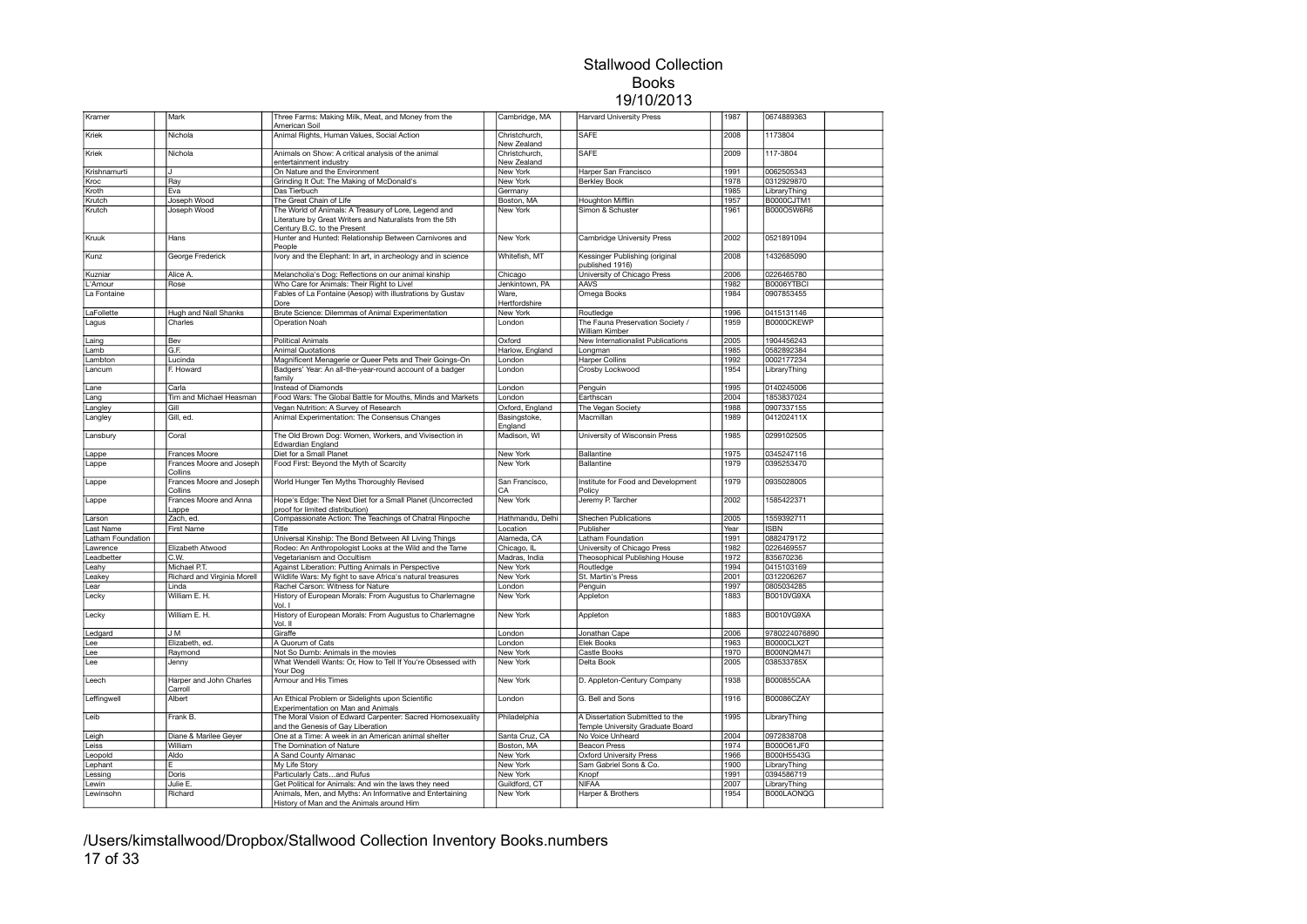| Lewis          | Edward                                        | Edward Carpenter: An Exposition and an Appreciation                                               | London                    | Methuen                                      | 1915 | B0014KKC30    |  |
|----------------|-----------------------------------------------|---------------------------------------------------------------------------------------------------|---------------------------|----------------------------------------------|------|---------------|--|
| Lewis          | George as told to Byron<br>Fish               | Elephant Tramp                                                                                    | Boston                    | Little, Brown & Co                           | 1955 | B0014KLO0U    |  |
| Lewis          | George "Slim" & Byron<br>Fish                 | I Loved Roques                                                                                    | Seattle, WA               | Superior Publishing Company                  | 1978 | 0875649548    |  |
| Lewis          | Peter                                         | A Fox-Hunters Anthology                                                                           | Woodbridge,<br>England    | <b>Boydell Press</b>                         | 1985 | B000YAGRKI    |  |
| Libby          | Ronald T.                                     | Eco-Wars: Political Campaigns and Social Movements                                                | New York                  | Columbia University Press                    | 1998 | 0231113102    |  |
| Lilly          | John C.                                       | Man and Dolphin                                                                                   | New York                  | <b>Pyramid Books</b>                         | 1970 | B0000CLA7R    |  |
| Lind-Af-Hageby | L. & L.K. Schartau                            | The Shambles of Science: Extracts from the Diary of Two<br>Students of Physiology                 | London                    | Animal Defence & Anti-Vivisection<br>Society | 1913 | B0014KRB3E    |  |
| Linden         | Eugene                                        | Silent Partners: The Legacy of the Ape Language Experiments                                       | New York                  | <b>Times Books</b>                           | 1986 | 081291239X    |  |
| Linden         | Eugene                                        | The Octopus and the Orangutan: More True Tales of Animal<br>Intrigue, Intelligence, and Ingenuity | New York                  | Dutton (Advance Uncorrected Proofs)          | 2002 | 0525946616    |  |
| Linzey         | Andrew                                        | Animal Rights: A Christian's Assessment of Man's Treatment<br>of Animals                          | London                    | <b>SCM Press</b>                             | 1976 | 0334000343    |  |
| Linzey         | Andrew                                        | The Status of Animals in the Christian Tradition                                                  | Birmingham                | Woodbrooke College, Birmingham               | 1985 | 951045504     |  |
| Linzey         | Andrew                                        | Christianity and the Rights of Animals                                                            | New York                  | Crossroad                                    | 1987 | 028104290X    |  |
| Linzey         | Andrew & Tom Regan, eds.                      | Compassion for Animals: Readings and Prayers                                                      | London                    | <b>SPCK</b>                                  | 1988 | 0281043523    |  |
| Linzey         | Andrew and Tom Regan,<br>eds.                 | Animals and Christianity: A Book of Readings                                                      | <b>New York</b>           | Crossroad                                    | 1988 | 0281043736    |  |
| Linzey         | Andrew & Tom Regan, eds.                      | Love the Animals: Meditations and Prayers                                                         | <b>New York</b>           | Crossroad                                    | 1989 | 0824509234    |  |
| Linzey         | Andrew, ed.                                   | Cruelty and Christian Conscience: Bishops Say No To Fur                                           | Nottingham,<br>England    | Lynx                                         | 1992 | LibraryThing  |  |
| Linzey         | Andrew                                        | Animal Theology                                                                                   | London                    | <b>SCM Press</b>                             | 1994 | 033400005X    |  |
| Linzey         | Andrew and Dan Cohn-<br>Sherbok               | After Noah: Animals and the Liberation of Theology                                                | London                    | Mowbray                                      | 1997 | 0264674502    |  |
| Linzey         | Andrew                                        | Animal Gospel                                                                                     | London                    | Hodder & Stoughton                           | 1998 | 0340621508    |  |
| Linzey         | Andrew and Dorothy<br>Yamamoto, eds.          | Animals on the Agenda: Questions about Animals for<br>Theology and Ethics                         | London                    | <b>SCM Press</b>                             | 1998 | 0334027322    |  |
| Linzey         | Andrew and Paul Barry<br>Clarke, eds.         | Animal Rights: A Historical Anthology                                                             | New York                  | Columbia University Press                    | 2004 | 0231134215    |  |
| Linzey         | Andrew                                        | Creatures of the Same God: Explorations in animal theology                                        | New York                  | Lantern Books                                | 2009 | 9781590561423 |  |
| Linzey         | Andrew (ed.)                                  | The Link Between Animal Abuse and Human Violence                                                  | Eastbourne                | <b>Sussex Academic Press</b>                 | 2009 | 9781845193256 |  |
| Lippit         | Akira Mizuta                                  | Electric Animal: Toward A Rhetoric of Wildlife                                                    | Minneapolis, MN           | University of Minnesota Press                | 2000 | 0816634858    |  |
| Lister-Kaye    | John                                          | Seal Cull: The Grey Seal Controversy                                                              | Harmondsworth,<br>England | Penguin                                      | 1979 | 0140523367    |  |
| Lloyd          | Bertram                                       | The Great Kinship: An anthology of humanitarian poetry                                            | London                    | George Allen & Unwin                         | 1921 | LibraryThing  |  |
| Lloyd-Jones    | <b>Buster</b>                                 | Come Into My World: Animals and Other People                                                      | London                    | Secker & Warburg                             | 1972 | 0436224100    |  |
| Lockwood       | Randall and Frank R.                          | Cruelty to Animals and Interpersonal Violence: Readings in                                        | West Lafayette,           | <b>Purdue University Press</b>               | 1998 | 1557531064    |  |
|                | Ascione, eds.                                 | Research and Application                                                                          | IN                        |                                              |      |               |  |
| Loeper         | John J.                                       | Crusade for Kindness: Henry Bergh and the ASPCA                                                   | New York                  | Athenaeum                                    | 1991 | 0689315600    |  |
| Long           | David                                         | The Animals' VC                                                                                   | London                    | Preface/PDSA                                 | 2012 | 9781848093768 |  |
| Longrigg       | Roger                                         | The History of Foxhunting                                                                         | New York                  | Clarkson N. Potter                           | 1975 | 0333181344    |  |
| Lonsdale       | Steven                                        | Animals and the Origins of Dance                                                                  | New York                  | Thames & Hudson                              | 1982 | 050001258X    |  |
| Looker         | Samuel J.                                     | Betram Lloyd: Humanitarian and pioneer                                                            | Leicester                 | Samual J. Looker                             | 1960 | LibraryThing  |  |
| Lorenz         | Konrad                                        | King Solomon's Ring: New Light on Animal Ways                                                     | London                    | Pan Books                                    | 1960 | B0000CL5QO    |  |
| Lorenz         | Konrad                                        | On Aggression                                                                                     | London                    | Methuen                                      | 1967 | B000JQTLIC    |  |
| Lovegrove      | Roger                                         | Silent Fields: The long decline of a nation's wildlife                                            | Oxford                    | <b>Oxford University Press</b>               | 2007 | 0198520719    |  |
| Lovenheim      | Peter                                         | Portrait of a Burger as a Young Calf                                                              | New York                  | Harmony Books                                | 2002 | 0609805444    |  |
| Lovitz         | Dara                                          | Muzzling a Movement: The effects of anti-terrorism law,<br>money & politics on animal activism    | New York                  | Lantern Books                                | 2010 | 9781590561768 |  |
| Lubow          | Robert E.                                     | The War Animals: The training and use of animals as weapons<br>of war                             | Garden City, NY           | Doubleday                                    | 1977 | 0385114583    |  |
| Lucie-Smith    | Edward                                        | Zoo: Animals in Art                                                                               | London                    | <b>Aurum Press</b>                           | 1998 | 0823059812    |  |
| Lufkin         | Elise                                         | Found Dogs: Tales of Strays Who Landed on Their Feet                                              | New York                  | <b>Howell Book House</b>                     | 1997 | 0876055978    |  |
| Lufkin         | Elise                                         | Second Chances: More Tales of Found Dogs                                                          | Guildford, CT             | The Lyons Press                              | 2003 | 1592281400    |  |
| Luke           | Brian                                         | Brutal: Manhood and the exploitation of animals                                                   | Urbana, IL                | University of Illinois Press                 | 2007 | 0252074246    |  |
| Luoma          | Jon R.                                        | A Crowded Ark: The Role of Zoos in Wildlife Conservation                                          | Boston                    | Houghton Mifflin                             | 1987 | 0395408792    |  |
| Lutherer       | Lorenz Ott and Margaret<br>Sheffield Simon    | Targeted: The Anatomy of an Animal Rights Attack                                                  | Norman, OK                | University of Oklahoma                       | 1992 | 080612492X    |  |
| Luttrell       | Clifton B.                                    | The High Cost of Farm Welfare                                                                     | Washington, D.C.          | CATO Institute                               | 1989 | 0932790712    |  |
| Lutts          | Ralph H.                                      | The Nature Fakers: Wildlife, Science & Sentiment                                                  | Charlottesville, VA       | University Press of Virginia                 | 2001 | 0813920817    |  |
| Lymbery        | Philip & Isabel Oakeshott                     | Farmageddon: The True Cost of Cheap Meat                                                          | London                    | Bloomsbury                                   | 2014 | 9781408846445 |  |
| Lynam          | Shevawn                                       | Humanity Dick: A Biography of Richard Martin, M.P.<br>1754-1834                                   | London                    | Hamish Hamilton                              | 1975 | 0241023564    |  |
| Lynge          | Finn                                          | Arctic Wars: Animal Rights Endangered Peoples                                                     | Hanover, NH               | University Press of New England              | 1992 | 0874515882    |  |
| Maathai        | Wangari                                       | The Green Belt Movement: Sharing the Approach and the<br>Experience                               | <b>New York</b>           | Lantern Books                                | 2003 | 159056040X    |  |
| Macaulay       | James, Rev. Brewin Grant<br>and Abiathar Wall | Vivisection: Scientifically and Ethically Considered in Prize<br>Essavs                           | London                    | Marshall Japp & Company                      | 1881 | B000KH0WPQ    |  |
| Macauley       | David, ed.                                    | Minding Nature: The Philosophers of Ecology                                                       | <b>New York</b>           | <b>Guildford Press</b>                       | 1996 | 1572300590    |  |
| MacBeth        | George & Martin Booth                         | The Book of Cats                                                                                  | Harmondsworth.            | Penguin                                      | 1979 | 0140044868    |  |
|                | (Eds.)                                        |                                                                                                   | Middlesex                 |                                              |      |               |  |

/Users/kimstallwood/Dropbox/Stallwood Collection Inventory Books.numbers 18 of 33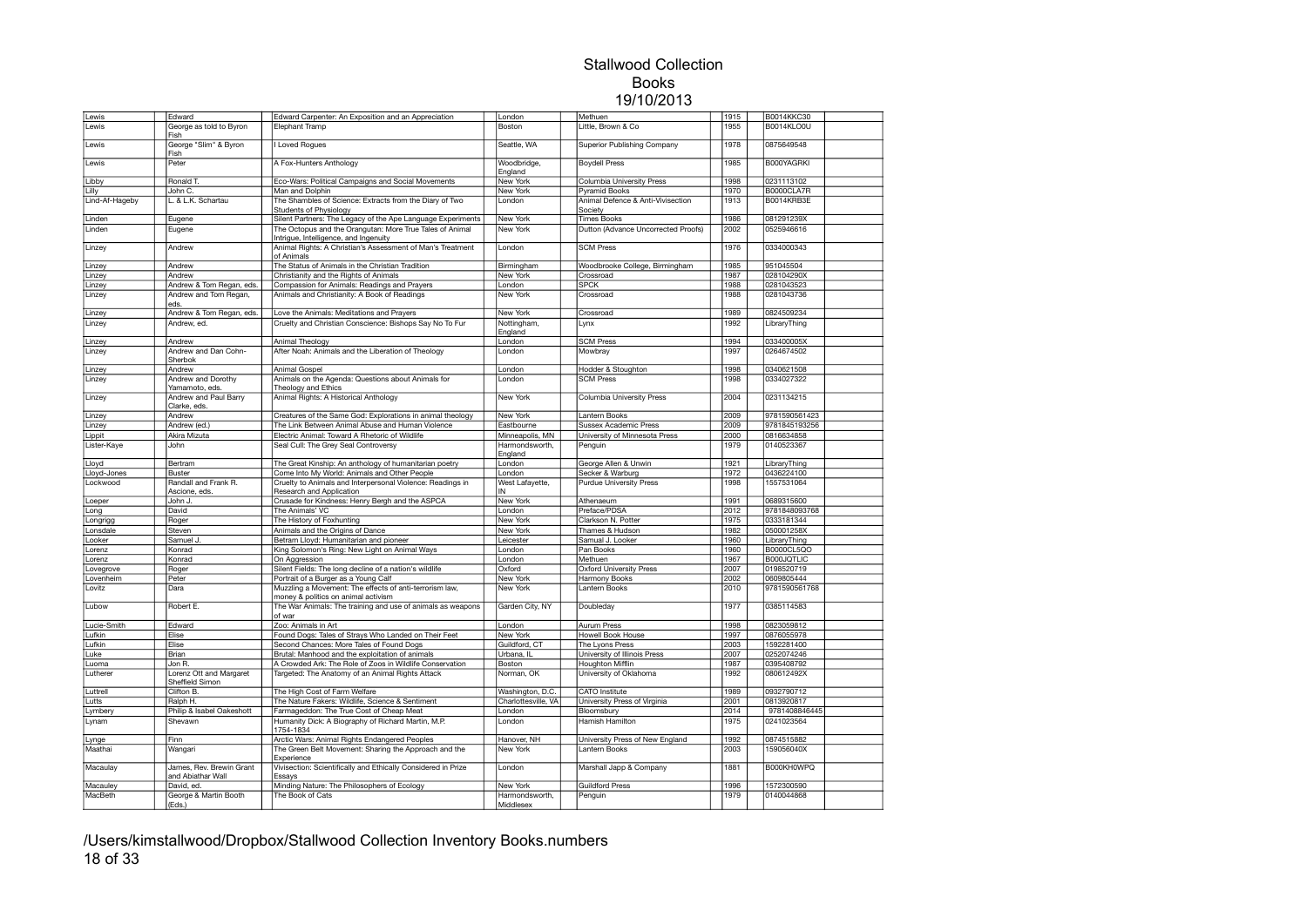| MacBeth (ed.) | George                                            | The Penguin Book of Animal Verse                                                                                               | Harmondsworth,<br>England | Penguin                        | 1965 | LibraryThing  |  |
|---------------|---------------------------------------------------|--------------------------------------------------------------------------------------------------------------------------------|---------------------------|--------------------------------|------|---------------|--|
| MacDonogh     | Katharine                                         | Reigning Cats and Dogs: A History of Pets at Court Since the<br>Renaissance                                                    | New York                  | St. Martin's Press             | 1999 | 1857025954    |  |
| Machan        | Tibor R.                                          | Putting Humans First: Why we are nature's favourite                                                                            | Lanham, MD                | Rowman & Littlefield           | 2004 | 9780742533455 |  |
| MacKenzie     | John M.                                           | The Empire of Nature: Hunting, Conservation and British<br>Imperialism                                                         | Manchester,<br>England    | Manchester University Press    | 1988 | 0719022274    |  |
| Mackenzie     | Willie                                            | Stop the Whaling                                                                                                               | London                    | Beautiful Books                | 2008 | 9781905636341 |  |
| MacPhee       | Barbara                                           | Missin'--the Left-Behind Donkey                                                                                                | New York                  | Vantage Press                  | 1980 | LibraryThing  |  |
| Magel         | Charles R.                                        | A Bibliography on Animal Rights and Related Matters                                                                            | Washington, D.C.          | University Press of America    | 1981 | LibraryThing  |  |
|               | Charles R.                                        | Keyquide to Information Sources in Animal Rights                                                                               |                           | Mansell                        | 1989 | 0720119847    |  |
| Magel         |                                                   |                                                                                                                                | ondon                     |                                |      | B0016BRH26    |  |
| Mainland      | Leslie G.                                         | Secrets of the Zoo                                                                                                             | ondon                     | S.W. Partridge & Co., Ltd.     | 1923 |               |  |
| Maitland      | Edward                                            | Anna Kingsford: Her Life, Letters, Diary and Work Vol. 1                                                                       | London                    | John M. Watkins                | 1913 | B001925GO8    |  |
| Maitland      | Edward                                            | Anna Kingsford: Her Life, Letters, Diary and Work Vol. 2                                                                       | London                    | John M. Watkins                | 1913 | B001925GO8    |  |
| Major         | J. Kenneth                                        | Animal-Powered Machines                                                                                                        | Botley, Oxford            | Shire Library                  | 1985 | 9780852637104 |  |
| Malamud       | Randy                                             | Reading Zoos: Representations of Animals and Captivity                                                                         | New York                  | New York University Press      | 1998 | 0814756034    |  |
| Malamud       | Randy                                             | Poetic Animals and Animal Souls                                                                                                | New York                  | Palgrave                       | 2003 | 1403961786    |  |
| Malle (ed.)   | Anny                                              | A Cat in Hell's Chance: The story of the campaign against Hill<br>Grove cat farm                                               | London                    | <b>Slingshot Publications</b>  | 2002 | 0951565524    |  |
| Man           | Gary Buffalo Horn and<br><b>Sherry Firedancer</b> | Animal Energies                                                                                                                | Rainelle, WV              | Dancing Otter Publishing       | 1992 | B0006R86J4    |  |
| Manes         | Christopher                                       | Green Rage: Radical Environmentalism and the Unmaking of<br>Civilization                                                       | Boston, MA                | Little, Brown & Company        | 1990 | 0316545139    |  |
| Manes         | Christopher                                       | Other Creations: Rediscovering the Spirituality of Animals                                                                     | New York                  | Doubleday                      | 1997 | 0385483651    |  |
| Mann          | Keith                                             | From Dusk 'til Dawn: An insider's view of the growth of the<br>animal liberation movement                                      | London                    | Puppy Pincher Press            | 2007 | 0955585007    |  |
| Manson        | Cynthia, ed.                                      | Mystery Cats: Feline Felonies by Ruth Rendell et al                                                                            | New York                  | Signet                         | 1991 | 0451182936    |  |
| Manzoni       | Annamaria                                         | Noi Abbiamo Un Sogno                                                                                                           | Milano, Italia            | Tascabili Bompiani             | 2007 | 9788845256035 |  |
| Marchant      | R.A.                                              | Man and Beast                                                                                                                  | New York                  | Macmillan                      | 1968 | B0006BY1R6    |  |
| Marcus        | Erik                                              |                                                                                                                                | Ithaca, NY                | <b>McBooks Press</b>           | 1998 | 0935526358    |  |
|               |                                                   | Vegan: The New Ethics of Eating                                                                                                |                           |                                |      |               |  |
| Marcus        | Erik                                              | Meat Market: Animals, Ethics and Money                                                                                         | Ithaca, NY                | <b>Brio Press</b>              | 2005 | 0975867911    |  |
| Marks         | Jonathan                                          | What If Means to be 98% Chimpanzee: Apes, People, and<br><b>Their Genes</b>                                                    | Berkeley, CA              | University of California Press | 2002 | 0520900626    |  |
| Marquardt     | Kathleen                                          | Animal Scam: The Beastly Abuse of Human Rights                                                                                 | Washington, D.C.          | <b>Regnery Gateway</b>         | 1993 | 0895264986    |  |
| Marrero       | Vicente                                           | Picasso and the Bull                                                                                                           | Chicago, IL               | Henry Regnery Company          | 1956 | B0007DKGOA    |  |
| Marsh         | Jan                                               | Back to the Land: The Pastoral Impulse in Victorian England<br>from 1880 to 1914                                               | .ondon                    | Quartet Books                  | 1982 | 0704322765    |  |
| Marsh         | Greta                                             | The Story of My Life by Shayna As Told to Greta                                                                                | Austin, TX                | 1st World Library              | 2001 | 1887472959    |  |
| Marvin        | Garry and Bob Mullan                              | Zoo Culture                                                                                                                    | _ondon                    | Weidenfeld & Nicolson          | 1987 | 0252024575    |  |
| Marvin        | Garry                                             | <b>Bullfight</b>                                                                                                               | Urbana, IL                | University of Illinois Press   | 1994 | 0252064372    |  |
| Mason         | Pamela & James                                    | The Cats In Our Lives                                                                                                          | _ondon                    | Michael Joseph                 | 1949 | B000PHVGH4    |  |
| Mason         | Jim and Peter Singer                              | Animal Factories: The Mass Production of Animals for Food<br>and How it Affects the Lives of Consumers, Farmers and<br>Animals | New York                  | Crown                          | 1980 | 0517538822    |  |
| Mason         | Jim and Peter Singer                              | Animal Factories: Revised and Updated                                                                                          | New York                  | Harmony Books                  | 1990 | 0517538822    |  |
| Mason         | Jim                                               | An Unnatural Order: Uncovering the Roots of Our Domination                                                                     | New York                  | Simon and Schuster             | 1993 | 0671769235    |  |
| Mason         | Jim                                               | of Nature and Each Other<br>An Unnatural Order: Why We Are Destroying the Planet and                                           | New York                  | Continuum                      | 1997 | 0671769235    |  |
| Mason         | Peter                                             | Each Other<br>The Brown Dog Affair (Duncan Weir Collection)                                                                    | London                    | Two Sevens Publishing          | 1997 | 0952985403    |  |
| Mason         | Peter                                             | The Old Brown Dog: The Story of a Monument that Divided                                                                        | London                    | Two Sevens Publishing          | 1997 | 0952985403    |  |
| Masri         | Al-Hafix B.A.                                     | the Nation<br><b>Islamic Concern for Animals</b>                                                                               | Petersfield,              | The Athene Trust               | 1987 | 1870603001    |  |
|               |                                                   |                                                                                                                                | England                   |                                |      |               |  |
| Masri         | Al-Hafiz Basheer Ahmad                            | Animal Welfare in Islam                                                                                                        | Markfield, Leics.         | The Islamic Foundation         | 2007 | 9780860375951 |  |
| Masson        | Jeffrey and Susan<br>McCarthy                     | When Elephants Weep                                                                                                            | London                    | Jonathan Cape                  | 1994 | 0385314256    |  |
| Masson        | Jeffrey Moussaieff                                | The Emperor's Embrace                                                                                                          | New York                  | Pocket Books                   | 1999 | 0671020838    |  |
| Masson        | Jeffrey Moussaieff                                | The Nine Emotional Lives of Cats                                                                                               | New York                  | <b>Ballantine Books</b>        | 2002 | 022406973X    |  |
| Masson        | Jeffrey Moussaieff                                | The Pig Who Sang to the Moon                                                                                                   | New York                  | <b>Ballantine Books</b>        | 2003 | 034545281X    |  |
| Masson        | Jeffrey Moussaieff                                | Raising the Peaceable Kingdom                                                                                                  | New York                  | <b>Ballantine Books</b>        | 2005 | 0345466136    |  |
| Masson        | Jeffrey                                           | Altruistic Armadillos, Zenlike Zebras: A menagerie of 100<br>favorite animals                                                  | New York                  | <b>Ballantine Books</b>        | 2006 | 0345478819    |  |
| Masson        | Jeffrey Moussaieff                                | The Face on Your Plate: The Truth about Food                                                                                   | New York                  | Norton                         | 2009 | 9780393065954 |  |
| Mathieson     | Eric                                              | The True Story of Jumbo the Elephant                                                                                           | London                    | Hamish Hamilton                | 1963 | B0000CLY2M    |  |
| Mathison      | Vicki                                             | Dog Works: The Meaning and Magic of Canine Constructions                                                                       | Berkeley, CA              | <b>Ten Speed Press</b>         | 2000 | 1580082440    |  |
| Matthiessen   | Peter                                             | Wildlife in America                                                                                                            | New York                  | Viking                         | 1987 | 0670819069    |  |
| Matthiessen   | Peter                                             | The Snow Leopard                                                                                                               | New York                  | Penguin                        | 1996 | 1860461530    |  |
| Maurer        | Donna                                             | Vegetarianism: Movement or Moment?                                                                                             | Philadelphia, PA          | <b>Temple Univesity Press</b>  | 2002 | 156639936X    |  |
| Maxwell       | James                                             | In a Purrfumed Garden                                                                                                          | Little River, CA          | Menow                          | 1985 | B0006F5QZI    |  |
|               |                                                   |                                                                                                                                |                           |                                |      |               |  |
| McAllister    | Pam, ed.                                          | Reweaving the Web of Life: Feminism and Nonviolence                                                                            | Philadelphia, PA          | New Society Publishers         | 1982 | 0865710163    |  |
| McArthur      | Jo-Anne                                           | We Animals                                                                                                                     | New York                  | Lantern Books                  | 2014 | 9781590564264 |  |
| McConnell     | Patricia                                          | For the Love of a Dog: Understanding Emotion in You and<br>Your Best Friend                                                    | New York                  | <b>Ballantine</b>              | 2006 | 140015300X    |  |

/Users/kimstallwood/Dropbox/Stallwood Collection Inventory Books.numbers 19 of 33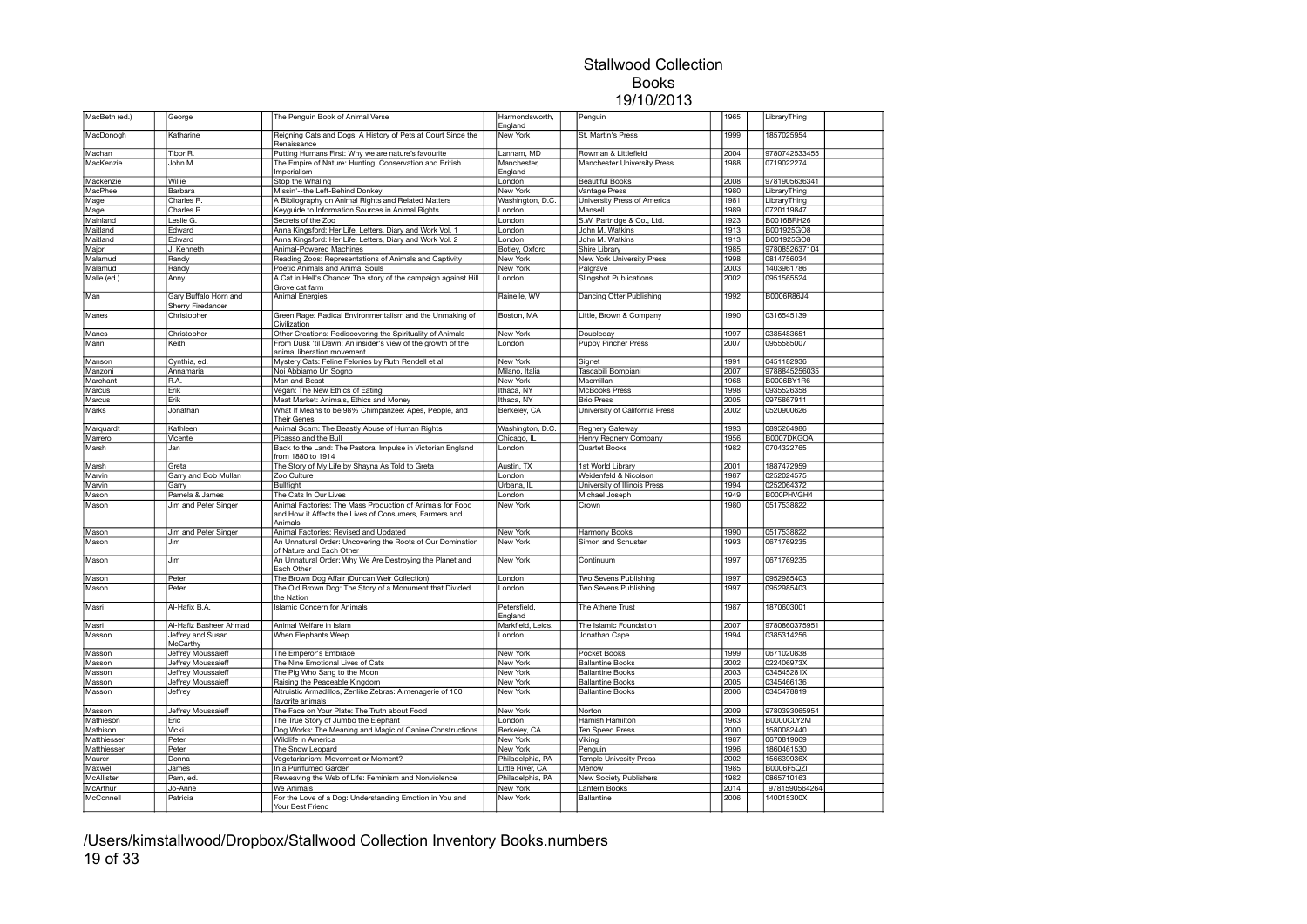| McCrea     | Roswell C.                                      | The Humane Movement: A Descriptive Survey                                       | College Park, MD                 | McGrath Publishing Company<br>(facsimile copy; originally published by | 1969 | B000YBCP8K        |  |
|------------|-------------------------------------------------|---------------------------------------------------------------------------------|----------------------------------|------------------------------------------------------------------------|------|-------------------|--|
|            |                                                 | Of God and Pelicans: A Theology of Reverence for Life                           |                                  | Columbia University Press, 1910)                                       | 1989 | 0664250769        |  |
| McDaniel   | Jay B.                                          |                                                                                 | Louisville, KY                   | Westminster/John Knox Press                                            |      |                   |  |
| McDonnell  | Patrick                                         | The Mutts Little Big Book                                                       | Kansas City, MO                  | Andrews McMeel Publishing                                              | 1998 | 0836269802        |  |
| McElroy    | Susan Chernak                                   | All My Relations: Living with animals as teachers and healers                   | Novato, CA                       | New World Library                                                      | 2004 | 1577314301        |  |
| McFarland  | Sarah E. & Ryan Hediger                         | Animals and Agency: An interdisciplinary exploration                            | Leiden.<br>Netherlands           | Brill                                                                  | 2009 | 9789004175808     |  |
| McGibbon   | Robin and Bob Long                              | Battersea Dogs' Home                                                            | London                           | <b>BBC</b>                                                             | 1998 | 0563384700        |  |
| McGiffin   | Heather & Nanci Brownley,<br>eds.               | Animals in Education                                                            | Washington, D.C.                 | Humane Society of the United States                                    | 1980 | 0937712000        |  |
| McGinnis   | R.J. (Ed.)                                      | The Farm Quarterly                                                              | Cincinnati, OH                   | The Farm Quarterly                                                     | 1948 | LibraryThing      |  |
| McHugh     | Susan                                           | Dog                                                                             | London                           | <b>Reaktion Books</b>                                                  | 2004 | 1861892039        |  |
| McIvor     | Steve, ed.                                      | Health with Humanity: The Case Against Using Animals for<br>Medical Research    | London                           | British Union for the Abolition of<br>Vivisection                      | 1990 | B000S2A0ZU        |  |
| McKenna    | Virginia, Will Travers &<br>Jonathan Wray, eds. | Beyond the Bars: The Zoo Dilemma                                                | Rochester, VT                    | Thorsons                                                               | 1987 | 0722513631        |  |
| McKenna    | Virginia                                        | The Nation's Favorite Animal Poems                                              | London                           | <b>BBC</b>                                                             | 2001 | <b>B001728V0G</b> |  |
| McKenna    | Erin & Andrew Light, eds.                       | Animal Pragmatism: Rethinking Human-Nonhuman<br>Relationships                   | Bloomington, IN                  | <b>Indiana University Press</b>                                        | 2004 | 0253216931        |  |
| McKibben   | Bill                                            | The End of Nature                                                               | New York                         | Random House                                                           | 1989 | 0747561869        |  |
| Megles     | Suzanna                                         | <b>Blame It On Peaches</b>                                                      | Columbus, OH                     | <b>BAM Publishing</b>                                                  | 2003 | 0971509719        |  |
| Mellanby   | Kenneth                                         | Can Britain Feed Itself?                                                        | London                           | Merlin Press                                                           | 1975 | 085036194X        |  |
| Mellon     | Margaret, Charles                               | Hogging It! Estimates of Antimicrobial Abuse in Livestock                       | Cambridge, MA                    | Union of Concerned Scientists                                          | 2001 | B0006E845S        |  |
|            | Benbrook & Karen Lutz<br>Benbrook               |                                                                                 |                                  |                                                                        |      |                   |  |
| Melson     | Gail F.                                         | Why the Wild Things Are: Animals in the Lives of Children                       | Cambridge, MA                    | <b>Harvard University Press</b>                                        | 2005 | 0674017528        |  |
| Merchant   | Carolyn                                         | The Death of Nature: Women, Ecology and the Scientific<br>Revolution            | San Francisco.<br>CA             | Harper & Row                                                           | 1983 | 0062505726        |  |
| Merchant   | Carolyn                                         | Ecological Revolutions: Nature, Gender, and Science in New<br>England           | Chapel Hill, NC                  | University of North Carolina Press                                     | 1989 | 0807842540        |  |
| Meredith   | Martin                                          | Africa's Elephant: A biography                                                  | London                           | Hodder & Stoughton                                                     | 2001 | 0340770813        |  |
| Meredith   | Martin                                          | Elephant Destiny: Biography of an Endangered Species in<br>Africa               | New York                         | <b>Public Affairs</b>                                                  | 2001 | 1586482335        |  |
| Merrill    | Lynn L                                          | The Romance of Victorian Natural History                                        | New York                         | <b>Oxford University Press</b>                                         | 1989 | 019505203X        |  |
| Merz-Perez | Linda and Kathleen M.<br>Heide                  | Animal Cruelty: Pathway to Violence against People                              | Lanham, MD                       | <b>AltaMira Press</b>                                                  | 2004 | 0759103046        |  |
| Michael    | Marjorie                                        | I Married A Hunter                                                              | London                           | The Popular Book Club                                                  | 1958 | B0000CJMSI        |  |
| Michell    | John & Robert J.M.<br>Rickard                   | Living Wonders: Mysteries & Curiosities of the Animal World                     | New York                         | Thames & Hudson                                                        | 1983 | 0500012768        |  |
| Midgley    | Mary                                            | Beast and Man: The Roots of Human Nature                                        | London                           | Methuen                                                                | 1980 | 041673250X        |  |
| Midgley    | Mary                                            | Animals and Why They Matter                                                     | Harmondsworth,<br>England        | Penguin                                                                | 1983 | 014022386X        |  |
| Midkiff    | Ken                                             | The Meat You Eat: How Corporate Farming Has Endangered<br>America's Food Supply | New York                         | St. Martin's Press                                                     | 2004 | 0312325355        |  |
| Mies       | Maria & Vandana Shiva                           | Ecofeminism                                                                     | Halifax, Canada                  | <b>Fernwood Publications</b>                                           | 1993 | 1856491560        |  |
| Mighetto   | Lisa, ed.                                       | Muir Among the Animals: The Wildlife Writings of John Muir                      | San Francisco.<br>CA             | Sierra Club Books                                                      | 1986 | 0871567695        |  |
| Mighetto   | Lisa                                            | Wild Animals and American Environmental Ethics                                  | Tucson, AZ                       | University of Arizona Press                                            | 1991 | 0816512663        |  |
| Miller     | Harlan B. and William H.<br>Williams, eds.      | <b>Ethics and Animals</b>                                                       | Clifton, NJ                      | Humana Press                                                           | 1983 | 0896030369        |  |
| Miller     | J. Eric                                         | Animal Rights & Pornography (fiction)                                           | Brooklyn, NY                     | Soft Skull Press                                                       | 2004 | 1932360336        |  |
| Milligan   | Tony                                            | Beyond Animal Rights: Food, pets and ethics                                     | London                           | Continuum                                                              | 2010 | 9781441157539     |  |
| Milligan   | Tony                                            | Civil Disobedience: Protest, Justification, and the Law                         | New York                         | Bloomsbury                                                             | 2013 | 9781441132093     |  |
| Mills      | Stephanie                                       | Whatever Happened to Ecology?                                                   | San Francisco                    | Sierra Club Books                                                      | 1989 | 0871566583        |  |
| Mitchell   |                                                 | Blood Sport: A Social History of Spanish Bullfighting                           | Philadelphia, PA                 | University of Pennsylvania Press                                       | 1991 | 0812213467        |  |
|            | Timothy                                         |                                                                                 |                                  |                                                                        | 1996 | 188331948X        |  |
| Mitchell   | Stephen, ed.                                    | Bestiary: An Anthology of Poems about Animals                                   | Berkeley, CA                     | Frog                                                                   |      |                   |  |
| Mitchell   | Angela                                          | Animal FAQs: An Encyclopedia of Animal Abuse                                    | Market<br>Harborough,<br>England | Matador                                                                | 2002 | 1899293728        |  |
| Mitman     | Gregg                                           | Reel Nature: America's romance with wildlife on film                            | Cambridge, MA                    | <b>Harvard University Press</b>                                        | 1999 | 0674715713        |  |
| Molloy     | Claire                                          | Popular Media and Animals                                                       | Basingstoke,<br>England          | Palgrave Macmillan                                                     | 2011 | 9780230239241     |  |
| Monamy     | Vaughan                                         | Animal Experimentation: A Guide to the Issues                                   | Cambridge, UK                    | Cambridge University Press                                             | 2000 | 0521667860        |  |
| Monbiot    | George                                          | Feral                                                                           | London                           | Penguin                                                                | 2014 | 9780141975580     |  |
| Montgomery | Charlotte                                       | Blood Relations: Animals, Humans, and Politics                                  | Toronto                          | Between the Lines                                                      | 2000 | 1896357393        |  |
| Montgomery | Sγ                                              | The Good Good Pig                                                               | New York                         | <b>Ballantine Books</b>                                                | 2006 | 0340910097        |  |
| Moore      | J. Howard                                       | The Law of Biogenesis: Being two lessons on the origin of<br>human nature       | Chicago                          | Charles H. Kerr & Company                                              | 1914 | B000LFBM9M        |  |
| Moore      | J. Howard                                       | The Universal Kinship                                                           | Chicago, IL                      | Charles H. Kerr                                                        | 1918 | B000LAH1LK        |  |
| Moore      | J. Howard                                       | Savage Survivals                                                                | Chicago                          | Charles H. Kerr & Company                                              | 1934 | B000L9FY6A        |  |
| Moore      | Patrick, ed.                                    | Against Hunting: A Symposium                                                    | London                           | Victor Gollancz                                                        | 1965 | B0000CMLX0        |  |
|            | J. Howard                                       | The Universal Kinship                                                           | Fontwell, England                | Centaur Press                                                          | 1992 | 0900001348        |  |
| Moore      |                                                 |                                                                                 |                                  |                                                                        |      |                   |  |

/Users/kimstallwood/Dropbox/Stallwood Collection Inventory Books.numbers 20 of 33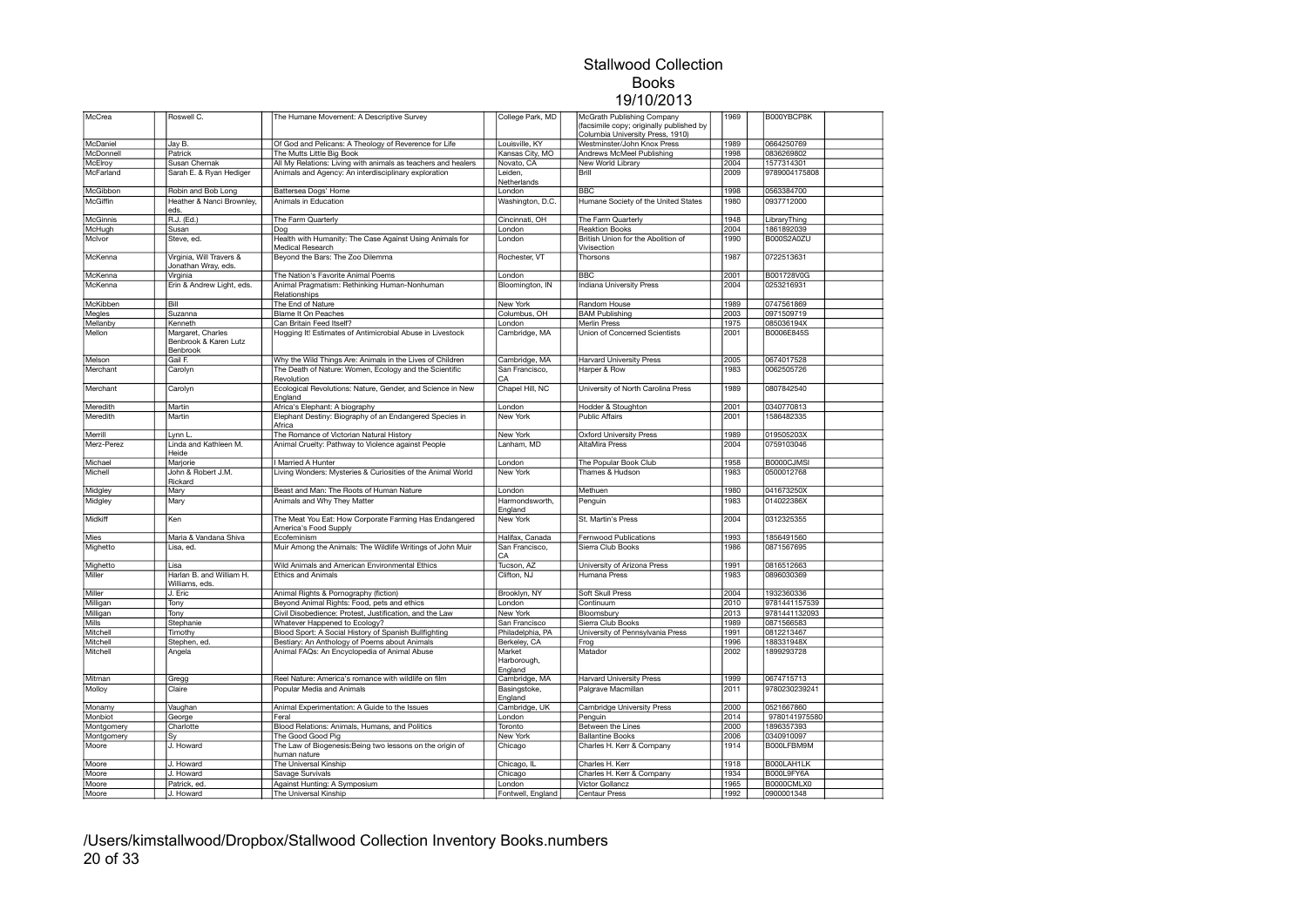| Moran                        | Victoria                                             | Compassion the Ultimate Ethic: An Exploration of Veganism                                                                                                  | Wellingborough,<br>England | Thorsons                              | 1985 | 0722509537        |  |
|------------------------------|------------------------------------------------------|------------------------------------------------------------------------------------------------------------------------------------------------------------|----------------------------|---------------------------------------|------|-------------------|--|
| Moretti                      | Laura A., ed.                                        | All Heaven in a Rage                                                                                                                                       | Chico, CA                  | <b>MBK Publishing</b>                 | 1994 | LibraryThing      |  |
| Moretti                      | Laura                                                | The Life and Times of Tom Regan                                                                                                                            | Chico, CA                  | The Animals' Voice                    | Year | LibraryThing      |  |
| Morgan                       | Richard                                              | Love and Anger: An Organizing Handbook                                                                                                                     | Westport, CT               | Animal Rights Network                 | 1980 | B00072TZA2        |  |
| Morgan                       | Jody                                                 | Elephant Rescue: Changing the future for endangered wildlife                                                                                               | Buffalo, NY                | Firefly Books Ltd.                    | 2004 | 1552975940        |  |
| Morgan                       | Penny                                                | Prime Witness                                                                                                                                              | Milton Keynes,             | authorhouse                           | 2007 | 9781434312587     |  |
|                              |                                                      |                                                                                                                                                            | England                    |                                       |      |                   |  |
| Morris                       | <b>Richard Knowles &amp; Michael</b><br>W. Fox, eds. | On the Fifth Day: Animal Rights and Human Ethics                                                                                                           | Washington, D.C.           | <b>Acropolis Books</b>                | 1978 | 0874911966        |  |
| Morris                       | Desmond                                              | Animal Days                                                                                                                                                | New York                   | <b>William Morrow</b>                 | 1980 | <b>B00115EMDO</b> |  |
| Morris                       | Jan                                                  | A Venetian Bestiary                                                                                                                                        | New York                   | Thames & Hudson                       | 1982 | 0500233543        |  |
| Morris                       | Desmond                                              | Animalwatching                                                                                                                                             | New York                   | Crown                                 | 1990 | 051757859X        |  |
| Morris                       | Desmond                                              | The Animal Contract                                                                                                                                        | New York                   | Warner                                | 1990 | 1852273925        |  |
| Morris                       | Willie                                               | My Dog Skip                                                                                                                                                | New York                   | Vintage                               | 1996 | 0679767223        |  |
| Morris                       | Willie                                               | My Cat Spit McGee                                                                                                                                          | New York                   | Random House                          | 1999 | 1574902474        |  |
| Morris                       | <b>Brian</b>                                         | The Power of Animals: An ethnography                                                                                                                       | Oxford                     | Berg                                  | 2000 | 1859732259        |  |
| Morrison                     | Adrian R.                                            | An Odyssey with Animals: A veterinarian's reflections on the<br>animal rights and welfare debate                                                           | Oxford                     | <b>Oxford University Press</b>        | 2009 | 9780195374445     |  |
| Moss                         | Arthur W. & Elizabeth Kirby                          | Animals Were There: A Record of the Work of the RSPCA<br>During the War of 1939-1945                                                                       | London                     | Hutchinson                            | 1946 | B0007JJPIM        |  |
| Moss                         | A.W.                                                 | RSPCA: Valiant Crusade                                                                                                                                     | London                     | Cassell                               | 1961 | B0000CL0GL        |  |
| Moss                         | Cynthia                                              | <b>Elephant Memories</b>                                                                                                                                   | London                     | Fontana                               | 1989 | 0006373852        |  |
| Mouras                       | Belton P.                                            | Care About Animals: Moving from Emotion to Action                                                                                                          | Cranbury, NJ               | A.S. Barnes                           | 1977 | B000K29C9S        |  |
| Mowat                        | Farley                                               | Woman in the Mists: The Story of Dian Fossey and the                                                                                                       | New York                   | Warner                                | 1987 | 035617106X        |  |
|                              | Bill                                                 | Mountain Gorillas of Africa                                                                                                                                |                            |                                       |      |                   |  |
| Moyer                        |                                                      | Doing Democracy: The MAP Model for Organizing Social<br>Movements                                                                                          | Gabriola Island,<br>Canada | New Society Publishers                | 2001 | 0865714185        |  |
| Mulvaney                     | Kieran                                               | The Whaling Season                                                                                                                                         | Washington, D.C.           | Island Press (uncorrected proof)      | 2003 | 1559639784        |  |
| Muncaster                    | Alice L. & Ellen Yanow                               | The Cat Made Me Buy It!: A Collection of Cats Who Sold<br>Yesterday's Products                                                                             | New York                   | Crown                                 | 1984 | 0517553384        |  |
| Munro                        | Lyle                                                 | Compassionate Beasts: The Quest for Animal Rights                                                                                                          | Westport, CT               | Praeger                               | 2001 | 0275968839        |  |
| Munro                        | Lyle                                                 | Confronting Cruelty: Moral Orthodoxy and the Challenge of<br>the Animal Rights Movement                                                                    | Leiden                     | <b>Brill Academic</b>                 | 2005 | 9004143114        |  |
| Munson                       | Ronald, ed.                                          | Man and Nature: Philosophical Issues in Biology                                                                                                            | New York                   | Delta Book                            | 1971 | B000O6Z8H0        |  |
| Munsterberg                  | Peggy                                                | The Penguin Book of Bird Poetry                                                                                                                            | Harmondsworth,<br>England  | Penguin                               | 1984 | 0140422781        |  |
| Murti                        | Vasu                                                 | They Shall Not Hurt or Destroy: Animal Rights and<br>Vegetarianism in the Western Religious Traditions                                                     | Cleveland, OH              | Vegetarian Advocates Press            | 2003 | 0971667616        |  |
| Nance                        | Susan                                                | Entertaining Elephants: Animal Agency and the Business of<br>the American Circus                                                                           | Baltimore                  | Johns Hopkins University Press        | 2013 | 9781421408293     |  |
| Nash                         | Roderick                                             | Wilderness and the American Mind                                                                                                                           | New Haven, CT              | <b>Yale University Press</b>          | 1982 | 0300029101        |  |
| Nash                         | Bruce & Allan Zullo                                  | Freebies for Cat Lovers                                                                                                                                    | New York                   | Prince Paperbacks                     | 1987 | 0517566265        |  |
| Nash                         | Roderick Frazier                                     | The Rights of Nature: A History of Environmental Ethics                                                                                                    | Madison, WI                | University of Wisconsin Press         | 1989 | 0299118401        |  |
| Nash                         | Roderick Frazier                                     | American Environmentalism: Readings in Conservation History                                                                                                | New York                   | McGraw-Hill                           | 1990 | B001167MJO        |  |
| Natelson                     | Nina & Murry Cohen, eds.                             | Facing the Challenge: Proceedings of the First International                                                                                               |                            | Concern for Helping Animals in Israel | 1993 | 0963159607        |  |
|                              |                                                      | Medical Conference                                                                                                                                         |                            |                                       |      |                   |  |
| National Research<br>Council |                                                      | Science, Medicine, and Animals                                                                                                                             | Washington, DC             | The National Academies Press          | 2004 | LibraryThing      |  |
| <b>NAVS</b>                  |                                                      | Personal Care with Principle                                                                                                                               | Chicago, IL                | <b>NAVS</b>                           | 1992 | LibraryThing      |  |
| <b>NAVS</b>                  |                                                      | Personal Care for People Who Care                                                                                                                          | Chicago, IL                | National Anti-Vivisection Society     | 2005 | LibraryThing      |  |
| Nearing                      | Helen                                                | Loving and Leaving the Good Life                                                                                                                           | Post Mills, VT             | Chelsea Green                         | 1992 | 0930031547        |  |
| Necker                       | Claire                                               | The Natural History of Cats                                                                                                                                | <b>New York</b>            | A.S. Barnes                           | 1970 | 0498074854        |  |
| Necker                       | Claire                                               | The Cat's Got Our Tongue                                                                                                                                   | Metuchen, NJ               | <b>Scarecrow Press</b>                | 1973 | 0810805456        |  |
| Necker                       | Claire                                               | The Natural History of Cats                                                                                                                                | <b>New York</b>            | Delta                                 | 1977 | 0440563569        |  |
| Neme                         | Laurel A.                                            | Animal Investigators: How the world's first wildlife forensics<br>lab is solving crimes and saving endangered species                                      | New York                   | Scribner                              | 2009 | 1416550569        |  |
| New                          | Yorker                                               | The New Yorker Book of Cat Cartoons                                                                                                                        | New York                   | Knopf                                 | 1991 | 067974276X        |  |
| Newkirk                      | Ingrid                                               | Save the Animals: 101 Easy Things you can do                                                                                                               | New York                   | Warner                                | 1990 | 0446392340        |  |
| Newkirk                      | Ingrid                                               | Kids Can Save the Animals! 101 Easy Things To Do                                                                                                           | New York                   | Warner                                | 1991 | 0446392715        |  |
| Newkirk                      | Ingrid                                               | Save the Animals! 101 Easy Things you can do                                                                                                               | London                     | HarperCollins                         | 1991 | 0207170819        |  |
| Newkirk                      | Ingrid                                               | Free the Animals!                                                                                                                                          | Chicago                    | <b>Noble Press</b>                    | 1992 | 187936011X        |  |
| Newmark                      | John & George Newmark                                | To the Zoo in a Plastic Box: A highly amusing & exciting book<br>by two brothers whose hobby is collecting insects & other<br>creatures for the London Zoo | New York                   | Random House                          | 1965 | LibraryThing      |  |
| Nibert                       | David                                                | Animal Rights/Human Rights                                                                                                                                 | Lanham, MD                 | Rowman & Littlefield                  | 2002 | 0742517764        |  |
| Nibert                       | David A.                                             | Animal Oppression & Human Violence: Domesecration,<br>Capitalism, and Global Conflict                                                                      | New York                   | Columbia University Press             | 2013 | 9780231151894     |  |
| Nichol                       | John                                                 | The Animal Smugglers                                                                                                                                       | New York                   | Facts on File                         | 1987 | 0747024006        |  |
| Nicholson                    | Christopher                                          | The Elephant Keeper                                                                                                                                        | London                     | Fourth Estate                         | 2010 | 9780007278831     |  |
| Nierenberg                   | Danielle                                             | Worldwatch Paper 161: Correcting the Gender Myopia:                                                                                                        | Washington, D.C.           | Worldwatch Institute                  | 2002 | 1878071645        |  |
|                              |                                                      | Gender Equity, Women's Welfare, and the Environment                                                                                                        | Washington, D.C.           | World Watch Institute                 | 2005 | 1878071777        |  |
| Nierenberg                   | Danielle                                             | Worldwatch Paper 171: Happier Meals: Rethinking the Global<br>Meat Industry                                                                                |                            |                                       |      |                   |  |

/Users/kimstallwood/Dropbox/Stallwood Collection Inventory Books.numbers 21 of 33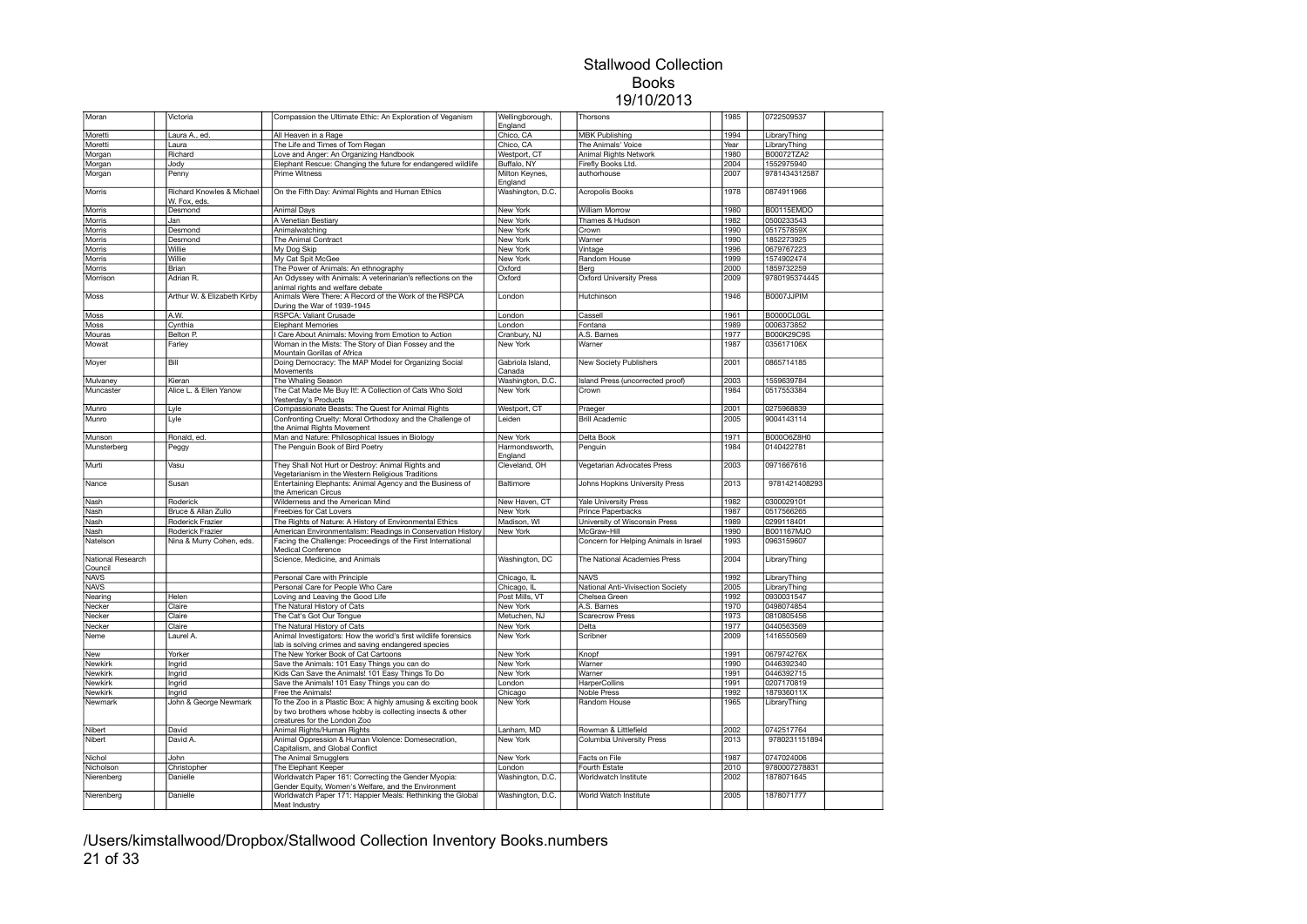| Nilsson             | Greta et al                       | Facts About Furs                                                                                       | Washington, DC             | Animal Welfare Institute                                  | 1980 | 9990674027        |  |
|---------------------|-----------------------------------|--------------------------------------------------------------------------------------------------------|----------------------------|-----------------------------------------------------------|------|-------------------|--|
| Nilsson             | Greta, ed.                        | Facts About Furs (Duncan Weir Collection)                                                              | Washington, D.C.           | Animal Welfare Institute                                  | 1980 | 80-65265          |  |
| Niven               | Charles D.                        | History of the Humane Movement                                                                         | London                     | Johnson                                                   | 1967 | 0853070288        |  |
| Noakes              | Aubrey                            | Sportsmen in a Landscape                                                                               | Philadelphia, PA           | J.B. Lippincott                                           | 1954 | <b>B0010ED1KQ</b> |  |
| Noelker             | Frank                             | Captive Beauty: Zoo Portraits                                                                          | Urbana, IL                 | University of Illinois Press                              | 2004 | 0252071697        |  |
| Nollman             | Jim                               | Animal Dreaming: The Art and Science of Interspecies                                                   | Toronto                    | <b>Bantam Books</b>                                       | 1987 | B000TV1T9G        |  |
|                     |                                   | Communication                                                                                          |                            |                                                           |      |                   |  |
| Norris              | Jack and Virginia Messina         | Vegan for Life                                                                                         | Cambridge, MA              | Da Capo Press                                             | 2011 | 9780738214931     |  |
| North               | Richard                           | The Animals Report                                                                                     | Harmondsworth              | Penguin                                                   | 1983 | 0140523537        |  |
| Norton              | Bryan G. et al (eds.)             | Ethics on the Ark: Zoos, animal welfre, and wildlife                                                   | Washington, D.C.           | Smithsonian Institution Press                             | 1995 | 1560986891        |  |
|                     |                                   | conservation                                                                                           |                            |                                                           |      |                   |  |
| Norton-Taylor       | Richard                           | Whose Land is it Anyway?: How Urban Greed Exploits the<br>Land                                         | Wellingborough,<br>England | <b>Turnstone Press</b>                                    | 1982 | 0855000953        |  |
| Norwood             | F. Bailey & Jayson L. Lusk        | Compassion by the Pound: The economics of farm animal<br>welfare                                       | Oxford                     | <b>Oxford University Press</b>                            | 2011 | 9780199551163     |  |
| Noske               | Barbara                           | Humans and Animals: Beyond the Boundaries of<br>Anthropology                                           | London                     | Pluto Press                                               | 1989 | 1853050547        |  |
| Nossov              | Konstantin                        | War Elephants                                                                                          | Botley, Oxford             | Osprey Publishing Ltd.                                    | 2009 | 9781846032684     |  |
| Nuffield Council on |                                   | The Ethics of Research Involving Animals                                                               | London                     | Nuffield Council on Bioethics                             | 2005 | 1904384102        |  |
| Bioethics           |                                   |                                                                                                        |                            |                                                           |      |                   |  |
| Nussbaum            | Martha C.                         | Frontiers of Justice: Disability, Nationality, Species<br>Membership                                   | Cambridge, MA              | Belknap Press of Harvard University<br>Press              | 2006 | 0674019172        |  |
| Nyanasobhano        | <b>Bhikkhu</b>                    | Landscapes of Wonder: Discovering Buddhist Dhamma in the<br>World Around Us                            | Boston, MA                 | <b>Wisdom Publications</b>                                | 1998 | 0861711424        |  |
| Nyanasobhano        | Bhikkhu                           | Longing for Certainty: Reflections on the Buddhist Life                                                | Boston, MA                 | <b>Wisdom Publications</b>                                | 2003 | 0861713389        |  |
| O'Barry             | Richard                           | Behind the Dolphin Smile                                                                               | Chapel Hill, NC            | Algonquin Books of Chapel Hill                            | 1988 | 0912697792        |  |
| O'Barry             | Richard                           | To Free a Dolphin                                                                                      | Los Angeles, CA            | Renaissance Books                                         | 2000 | 1580631029        |  |
| O'Connor            | Karen                             | Sharing the Kingdom: Animals and Their Rights                                                          | New York                   | Dodd, Mead & Company                                      | 1984 | 0396084605        |  |
| O'Connor            | Martin, ed.                       | Is Capitalism Sustainable? Political Economy and the Politics<br>of Ecology                            | New York                   | The Guildford Press                                       | 1994 | 0898625947        |  |
| O'Mara              | Lesley, ed.                       | <b>Great Cat Tales</b>                                                                                 | New York                   | Carroll & Graf                                            | 1989 | 0786707658        |  |
| O'Neill             | John P.                           | Metropolitan Cats: Metropolitan Museum of Art                                                          | New York                   | Abrams                                                    | 1981 | B000TD7HR2        |  |
| O'Shea              | Martin & Tony Wright              | The Least Among Us                                                                                     | Cardiff                    | <b>Ascendant Press</b>                                    | 2006 | 955294509         |  |
| O'Sullivan          | Siobhan                           | Animals, Equality and Democracy                                                                        | Basingstoke                | Palgrave Macmillan                                        | 2011 | 9780230243873     |  |
| Oberjohann          | Heinrich                          | Wild Elephant Chase: Adventure in the Lake Chad region                                                 | London                     | Dennis Dobson Limited                                     | 953  | B0018QRFQ2        |  |
| Oelschlaeger        | Max                               | Caring for Creation: An Ecumenical Appraoch to the                                                     | New Haven, CT              | Yale University Press                                     | 1994 | 0300058179        |  |
|                     |                                   | <b>Environmental Crisis</b>                                                                            |                            |                                                           |      |                   |  |
| Ogle                | Richard                           | Animals in the Service of Man                                                                          | London                     | G. Bell & Sons Ltd                                        | 1957 | B0000CJU6O        |  |
| Ojeda               | Auriana                           | The Rights of Animals                                                                                  | San Diego, CA              | Greenhaven Press                                          | 2004 | 073771817X        |  |
| Oliver              | Daniel T.                         | Animal Rights: The Inhumane Crusade                                                                    | Washington, DC             | Capital Research Center                                   | 1993 | <b>B0006P4IUC</b> |  |
| Oliver              | Daniel T.                         | Animal Rights: The Inhumane Crusade (new revised edition)                                              | Washington, DC             | Capital Research Center                                   | 1999 | 0936783230        |  |
| Olsen               | Jack                              | Slaughter the Animals, Poison the Earth                                                                | New York                   | Simon and Schuster                                        | 1971 | 0671209965        |  |
| Olsen               | Jonathan                          | Nature and Nationalism: Right-Wing Ecology and the Politics<br>of Identity in Contemporary Germany     | New York                   | St. Martin's Press                                        | 1999 | 0312220715        |  |
| Olsenius            | Richard                           | Dog Stories                                                                                            | Washington, DC             | National Geographic                                       | 2003 | 0792233719        |  |
| Ordish              | George & Pearl Binder             | Pigeons and People                                                                                     | .ondon                     | Dennis Dobson                                             | 1967 | 0234779713        |  |
| Orlans              | F. Barbara et al                  | The Human Use of Animals: Case studies in ethical choice                                               | Oxford                     | <b>Oxford University Press</b>                            | 1998 | 0195119088        |  |
| Osborne             | Catherine                         | Dumb Beasts & Dead Philosophers: Humanity and the                                                      | Oxford                     | <b>Oxford University Press</b>                            | 2009 | 9780199568277     |  |
| PA SPCA             |                                   | Humane in Ancient Philosophy and Literature<br>A Plea for the Dumb Creation, Being Selections from the | Philadelphia, PA           | Pennsylvania Society for the                              | 884  | B000TZ2EZ0        |  |
|                     |                                   | British Workmen, Etc.                                                                                  |                            | Prevention of Cruelty to Animals<br><b>William Morrow</b> |      | 9780061969782     |  |
| Pacelle             | Wayne                             | The Bond: Our kinship with animals, our call to defend them                                            | New York                   |                                                           | 2011 |                   |  |
| Packard             | Vance                             | The Human Side of Animals                                                                              | New York                   | Pocket Book                                               | 1951 | B000HFQFWU        |  |
| Page                | Tony                              | What Does Buddhism Say About Animals?                                                                  | London                     | <b>UKAVIS</b>                                             | 1998 | LibraryThing      |  |
| Page                | Tony                              | Buddhism and Animals: A Buddhist Vision of Humanity's<br>Rightful Relationship with the Animal Kingdom | London                     | <b>UKAVIS</b>                                             | 1999 | 0953461904        |  |
| Paget               | Stephen                           | <b>Experiments on Animals</b>                                                                          | London                     | James Nisbet & Co., Ltd.                                  | 1906 | B00069Y394        |  |
| Pain                | Wellesley                         | <b>Richard Martin</b>                                                                                  | London                     | Leonard Parsons                                           | 1925 | B0017BALFU        |  |
| Pal                 | Pratapaditya                      | Elephants and Ivories in South Asia                                                                    | Los Angeles, CA            | Los Angeles County Museum of Art                          | 1981 | 0875871054        |  |
| Palmer              | Clare                             | Environmental Ethics and Process Thinking                                                              | Oxford                     | Clarendon Press                                           | 1998 | 0198269528        |  |
| Parham              | Vistara                           | What's Wrong With Eating Meat?                                                                         | Corona, NY                 | <b>PCAP Publications</b>                                  | 1981 | B000710MCS        |  |
| Parker              | lan & Mohamed Amin                | <b>Ivory Crisis</b>                                                                                    | London                     | Chatto & Windus                                           | 1983 | 0701126337        |  |
| Parkin              | Sara                              | The Life and Death of Petra Kelly                                                                      | London                     | Pandora                                                   | 1994 | 004440896X        |  |
| Passmore            | John                              | The Perfectibility of Man                                                                              | London                     | Duckworth                                                 | 1970 | 0715605364        |  |
| Passmore            | John                              | Man's Responsibility for Nature                                                                        | London                     | Duckworth                                                 | 1980 | 071561567X        |  |
| Patel               | Raj                               | Stuffed and Starved: Markets, power and the hidden battle for                                          | London                     | Portobello Books                                          | 2007 | 9781846271019     |  |
|                     |                                   | the world's food system                                                                                |                            |                                                           |      |                   |  |
| Paterson            | David & Richard D. Ryder,<br>eds. | Animals' Rights--a symposium                                                                           | Fontwell, England          | Centaur Press                                             | 1979 | 0900000902        |  |
| Paterson            | David, ed.                        | Humane Education--a symposium                                                                          | Burgess Hill,<br>England   | Humane Education Council                                  | 1981 | LibraryThing      |  |
| Paterson            | David & Mary Palmer, eds.         | The Status of Animals: Ethics, Education and Welfare                                                   | Wallingford,<br>England    | CAB International                                         | 1989 | 0851986501        |  |
| Paton               | William                           | Man & Mouse: Animals in Medical Research                                                               | Oxford                     | <b>Oxford University Press</b>                            | 1984 | 0192860437        |  |
|                     |                                   |                                                                                                        |                            |                                                           |      |                   |  |

/Users/kimstallwood/Dropbox/Stallwood Collection Inventory Books.numbers 22 of 33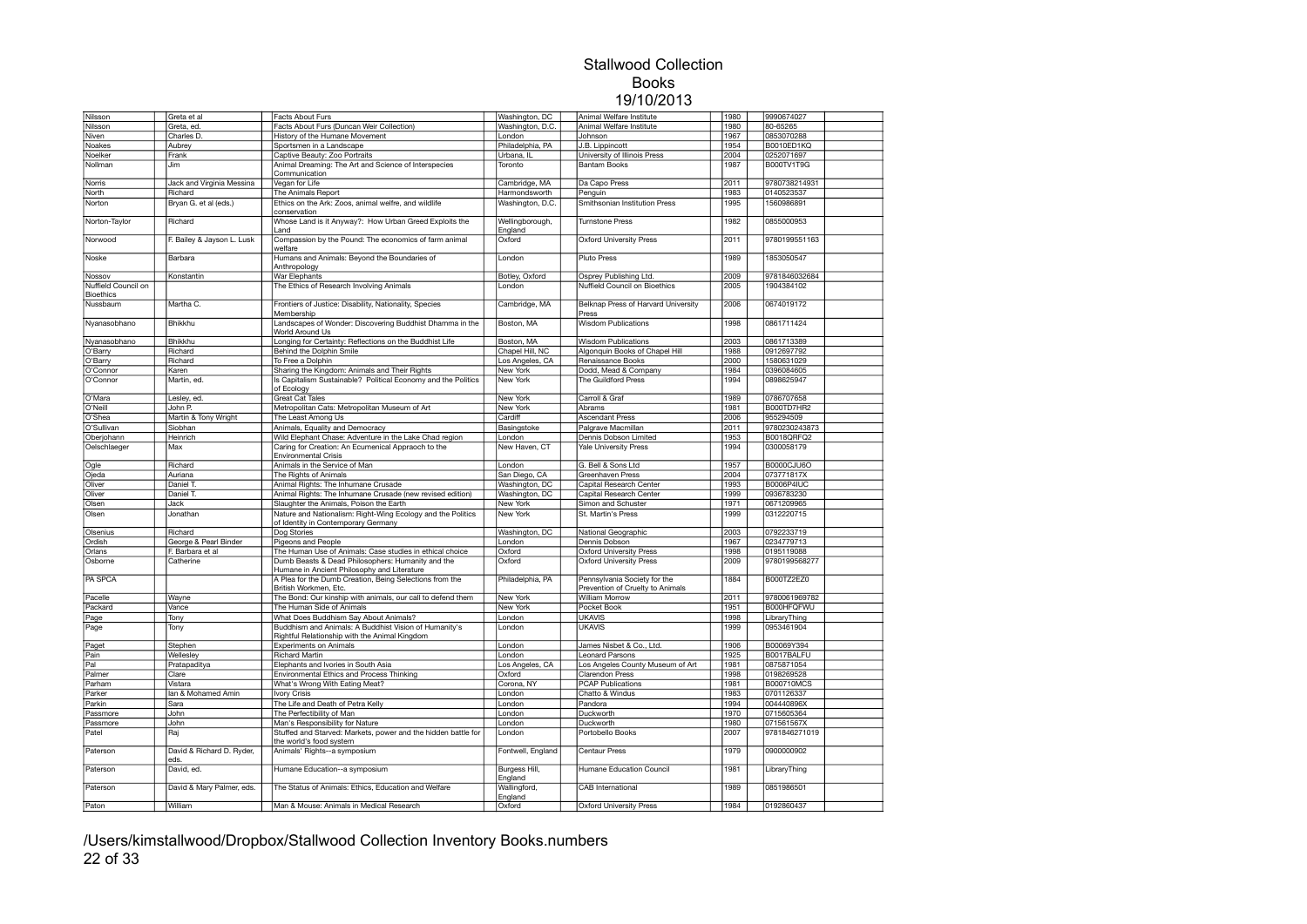| Patterson           | Francine & Eugene Linden           | The Education of Koko                                                                                                   | New York                                     | Holt, Rinehart and Winston                                   | 1981         | 0030461014               |  |
|---------------------|------------------------------------|-------------------------------------------------------------------------------------------------------------------------|----------------------------------------------|--------------------------------------------------------------|--------------|--------------------------|--|
| Patterson           | Francine                           | Koko's Kitten                                                                                                           | New York                                     | Scholastic                                                   | 1985         | 0590338110               |  |
|                     |                                    |                                                                                                                         |                                              |                                                              |              |                          |  |
| Patterson           | Charles                            | Eternal Treblinka: Our Treatment of Animals and the Holocaust                                                           | New York                                     | Lantern Books                                                | 2002         | 1930051999               |  |
| Payne               | Katy                               | Silent Thunder: The hidden voice of elephants                                                                           | London                                       | Phoenix                                                      | 1999         | 0140285962               |  |
| Pearlberg           | Gerry Gomez, ed.                   | Queer Dog: homo/pup/poetry                                                                                              | San Francisco,<br>CA                         | <b>Cleis Press</b>                                           | 1997         | 157344071X               |  |
| Peden               | Barbara Lynn                       | Dogs & Cats Go Vegetarian                                                                                               | Swisshome, OR                                | Harbinger House                                              | 1988         | 0941319016               |  |
| Pedler              | Kit                                | The Quest for Gaia: A Book of Changes                                                                                   | London                                       | Souvenir Press                                               | 1979         | 0285623982               |  |
| Pedler              | lan                                | Save Our Stags: The long struggle against Britain's most                                                                | Bristol                                      | <b>Black Daps Press</b>                                      | 2008         | 9780955478604            |  |
|                     |                                    | controversial blood sport                                                                                               |                                              |                                                              |              |                          |  |
| Peet                | Richard and Michael Watts,<br>eds. | Liberation Ecologies: Environment, Development, Social<br>Movements                                                     | London                                       | Routledge                                                    | 1996         | 0415133629               |  |
| Peggs               | Kay                                | Animals and Sociology                                                                                                   | New York                                     | Palgrave Macmillan                                           | 2012         | 9780230292581            |  |
| Peterson            | Dale                               | The Deluge and the Ark: A Journey into Primate Worlds                                                                   | Boston                                       | <b>Houghton Mifflin</b>                                      | 1989         | 0395510392               |  |
| Peterson            | Dale & Jane Goodall                | Visions of Caliban: On Chimpanzees and People                                                                           | Boston                                       | <b>Houghton Mifflin</b>                                      | 1993         | 0395537606               |  |
| Peterson            | Dale                               | <b>Eating Apes</b>                                                                                                      | Berkeley, CA                                 | University of California Press                               | 2003         | 0520230906               |  |
|                     |                                    |                                                                                                                         |                                              |                                                              |              |                          |  |
| Petrinovich         | Lewis                              | Darwinian Dominion: Animal Welfare and Human Interests                                                                  | Cambridge, MA                                | <b>MIT Press</b>                                             | 1999         | B000UCYQ5I               |  |
| Phelps              | Norm                               | The Dominion of Love: Animal Rights According to the Bible                                                              | New York                                     | Lantern Books                                                | 2002         | 1590560094               |  |
| Phelps              | Norm                               | The Great Compassion: Buddhism & Animal Rights                                                                          | New York                                     | Lantern Books                                                | 2004         | 1590560698               |  |
| Phelps              | Norm                               | The Longest Struggle: Animal advocacy from Pythagoras to<br>PETA                                                        | New York                                     | Lantern                                                      | 2007         | 1590561066               |  |
| Philo               | Chris & Chris Wilbert, eds.        | Animal Spaces, Beastly Places: New Geographies of Human-<br><b>Animal Relations</b>                                     | London                                       | Routledge                                                    | 2000         | 041519847X               |  |
| Pick                | Philip L., ed.                     | Tree of Life: An Anthology of Articles Appearing in The Jewish<br>Vegetarian                                            | London                                       | <b>Thomas Yoseloff</b>                                       | 1977         | 0498019454               |  |
|                     |                                    |                                                                                                                         |                                              |                                                              | 2011         | 9780231147873            |  |
| Pick                | Anat                               | <b>Creaturely Poetics</b>                                                                                               | New York                                     | Columbia University Press                                    |              |                          |  |
| Pickover            | Michele                            | The Environmental Movement in South Africa: An Analysis of<br>Animal-Based Issues, Campaigns and Organizations          | Centre for Civil<br>Society, South<br>Africa | University of KwaZulu Natal                                  | 2003         | LibraryThing             |  |
| Pierson             | Melissa Holbrook                   | Dark Horses and Black Beauties: Animals, Women, a Passion                                                               | New York                                     | W.W. Norton & Company                                        | 2000         | 0393049477               |  |
| Pinches             | Charles & Jay B. McDaniel,<br>eds. | Good New for Animals? Christian Approaches to Animal Well-<br>Being                                                     | Maryknll, NY                                 | Orbis Books                                                  | 1993         | 0883448599               |  |
| Pink                | Sarah                              | Women and Bullfighting                                                                                                  | Oxford                                       | Berg                                                         | 1997         | 9781859739617            |  |
| Pinker              | Steven                             | The Better Angels of Our Nature                                                                                         | London                                       | Allen Lane                                                   | 2011         | 9781846140938            |  |
|                     |                                    |                                                                                                                         |                                              |                                                              |              |                          |  |
| Plant               | Judith, ed.                        | Healing the Wounds: The Promise of Ecofeminism                                                                          | Philadelphia, PA                             | <b>New Society Publishers</b>                                | 1989         | 0865711534               |  |
| Pluhar              | Evelyn B.                          | Beyond Prejudice: The Moral Significance of Human and<br>Nonhuman Animals                                               | Durham, NC                                   | <b>Duke University Press</b>                                 | 1995         | 082231634X               |  |
| Plumwood            | Val                                | Feminism and the Mastery of Nature                                                                                      | London                                       | Routledge                                                    | 1993         | 041506810X               |  |
| Ponting             | Clive                              | A Green History of the World                                                                                            | London                                       | Penguin                                                      | 1991         | 1856190501               |  |
|                     |                                    |                                                                                                                         | New York                                     | Taplinger                                                    | 1974         | 0800862481               |  |
|                     |                                    |                                                                                                                         |                                              |                                                              |              |                          |  |
| Potter<br>Potter    | Stephen & Laurens Sargent<br>Will  | Pedigree: The Origins of Words from Nature<br>Green is the New Red                                                      | San Francisco.                               | <b>City Lights Books</b>                                     | 2011         | 9780872865389            |  |
|                     |                                    |                                                                                                                         | CA                                           |                                                              |              |                          |  |
| Potts               | Annie                              | Chicken                                                                                                                 | London                                       | <b>Reaktion Books</b>                                        | 2012         | 9781861898586            |  |
| Poynter             | Margaret                           | Too Few Happy Endings: The Dilemma of the Humane<br>Societies                                                           | New York                                     | Athenaeum                                                    | 1981         | 0689308647               |  |
| Prall               | P.A.                               | Hen Battery Management                                                                                                  | London                                       | Ward, Lock & Co. Ltd.                                        | 1954         | B0000ClY26               |  |
|                     |                                    |                                                                                                                         |                                              |                                                              | 1976         |                          |  |
| Pratt M.D.          | Dallas                             | Painful Experiments on Animals                                                                                          | New York                                     | <b>Argus Archives</b>                                        |              | 0916858006               |  |
| Pratt M.D.          | Dallas                             | Alternatives to Pain in Experiments on Animals                                                                          | New York                                     | Argus Archives                                               | 1980         | 0916858065               |  |
| Pratt M.D.          | Dallas                             | Animal Films for Humane Education                                                                                       | New York                                     | Argus Archives                                               | 1986         | 0916858073               |  |
| Preece              | Rod & Lorna Chamberlain            | Animal Welfare & Human Values                                                                                           | Ontario, Canada                              | <b>Wilfrid Laurier University Press</b>                      | 1993         | 0889202567               |  |
| Preece              | Rod                                | Animals and Nature: Cultural Myths, Cultural Realities                                                                  | Vancouver,<br>Canada                         | <b>UBC Press</b>                                             | 1999         | 0774807245               |  |
| Preece              | Rod, ed.                           | Awe for the Tiger, Love for the Lamb: A Chronicle of<br>Sensibility to Animals                                          | Routledge                                    | New York                                                     | 2002         | 0415943639               |  |
| Preece              | Rod                                | Brute Souls, Happy Beasts, and Evolution: The Historical<br><b>Status of Animals</b>                                    | Vancouver,<br>Canada                         | <b>UBC Press</b>                                             | 2005         | 0774811560               |  |
|                     |                                    | Bee                                                                                                                     |                                              |                                                              |              | 9781861892560            |  |
| Preston             | Claire                             |                                                                                                                         | London                                       | <b>Reaktion Books</b>                                        | 2006         |                          |  |
| Price               | Charles Edwin                      | The Day They Hung the Elephant                                                                                          | Johnson City, TN                             | The Overmountain Press                                       | 1992         | 0932807755               |  |
| Primatt             | Humphry                            | The Duty of Mercy (Richard D. Ryder, ed.)                                                                               | Fontwell, England                            | Centaur Press                                                | 1992         | 0900001380               |  |
| Princen             | Thomas and Matthias<br>Finger      | Environmental NGOs in World Politics: Linking the Local and<br>the Global                                               | London                                       | Routledge                                                    | 1994         | 0415115108               |  |
| Pringle             | Laurence                           | The Animal Rights Controversy                                                                                           | San Diego, CA                                | Harcourt Brace Jovanovich                                    | 1989         | 0152035591               |  |
| Proctor             | Nicolas W                          | Bathed in Blood: Hunting and Mastery in the Old South                                                                   | Charlottesville, VA                          | University Press of Virginia                                 | 2002         | 0813920914               |  |
| Pye-Smith           | Charlie                            | Rural Rites: Hunting and the politics of prejudice                                                                      | London                                       | All Party Parliamentary Middle Way                           | 2006         | 0955238404               |  |
| Rabinowitz          | Alan                               | Jaquar: One Man's Struggle to Establish the World's First                                                               | New York                                     | Group<br>Arbor House                                         | 1986         | 1559638028               |  |
|                     |                                    | Jaquar Preserve                                                                                                         |                                              |                                                              |              |                          |  |
| Rachels<br>Rader    | James<br>Karen                     | Created from Animals: The Moral Implications of Darwinism<br>Making Mice: Standardizing Animals for American Biomedical | New York<br>Princeton, NJ                    | <b>Oxford University Press</b><br>Princeton University Press | 1990<br>2004 | 0192177753<br>0691016364 |  |
|                     |                                    | Research, 1900-1955                                                                                                     |                                              |                                                              |              |                          |  |
| Radford             | Mike                               | Animal Welfare Law in Britain: Regulation and Responsibility                                                            | Oxford, UK                                   | <b>Oxford University Press</b>                               | 2001         | 0198262515               |  |
| Randour<br>Rattazzi | Mary Lou<br>Priscilla              | Animal Grace: Entering a Spiritual Relationship with our Fellow<br>Creatures<br><b>Best Friends</b>                     | Novato, CA<br>New York                       | New World Library<br>Rizzoli                                 | 2000<br>1989 | 1577311043<br>0847810585 |  |

/Users/kimstallwood/Dropbox/Stallwood Collection Inventory Books.numbers 23 of 33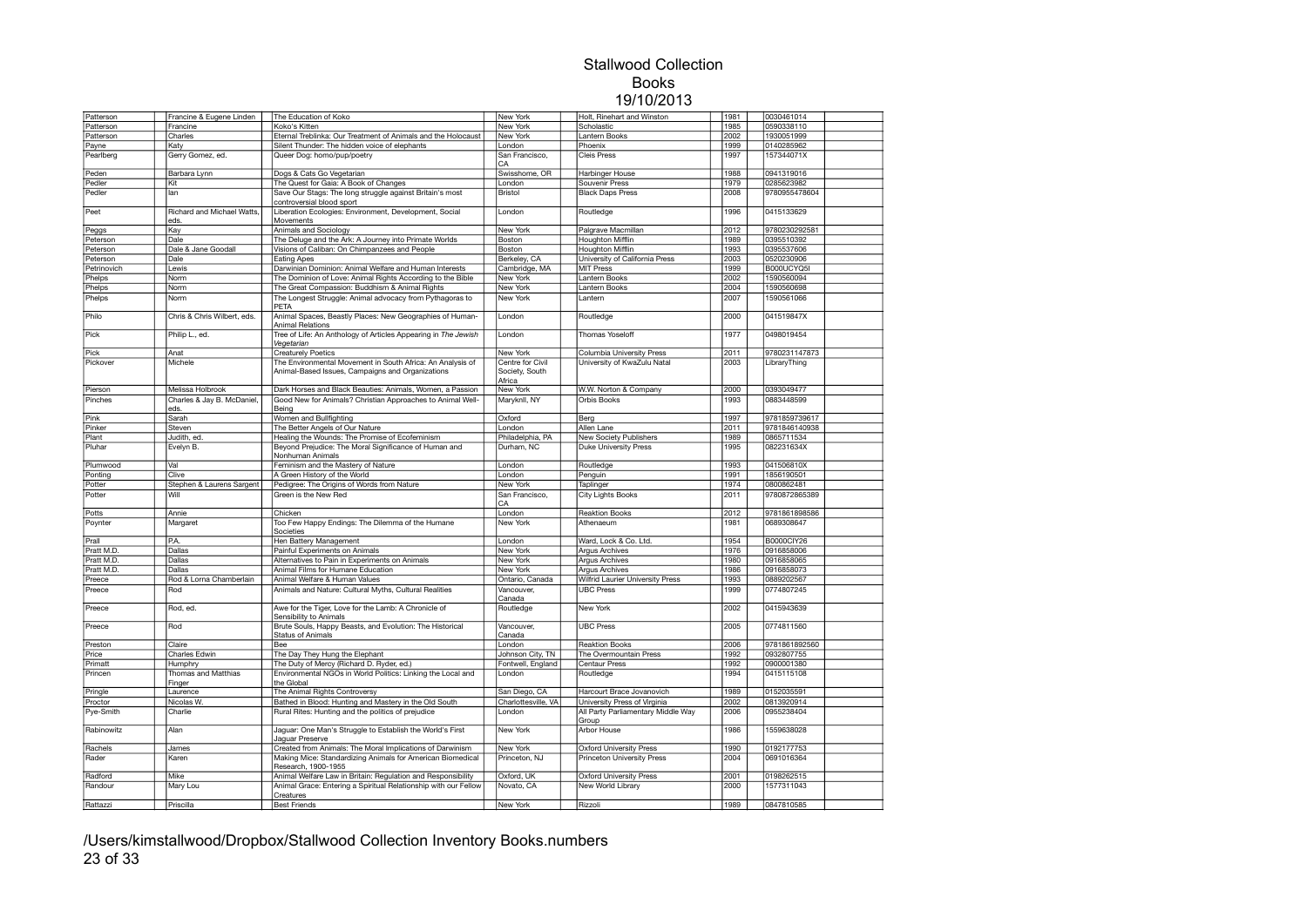| Raymonde-<br>Hawkins | M.                                | Mercy On Us! Animal welfare and the story of Raystede<br>Centre                                           | London                  | Souvenir Press                          | 1967 | LibraryThing               |  |
|----------------------|-----------------------------------|-----------------------------------------------------------------------------------------------------------|-------------------------|-----------------------------------------|------|----------------------------|--|
| Redmond              | lan                               | The Elephant Book                                                                                         | London                  | <b>Walker Books</b>                     | 1990 | 0744518555                 |  |
| Reece                | Kathleen A., compiled &<br>edited | Animal Organizations & Services Directory 5th Edition                                                     | Manhattan<br>Beach, CA  | Animal Stories Publisher                | 1991 | LibraryThing               |  |
| Regan                | Tom & Peter Singer, eds.          | Animal Rights and Human Obligations                                                                       | Englewood Cliffs,<br>NJ | Prentice-Hall                           | 1976 | 0130375233                 |  |
| Regan                | Tom, ed.                          | Matters of Life and Death: New Introductory Essays in Moral<br>Philosophy                                 | Philadelphia, PA        | Temple University Press                 | 1980 | 0877221812                 |  |
| Regan                | Tom                               | All That Dwell Therein: Essays on Animal Rights and<br><b>Environmental Ethics</b>                        | Berkeley, CA            | University of California Press          | 1982 | 0520045718                 |  |
| Regan                | Tom                               | The Case for Animal Rights                                                                                | Berkeley, CA            | University of California Press          | 1983 | 0520054601                 |  |
| Regan                | Tom                               | Animal Sacrifices: Religious Perspectives on the Use of<br>Animals in Science                             | Philadelphia, PA        | Temple University Press                 | 1986 | 0877225117                 |  |
| Regan                | Tom, ed.                          | Matters of Life and Death: New Introductory Essays in Moral<br>Philosophy Second Edition                  | New York                | Random House                            | 1986 | 0394321146                 |  |
| Regan                | Tom                               | The Struggle for Animal Rights                                                                            | Clarks Summit.<br>PA    | International Society for Animal Rights | 1987 | B0011D82H8                 |  |
| Regan                | Tom & Andrew Linzey, eds.         | Song of Creation: An Anthology of Poems in Praise of Animals                                              | Basingstoke,<br>England | <b>Abbey Books</b>                      | 1988 | 0551016418                 |  |
| Regan                | Tom and Peter Singer, eds.        | Animal Rights and Human Obligations                                                                       | Englewood Cliffs,<br>NJ | Prentice Hall, 2nd ed.                  | 1989 | 0130368644                 |  |
| Regan                | Tom                               | The Thee Generation: Reflections on the Coming Revolution                                                 | Philadelphia, PA        | <b>Temple University Press</b>          | 1991 | 0877227586                 |  |
| Regan                | Tom                               | Defending Animal Rights                                                                                   | Urbana, IL              | University of Illinois Press            | 2001 | 0252074165                 |  |
| Regan                | Tom                               | Animal Rights, Human Wrongs                                                                               | Lanham, MD              | Rowman & Littlefield                    | 2003 | 0742533549                 |  |
| Regan                | Tom                               | Empty Cages: Facing the Challenge of Animal Rights                                                        | Lanham, MD              | Rowman & Littlefield                    | 2004 | 0742533522                 |  |
| Regenstein           | Lewis                             | The Politics of Extinction: The Shocking Story of the World's<br><b>Endangered Wildlife</b>               | New York                | Macmillan Publishing                    | 1975 | <b>B000O73XTE</b>          |  |
| Regenstein           | Lewis                             | America the Poisoned: How Deadly Chemicals are Destroying<br>our Environment, our Wildlife, and Ourselves | Washington, D.C.        | <b>Acropolis Books</b>                  | 1982 | 0874914868                 |  |
| Regenstein           | Lewis                             | How To Survive in America the Poisoned                                                                    | Washington, D.C.        | Acropolis Books                         | 1986 | 0874918383                 |  |
| Regenstein           | Lewis                             | Replenish the Earth: A History of Organized Religions'<br>Treatment of Animals and Nature                 | New York                | Crossroad                               | 1991 | 0824510755                 |  |
| Reines               | Brandon                           | Heart Research on Animals: A Critique of Animal Models of<br>Cardiovascular Disease                       | Jenkintown, PA          | American Anti-Vivisection Society       | 1985 | B0006YW05I                 |  |
| Reitman              | Judith                            | Stolen for Profit: How the Medical Establishment is Funding a<br>National Pet-Theft Conspiracy            | New York                | Pharos Books                            | 1992 | 0886876761                 |  |
| Remfry               | Jenny                             | Ruth Plant: A Pioneer in Animal Welfare                                                                   | Barnet, England         | Jenny Remfry                            | 2001 | 0954186907                 |  |
| Renner               | Michael                           | Worldwatch Paper 162: The Anatomy of Resource Wars                                                        | Washington, D.C         | Worldwatch Institute                    | 2002 | 1878071653                 |  |
| Reti                 | Irene & Shoney Sien, eds.         | Cats (and their Dykes)                                                                                    | Santa Cruz, CA          | <b>HerBooks</b>                         | 1991 | 0939821478                 |  |
| Ricciuti             | Edward R.                         | Killer Animals                                                                                            | New York                | Pocket                                  | 1978 | 080270509X                 |  |
| Rice                 | Pamela                            | 101 Reasons Why I'm A Vegetarian                                                                          | New York                | Lantern Books                           | 2005 | 1590560752                 |  |
| Rifkin               | Jeremy                            | Biosphere Politics: A New Consciousness for a New Century                                                 | New York                | Crown                                   | 1991 | 0517577461                 |  |
| Rifkin               | Jeremy                            | Beyond Beef: The Rise and Fall of the Cattle Culture                                                      | New York                | Dutton                                  | 1992 | 0525934200                 |  |
| Rimas                | Andrew & Evan D.G. Fraser         | Beef: How Milk, Meat and Muscle Shaped the World                                                          | Edinburgh               | Mainstream Publishing                   | 2009 | 9781845964382              |  |
| Ritson               | Janie                             | Hoping for a Home                                                                                         | London                  | Harper                                  | 2011 | 9780007378913              |  |
| Ritvo                | Harriet                           | The Animal Estate: The English and Other creatures in the                                                 | Cambridge, MA           | <b>Harvard University Press</b>         | 1987 | 0674037065                 |  |
| Rivera               | Michelle A.                       | Victorian Age<br>Canines in the Classroom: Raising humane children through                                | New York                | Lantern Books                           | 2004 | 1590560531                 |  |
| Robbins              | John                              | interactions with animals<br>Diet for a New America                                                       | Walpole, NH             | Stillpoint                              | 1987 | 0915811812                 |  |
| Robbins              | John                              | May All Be Fed: Diet for a New World                                                                      | New York                | <b>William Morrow</b>                   | 1992 | 0688116256                 |  |
| Robbins              | John                              | The Food Revolution: How Your Diet Can Help Save Your Life<br>and the World                               | Berkeley, CA            | Conari Press                            | 2001 | 1573247022                 |  |
| Roberts              | Mary                              | Domesticated Animals considered with reference to<br>Civilization and the Arts                            | London                  | John W. Parker                          | 1841 | LibraryThing               |  |
| Roberts              | J.J.                              | Against All Odds: Animal Liberation 1972-1986                                                             | London                  | <b>Arc Print</b>                        | 1986 | 1870097009                 |  |
| Roberts              | Mark S.                           | The Mark of the Beast: Animality and Human Oppression                                                     | West Lafayette,<br>IN   | <b>Purdue University Press</b>          | 2008 | 9781557534743              |  |
| Robertson            | R.B.                              | Of Whales and Men                                                                                         | London                  | Macmillan                               | 1956 | LibraryThing               |  |
| Robets               | Holly                             | The Vegetarian Philosophy of India                                                                        |                         | Anjeli Press                            | 2006 | 0975484427                 |  |
| Robinson             | Phillip T.                        | Life at the Zoo: Behind the Scenes with the Animal Doctors                                                | New York                | Columbia University Press               | 2004 | 0231132484                 |  |
| Roche                | Rev. Aloysius                     | These Animals of Ours                                                                                     | London                  | Burns Oates & Washbourne                | 1939 | B0017UVRBS                 |  |
| Rodd                 | Rosemary                          | Biology, Ethics, and Animals                                                                              | Oxford, UK              | <b>Clarendon Press</b>                  | 1992 | 019824052X                 |  |
| Roddick              | Anita                             | Body and Soul                                                                                             | New York                | Crown                                   | 1991 | 0517585421                 |  |
|                      | H.J. and B. C. Demien             |                                                                                                           |                         |                                         |      |                            |  |
| Roepke               | Katharine M.                      | Animals in the Zoo: Color them and see them through the bars<br>of the cage                               | Ann Arbor, MI           |                                         | 1998 | LibraryThing<br>0472108263 |  |
| Rogers               |                                   | The Cat and the Human Imagination: Feline Images from Bast<br>to Garfield                                 |                         | University of Michigan Press            |      | 0099286394                 |  |
| Rogers               | <b>Ben</b>                        | Beef and Liberty: Roast Beef, John Bull and the English<br>Nation                                         | London                  | Vintage                                 | 2004 |                            |  |
| Rollin               | Bernard E.                        | Animal Rights and Human Morality                                                                          | Buffalo, NY             | Prometheus Books                        | 1981 | 0879751584                 |  |
| Rollin               | Bernard E.                        | The Unheeded Cry: Animal Consciousness, Animal Pain, and                                                  | Oxford, UK              | <b>Oxford University Press</b>          | 1989 | 0192861042                 |  |
|                      |                                   | Science                                                                                                   |                         |                                         |      |                            |  |

/Users/kimstallwood/Dropbox/Stallwood Collection Inventory Books.numbers 24 of 33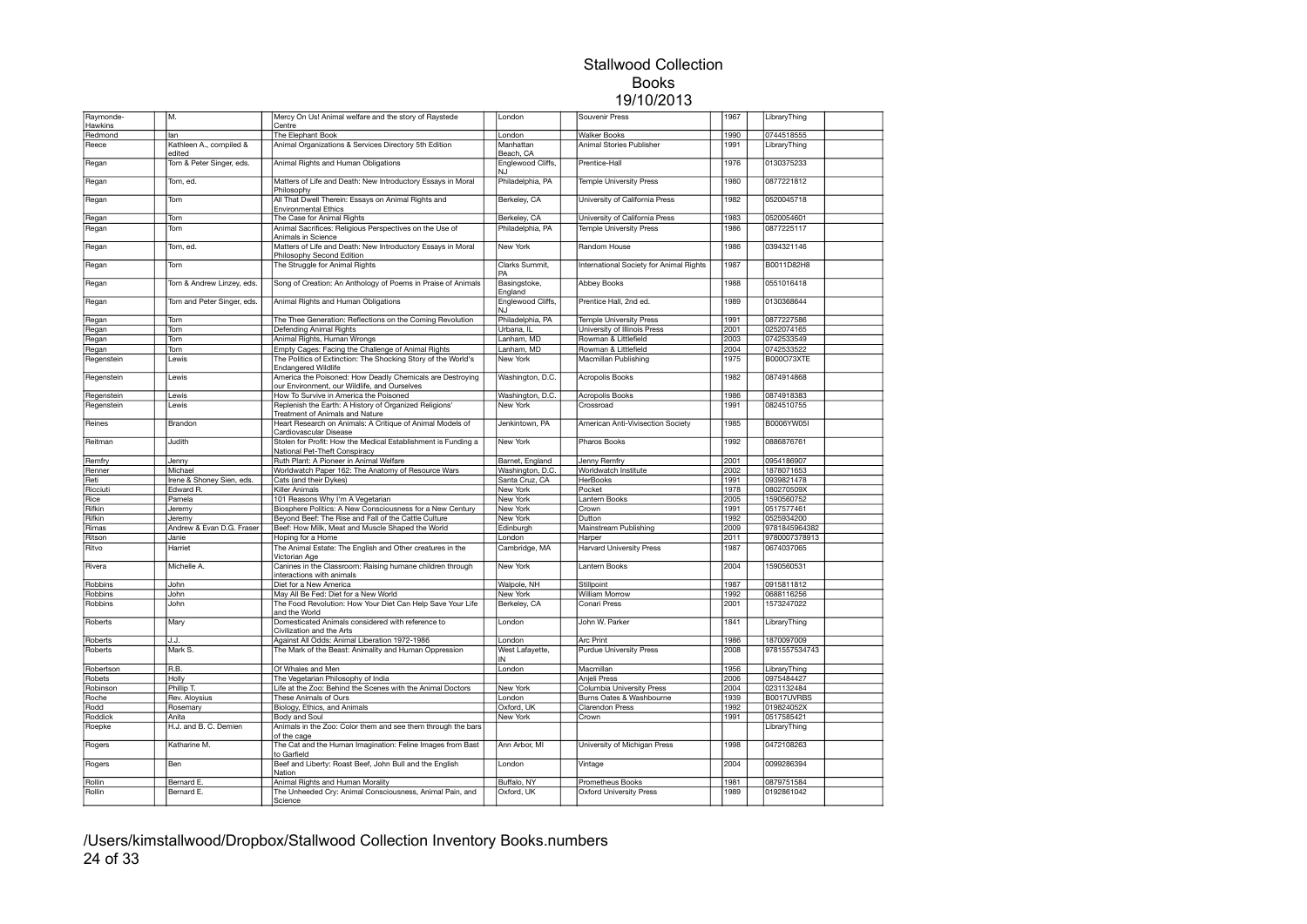| Rollin       | Bernard E.               | Animal Rights & Human Morality revised edition                                                               | Buffalo, NY              | Prometheus Books                                                     | 1992 | 0879757892    |  |
|--------------|--------------------------|--------------------------------------------------------------------------------------------------------------|--------------------------|----------------------------------------------------------------------|------|---------------|--|
| Rolston, III | Holmes                   | Environmental Ethics: Duties to and Values in The Natural<br>World                                           | Philadelphia, PA         | Temple University Press                                              | 1988 | 0877226288    |  |
| Rolston, III | Holmes                   | Philosophy Gone Wild: Environmental Ethics                                                                   | Buffalo, NY              | <b>Prometheus Books</b>                                              | 1989 | 0879755563    |  |
| Rolston, III | Holmes                   | Genes, Genesis and God: Values and their origins in natural<br>and human history                             | Cambridge                | <b>Cambridge University Press</b>                                    | 1999 | 052164674X    |  |
| Rood         | Ronald                   | Animals Nobody Loves                                                                                         | Shelburne, VT            | <b>New England Press</b>                                             | 1971 | 0828901287    |  |
| Roots        | Clive                    | <b>Wild Harvest</b>                                                                                          | London                   | <b>Lutterworth Press</b>                                             | 1970 | 0718817303    |  |
| Rose         | Tom                      | Freeing the Whales: How the Media Created the World's                                                        | New York                 | <b>Birch Lane Press</b>                                              | 1989 | B000K3ME5Q    |  |
|              |                          | Greatest Non-Event                                                                                           | <b>New York</b>          | Lantern Books                                                        | 2004 | 1590560647    |  |
| Rosebraugh   | Craig                    | Burning Rage of a Dying Planet: Speaking for the Earth<br>Liberation Front                                   |                          |                                                                      |      |               |  |
| Rosen        | Steven                   | Food for the Spirit: Vegetarianism and the World Religions                                                   | New York                 | <b>Bala Books</b>                                                    | 1987 | 0896470229    |  |
| Rosen        | Michael J., ed.          | The Company of Dogs: 21 Stories by Contemporary Masters                                                      | New York                 | Doubleday                                                            | 1990 | 0385416008    |  |
| Rosen        | Steven                   | Diet for Transcendence: Vegetarianism and the World<br>Religions                                             | Badger, CA               | <b>Torchlight Publishing</b>                                         | 1997 | 1887089055    |  |
| Rosen        | Steven J.                | Holy Cow: The Hare Krishna Contribution to Vegetarianism &<br>Animal Rights                                  | New York                 | Lantern Books (advance uncorrected<br>proofs)                        | 2004 | 1590560663    |  |
| Rosenblatt   | Simone                   | Female Sensibilities vs. Rational Science: Aspects of the Anti-<br>Vivisection Movement of Victorian England |                          | Dissertation                                                         | 1986 | LibraryThing  |  |
| Rosenblum    | Robert                   | The Dog in Art from Rococo to Poster Modernism                                                               | New York                 | Harry N. Abrams                                                      | 1988 | 0719546427    |  |
| Rosenfield   | Julie H. (ed.)           | Vegan Stories                                                                                                | St Leonards on<br>Sea    | Vegan Society                                                        | 2002 | 0907337244    |  |
| Roszak et al | Theodore                 | Ecopsychology                                                                                                | San Francisco,<br>CA     | Sierra Club Books                                                    | 1995 | 9780871564061 |  |
| Roth         | Melinda                  | The Man Who Talks to Dogs: The Story of America's Wild<br>Street Dogs and Their Unlikely Savior              | <b>New York</b>          | St. Martin's Press (advance<br>uncorrected proofs)                   | 2002 | 0312283970    |  |
| Rothfels     | Nigel                    | Savages and Beasts: The Birth of the Modern Zoo                                                              | Baltimore, MD            | Johns Hopkins University Press                                       | 2002 | 0801869102    |  |
| Rothfels     | Nigel, ed.               | Representing Animals                                                                                         | Bloomington, IN          | Indiana University Press                                             | 2002 | 025321551X    |  |
| Rothschild   | Miriam                   | Animals and Man: The Romanes Lectures for 1984-5                                                             | Oxford, UK               | <b>Clarendon Press</b>                                               | 1986 | 0198542100    |  |
| Rowan        | Andrew                   | Of Mice, Models and Men: A Critical Evaluation of Animal<br>Research                                         | Albany, NY               | State University of New York Press                                   | 1984 | 0873957768    |  |
| Rowan        | Andrew N., ed.           | Animals and People Sharing the World                                                                         | Hanover, NH              | <b>Tufts University</b>                                              | 1988 | 0874514657    |  |
| Rowbotham    | Sheila and Jeffrey Weeks | Socialism and the New Life: The Personal and Sexual Politics<br>of Edward Carpenter and Havelock Ellis       | London                   | <b>Pluto Press</b>                                                   | 1977 | 0904383539    |  |
| Rowbotham    | Sheila                   | Edward Carpenter: A life of liberty and love                                                                 | London                   | Verso                                                                | 2008 | 9781844672950 |  |
| Rowe         | Martin, ed.              | The Way of Compassion: Vegetarianism, Animal Advocacy<br>and Social Justice                                  | New York                 | Stealth Technologies                                                 | 1999 | 0966405609    |  |
| Rowlands     | Mark                     | Animals Like Us                                                                                              | London                   | Verso                                                                | 2002 | 1859843867    |  |
| Rowley       | Francis H.               | The Humane Idea: A brief history of man's attitude toward the                                                | Boston                   | American Humane Education Society                                    | 1912 | B000860394    |  |
|              |                          | other animals, and of the development of the humane spirit<br>into organized societies (Hardback cover)      |                          |                                                                      |      |               |  |
| Rowley       | Francis H.               | The Humane Idea: A brief history of man's attitude toward the                                                | Boston                   | American Humane Education Society                                    | 1912 | B000860394    |  |
|              |                          | other animals, and of the development of the humane spirit<br>into organized societies (Softback cover)      |                          |                                                                      |      |               |  |
| <b>RSPCA</b> |                          | The Animal World--A Monthly Advocate of Humanity                                                             | London                   | <b>RSPCA</b>                                                         | 1904 | LibraryThing  |  |
| RSPCA/WSPA   |                          | Animals 2000 World Congress Speeches                                                                         | London                   | RSPCA/WSPA                                                           | 2000 | LibraryThing  |  |
| Rubin        | Jerome                   | New York Naturally 1991                                                                                      | Brooklyn, NY             | <b>City Spirit Publications</b>                                      | 1991 | LibraryThing  |  |
| Rudacille    | Deborah                  | The Scalpel and the Butterfly: the War Between Animal<br>Research and Animal Protection                      | New York                 | Farrar, Straus, Giroux                                               | 2000 | 0374254206    |  |
| Rudd         | Geoffrey L.              | Why Kill for Food?                                                                                           | Wilmslow.<br>Cheshire    | The Vegetarian Society                                               | 1957 | B0000CJP3R    |  |
| Ruesch       | Hans                     | Slaughter of the Innocent                                                                                    | London                   | Futura                                                               | 1979 | B00072QQSG    |  |
| Ruesch       | Hans                     | Naked Empress or the Great Medical Fraud                                                                     | Zurich                   | Civis                                                                | 1982 | 3905280078    |  |
| Ruesch       | Hans                     | 1000 Doctors (and many more) Against Vivisection                                                             | Massagno,<br>Switzerland | Civis                                                                | 1989 | LibraryThing  |  |
| Ruether      | Rosemary Radford         | New Woman New Earth: Sexist Ideologies & Human<br>Liberation                                                 | San Francisco,<br>CA     | Harper & Row                                                         | 1975 | 0816421854    |  |
| Ruether      | Rosemary Radford         | Sexism and God-Talk: Toward a Feminist Theology                                                              | Boston, MA               | <b>Beacon Press</b>                                                  | 1983 | 0334023297    |  |
| Ruether      | Rosemary Radford         | Gaia & God: An Ecofeminist Theology of Earth Healing                                                         | New York                 | Harper San Francisco                                                 | 1992 | 0060669675    |  |
| Rupke        | Nicolass A., ed.         | Vivisection In Historical Perspective                                                                        | London                   | Croom Helm                                                           | 1987 | 0709942362    |  |
| Rybot        | Doris                    | t Began Before Noah                                                                                          | London                   | Michael Joseph                                                       | 1972 | 0718109732    |  |
| Ryder        | Richard D.               | Victims of Science: the use of animals in research                                                           | London                   | Davis-Poynter                                                        | 1975 | 0706701518    |  |
| Ryder        | Richard D.               | Speciesism: The Ethics of Animal Abuse                                                                       | Horsham, Sussex          | <b>RSPCA</b>                                                         | 1979 | LibraryThing  |  |
| Ryder        | Richard D.               | Victims of Science: the use of animals in research (revised<br>edition)                                      | London                   | National Anti-Vivisection Society                                    | 1983 | 0905225058    |  |
| Ryder        | Richard D.               | Animal Revolution: Changing Attitudes towards Speciesism                                                     | Oxford, UK               | <b>Basil Blackwell</b>                                               | 1989 | 0631152393    |  |
| Ryder        | Richard                  | Painism: Ethics, Animal Rights and Environmentalism                                                          | Cardiff                  | Centre for Applied Ethics, University of<br>Wales College of Cardiff | 1992 | 1873453019    |  |
| Ryder        | Richard D., ed.          | Animal Welfare and the Environment                                                                           | London                   | Duckworth                                                            | 1992 | 0715624032    |  |
| Ryder        | Richard D.               | The Political Animal: The conquest of speciesism                                                             | London                   | McFarland                                                            | 1998 | 0786405309    |  |
| Ryder        | Richard D.               | Animal Revolution: Changing Attitudes towards Speciesism                                                     | Oxford                   | Berg                                                                 | 2000 | 1859733301    |  |
| Ryder        | Richard D.               | Painism: A Modern Morality                                                                                   | London                   | Centaur Press                                                        | 2001 | 0900001461    |  |
| Ryder        | Richard D.               | Speciesism, Painism and Happiness                                                                            | Exeter                   | Imprint Academic                                                     | 2011 | 9781845402358 |  |
|              |                          |                                                                                                              |                          |                                                                      |      |               |  |

/Users/kimstallwood/Dropbox/Stallwood Collection Inventory Books.numbers 25 of 33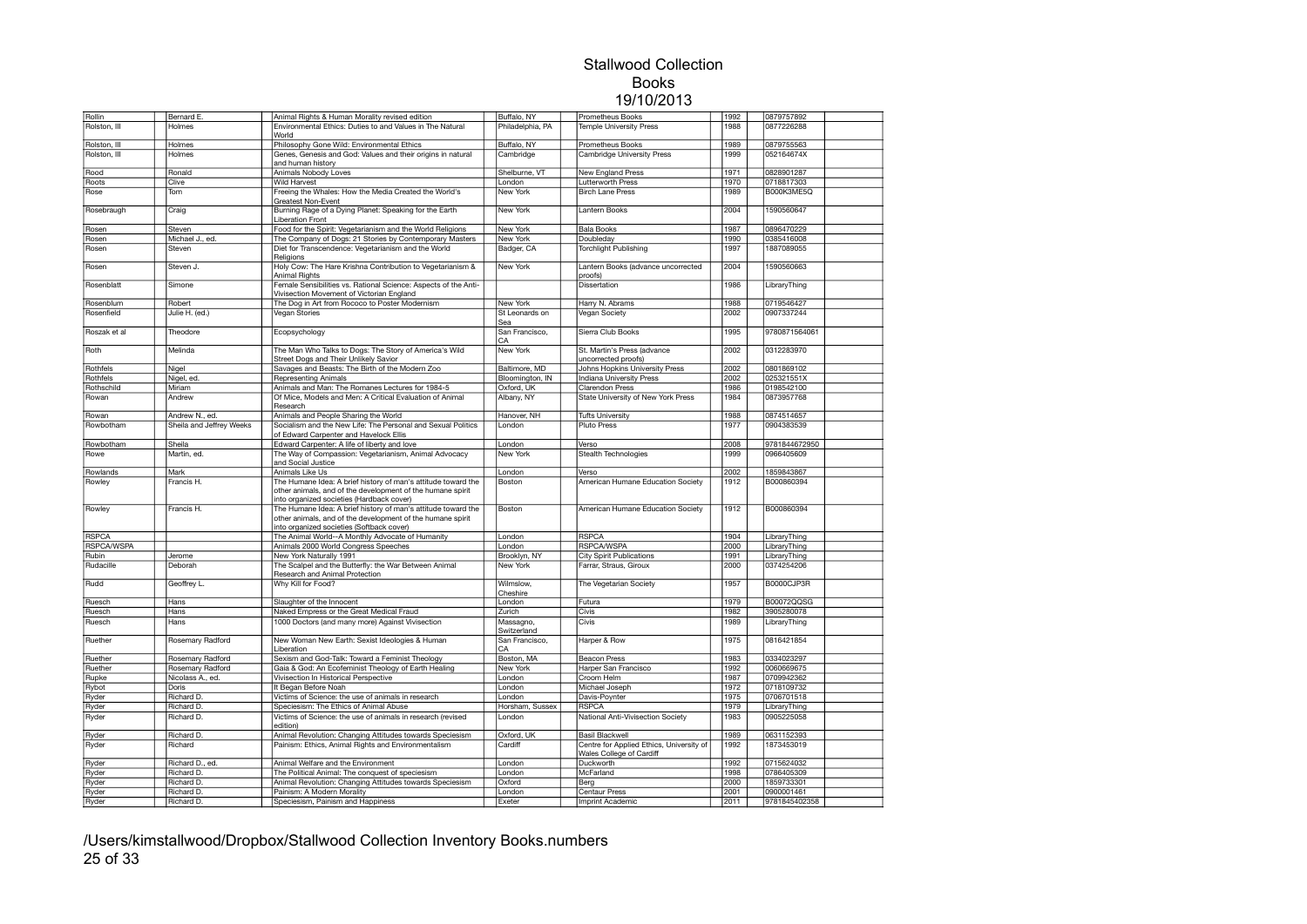| Ryle            | Martin                                         | Ecology and Socialism                                                                                      | London                  | Radius                                  | 1988 | 0091822475        |  |
|-----------------|------------------------------------------------|------------------------------------------------------------------------------------------------------------|-------------------------|-----------------------------------------|------|-------------------|--|
| Sabretache      |                                                | Monarch and the Chase                                                                                      | London                  | Eyre and Spottiswoode                   | 1948 | B0007IWEPY        |  |
| Sackville-West  | Vita                                           | Faces: Profiles of Dogs                                                                                    | London                  | <b>Harvill Press</b>                    | 1961 | <b>B0000CL7ZF</b> |  |
| Sagan           | Carl                                           | The Dragons of Eden: Speculations on the Evolution of<br>Human Intelligence                                | New York                | Random House                            | 1977 | 0340230223        |  |
| Salem           | Deborah J. & Andrew N.<br>Rowan                | The State of the Animals 2001                                                                              | Washington, DC          | <b>Humane Society Press</b>             | 2001 | 0965894231        |  |
| Salem           | Deborah J. & Andrew N.<br>Rowan                | The State of the Animals 2003                                                                              | Washington, DC          | <b>Humane Society Press</b>             | 2003 | 0965894274        |  |
| Salem           | Deborah J. & Andrew N.                         | The State of the Animals 2005                                                                              | Washington, DC          | Humane Society Press                    | 2005 | 097484005X        |  |
| Salisbury       | Rowan<br>Gay and Laney Salisbury               | The Cruelest Miles: the heroic story of dogs and men in a race                                             | New York                | W.W. Norton                             | 2003 | 0393019624        |  |
|                 |                                                | against an epidemic                                                                                        |                         |                                         |      |                   |  |
| Salleh          | Ariel                                          | Ecofeminism as Politics: Nature, Marx and the Postmodern                                                   | London                  | <b>Zed Books</b>                        | 1997 | 1856494004        |  |
| Salt            | Henry S.                                       | Songs of Freedom (wrote introduction)                                                                      | London                  | The Walter Scott Publishing Co., Ltd.,  | 1893 | LibraryThing      |  |
| Salt            | Henry S.                                       | Animals' Rights: Considered in Relation to Social Progress                                                 | New York                | Macmillan                               | 1894 | LibraryThing      |  |
| Salt            | Henry S.                                       | Life of Henry David Thoreau                                                                                | London                  | <b>Walter Scott</b>                     | 1896 | LibraryThing      |  |
| Salt            | Henry                                          | Kith and Kin: Poems of Animal Life                                                                         | London                  | George Bell & Sons                      | 1901 | LibraryThing      |  |
| Salt            | Henry S.                                       | Richard Jefferies: His Life and His Ideals                                                                 | London                  | Arthur C Fifield                        | 1906 | LibraryThing      |  |
| Salt            | Henry S.                                       | Treasures of Lucretius                                                                                     | London                  | Watts & Co.                             | 1912 | LibraryThing      |  |
| Salt            | Henry                                          | Seventy Years Among Savages                                                                                | London                  | George Allen & Unwin                    | 1921 | LibraryThing      |  |
| Salt            | Henry S.                                       | Percy Bysshe Shelley: Poet & pioneer                                                                       | London                  | George Allen & Unwin                    | 1924 | B0013TO6YS        |  |
| Salt            | Henry S.                                       | Memories of Bygone Eton                                                                                    | London                  | Hutchinson                              | 1928 | LibraryThing      |  |
| Salt            | Henry S.                                       | Our Vanishing Wildflowers                                                                                  | London                  | Watts & Co.                             | 1928 | LibraryThing      |  |
| Salt            | Henry S.                                       | The Heart of Socialism                                                                                     | London                  | Independent Labour Party                | 1928 | LibraryThing      |  |
| Salt            | Henry S.                                       | The Creed of Kinship                                                                                       | London                  | Constable and Company Ltd               | 1935 | B0017GOG5G        |  |
| Salt            | Henry S.                                       | Animals' Rights (Duncan Weir Collection)                                                                   | London                  | Centaur Press                           | 1980 | 0900000988        |  |
| Salt            | Henry S.                                       | Animals' Rights Considered in Relation to Social Progress                                                  | Clarks Summit,          | International Society for Animal Rights | 1980 | 0960263209        |  |
|                 |                                                |                                                                                                            | PΔ                      |                                         | 1892 |                   |  |
|                 |                                                |                                                                                                            |                         | Lion's Den Press                        | 1984 |                   |  |
| Salt            | Henry                                          | A Lover of Animals: An Original Play in One Act                                                            | Rochester, NY           |                                         |      | LibraryThing      |  |
| Salt            | Henry S.                                       | Life of Henry David Thoreau (George Hendrick, Willene                                                      | Urbana, IL              | University of Illinois Press            | 2000 | 0252069064        |  |
|                 |                                                | Hendrick, & Fritz Oehlschlaeger, eds.)                                                                     |                         |                                         |      |                   |  |
| Salt            | Henry S. (ed.)                                 | Cruelties of Civilization: A program of humane reform                                                      | London                  | <b>William Reeves</b>                   | 1897 | LibraryThing      |  |
| Saltmarsh       | John A.                                        | Scott Nearing: An Intellectual Biography                                                                   | Philadelphia            | <b>Temple University Press</b>          | 1991 | 0877228442        |  |
| Sanbonmatsu     | John (ed.)                                     | Critical Theory and Animal Liberation                                                                      | anham, MD               | Rowman & Littlefield                    | 2011 | 9781442205802     |  |
| Sanderson       | Ivan T.                                        | The Dynasty of Abu: A history and natural history of the<br>elephants and their relatives past and present | London                  | Cassell                                 | 1963 | LibraryThing      |  |
| Santmire        | H. Paul                                        | The Travail of Nature: The Ambiguous Ecological Promise of<br>Christian Theology                           | Minneapolis, MN         | <b>Fortress Press</b>                   | 1985 | 0800618068        |  |
| Sapontzis       | S.F.                                           | Morals, Reason, and Animals                                                                                | Philadelphia, PA        | <b>Temple University Pres</b>           | 1987 | 0877224935        |  |
| Sapontzis       | <b>Steve</b>                                   | Food for Thought: The Debate Over Eating Meat                                                              | Amherst, NY             | Prometheus                              | 2004 | 1591021189        |  |
| Saramago        | Jose                                           | The Elephant's Journey                                                                                     | Boston                  | <b>Houghton Mifflin</b>                 | 2010 | 9780547352589     |  |
| Saunders        | Nicholas J.                                    | Animal Spirits: An Illustrated Guide to the Souls of Animals                                               | London                  | Little, Brown & Co                      | 1995 | 0705430316        |  |
| Savage-Rumbaugh | Sue, Stuart G. Shanker and<br>Talbot J. Taylor | Apes, Language, and the Human Mind                                                                         | New York                | <b>Oxford University Press</b>          | 1998 | 0195109864        |  |
| Sax             | Boria                                          | Animals in the Third Reich: Pets, Scapegoats and the<br>Holocaust                                          | New York                | Continuum                               | 2000 | 0826412890        |  |
| Sax             | Boria                                          | The Mythical Zoo: An Encyclopedia of Animals in World Myth,<br>Legend and Literature                       | Santa Barbara,<br>CA    | <b>ABC Clio</b>                         | 2001 | 1576076121        |  |
| Scarce          | Rik                                            | Eco-Warriors: Understanding the Radical Environmental<br>Movement                                          | Chicago, IL             | <b>Noble Press</b>                      | 1990 | 096226833X        |  |
| Scarce          | Rik & Michael<br>Mascarenhas                   | Environmental Sociology: Syllabi and Instructional Materials                                               | Washington, DC          | American Sociological Association       | 2003 | LibraryThing      |  |
| Schacker        | Michael                                        | A Spring without Bees                                                                                      | Guildford, CT           | The Lyons Press                         | 2008 | 9781599216003     |  |
| Schaffner       | Joan E.                                        | An Introduction to Animals and the Law                                                                     | Basingstoke             | Palgrave Macmillan                      | 2011 | 9780230235649     |  |
| Schell          | Orville                                        | Modern Meat: Antibiotics, Hormones, and the Pharmaceutical<br>Farm                                         | New York                | Vintage                                 | 1985 | 0394729196        |  |
| Scherer         | Donald & Thomas Attig                          | Ethics and the Environment                                                                                 | Englewood Cliffs,<br>NJ | Prentice-Hall                           | 1983 | 0132901633        |  |
| Schlosser       | Eric                                           | Fast Food Nation: The Dark Side of the All-American Meal                                                   | Boston                  | Houghton Mifflin                        | 2001 | 0395977894        |  |
| Schmidtz        | David & Elizabeth Willott                      | Environmental Ethics: What really matters, what really works                                               | Oxford                  | <b>Oxford University Press</b>          | 2002 | 0195139097        |  |
| Scholtmeijer    | Marian                                         | Animal Victims in Modern Fiction: From Sanctity to Sacrifice                                               | Toronto, Canada         | University of Toronto Press             | 1993 | 0802077080        |  |
| Schumacher      | E.F.                                           | Small is Beautiful: A Study of Economics as if People<br>Mattered                                          | London                  | Abacus                                  | 1974 | 0349131384        |  |
| Schwartz        | Richard H.                                     | Judaism and Vegetarianism                                                                                  | Marblehead, MA          | <b>Micah Books</b>                      | 1988 | 0916288285        |  |
| Schwartz        | Marion                                         | A History of Dogs in the Early Americas                                                                    | New Haven, CT           | Yale University Press                   | 1997 | 0300069642        |  |
| Schwartz        | Justin                                         | Veg Out: Vegetarian Guide to New York City                                                                 | Salt Lake City, UT      | Gibbs Smith                             | 2004 | 1423600819        |  |
| Schweitzer      | Albert                                         | The Animal World of Albert Schweitzer (transl. & ed., with an                                              | Boston                  | <b>Beacon Press</b>                     | 1958 | 0880014709        |  |
|                 |                                                | introduction by Charles R. Joy)                                                                            |                         |                                         |      |                   |  |
| Schweitzer      | Albert                                         | Animals, Nature, and Albert Schweitzer                                                                     | Washington, DC          | <b>Flying Fox Press</b>                 | 1988 | 0961722517        |  |
| Scigliano       | Eric                                           | Love, War & Circuses: The Age-Old Relationship Between                                                     | Boston                  | <b>Houghton Mifflin Company</b>         | 2002 | 0618015833        |  |
|                 |                                                | Elephants and Humans                                                                                       |                         |                                         |      |                   |  |
| Scott           | Matthew                                        | Autobiography of Matthew Scott, Jumbo's Keeper                                                             | Bridgeport, CT          | Trows Printing and Bookbinding          | 1885 | B000QXZ0OM        |  |
| Scott           | Col. Robert L                                  | Between the Elephant's Eyes!                                                                               | New York                | Dood, Mead & Company                    | 1954 | B0000CJ8FI        |  |

/Users/kimstallwood/Dropbox/Stallwood Collection Inventory Books.numbers 26 of 33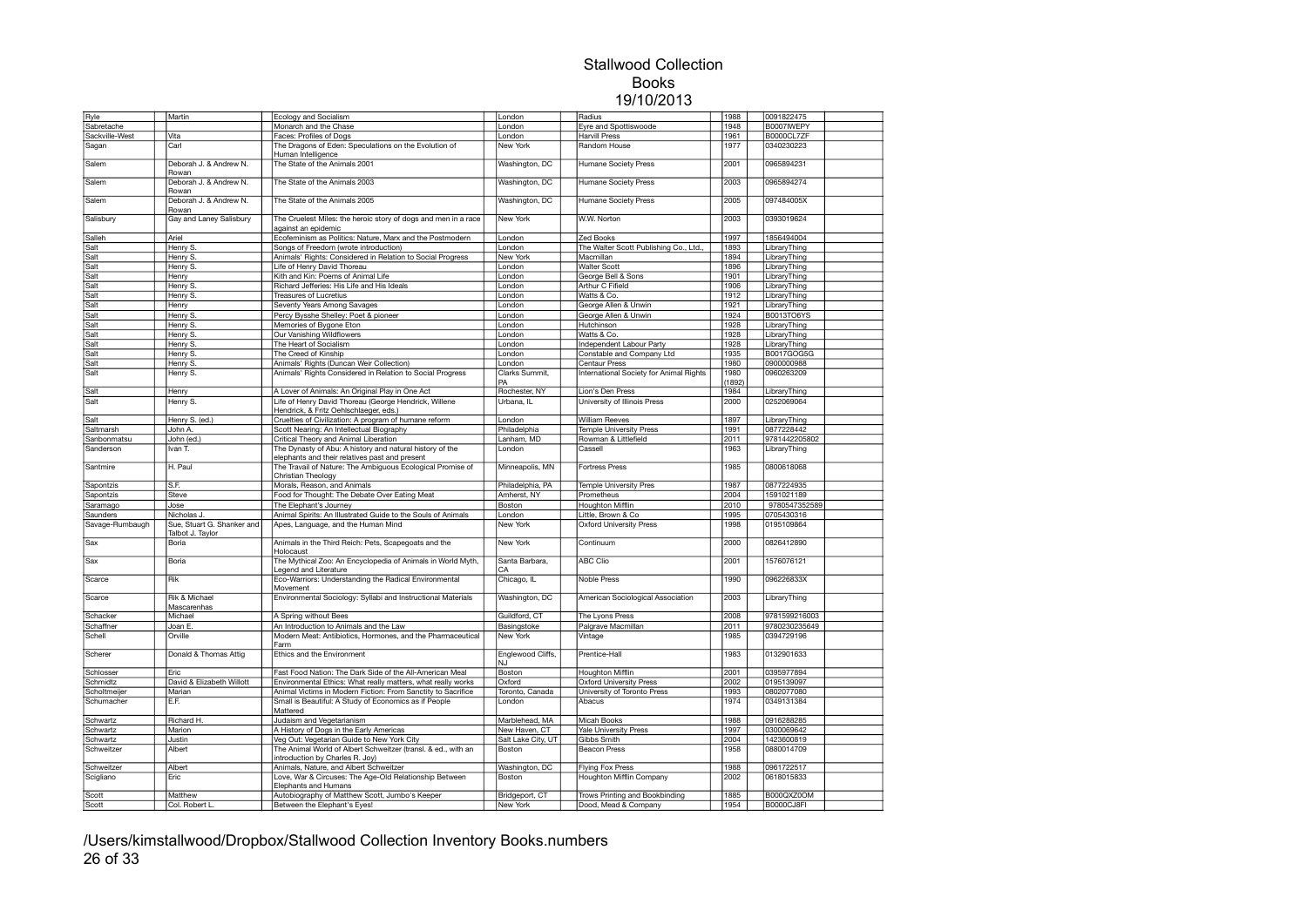| Scott          | George Ryley Scott          | The History of Cockfighting                                    | Liss, Hants, UK    | The Spur Publications Company      | 1975 | 0904558037    |  |
|----------------|-----------------------------|----------------------------------------------------------------|--------------------|------------------------------------|------|---------------|--|
| Scruton        | Roger                       | Animal Rights and Wrongs                                       | London             | Metro Books                        | 2000 | 0826474845    |  |
| Scully         | Matthew                     | Dominion: The Power of Many, the Suffering of Animals, and     | New York           | St. Martin's Press                 | 2002 | 0312261470    |  |
|                |                             | the Call to Mercy                                              |                    |                                    |      |               |  |
|                |                             |                                                                | New York           | Fawcett Crest                      | 1989 | 0688063675    |  |
| Sedgwick       | John                        | The Peaceable Kingdom: A year in the life of America's oldest  |                    |                                    |      |               |  |
|                |                             | zoo                                                            |                    |                                    |      |               |  |
| Seed           | John et al                  | Thinking Like A Mountain: Towards a Council of All Beings      | Philadelphia, PA   | <b>New Society Publishers</b>      | 1988 | 086571133X    |  |
| Sequoia        | Anna                        | 67 Ways to Save the Animals                                    | New York           | Harper Perennial                   | 1990 | 0060968451    |  |
| Serpell        | James                       | In the Company of Animals: A Study of Human-Animal             | Oxford             | <b>Basil Blackwell</b>             | 1986 | 0631145362    |  |
|                |                             | Relationships                                                  |                    |                                    |      |               |  |
| Sessions       | George, ed.                 | Deep Ecology for the 21st Century: Readings on the             | Boston, MA         | Shhambhala                         | 1995 | 1570620490    |  |
|                |                             | Philosophy and Practice of the New Environmentalism            |                    |                                    |      |               |  |
|                |                             |                                                                |                    |                                    |      |               |  |
| Seth-Smith     | Michael, ed.                | The Horse in Art and History                                   | New York           | Mayflower Books                    | 1978 | 0831745509    |  |
| Sewell         | Anna (Anon)                 | Black Beauty Rewritten for Children                            | Newark, NJ         | Charles E. Graham & Co             | 1920 | LibraryThing  |  |
| Sewell         | Brian                       | Sleeping with Dogs: A peripheral autobiography                 | London             | Quartet                            | 2013 | 9780704373259 |  |
| Shabkar        | Shabkar Tsogdruk            | Food of Bodhisattvas: Buddhist Teachings on Abstaining from    | Boston, MA         | Shambhala                          | 2004 | 1590301161    |  |
|                | Rangdrol (Padmakara         | Meat                                                           |                    |                                    |      |               |  |
|                | Translation Group, trans.). |                                                                |                    |                                    |      |               |  |
|                |                             |                                                                |                    |                                    |      |               |  |
| Shaiko         | Ronald G.                   | Voices and Echoes for the Environment: Public Interest         | New York           | Columbia University Press          | 1999 | 0231113552    |  |
|                |                             | Representation in the 1990s and Beyond                         |                    |                                    |      |               |  |
| Shand          | Mark                        | Queen of the Elephants                                         | London             | Vintage Books                      | 1996 | 0099592010    |  |
| Shand          | Mark                        | River Dog                                                      | London             | Abacus                             | 2003 | 0349115141    |  |
| Shand          | Mark                        | Travels on my Elephant                                         | London             | Eland                              | 2012 | 9781906011697 |  |
| Shapiro        | Kenneth                     | Animal Models of Human Psychology: Critique of Science,        | Seattle            | Hogrefe & Huber Publishers         | 1998 | 088937189X    |  |
|                |                             |                                                                |                    |                                    |      |               |  |
|                |                             | <b>Ethics and Policy</b>                                       |                    |                                    |      |               |  |
| Sharpe         | Robert                      | The Cruel Deception: The Use of Animals in Medical Research    | Wellingborough,    | Thorsons                           | 1988 | 0722515936    |  |
|                |                             |                                                                | England            |                                    |      |               |  |
| Sharpe         | Robert                      | Science on Trial: The Human Cost of Animal Experiments         | Sheffield, England | Awareness Publishing               | 1994 | 0952306905    |  |
| Shaw           | G. Bernard                  | Everybody's Political What's What?                             | London             | Constable and Company Ltd          | 1945 | LibraryThing  |  |
| Shaw           | George Bernard              | Shaw  on vivisection                                           | London             | George Allen & Unwin               | 1949 | B000RWH0T0    |  |
|                |                             |                                                                |                    |                                    |      |               |  |
| Shaw           | George Bernard              | Shaw  on vivisection                                           | Chicago, IL        | Alethea Publications               | 1950 | B000RWH0T0    |  |
| Sheail         | John                        | Nature in Trust: The history of nature conservation in Britain | Glasgow            | Blackie                            | 1976 | 0216901227    |  |
| Sheffield City |                             | A Bibliography of Edward Carpenter                             | Sheffield          | <b>Sheffield City Libraries</b>    | 1949 | B0015DG3KW    |  |
| Libraries      |                             |                                                                |                    |                                    |      |               |  |
| Sheldrake      | Rupert                      | The Rebirth of Nature: The Greening of Science and God         | Rochester, VT      | Park Street Press                  | 1994 | 0892815108    |  |
| Sheldrake      | Rupert                      | Dogs That Know When Their Owners Are Coming Home               | New York           | Crown                              | 1999 | 0609805339    |  |
|                |                             |                                                                |                    |                                    |      |               |  |
| Shelman        | Eric A. & Stephen Lazoritz, | Out of the Darkness: The Story of Mary Ellen Wilson            | <b>USA</b>         | Dolphin Moon                       | 2000 | 0966940008    |  |
|                | M.D.                        |                                                                |                    |                                    |      |               |  |
| Shepard        | Paul, ed.                   | The Only World We've Got: A Paul Shepard Reader                | San Francisco.     | Sierra Club Books                  | 1996 | 0871563967    |  |
|                |                             |                                                                | CA                 |                                    |      |               |  |
| Shepard        | Paul                        | The Others: How Animals Made Us Human                          | Washington, D.C.   | Shearwater Books                   | 1997 | 1559634340    |  |
| Shepard        | Paul                        | Nature and Madness                                             | Athens, GA         | University of Georgia Press        | 1998 | 0820319805    |  |
|                | Paul                        |                                                                |                    |                                    | 1998 | 0820319813    |  |
| Shepard        |                             | The Tender Carnivore & the Sacred Game                         | Athens, GA         | University of Georgia Press        |      |               |  |
| Shepard        | Paul                        | Thinking Animals: Animals and the Development of Human         | Athens, GA         | University of Georgia Press        | 1998 | 0820319821    |  |
|                |                             | Intelligence                                                   |                    |                                    |      |               |  |
| Sheppard       | Vera                        | My Head against the Wall: A Decade in the Fight Against        | Bradford-on-       | Moonraker Press                    | 1979 | 0239001834    |  |
|                |                             | <b>Blood Sports</b>                                            | Avon, England      |                                    |      |               |  |
| Sheppard       | Vera                        | My Head against the Wall: A Decade in the Fight Against        | Bradford-on-       | Moonraker Press                    | 1979 | 239001834     |  |
|                |                             | Blood Sports (Duncan Weir Collection) (Signed by author)       | Avon, England      |                                    |      |               |  |
|                |                             | The Eclipse of Man and Nature: An Enquiry into the Origins     | West               | Inner Traditions/Lindisfarne Press | 1987 | 0892810769    |  |
| Sherrard       | Philip                      |                                                                |                    |                                    |      |               |  |
|                |                             | and Consequences of Modern Science                             | Stockbridge, MA    | Book                               |      |               |  |
| Shevelow       | Kathryn                     | For the Love of Animals: The rise of the animal protection     | New York           | Henry Holt                         | 2008 | 978085090246  |  |
|                |                             | movement                                                       |                    |                                    |      |               |  |
| Shoard         | Marion                      | This Land is Our Land: The Struggle for Britain's Countryside  | London             | Paladin                            | 1987 | 0586084738    |  |
| Shook          | Larry                       | The Puppy Report                                               | <b>New York</b>    | Lyons & Burford                    | 1992 | 1558211403    |  |
| Shukin         | Nicole                      | Animal Capital: Rendering life in biopolitical times           | Minneapolis, MN    | University of Minnesota Press      | 2009 | 9780816653423 |  |
|                |                             |                                                                |                    |                                    |      |               |  |
| Shultz         | William J.                  | The Humane Movement in the United States 1910-1922             | New York           | Columbia University                | 1924 | 0404512526    |  |
| Shutkin        | William A.                  | The Land That Could Be: Environmentalism and Democracy in      | Cambridge, MA      | The MIT Press                      | 2000 | 026219435X    |  |
|                |                             | the Twenty-First Century                                       |                    |                                    |      |               |  |
| Sillar         | F.C. & R.M. Meyler          | The Symbolic Pig                                               | Edinburgh          | Oliver and Boyd                    | 1961 | B0000CL8WR    |  |
| Sillar         | F.C. & R.M. Meyler          | Elephants: Ancient and Modern                                  | New York           | Viking                             | 1968 | 670291676     |  |
| Silverstein    | Helena                      |                                                                | Ann Arbor, MI      |                                    | 1996 | 0472106856    |  |
|                |                             | Unleashing Rights: Law, Meaning, and the Animal Rights         |                    | University of Michigan Press       |      |               |  |
|                |                             | Movement                                                       |                    |                                    |      |               |  |
| Simmons        | Laurence & Philip           | <b>Knowing Animals</b>                                         | Leiden,            | Brill                              | 2007 | 9004157735    |  |
|                | Armstrong (eds.)            |                                                                | Netherlands        |                                    |      |               |  |
| Simon          | Clea                        | The Feline Mystique                                            | New York           | St. Martin's Griffin               | 2003 | 0312316100    |  |
| Simon          | Michele                     | Appetite for Profit: How the food industry undermines our      | New York           | Nation Books                       | 2006 | 1560259329    |  |
|                |                             | health and how to fight back                                   |                    |                                    |      |               |  |
| Simons         | Paul                        | Pet Heroes: Amazing tales of animal achievements               | London             | Orion                              | 1996 | 0752807382    |  |
|                |                             |                                                                |                    |                                    |      |               |  |
| Simons         | John                        | Animal Rights and the Politics of Literary Representation      | Basingstoke,       | Palgrave                           | 2002 | 0333745140    |  |
|                |                             |                                                                | England            |                                    |      |               |  |
| Simoons        | Frederick J.                | Eat Not This Flesh: Food Avoidances in the Old World           | Madison, WI        | University of Wisconsin Press      | 1961 | 0299024342    |  |
| Singer         | Peter                       | Democracy and Disobedience                                     | Oxford             | <b>Oxford University Press</b>     | 1973 | 0198750277    |  |
| Singer         | Peter                       | Animal Liberation: A New Ethics for Our Treatment of Animals   | New York           | New York Review of Books           | 1975 | 0394400968    |  |
|                |                             |                                                                |                    |                                    |      |               |  |

/Users/kimstallwood/Dropbox/Stallwood Collection Inventory Books.numbers 27 of 33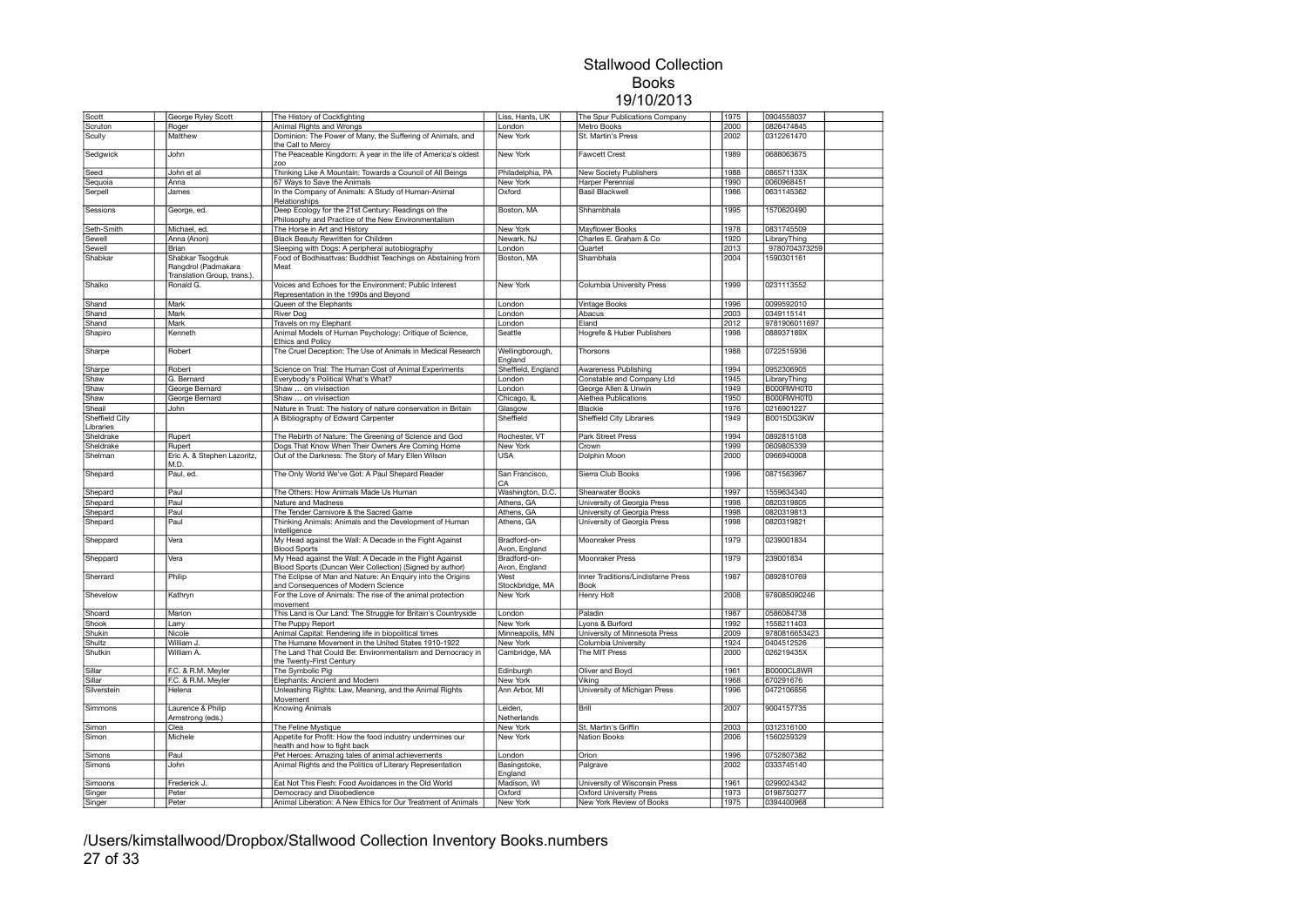| Singer                | Peter                              | Animal Liberation: A New Ethics for Our Treatment of Animals<br>(Duncan Weir Collection)                           | New York                   | Avon Books                                   | 1977         | 0380017822                     |  |
|-----------------------|------------------------------------|--------------------------------------------------------------------------------------------------------------------|----------------------------|----------------------------------------------|--------------|--------------------------------|--|
| Singer                | Peter                              | Marx                                                                                                               | Oxford                     | <b>Oxford University Press</b>               | 1980         | 0809067900                     |  |
| Singer                | Peter                              | <b>Practical Ethics</b>                                                                                            | Cambridge                  | Cambridge University Press                   | 1980         | 0521297206                     |  |
| Singer                | Peter                              | The Expanding Circle: Ethics and Sociobiology                                                                      | Oxford                     | <b>Clarendon Press</b>                       | 1981         | 0374151121                     |  |
| Singer                | Peter                              | The Expanding Circle: Ethics and Sociobiology                                                                      | New York                   | New American Library                         | 1982         | 0374151121                     |  |
| Singer                | Peter, ed.                         | In Defence of Animals                                                                                              | Oxford                     | Basil Blackwell                              | 1985         | 063113896X                     |  |
|                       |                                    | <b>Applied Ethics</b>                                                                                              | Oxford                     | <b>Oxford University Press</b>               | 1988         | 0198750676                     |  |
| Singer                | Peter, ed.                         |                                                                                                                    |                            |                                              |              |                                |  |
| Singer                | Peter                              | Animal Liberation (new revised edition)                                                                            | New York                   | <b>Avon Books</b>                            | 1990         | 0380713330                     |  |
| Singer                | Peter                              | Animal Liberation Second Edition                                                                                   | New York                   | New York Review of Books                     | 1990         | 0940322005                     |  |
| Singer                | Peter                              | Practical Ethics Second Edition                                                                                    | Cambridge                  | Cambridge University Press                   | 1993         | 052143971X                     |  |
| Singer                | Peter, ed.                         | A Companion to Ethics                                                                                              | Oxford                     | <b>Basil Blackwell</b>                       | 1993         | 0631187855                     |  |
| Singer                | Peter                              | How Are We To Live?: Ethics in an age of self-interest                                                             | London                     | Mandarin Books                               | 1994         | 0879759666                     |  |
| Singer                | Peter                              | Rethinking Life and Death: The Collapse of Our Traditional<br><b>Fthics</b>                                        | New York                   | St. Martin's Press                           | 1995         | 0788168592                     |  |
| Singer                | Peter                              | Ethics into Action: Henry Spira and the Animal Rights<br>Movement                                                  | London                     | Rowman & Littlefield                         | 1998         | 9780847697533                  |  |
| Singer                | Peter                              | A Darwinian Left: Politics, Evolution and Cooperation                                                              | New Haven, CT              | <b>Yale University Press</b>                 | 1999         | 0300083238                     |  |
| Singer                | Peter                              | Writings on an Ethical Life                                                                                        | New York                   | Ecco Press                                   | 2000         | 0060198389                     |  |
| Singer                | Peter                              | Hegel: A Very Short Introduction                                                                                   | Oxford                     | <b>Oxford University Press</b>               | 2001         | 019280197X                     |  |
| Singer                | Peter                              | One World: The Ethics of Globalization                                                                             | New Haven, CT              | Yale University Press                        | 2002         | 0300096860                     |  |
| Singer                | Peter, ed. By Helga Kuhse          | Unsanctifying Human Life                                                                                           | Oxford                     | <b>Basil Blackwell</b>                       | 2002         | 0631225072                     |  |
| Singer                | Peter & Jim Mason                  | The Way We Eat: Why Our Food Choices Matter                                                                        | Emmaus, PA                 | Rodale                                       | 2006         | 157954889X                     |  |
| Singer                | Peter, ed.                         | In Defense of Animals: The Second Wave                                                                             | Malden, MA                 | Blackwell                                    | 2006         | 1405119411                     |  |
|                       | Peter                              | The Life You Can Save                                                                                              | London                     | Picador                                      | 2010         | 978033045499                   |  |
| Singer                |                                    |                                                                                                                    |                            |                                              |              |                                |  |
| Skyrms                | Brian                              | The Stag Hunt and the Evolution of Social Structure                                                                | Cambridge                  | Cambridge University Press                   | 2004         | 0521826519                     |  |
| Sleeves               | H. Peter, ed.                      | Animal Others: On Ethics, Ontology, and Animal Life                                                                | Albany, NY                 | State University of New York Press           | 1999         | 0791443108                     |  |
| Smith                 | F.D. and Barbara Wilcox            | Sold for Two Farthings: Being the Views of Countryfolk on<br>Cruelty to Animals                                    | London                     | James Barrie                                 | 1950         | B0006DBECO                     |  |
| Smith                 | Jane A. & Kenneth M.<br>Boyd, eds. | Lives in the Balance: The Ethics of Using Animals in<br><b>Biomedical Research</b>                                 | Oxford                     | <b>Oxford University Press</b>               | 1991         | 0198547447                     |  |
| Smith                 | Penelope                           | Animalsour return to wholeness                                                                                     | Point Reyes, CA            | <b>Pegasus Publications</b>                  | 1993         | 0936552107                     |  |
| Smith                 | Mark J., ed.                       | Thinking Through the Environment: A Reader                                                                         | London                     | Routledge                                    | 1999         | 0415211727                     |  |
| Smith                 | Andrew F.                          | The Turkey: An American story                                                                                      | Chicago                    | University of Illinois Press                 | 2006         | 0252031636                     |  |
| Smith                 | Ethan with Guy Dauncey             | Building an Ark: 101 Solutions to Animal Suffering                                                                 | Gabriola Island,<br>Canada | New Society Publishers                       | 2007         | 9780865715660                  |  |
| Smith                 | Kimberley K.                       | Governing Animals: Animal welfare and the liberal state                                                            | Oxford                     | <b>Oxford University Press</b>               | 2012         | 9780199895755                  |  |
| Smith                 | Wesley J.                          | A Rat is a Pig is a Dog is a Boy                                                                                   | New York                   | <b>Encounter Books</b>                       | 2012         | 9781594036149                  |  |
|                       |                                    |                                                                                                                    |                            |                                              |              |                                |  |
| Smithsonian           |                                    | Postcard Book: Cats and Kittens                                                                                    | Washington, D.C.           | Smithsonian Institution Press                | 1989         | 0874747740                     |  |
| Institution           |                                    |                                                                                                                    |                            |                                              |              |                                |  |
| Smyth                 | DН                                 | Alternatives to Animal Experiments                                                                                 | London                     | Scolar Press                                 | 1978         | 0859673960                     |  |
| Snead                 | Stella                             | Animals in Four Worlds: Sculptures from India                                                                      | Chicago, IL                | University of Chicago Press                  | 1989         | 0226767264                     |  |
| Sobosan<br>Sorabji    | Jeffrey G.<br>Richard              | Bless the Beasts: A Spirituality of Animal Care<br>Animal Minds and Human Morals: The origins of the Western       | New York<br>London         | Crossroad<br>Duckworth                       | 1991<br>2001 | 0824511352<br>715627287        |  |
|                       |                                    | debate                                                                                                             |                            |                                              |              |                                |  |
| Sorenson<br>Sorenson  | John<br>John                       | Ape<br>About Canada: Animal Rights                                                                                 | London<br>Nova Scotia.     | <b>Reaktion Books</b><br>Fernwood Publishing | 2009<br>2010 | 9781861894229<br>9781552663561 |  |
|                       |                                    |                                                                                                                    | Canada                     |                                              |              |                                |  |
| South                 | Malcolm, ed.                       | Topsell's Histories of Beasts                                                                                      | Chicago, IL                | Nelson-Hall                                  | 1981         | 0882296426                     |  |
| Spearman              | Diana                              | The Animal Anthology                                                                                               | London                     | John Baker                                   | 1966         | B0000CN7HT                     |  |
| Spedding              | Colin                              | Animal Welfare                                                                                                     | London                     | Earthscan                                    | 2000         | 1853836729                     |  |
| Spelling              | Susan                              | Animal Liberators: Research and Morality                                                                           | Berkeley, CA               | University of California Press               | 1988         | 0520061985                     |  |
| Spelman               | Lucy H. & Ted Y. Mashima<br>(eds.) | The Rhino with Glue0on Shoes: And other surprising true<br>stories of zoo vets and their patients                  | New York                   | <b>Delacorte Press</b>                       | 2008         | 9780385341462                  |  |
| Spencer               | K.E.V., ed.                        | Laboratory Animals Vol. 18 No 1                                                                                    | Theydon Bois,              | Journal of the Laboratory Animal             | 1984         | $\mathcal{P}$                  |  |
|                       |                                    |                                                                                                                    | England                    | Science Association                          |              |                                |  |
| Spencer               | Colin                              | The Heretic's Feast: A History of Vegetarianism                                                                    | London                     | Fourth Estate                                | 1993         | 1857020782                     |  |
| Spencer               | Daniel T.                          | Gay and Gaia: Ethics, Ecology, and the Erotic                                                                      | Cleveland, OH              | <b>Pilgrim Press</b>                         | 1996         | 0829811494                     |  |
| Spiegel               | Marjorie                           | The Dreaded Comparison: Human and Animal Slavery                                                                   | New York                   | New Society Publishers                       | 1988         | 0865711402                     |  |
| Spiegel               | Marjorie                           | The Dreaded Comparison: Human and Animal Slavery revised<br>and expanded                                           | New York                   | Mirror Books                                 | 1996         | 0962449334                     |  |
| Sprigged              | David                              | Beasts                                                                                                             | Santa Monica, CA           | <b>Foot Factory Press</b>                    | 1997         | 7                              |  |
| Springer              | David, ed.                         | Animals in Research: New Perspectives in Animal<br>Experimentation                                                 | Chi Chester,<br>England    | John Wiley & Sons                            | 1981         | 0471278432                     |  |
| Stallwood             | Kim W., ed.                        | Speaking Out for Animals: True Stories about People who<br>Rescue Animals                                          | New York                   | Lantern Books                                | 2001         | 1930051344                     |  |
| Stallwood             | Kim W., ed.                        | A Primer on Animal Rights: Leading Experts Write About                                                             | New York                   | Lantern Books                                | 2002         | 1590560035                     |  |
|                       |                                    | Animal Cruelty and Exploitation                                                                                    |                            |                                              |              |                                |  |
| Stallwood<br>Stanford | Kim, ed.<br>Craig                  | The Animals' Agenda Directory of Organizations 2002-2003<br>The Hunting Apes: Meat Eating and the Origins of Human | New York<br>Princeton, NJ  | Lantern Books<br>Princeton University Press  | 2002<br>1999 | LibraryThing<br>0691011605     |  |
| Stanley, John (ed.)   | David R. Loy, Gyurme               | <b>Behavior</b><br>A Buddhist Response to the Climate Emergency                                                    | Boston                     | Wisdom Publications                          | 2009         | 9781086171605                  |  |
| Steele                | Dorje<br>Zulia                     | Angel in Top Hat                                                                                                   | New York                   | Harper & Brothers                            | 1942         | LibraryThing                   |  |

/Users/kimstallwood/Dropbox/Stallwood Collection Inventory Books.numbers 28 of 33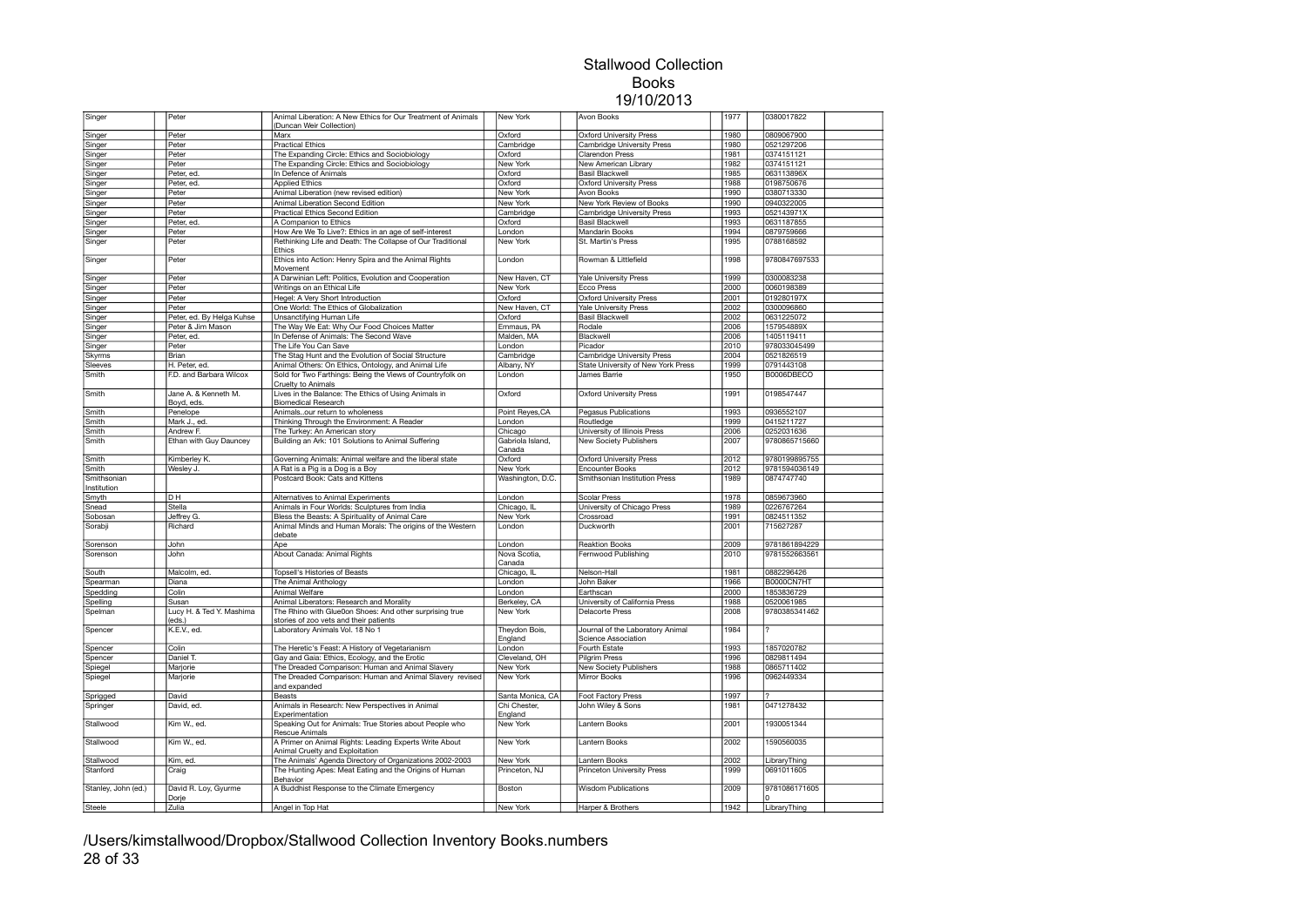| Steiner       | Gary                                                        | Animals and the Moral Community: Mental Life, Moral Status,<br>and Kinship                                             | New York                  | Columbia University Press                                   | 2008 | 9780231142342 |  |
|---------------|-------------------------------------------------------------|------------------------------------------------------------------------------------------------------------------------|---------------------------|-------------------------------------------------------------|------|---------------|--|
| Steinfeld     | Henning et al                                               | Livestock's Long Shadow: Environmental Issues and Options                                                              | Rome                      | Food and Agricultural Organization of<br>the United Nations | 2006 | 9251055718    |  |
| Stephens      | Wilson                                                      | Four Centuries of Dog Collars at Leeds Castle                                                                          | London                    | Philip Wilson Publishers                                    | 1979 | 0856670731    |  |
| Stephens      | Martin L.                                                   | Maternal Deprivation Experiments in Psychology: A Critique of                                                          | Jenkintown, PA            | American Anti-Vivisection Society, et al                    | 1986 | B000V2ISUQ    |  |
|               |                                                             | Animal Models                                                                                                          |                           |                                                             |      |               |  |
| Stephens      | Fiona & Wenda Shehata<br>eds.)                              | The Siege of Shoreham: Reflections from the front line                                                                 | Brighton                  | <b>HATAGRA Ltd</b>                                          | 1995 | 095258820X    |  |
| Stevens       | Henry Bailey                                                | The Recovery of Culture                                                                                                | New York                  | Harper & Brothers Publishers                                | 1953 | B000SGJF84    |  |
| Stevens       | Kathy                                                       | Where the Blind Horse Sings: Love and healing at an animal<br>sanctuary                                                | New York                  | Skyhorse Publishing                                         | 2007 | 160239055X    |  |
| Stevenson     | Peter                                                       | A Far Cry from Noah: The live export trade in calves, sheep<br>and pigs                                                | London                    | <b>Green Print</b>                                          | 1994 | 1854250892    |  |
| Stevenson     | Peter                                                       | European Union Law on the Welfare of Farm Animals                                                                      | Petersfield,<br>Hampshire | Compassion In World Farming Trust                           | 2004 | LibraryThing  |  |
| Stevenson     | Alana                                                       | Training Your Dog the Humane Way                                                                                       | Novato, CA                | New World Library                                           | 2011 | 9781608680184 |  |
| Stewart       | Darryl                                                      | The North American Animal Almanac                                                                                      | <b>New York</b>           | Stewart, Tabori & Chang                                     | 1984 | 0941434435    |  |
| Stinger       | Margaret A.                                                 | That Quail, Robert                                                                                                     | New York                  | Harper Perennial                                            | 1992 | 006081246X    |  |
| Stocker       | Les                                                         | The Complete Hedgehog                                                                                                  | London                    | Chatto & Windus                                             | 1987 | 0701132728    |  |
| Stone         | Christopher D.                                              | Earth and Other Ethics: The Case for Moral Pluralism                                                                   | New York                  | Harper and Row                                              | 1987 | 0060157313    |  |
| Stoner, Jr.   | Winifred Sackville                                          | Valuable Fur-Bearing Animals                                                                                           | Ann Arbor, MI             | <b>Educators Association</b>                                | 1916 | LibraryThing  |  |
| Stott         | Rebecca                                                     | Oyster                                                                                                                 | London                    | <b>Reaktion Books</b>                                       | 2004 | 1861892217    |  |
| Strachan      | W.J.                                                        | Henry Moore: Animals                                                                                                   | London                    | <b>Aurum Press</b>                                          | 1983 | B000MXE68M    |  |
| Strand        | Rod & Patti                                                 | The Hijacking of the Humane Movement                                                                                   | Wilsonville, OR           | Doral Publishing                                            | 1993 | 0944875289    |  |
| Street        | Philip                                                      | Animals in Captivity                                                                                                   | London                    | Faber and Faber                                             | 1965 | LibraryThing  |  |
| <b>Stross</b> | Randall                                                     | The Wizard of Menlo Park: How Thomas Alva Edison Invented<br>the Modern World                                          | New York                  | Crown                                                       | 2007 | 1400047625    |  |
| Strum         | Shirley C.                                                  | Almost Human: A Journey into the World of Baboons                                                                      | New York                  | Random House                                                | 1987 | B0000EHKXF    |  |
| Stuart        | Dorothy Margaret                                            | A Book of Birds and Beasts: Legendary, literary and historical                                                         | London                    | Methuen                                                     | 1957 | B0000CJRPX    |  |
| Stuart        | Tristram                                                    | The Bloodless Revolution: A cultural history of vegetarianism<br>from 1600 to modern times                             | New York                  | Norton                                                      | 2007 | 0393052206    |  |
| Stuart        | Tristram                                                    | Waste: Uncovering the global food scandal                                                                              | London                    | Penguin                                                     | 2009 | 9780141036342 |  |
| Stull         | Donald D., Michael J.<br>Broadway & David Griffith,<br>eds. | Any Way You Cut It: Meat Processing and Small-Town<br>America                                                          | Lawrence, KS              | University Press of Kansas                                  | 1995 | 0700607226    |  |
| Suares        | Jean-Claude & Seymour<br>Chwast, eds.                       | The Literary Cat                                                                                                       | New York                  | Push Pin Press Book                                         | 1977 | 0425035379    |  |
| Sunstein      | Cass R. and Martha<br>Nussbaum, eds.                        | Animal Rights: Current Debates and New Directions                                                                      | New York                  | <b>Oxford University Press</b>                              | 2004 | 0195152174    |  |
| Sutherland    | John                                                        | Jumbo: The unauthorised biography of a Victorian sensation                                                             | London                    | <b>Aurum Press</b>                                          | 2014 | 9781781312445 |  |
| Svendsen      | Elisabeth D.                                                | A Week in the Life of the Donkey Sanctuary                                                                             | London                    | Whittet Books Ltd.                                          | 1988 | 0905483618    |  |
| Swallow       | William Alan                                                | Quality of Mercy: History of the Humane Movement in the<br><b>United States</b>                                        | Boston, MA                | Mary Mitchell Humane Fund                                   | 1963 | B0007F50EE    |  |
| Swan          | Tom                                                         | Edward Carpenter: The Man and His Message                                                                              | London                    | A. C. Fifield                                               | 1913 | B0006EGTUU    |  |
| Sweeney       | Noel                                                        | Animals and Cruelty and Law                                                                                            | <b>Bristol</b>            | Alibi                                                       | 1990 | 1872724000    |  |
| Sweeney       | Noel                                                        | Hellsucks                                                                                                              | <b>Bristol</b>            | Alibi                                                       | 2009 | 9781872724065 |  |
| Symanski      | Richard                                                     | Wild Horses and Sacred Cows                                                                                            | Flagstaff, AZ             | Northland Press                                             | 1985 | 0873583817    |  |
| Tabor         | Roger                                                       | Cats: The rise of the cat                                                                                              | London                    | <b>BBC Books</b>                                            | 1991 | 0563360119    |  |
| Tait          | Malcolm                                                     | Animal Tragic: Popular misconceptions of wildlife through the<br>centuries                                             | London                    | <b>Think Books</b>                                          | 2006 | 184525015X    |  |
| Tannahill     | Reay                                                        | Food in History                                                                                                        | New York                  | Crown                                                       | 1973 | 0812814371    |  |
| Taylor        | Paul W.                                                     | Respect for Nature: A Theory of Environmental Ethics                                                                   | Princeton, NJ             | Princeton University Press                                  | 1986 | 069102250X    |  |
| Taylor        | C C W (Ed.)                                                 | Ethics and the Environment: Proceedings of a conference held<br>at Corpus Christi College, Oxford 20-21 September 1991 | Oxford                    | Corpus Christi College                                      | 1992 | 09528441X     |  |
| Taylor        | Angus                                                       | Magpies, Monkeys, and Morals: What Philosophers Say about<br>Animal Liberation                                         | Ontario                   | <b>Broadview Press</b>                                      | 1999 | 1551112027    |  |
| Taylor        | Angus                                                       | Animals & Ethics: An Overview of the Philosophical Debate                                                              | Ontario                   | <b>Broadview Press</b>                                      | 2003 | 1551115697    |  |
| Taylor        | Angus                                                       | Animals & Ethics Third Edition                                                                                         | Ontario, Canada           | <b>Broadview Press</b>                                      | 2009 | 9781551119762 |  |
| Terrace       | Herbert S.                                                  | Nim: A Chimpanzee Who Learned Sign Language                                                                            | New York                  | Alfred A. Knopf                                             | 1979 | 0413469409    |  |
| Tester        | Keith                                                       | Animals and Society: The Humanity of Animal Rights                                                                     | London                    | Routledge                                                   | 1991 | 0415047323    |  |
| Thomas        | Keith                                                       | Man and the Natural World: A History of the Modern<br>Sensibility                                                      | New York                  | Pantheon Books                                              | 1983 | B0013649AC    |  |
| Thomas        | Richard H.                                                  | The Politics of Hunting                                                                                                | Aldershot,<br>England     | Gower Publishing                                            | 1983 | 0566006146    |  |
| Thomas        | Keith                                                       | Religion and the Decline of Magic                                                                                      | Harmondsworth,<br>England | Penguin                                                     | 1985 | 0140137440    |  |
| Thomas        | Elizabeth Marshall                                          | The Hidden Life of Dogs                                                                                                | Boston                    | Houghton Mifflin                                            | 1993 | 0395669588    |  |
| Thompson      | Marie G                                                     | Why Vivisection?: Distinguished persons opposed to cruelty                                                             | Milwaukee, WI             | Animal Protective League, Inc.                              | 1945 |               |  |
| Thompson      | Rev. James                                                  | Cast Out of the Ark: The Churches' Abuse & Rejection of<br>God's Animal Kingdom                                        | Buckie, Moray             | Ty Coch Publishing                                          | 1994 | 0952302209    |  |
| Thompson      | Nato, ed.                                                   | Becoming Animal: Contemporary Art in the United Kingdom                                                                | North Adams, MA           | Massachusetts Museum of<br>Contemporary Art                 | 2005 | 0262201615    |  |
| Thoreau       | Henry David                                                 | The Best of Walden and Civil Disobedience                                                                              | New York                  | <b>Scholastic Books</b>                                     | 1969 | B0007F5JO0    |  |

/Users/kimstallwood/Dropbox/Stallwood Collection Inventory Books.numbers 29 of 33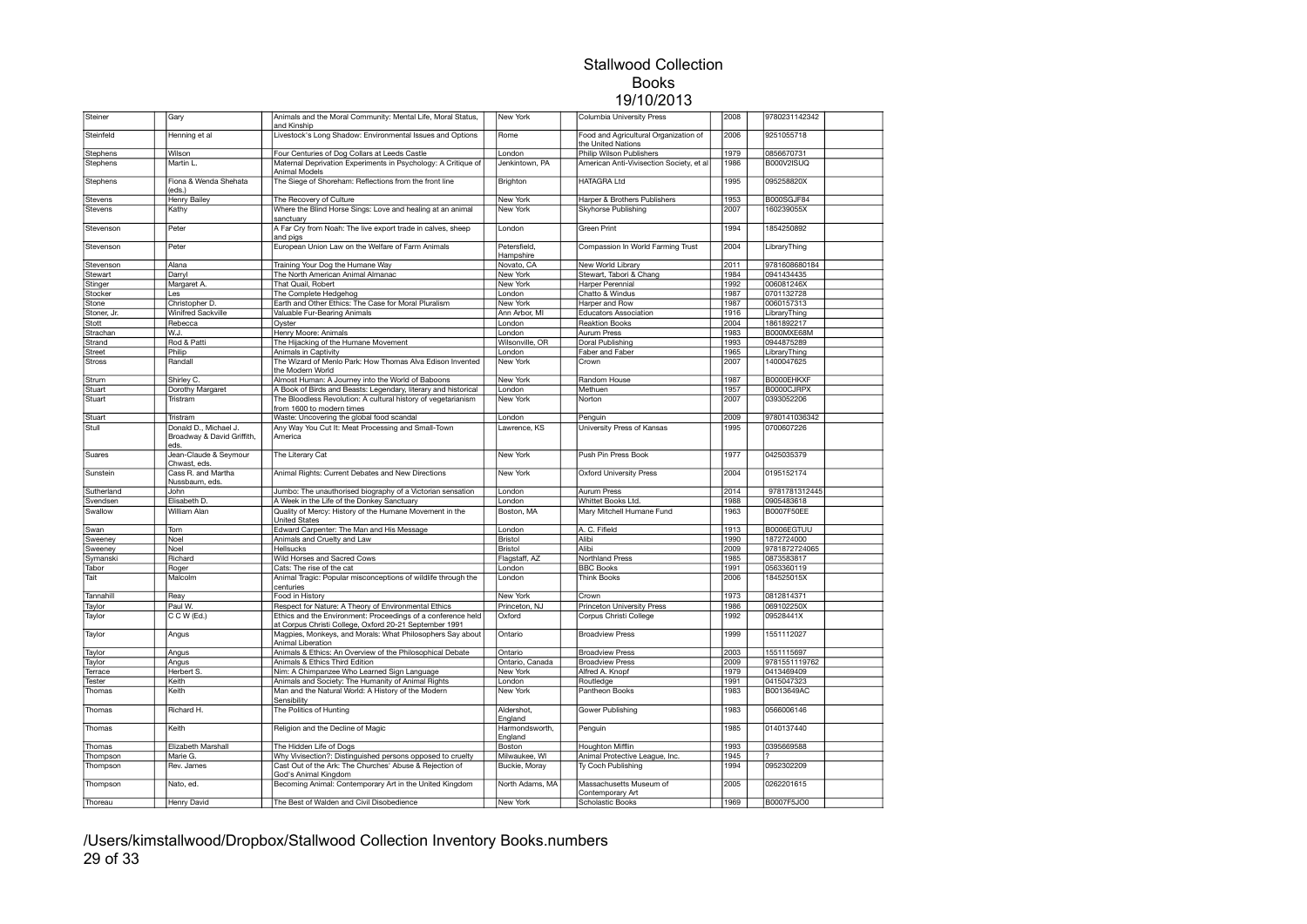| Thorp                                              | Gary                                          | Caught in Fading Light: Mountain Lions, Zen Masters, and<br>Wild Nature                                  | New York                  | Walker & Company                            | 2002         | 0802713971                  |  |
|----------------------------------------------------|-----------------------------------------------|----------------------------------------------------------------------------------------------------------|---------------------------|---------------------------------------------|--------------|-----------------------------|--|
| Tiger                                              | Caroline                                      | General Howe's Dog: George Washington, the Battle of<br>Germantown, and the Dog Who Crossed Enemy Lines  | New York                  | Chamberlain Bros                            | 2005         | 1596090324                  |  |
| Tinbergen                                          | Niko                                          | The Animal in Its World Vol. 1 Field Studies                                                             | Cambridge, MA             | <b>Harvard University Press</b>             | 1975         | 0674037243                  |  |
| Tinbergen                                          | Niko                                          | The Animal in Its World Vol. 2 Laboratory Experiments and<br><b>General Papers</b>                       | Cambridge, MA             | <b>Harvard University Press</b>             | 1975         | 0674037286                  |  |
| Tobias                                             | Michael and Kate Solisti-<br>Mattelon         | Kinship with the Animals                                                                                 | Hillsboro, OR             | Beyond Words Publishing                     | 1998         | 1885223889                  |  |
| <b>Tobias</b>                                      | Ronald B.                                     | Behemoth: The history of the elephant in America                                                         | New York                  | Harper                                      | 2013         | 9780062244857               |  |
| Tokar                                              | Brian                                         | The Green Alternative: Creating an Ecological Future                                                     | San Pedro, CA             | R. & E. Miles                               | 1987         | 0936810106                  |  |
| Tolle                                              | <b>Eckhart &amp; Patrick</b>                  | Guardians of Being                                                                                       | Novato, CA                | New World Library                           | 2009         | 9781577316718               |  |
|                                                    | McDonnell                                     |                                                                                                          |                           |                                             |              |                             |  |
| Tompkins                                           | Peter & Christopher Bird                      | The Secret Life of Plants                                                                                | Harmondsworth,<br>England | Penguin                                     | 1974         | 0713905948                  |  |
| Tompkins                                           | Ptolemy                                       | A Dog Lover's Collection                                                                                 | Wappinger's<br>Falls, NY  | Antique Collector's Club                    | 1995         | 0935748970                  |  |
| Tompkins                                           | Peter                                         | The Secret Life of Nature                                                                                | London                    | Thorsons                                    | 1997         | 0738712795                  |  |
| Torres                                             | Bob                                           | Making a Killing: The political economy of animal rights                                                 | Oakland, CA               | <b>AK Press</b>                             | 2008         | 1904859674                  |  |
| Torres                                             | Bob & Jenna Torres                            | Vegan Freak: Being vegan in a non-vegan world                                                            | Oakland, CA               | <b>PM Press</b>                             | 2010         | 9781604860153               |  |
| Townend                                            | Christine                                     | Pulling the Wool: A New Look at the Australian Wool Industry                                             | Sydney, Australia         | Hale & Iremonger                            | 1985         |                             |  |
| Towns                                              | Sharon & Daniel, eds.                         | Voices from the Garden: Stories of Becoming a Vegetarian                                                 | New York                  | Lantern Books                               | 2001         | 1930051808                  |  |
| Toy                                                | Chu                                           | Bow Wow Tao: Wit, Wisdom and Dogma                                                                       | Stillwater, MN            | <b>Voyageur Press</b>                       | 2005         | 0896587134                  |  |
| Trall                                              | Russell T.                                    | The Scientific Basis of Vegetarianism                                                                    | Ontario, Canada           | The Provoker Press                          | 1977         | 185810047X                  |  |
| Tremain                                            | Ruthven                                       | The Animals' Who's Who: 1,146 Celebrated Animals in                                                      | New York                  | Charles Scribner's                          | 1982         | 0710094493                  |  |
|                                                    |                                               | History, Popular Culture, Literature, & Lore                                                             |                           |                                             |              |                             |  |
| Trevelyan                                          | Helen                                         | Laugh, Clown, Laugh!                                                                                     | London                    | C.W. Daniel                                 | 1936         | <b>B000879IMQ</b>           |  |
| Trimmer                                            | Mrs.                                          | The History of the Robins                                                                                | New York                  | E.P. Dutton                                 | 1887         | <b>B000M4G7QA</b>           |  |
| Tsuchiya                                           | Yukio                                         | Faithful Elephants: A true story of animals, people and war                                              | Boston                    | <b>Houghton Mifflin</b>                     | 1988         | 0395861373                  |  |
| Tsuzuki                                            | Chushichi                                     | Edward Carpenter 1844-1929 Prophet of Human Fellowship                                                   | Cambridge                 | Cambridge University Press                  | 1980         | 0521233712                  |  |
| Tuan                                               | Yi-Fu                                         | Dominance and Affection: The Making of Pets                                                              | New Haven, CT             | Yale University Press                       | 1984         | 0300032226                  |  |
| Tucker                                             | Mary Evelyn & Duncan<br>Ryuken Williams, eds. | Buddhism and Ecology: The Interconnection of Dharma and                                                  | Harvard, MA               | <b>Harvard University Press</b>             | 1997         | 0945454147                  |  |
| Tucker                                             | Mary Evelyn & John<br>Berthrong, eds.         | Deeds<br>Confucianism and Ecology: The Interrelation of Heaven, Earth,<br>and Humans                     | Harvard, MA               | <b>Harvard University Press</b>             | 1998         | 0945454163                  |  |
| Tudge                                              | Colin                                         | The Famine Business                                                                                      | Harmondsworth,<br>England | Penguin                                     | 1979         | 0140220593                  |  |
| Tudge                                              | Colin                                         | Neanderthals, Bandits & Farmers: How Agriculture Really<br>Began                                         | New Haven, CT             | <b>Yale University Press</b>                | 1998         | 0300080247                  |  |
| Tudge                                              | Colin                                         | Good Food for Everyone Forever                                                                           | Pari, Italy               | Pari Publishing                             | 2011         | 9788895604138               |  |
| Turner                                             | E.S.                                          | All Heaven in a Rage                                                                                     | New York                  | St. Martin's Press                          | 1965         | B0007DOGPK                  |  |
| Turner                                             | James                                         | Reckoning with the Beast: Animals, Pain, and Humanity in the<br>Victorian Mind                           | Baltimore, MD             | Johns Hopkins University Press              | 1980         | 0801823994                  |  |
| Turner                                             | E.S.                                          | All Heaven in a Rage                                                                                     | Fontwell, England         | <b>Centaur Press</b>                        | 1992         | 0900001364                  |  |
| Turner                                             | Jacky & Joyce D'Silva                         | Animals, Ethics and Trade: The challenge of animal sentience                                             | London                    | Earthscan                                   | 2006         | 184407255X                  |  |
|                                                    | (eds.)                                        |                                                                                                          |                           |                                             |              |                             |  |
| Turner<br>Tuttle                                   | Jacky<br>Margaret Wheaton                     | Animal Breeding, Welfare and Society<br>The Crimson Cage                                                 | London<br>Martha's        | Earthscan Publications<br>The Tashmoo Press | 2010<br>1980 | 9781844075898<br>0932384013 |  |
| Tuttle                                             | Will                                          | The World Peace Diet: Eating for Spiritual Health and Social                                             | Vineyard, MA<br>New York  | Lantern Books                               | 2005         | 1590560833                  |  |
| Twine                                              | Richard                                       | Harmony<br>Animals as Biotechnology: Ethics, Sustainability and Critical                                 | London                    | Earthscan Publications                      | 2010         | 9781844078301               |  |
|                                                    |                                               | Animal Studies                                                                                           |                           |                                             |              |                             |  |
| Tyler                                              | Tom & Manuela Rossini<br>(eds.)               | <b>Animal Encounters</b>                                                                                 | Leiden,<br>Netherlands    | Brill                                       | 2009         | 9789004168671               |  |
| Tynan                                              | Kenneth                                       | <b>Bull Fever</b>                                                                                        | New York                  | Harper & Brothers Publishers                | 1955         | B0000CN2Y3                  |  |
| U.S. Department of<br>Health and Human<br>Services |                                               | Guide for the Care and Use of Laboratory Animals                                                         | Bethesda, MD              | National Institutes of Health               | 1985         | 0160025400                  |  |
| Ulster SPCA                                        |                                               | The Tree: The Centenary Book of the Ulster Society for the<br>Prevention of Cruelty to Animals 1836-1936 | Belfast, N. Ireland       | <b>Ulster SPCA</b>                          | 1936         | <b>B000WG8Y6O</b>           |  |
| Unti                                               | Bernard                                       | Protecting All Animals: A fity-year history of The Humane<br>Society of the United States                | Washington, D.C.          | The Humane Society Press                    | 2004         | 0965894282                  |  |
| Upward                                             | Robin                                         | Cat Tales: Classic Stories from Favorite Writers                                                         | New York                  | <b>Viking Books</b>                         | 1989         | 0670826928                  |  |
|                                                    |                                               | That We May Eat: The Yearbook of Agriculture 1975                                                        |                           |                                             | 1975         | B000CAMPWY                  |  |
| <b>USDA</b>                                        |                                               |                                                                                                          | Washington, D.C.          | <b>USDA</b>                                 |              |                             |  |
| <b>USDA</b>                                        |                                               | Agriculture Fact Book 1998                                                                               | Washington, DC            | U.S. Department of Agriculture              | 1998         | 1579803563                  |  |
| Van Emden                                          | Richard                                       | Tommy's Ark: Soldiers and their animals in the great war                                                 | London                    | Bloomsbury                                  | 2011         | 9781408810071               |  |
| van Sittert                                        | Lance & Sandra Swart                          | Canis Africanis: A dog history of southern Africa                                                        | Leiden,<br>Netherlands    | Brill                                       | 2008         | 9789004154193               |  |
| Van Vechten                                        | Carl                                          | The Tiger in the House                                                                                   | New York                  | Bonanza Books                               | 1936         | B000YDWXWQ                  |  |
| Varner                                             | Gary E.                                       | In Nature's Interests?: Interests, Animal Rights, and<br><b>Environmental Ethics</b>                     | New York                  | <b>Oxford University Press</b>              | 1998         | 0195152018                  |  |
|                                                    | Brian K                                       |                                                                                                          |                           | D.C. Comics                                 | 2006         | 1845762428                  |  |
| Vaughan                                            |                                               | Pride of Baghdad                                                                                         | New York                  |                                             |              |                             |  |
| Verney                                             | Peter                                         | Homo Tyranicus: A History of Man's War Against Animals                                                   | London                    | Mills & Boon                                | 1979         | B000M17ZCI                  |  |

/Users/kimstallwood/Dropbox/Stallwood Collection Inventory Books.numbers 30 of 33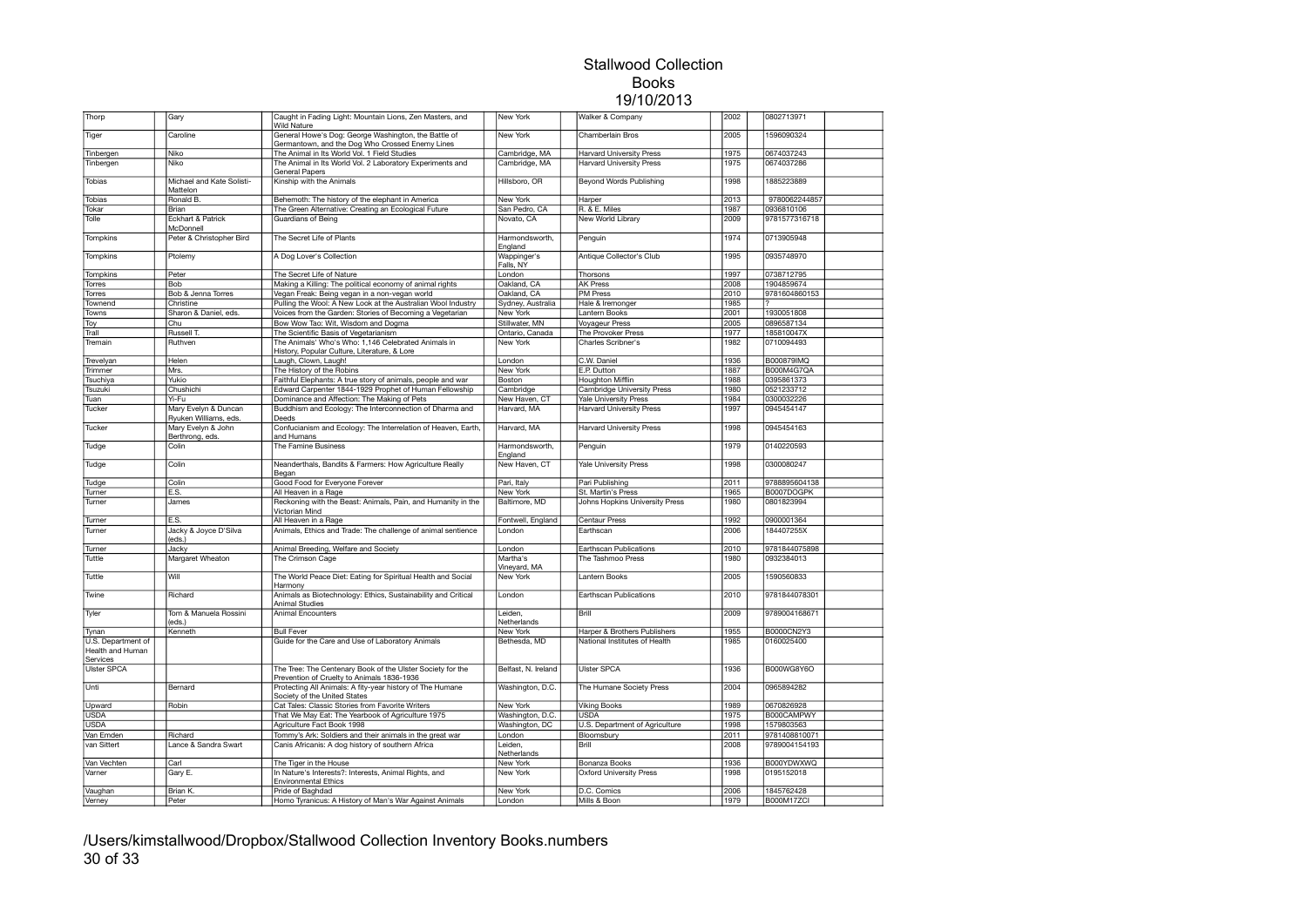| Vialles        | Noelie                              | Animal to Edible                                                                              | Cambridge                  | Cambridge University Press                    | 1994 | 0521466725        |  |
|----------------|-------------------------------------|-----------------------------------------------------------------------------------------------|----------------------------|-----------------------------------------------|------|-------------------|--|
| Vidal          | John                                | McLibel: Burger Culture on Trial                                                              | London                     | Macmillan                                     | 1997 | 0330352377        |  |
| Von Arnim      | Elizabeth                           | All the Dogs of My Life                                                                       | London                     | Virago                                        | 2000 | 1860491103        |  |
| Von Frisch     | Karl                                | Animal Architecture                                                                           | New York                   | Harcourt Brace Jovanovich                     | 1974 | 0091227100        |  |
| Vyvyan         | John                                | In Pity and In Anger: A Study on the Use of Animals in Science                                | London                     | Michael Joseph                                | 1969 | 0718107195        |  |
| Vyvyan         | John                                | The Dark Face of Science                                                                      | London                     | Michael Joseph                                | 1971 | 0718108795        |  |
| Waddell        | Helen                               | <b>Beasts and Saints</b>                                                                      | London                     | Constable and Company Ltd                     | 1934 | <b>B00121SDF0</b> |  |
| Waldau         | Paul                                | The Specter of Speciesism: Buddhist and Christian Views of<br>Animals                         | New York                   | <b>Oxford University Press</b>                | 2002 | 0195145712        |  |
| Waldau         | Paul & Kimberley Patton<br>(eds.)   | A Communion of Subjects: Animals in religion, science &<br>ethics                             | New York                   | Columbia University Press                     | 2006 | 9780231136433     |  |
| Waldau         | Paul                                | Animal Rights: What Everyone Needs to Know                                                    | Oxford                     | <b>Oxford University Press</b>                | 2010 | 9780199739967     |  |
| Waldman        | Dr Murray and Marjorie<br>Lamb      | Dying for a Hamburger: The alarming link between the meat<br>industry and Alzheimer's disease | London                     | Piatkus Books                                 | 2004 | 074992554X        |  |
| Walker         | G.F.                                | The Physcian's Case Against Vivisection                                                       | London                     | National Anti-Vivisection Society             | 1933 | LibraryThing      |  |
| Walker         | E.L                                 | <b>Elephants Never Forget</b>                                                                 | London                     | Oak Tree Books                                | 1947 | LibraryThing      |  |
| Walker         | Stephen                             | Animal Thought                                                                                | London                     | Routledge & Kegan Paul                        | 1983 | 0710090374        |  |
| Walker         | Caroline & Geoffrey<br>Cannon       | The Food Scandal                                                                              | London                     | Century Publishing                            | 1984 | 0712609067        |  |
| Walker         | John Frederick                      | Ivory's Ghosts: The white gold of history and the fate of<br>elephants                        | New York                   | <b>Atlantic Monthly Press</b>                 | 2009 | 0871139952        |  |
| Wallen         | Martin                              | Fox                                                                                           | London                     | <b>Reaktion Books</b>                         | 2006 | 1861892977        |  |
| Walters        | Kerry S. and Lisa<br>Portmess, eds. | Ethical Vegetarianism: From Pythagoras to Peter Singer                                        | Albany, NY                 | State University of New York Press            | 1999 | 0791440443        |  |
| Walters        | Kerry S. and Lisa<br>Portmess, eds. | Religious Vegetarianism: From Hesiod to the Dalai Lama                                        | Albany, NY                 | State University of New York Press            | 2001 | 0791449718        |  |
| Warren         | Karen J., ed.                       | Ecological Feminism                                                                           | London                     | Routledge                                     | 1994 | 0415072972        |  |
| Wasserman      | Debra & Charles Stahler,<br>eds.    | Vegetarian Journal Reports                                                                    | Baltimore, MD              | Vegetarian Resource Group                     | 1990 | 0931411076        |  |
| Watkins        | Peter & Erica Hughes                | A Book of Animals                                                                             | London                     | Julia MacRae Books                            | 1985 | 0862032091        |  |
| Watson         | Paul                                | Shepherds of the Sea                                                                          | Vancouver.<br>Canada       | Sea Shepherd Conservation Society             | 1980 | LibraryThing      |  |
| Watson         | Captain Paul Watson                 | Earthforce! An Earth Warrior's Guide to Strategy                                              | La Canada, CA              | <b>Chaco Press</b>                            | 1993 | 0961601957        |  |
| Watson         | Paul                                | Seal Wars: Twenty-Five Years on the Front Lines with the Harp<br>Seals                        | Toronto, Canada            | <b>Firefly Books</b>                          | 2003 | 1904132375        |  |
| Webb           | Stephen H.                          | On God and Dogs: A Christian Theology of Compassion for                                       | Oxford, UK                 | <b>Oxford University Press</b>                | 1998 | 019511650X        |  |
| Webb           | Stephen H.                          | Animals<br>Good Eating                                                                        | Grand Rapids, MI           | <b>Brazos Press</b>                           | 2001 | 1587430150        |  |
| Webster        | John                                | Animal Welfare: A Cool Eye Towards Eden                                                       | Oxford                     | <b>Basil Blackwell</b>                        | 1994 | 0632039280        |  |
| Webster        | John                                | Animal Welfare: Limping Towards Eden                                                          | Oxford                     | <b>Basil Blackwell</b>                        | 2005 | 1405118776        |  |
| Weil           | Zoe                                 | Animals in Society: Facts and Perspectives on our Treatment                                   | Jenkintown, PA             | American Anti-Vivisection Society             | 1991 | 9994875957        |  |
|                |                                     | of Animals                                                                                    |                            |                                               |      |                   |  |
| Weil           | Zoe                                 | So You Love Animals: An Action-Packed, Fun-Filled Book to<br>Help Kids Help Animals           | Jenkintown, PA             | American Anti-Vivisection Society             | 1994 | 1881699013        |  |
| Weil           | Zoe & Rae Sikora                    | Sowing Seeds: A Humane Education Workshop                                                     | Jenkintown, PA             | American Anti-Vivisection Society             | 1995 | LibraryThing      |  |
| Weil           | Zoe                                 | The Power and Promise of Humane Education                                                     | Gabriola Island,<br>Canada | New Society Publishers                        | 2004 | 0865715122        |  |
| Weinbren       | Dan                                 | Against All Cruelty: The Humanitarian League 1891-1919 in<br><b>History Workshop</b>          | Brighton                   | <b>Oxford University Press</b>                | 1994 | 0309-2984         |  |
| Weisheit-Smith | Ingreet                             | One Hundred Years of Caring: The MD SPCA                                                      | Baltimore, MD              | <b>MD SPCA</b>                                | 1976 | B0006X6YY2        |  |
| Welsh          | Heidi J.                            | Animal Testing and Consumer Products                                                          | Washington, D.C.           | Investor Responsibility Research<br>Center    | 1990 | 0931035392        |  |
| Wemelsfelder   | Francoise                           | Animal Boredom: Towards an empirical approach of animal<br>subjectivity                       | Utrecht                    | Bibliotheek                                   | 1993 | LibraryThing      |  |
| Wendt          | Lloyd M                             | Dogs: A Historical Journey                                                                    | New York                   | Howell Book House                             | 1996 | 0788163574        |  |
| Wennberg       | Robert N.                           | God, Humans, and Animals: An Invitation to Enlarge Our Moral<br>Universe                      | Grand Rapids, MI           | Wm. B. Eerdmans                               | 2003 | 0802839754        |  |
| Wenz           | Peter S                             | Environmental Justice                                                                         | Albany, NY                 | State University of New York Press            | 1988 | 0887066453        |  |
| Wenzel         | George                              | Animal Rights Human Rights: Ecology, Economy and Ideology<br>in the Canadian Arctic           | Toronto, Canada            | University of Toronto Press                   | 1991 | 0802068901        |  |
| Westacott      | F.                                  | A Century of Vivisection and Anti-Vivisection                                                 | Rochford,<br>England       | C. W. Daniel Company                          | 1949 | B000L9UTXI        |  |
| Westacott      | Charles A.                          | Animals' Champions                                                                            | London                     | World League for the Protection of<br>Animals | Year | LibraryThing      |  |
| Wester         | Thomas                              | Cats                                                                                          | New York                   | Fireside Book                                 | 1987 | 067163433X        |  |
| Weyler         | Rex                                 | Greenpeace: An insider's account                                                              | London                     | Rodale                                        | 2004 | 1405077352        |  |
| White          | T.H.                                | The Book of Beasts                                                                            | New York                   | <b>Dover Publications</b>                     | 1984 | 0486246094        |  |
| Whitfield      | Stephen J.                          | Scott Nearing: Apostle of American Radicalism                                                 | New York                   | Columbia University Press                     | 1974 | 023103816X        |  |
| Whitlock       | Ralph                               | Bulls Through the Ages                                                                        | Guildford,<br>England      | Lutterworth Press                             | 1977 | 0718823303        |  |
| Whitney        | Elliott                             | Trailing the Rogue Elephant                                                                   | Chicago                    | The Reilly & Lee Co.                          | 1936 | B00128UCXY        |  |
| Whittall       | J.D.                                | People and Animals                                                                            | London                     | National Anti-Vivisection Society             | 1981 | 0905225031        |  |
| Wiebers        | Andrea Gillan & David O.            | Souls Like Ourselves: Inspired Thoughts for Personal and                                      | Rochester, MN              | Sojourn Press                                 | 2000 | 0967097908        |  |
|                | Wiebers                             | Planetary Advancement                                                                         |                            |                                               |      |                   |  |

/Users/kimstallwood/Dropbox/Stallwood Collection Inventory Books.numbers 31 of 33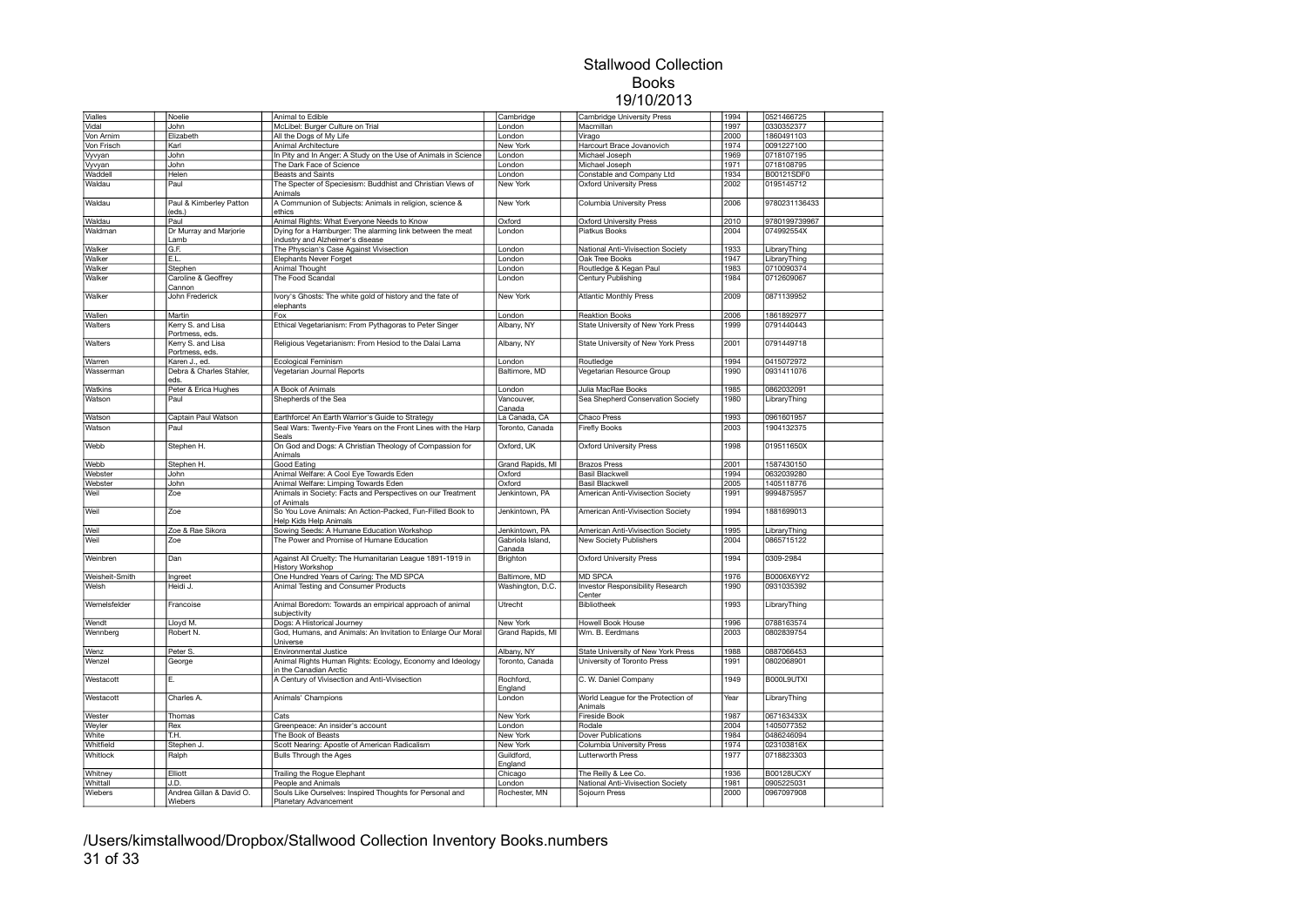| Wiley                          | Lulu Rumsey                           | Bible Animals: Mammals of the Bible                                                                                                       | New York                   | Vantage Press                                               | 1957 | B0007EK874        |  |
|--------------------------------|---------------------------------------|-------------------------------------------------------------------------------------------------------------------------------------------|----------------------------|-------------------------------------------------------------|------|-------------------|--|
| Wilkinson                      | Todd                                  | Science Under Siege: The Politician's War on Nature and Truth                                                                             | Boulder, CO                | Johnson Books                                               | 1998 | 1555662102        |  |
| Williams                       | Lt-Col. J. H.                         | Elephant Bill                                                                                                                             | London                     | Rupert Hart-Davis                                           | 1954 | B0000CHMWF        |  |
| Williams                       | Lt-Col. J. H.                         | The Spotted Deer                                                                                                                          | London                     | Rupert Hart-Davis                                           | 1957 | B0000CJQIV        |  |
| Williams                       | J.H. Williams                         | <b>Big Charlie</b>                                                                                                                        | London                     | The Quality Book Club                                       | 1959 | B0000CKBSW        |  |
| Williams                       | Heathcote                             | <b>Whale Nation</b>                                                                                                                       | New York                   | Harmony Books                                               | 1988 | 0224025694        |  |
| Williams                       | Heathcote                             | Sacred Elephant                                                                                                                           | New York                   | Harmony Books                                               | 1989 | 0224026429        |  |
| Williams                       | Joy                                   | Ill Nature: Rants and Reflections on Humanity and Other                                                                                   | New York                   | Lyons Press                                                 | 2001 | 0375713638        |  |
| Williams                       | Howard                                | Animals<br>The Ethics of Diet: A Catena of Authorities Deprecatory of the<br>Practice of Flesh-Eating (originally published by F. Pitman: | Urbana, IL                 | University of Illinois Press                                | 2003 | 0252071301        |  |
|                                |                                       | London, 1883)                                                                                                                             |                            |                                                             |      |                   |  |
| Williams                       | Erin E. & Margo DeMello               | Why Animals Matter: The case for animal protection                                                                                        | Amherst, NY                | <b>Prometheus Books</b>                                     | 2007 | 1591025230        |  |
| Williamson                     | Lori                                  | Power & Protest: Frances Power Cobbe and Victorian Society                                                                                | London                     | <b>Rivers Oram Press</b>                                    | 2005 | 1854891006        |  |
| Wilmut                         | lan & Keith Campbell &<br>Colin Tudge | The Second Creation: The age of biological control by the<br>scientists who cloned Dolly                                                  | London                     | Headline                                                    | 2000 | 0747259305        |  |
| Wilson                         | Frank                                 | Food for the Golden Age                                                                                                                   | Rochford.<br>England       | C.W. Daniel                                                 | 1954 | B0000CIX1H        |  |
| Wilson                         | Frank Avray                           | Food Fit for Humans                                                                                                                       | London                     | The C. W. Daniel Company                                    | 1975 | 0852071329        |  |
| Wilson                         | Edward O.                             | Biophilia                                                                                                                                 | Cambridge, MA              | <b>Harvard University Press</b>                             | 1984 | 0674074416        |  |
| Wilson                         | Alexander                             | The Culture of Nature: North American Landscape from<br>Disney to the Exxon Valdez                                                        | Cambridge, MA              | Blackwell                                                   | 1992 | 0921284527        |  |
| Windeatt                       | Philip                                | The Hunt and the Anti-Hunt                                                                                                                | London                     | <b>Pluto Press</b>                                          | 1982 | 0861043871        |  |
| Winograd                       | Nathan J.                             | Redemption: The myth of pet overpopulation and the no kill<br>revolution in America                                                       | Los Angeles, CA            | Almaden Books                                               | 2007 | 0979074304        |  |
| Winsten                        | Stephen                               | Days with Bernard Shaw                                                                                                                    | London                     | Readers Union Hutchinson                                    | 1951 | <b>B0006DA1NC</b> |  |
| Winsten                        | Stephen                               | Salt and His Circle                                                                                                                       | London                     | Hutchinson                                                  | 1951 | B0006D86ES        |  |
| Wise                           | Steven M                              | Rattling the Cage: Toward Legal Rights for Animals                                                                                        | Cambridge, MA              | Perseus                                                     | 2000 | 1861972458        |  |
| Wise                           | Steven M.                             | Drawing the Line: Science and the Case for Animal Rights                                                                                  | Cambridge, MA              | Perseus                                                     | 2002 | 0738208108        |  |
| Wise                           | Steven M.                             | Though the Heavens May Fall: The Landmark Trial that Led to<br>the End of Human Slavery                                                   | Cambridge, MA              | Da Capo Press                                               | 2005 | 0738206954        |  |
| Wolch                          | Jennifer and Jody Emel,<br>eds.       | Animal Geographies: Place, Politics and Identity in the Nature-<br>Culture Borderlands                                                    | London                     | Verso                                                       | 1998 | 1859841376        |  |
| Wolfe                          | Cary                                  | Animal Rites: American Culture, the Discourse of Species, and<br>Posthumanist Theory                                                      | Chicago, IL                | University of Chicago Press                                 | 2003 | 0226905144        |  |
| Wolfe                          | Cary, ed.                             | Zoontologies: The Question of the Animal                                                                                                  | Minneapolis, MN            | University of Minnesota                                     | 2003 | 0816641064        |  |
| Wood                           | Rev. J. G.                            | Man and Beast Here and Hereafter                                                                                                          | London                     | Daldy, Isbister, & Co.                                      | 1876 | LibraryThing      |  |
| Wood                           | Frances & Dorothy                     | Animals in Danger: The story of vanishing American wildlife                                                                               | New York                   | Dodd, Mead & Company                                        | 1968 | 0396058000        |  |
| Woods                          | Abigail                               | A Manufactured Plague: The history of foot and mouth<br>disease in Britain                                                                | London                     | Earthscan                                                   | 2004 | 1844070808        |  |
| Workman                        | Dave                                  | PETA Files: The dark side of the animal rights movement                                                                                   | Bellevue, WA               | Merril Press                                                | 2003 | 093678332X        |  |
| World League                   | and for the Protection of             | Report of the Fourth Triennial International Congress 1909                                                                                | London                     | World League Against Vivisection and                        | 1910 | B0014LC3FY        |  |
| Against Vivisection<br>Worster | Animals<br>Donald                     | Nature's Economy: A history of ecological ideas                                                                                           | Cambridge                  | for the Protection of Animals<br>Cambridge University Press | 1977 | 052131870X        |  |
| Wrangham                       | Richard and Dale Peterson             | Demonic Males: Apes and the Origins of Human Violence                                                                                     | Boston                     | <b>Houghton Mifflin</b>                                     | 1996 | 0395690013        |  |
| Wright                         | Hannah                                | Swallow It Whole                                                                                                                          | London                     | <b>New Statesman</b>                                        | 1981 | 0900962100        |  |
| Wroblewski                     | David                                 | The Story of Edgar Sawtelle                                                                                                               | New York                   | <b>Harper Collins</b>                                       | 2009 | 9780061790973     |  |
| Wylder                         | Joseph                                | Psychic Pets: The Secret Life of Animals                                                                                                  | New York                   | Bonanza Books                                               | 1978 | 0450051013        |  |
| Wvlie                          | Dan                                   | Elephant                                                                                                                                  | London                     | <b>Reaktion Books</b>                                       | 2008 | 9781861893970     |  |
| Wynne-Tyson                    | Esme, ed.                             | Porphyry on Abstinence from Animal Food (translated from<br>the Greek by Thomas Taylor)                                                   | Fontwell, England          | <b>Centaur Press</b>                                        | 1965 | 0875562388        |  |
| Wynne-Tyson                    | Jon                                   | Food for a Future: The Ecological Priority of a Humane Diet                                                                               | London                     | Abacus                                                      | 1976 | 0349137633        |  |
| Wynne-Tyson                    | Jon, ed.                              | The Extended Circle                                                                                                                       | Fontwell, England          | Centaur Press                                               | 1985 | 0900001224        |  |
| Wynne-Tyson                    | Jon                                   | Food for a Future: How world hunger could be ended b the<br>twenty-first century                                                          | Wellingborough,<br>England | Thorsons                                                    | 1988 | 0706701429        |  |
| Wynne-Tyson                    | Jon, ed.                              | The Extended Circle: A Commonplace Book of Animal Rights                                                                                  | New York                   | Paragon House                                               | 1989 | 1557781486        |  |
| Wynne-Tyson                    | Jon, ed.                              | The Extended Circle: An Anthology of Humane Thought                                                                                       | London                     | Cardinal                                                    | 1990 | 0747406332        |  |
| Yapelli                        | Tina                                  | Animalkind                                                                                                                                | San Diego                  | University Art Gallery San Diego State<br>University        | 2009 | 0937097063        |  |
| Yoshimi                        | Nagata                                | <b>Stone Cats</b>                                                                                                                         | New York                   | Weatherhill                                                 | 1993 | 0834802791        |  |
| Young                          | Richard A.                            | Is God a Vegetarian? Christianity, Vegetarianism, and Animal<br>Rights                                                                    | Chicago, IL                | Open Court                                                  | 1999 | 0812693930        |  |
| Young                          | Thomas                                | An Essay on Humanity to Animals (originally published in<br>1798)                                                                         | Bristol                    | <b>Thoemmes Press</b>                                       | 2000 | 1843714639        |  |
| Young                          | Peter                                 | Swan                                                                                                                                      | London                     | <b>Reaktion Books</b>                                       | 2008 | 9781861893499     |  |
| Zaczek                         | lain                                  | Dog: A Dog's Life in Art and Literature                                                                                                   | New York                   | <b>Watson-Guptill</b>                                       | 2000 | 0823012980        |  |
| Zahava                         | Irene                                 | Through Other Eyes: Animal Stories by Women                                                                                               | Freedom, CA                | The Crossing Press                                          | 1988 | 0895943158        |  |
| Zakin                          | Susan                                 | Coyotes and Town Dogs: Earth First! and the Environmental<br>Movement                                                                     | Tucson, AZ                 | University of Arizona Press                                 | 1993 | 0670836184        |  |
| Zimmerman                      | Michael                               | Contesting Earth's Future: Radical Ecology and<br>Postmodernity                                                                           | Berkeley, CA               | University of California Press                              | 1994 | 0520084772        |  |
| Zistel                         | Era                                   | Gentle People                                                                                                                             | Exeter, NH                 | J.N. Townsend Publishing                                    | 1988 | 0961742623        |  |
|                                |                                       |                                                                                                                                           |                            |                                                             |      |                   |  |
|                                |                                       |                                                                                                                                           |                            |                                                             |      |                   |  |

/Users/kimstallwood/Dropbox/Stallwood Collection Inventory Books.numbers 32 of 33